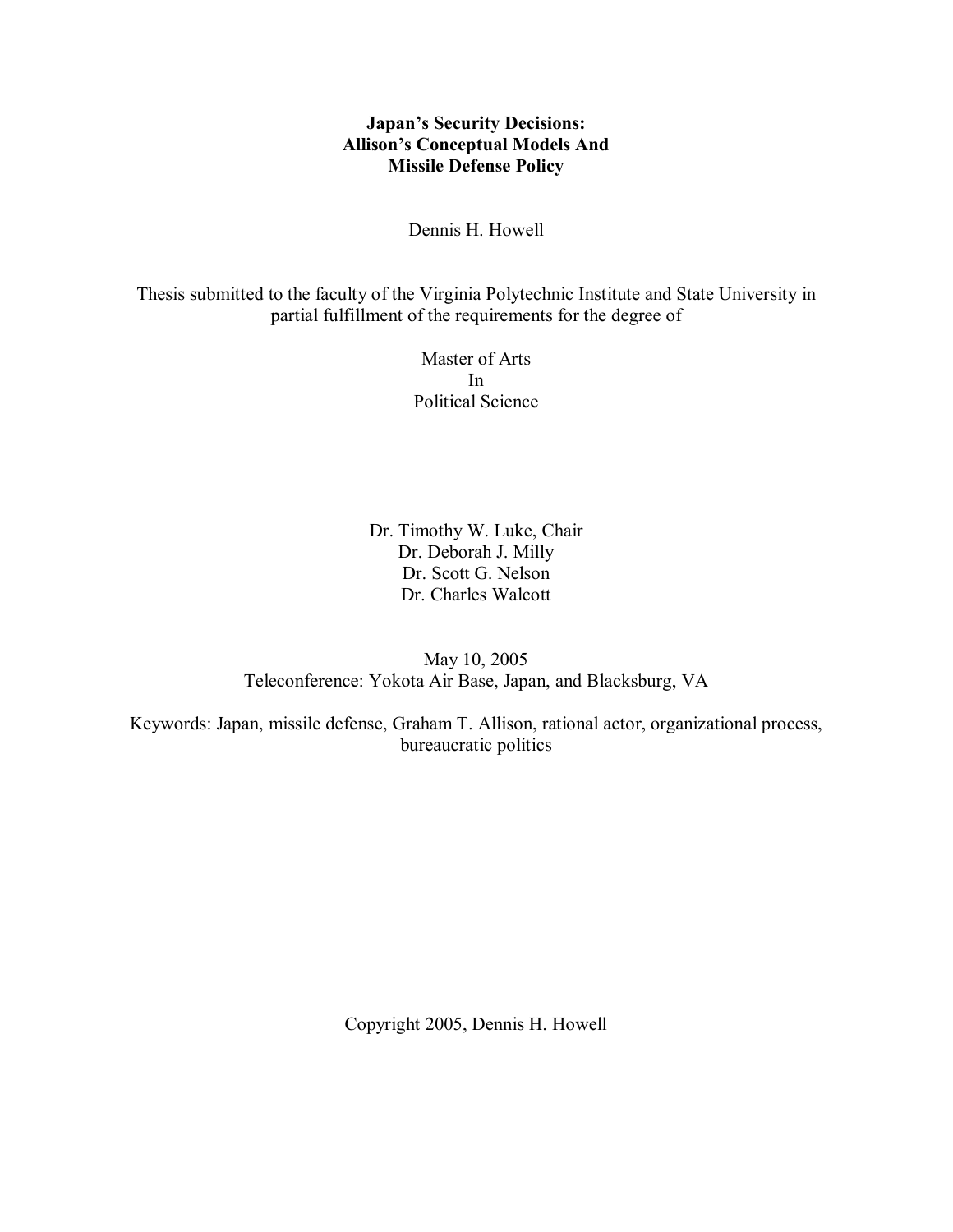# Japan's Security Decisions: Allison's Conceptual Models and Missile Defense Policy Dennis H. Howell (ABSTRACT)

This research project assesses the continued utility of Allison's three policy-making models in analyzing contemporary foreign policy problems. It also explores the effect of cultural considerations on Allison's concepts by delving into the unique themes of Japanese politics. The climate in which this policy decision is made is framed through a discussion of the strategic environment and Japanese defense policy following the Cold War and 9/11. The rational actor, organizational process, and bureaucratic politics models are applied to Japan's 2003 decision to field a missile defense system through a qualitative analysis of English-language secondary hardcopy and online sources. Some Japanese government materials are reviewed as well; the Japanese language, however, presented challenges to research. Despite the expectation that the rational actor model best describes the Japanese approach to missile defense, this project shows the true value of Allison's theories lies in their capacity to expose issues relevant to policy problems from varying perspectives. Japan's missile defense policy likely resulted from a combination of the three models, each influenced in varying degrees by the cultural aspects of Japanese politics.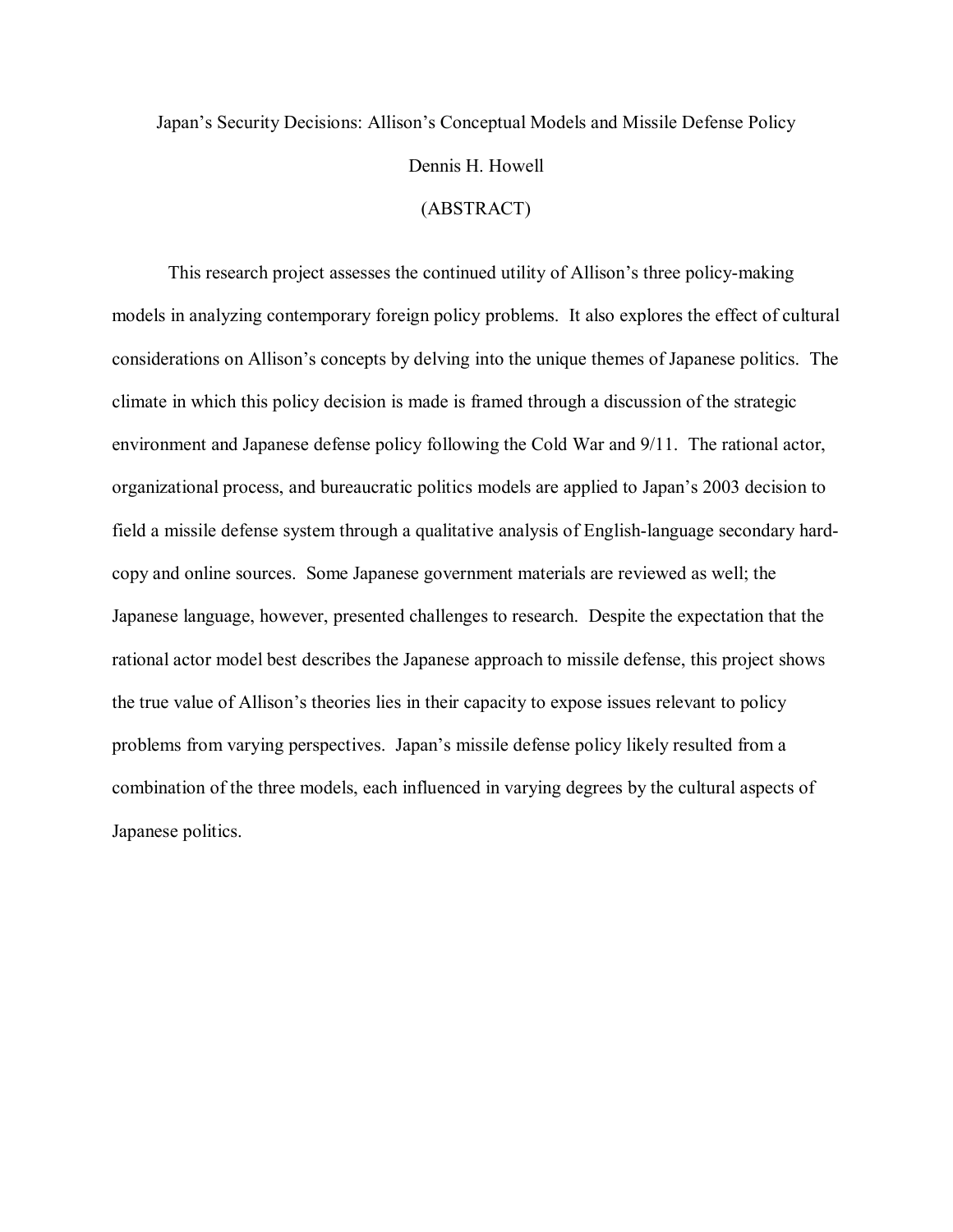#### ACKNOWLEDGEMENTS

*ìChoose my instruction instead of silver, knowledge rather than choice gold, for wisdom is more precious than rubies, and nothing you desire can compare with her.* " – *Proverbs 8:10-11* 

It has been a long, hard journey, but my Lord has been faithful and delivered me to its end. Praise, thanks, and glory be to God for bestowing me with all the resources to start and finish this program. Helen Jewell, thank you for all your support, patience, and understanding. This would not have been possible or even thinkable without you; your sacrifices have meant so much to me. ILYHJ.

I offer my sincerest thanks as well to the Virginia Tech Political Science Department and Faculty. You offered patience and flexibility as the OLMA program (and life's constant interruptions) challenged me. I have learned a great deal academically and otherwise throughout the course of my studies, and your consistent guidance was a blessing. Dr. Luke, thank you for advising me all these years, and Dr. Milly, Dr. Nelson, and Dr. Walcott, thank you for dedicating yourselves to serve on my committee and for the insightful feedback.

Lastly, I would like to thank all my Air Force supervisors and commanders who supported me along the way by giving me the time and encouragement I needed.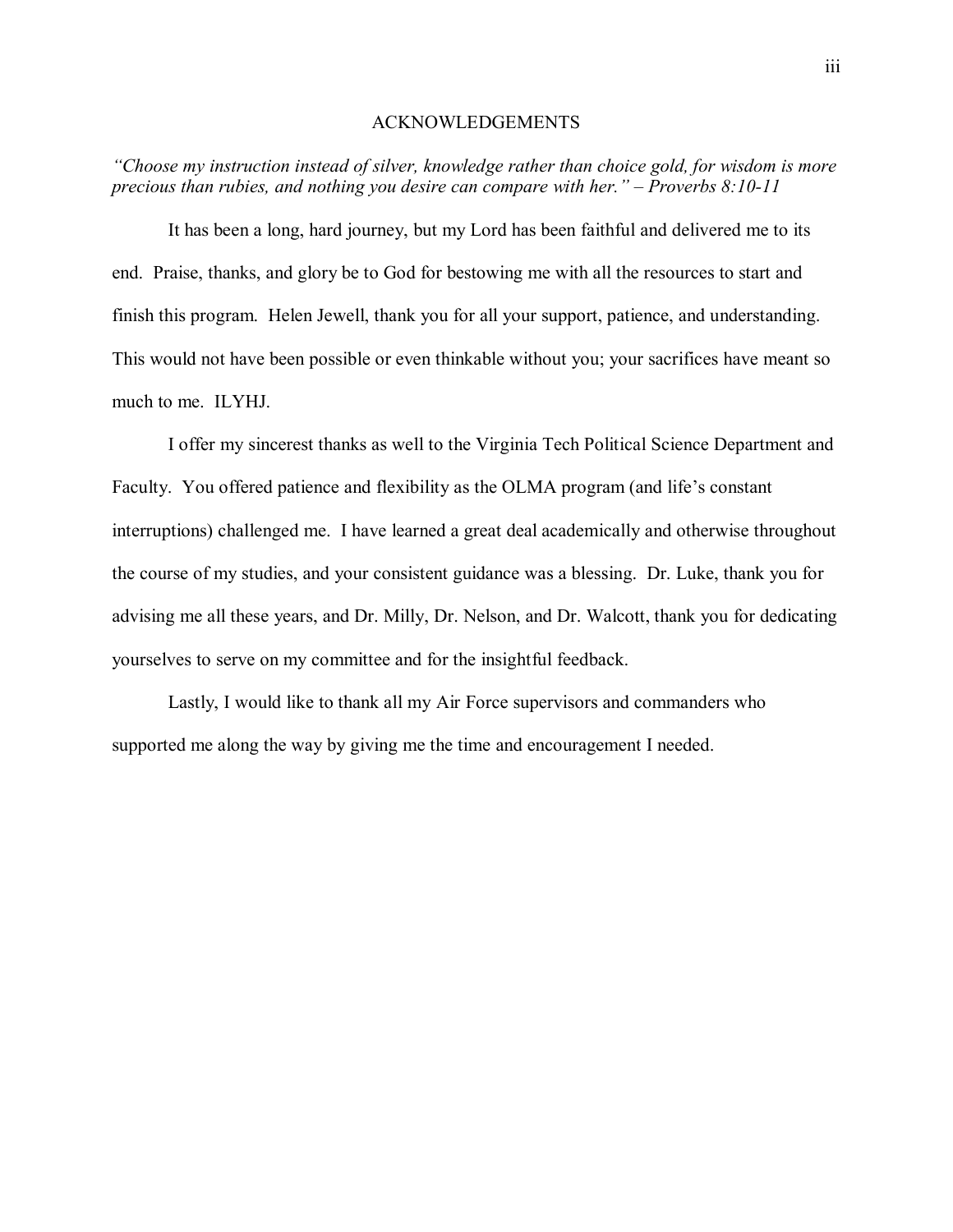# TABLE OF CONTENTS

| Abstract                                             | $\ddot{\rm{11}}$ |
|------------------------------------------------------|------------------|
| Acknowledgements                                     | $\overline{111}$ |
| Table of Contents                                    | iv               |
| Introduction                                         | 1                |
| Chapter One: The Japanese Policymaking Process       | 5                |
| East Meets West: Japanese Culture and Politics       | $\tau$           |
| The Japanese Diet: A Contrast in Authority and Power | 13               |
| Prime Minister and Cabinet: Leadership Potential     | 15               |
| Japanese Bureaucracy: The Government of Japan        | 18               |
| Staying Power: The Liberal Democratic Party          | 23               |
| <b>Informal Influences</b>                           | 28               |
| Reform: Same As It Ever Was                          | 32               |
| Conclusion                                           | 36               |
| Chapter Two: The Missile Defense Climate in Japan    | 38               |
| Strategic Environment: New Era, New Rules            | 39               |
| Japan's Defense Policy: New Era, New Roles           | 41               |
| Issues: Considering Japan's Missile Defense Approach | 43               |
| The U.S.-Japan Alliance                              | 44               |
| Regional Security                                    | 47               |
| <b>Legal Considerations</b>                          | 50               |
| Cost and Budgeting                                   | 52               |
| <b>Technological Considerations</b>                  | 53               |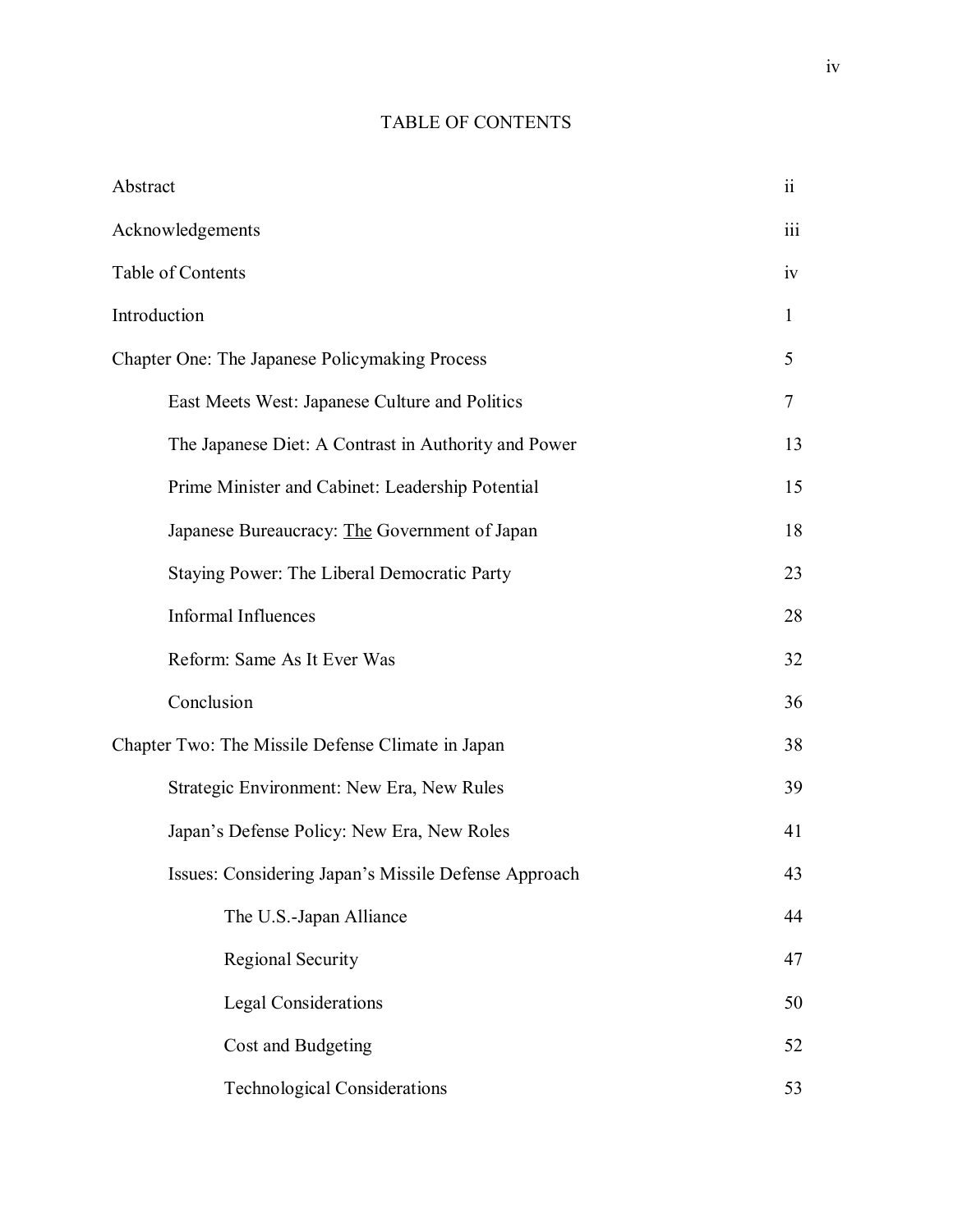| Conclusion                                                             | 54  |
|------------------------------------------------------------------------|-----|
| Chapter Three: Japan's Rational Decision on Missile Defense            | 55  |
| Japan's National Interest                                              | 57  |
| Alternatives and Consequences: Look Before You Leap                    | 58  |
| U.S.-Japan Alliance                                                    | 59  |
| Regional Security and Threats                                          | 62  |
| <b>Legal Considerations</b>                                            | 65  |
| The Economics of MD                                                    | 66  |
| <b>Technological Feasibility</b>                                       | 67  |
| Maximizing Value: MD or Not MD?                                        | 68  |
| Conclusion: The Rational Actor Model and Japanese Dynamics             | 70  |
| Chapter Four: Considering the Organizational Process Model             | 74  |
| <b>Existing Organizations and Fixed Procedures</b>                     | 76  |
| Limited Flexibility and Organizational Change                          | 79  |
| <b>Administrative Feasibility</b>                                      | 81  |
| Conclusion                                                             | 84  |
| Chapter Five: Bureaucratic Politics and Japan's Missile Defense Policy | 86  |
| A Little Less Talk and A Lot More Action                               | 86  |
| "Where You Stand Depends Upon Where You Sit"                           | 89  |
| Too Many Indians and Not Enough Chiefs                                 | 93  |
| Conclusion: Assessing the Bureaucratic Politics Model                  | 95  |
| Conclusion                                                             | 99  |
| <b>Works Cited</b>                                                     | 103 |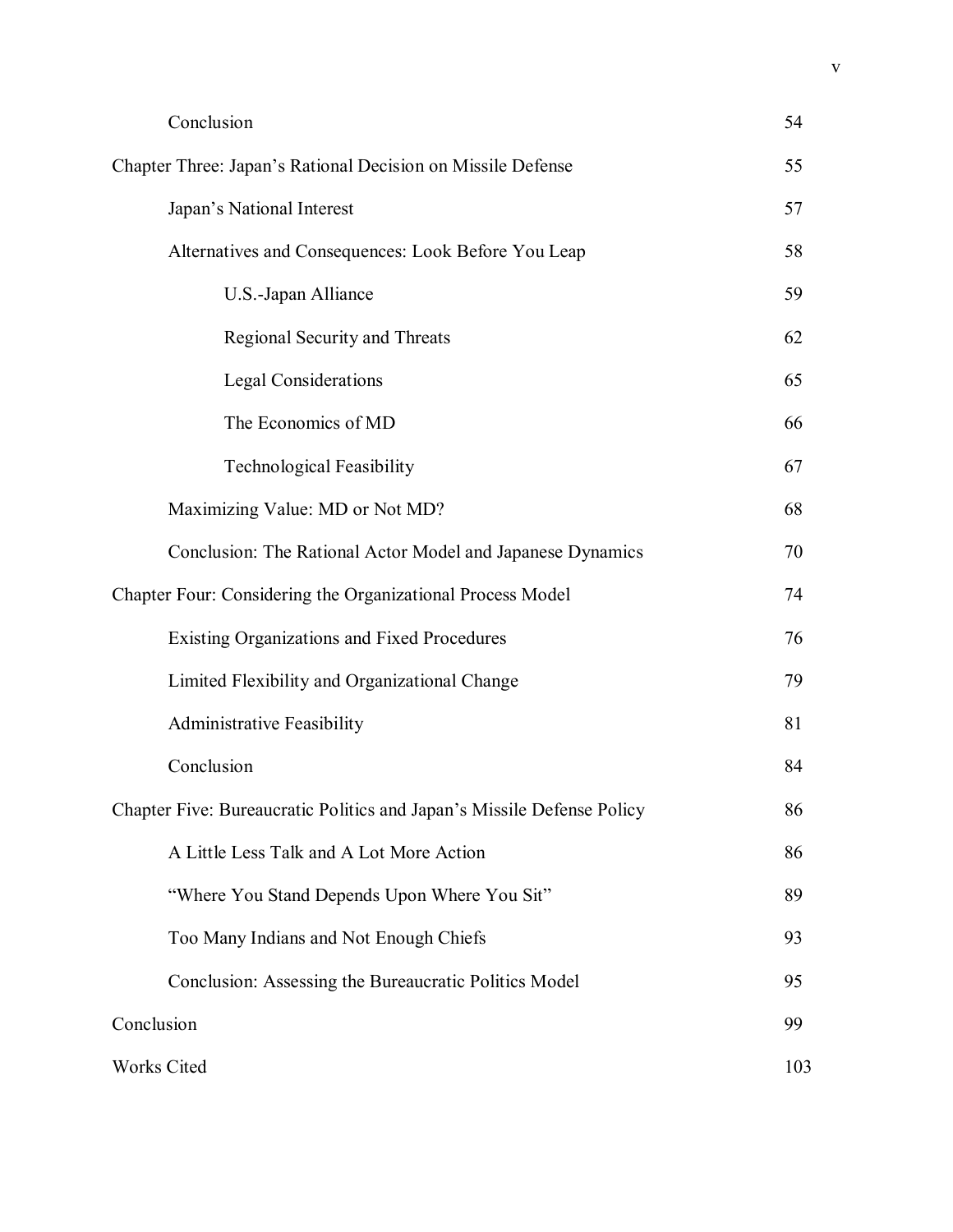#### **INTRODUCTION**

This research project has at its beginnings a personal interest in national security policy, the focus of the researcher's undergraduate studies. I am intrigued by the role decision-makers play in the policy process, particularly in the American system. My initial efforts were geared toward exploring the US missile defense policy introduced in the late 1990s and taken for action in the early 2000s. While this would have been a worthwhile endeavor, I found myself living in Japan during the course of my studies with new interests piqued. The research question, then, became, "How do the US and Japanese decisions to pursue missile defense compare?" After conducting some preliminary research (and taking stock of the resources available to me), it was apparent that this problem lies outside the scope of my intended efforts, so I decided to concentrate solely on the Japanese missile defense policy.

The year 2004 marked the 150th anniversary of relations between the United States and Japan. Much has happened in the years that followed the visit of Commodore Perry's "black ships," and U.S.-Japan relations today are arguably at their highest point ever. Both nations share a commitment to representative democracy and capitalist markets. Their security alliance is the cornerstone of regional stability in East Asia. Yet Japan remains somewhat of a mystery, generating relatively little interest, in wide American circles. This research began as a modest attempt to fill even a minute portion of that void by exploring the Japanese policymaking process.

Despite being overshadowed by regional up-and-comers China and India, Japan retains the world's second-largest economy and has become more active in overseas peace keeping missions, including its historic 2003 deployment to Iraq. The nation seeks permanent representation on the United Nations Security Council and continues to enhance its self-defense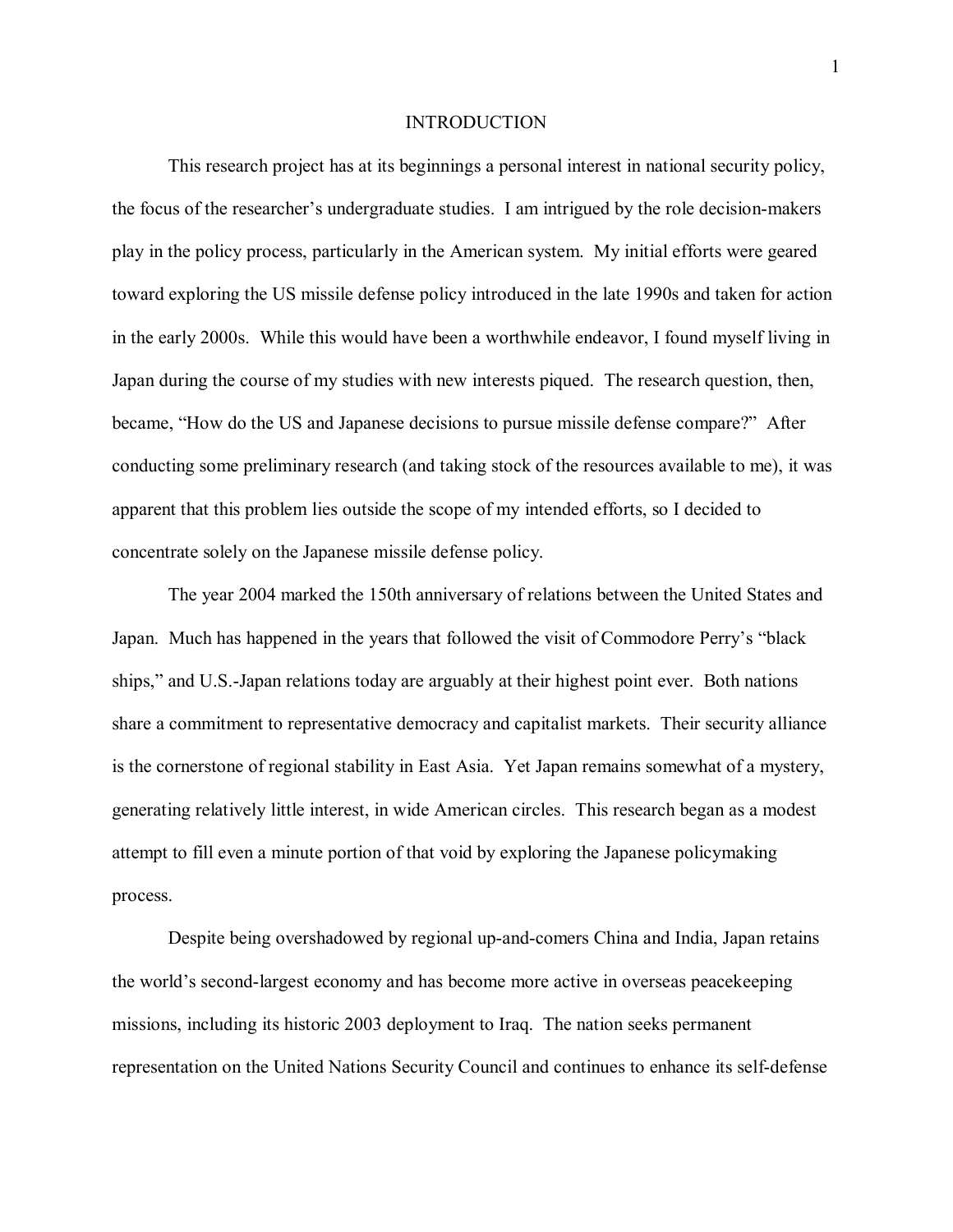capabilities—moves that cause concern among its conquest-scarred neighbors. Particularly, the country agreed in the late 1990s to work with the United States on missile defense research, and on 19 December 2003, Chief Cabinet Secretary Yasuo Fukuda announced, "The Government of Japan decided 'On Introduction of Ballistic Missile Defense System and Other Measures' at the Security Council and the Cabinet Council today."<sup>1</sup> But to say that "Japan" as a country feels vulnerable or that "Japan" has decided on a missile defense shield overlooks the inner workings of the "black boxes" of the international community.

Policies and decisions are the culmination of sometimes-intense political processes, often overlooked in the broader field of international relations. Graham T. Allison's examination of the Cuban Missile Crisis—in his 1969 *APSR* article and subsequent 1971 book *Essence of Decision*—provides analysts with tools, in the form of three decision-making models, to plunge below the systemic notion of international relations, to where policies are crafted and completed. Some argue that Allison's work "legitimately remains one of the most frequently cited studies in the literature on bureaucracy, foreign policy, and governmental policymaking.<sup> $2$ </sup> The focus of this research is the application of the three models—rational actor, organizational process, and bureaucratic politics—to the Japanese missile defense problem. Specifically, the models are applied to the efforts supporting the Japanese Cabinet's announcement in December 2003 that Japan would, in fact, pursue a missile defense capability.

While the primary intent of this project was to assess the Japanese decision using Allison's models, it evolved into an analysis of the models using the Japanese missile defense

 $\begin{array}{c|c}\n\hline\n\end{array}$ <sup>1</sup>Yasuo Fukuda, Statement by the Chief Cabinet Secretary, Tokyo, <http://www.kantei.go.jp/foreign/tyokan/2003/1219danwa\_e.html>, 19 December 2003.

<sup>&</sup>lt;sup>2</sup> Jonathan Bendor and Thomas H. Hammond, "Rethinking Allison's Models," *The American Political Science Review* 86.2 (June 1992): 318; due to limited access to research resources and time constraints, this project relies on the propositions set forth in Allison's 1969 article rather than *Essence of Decision*.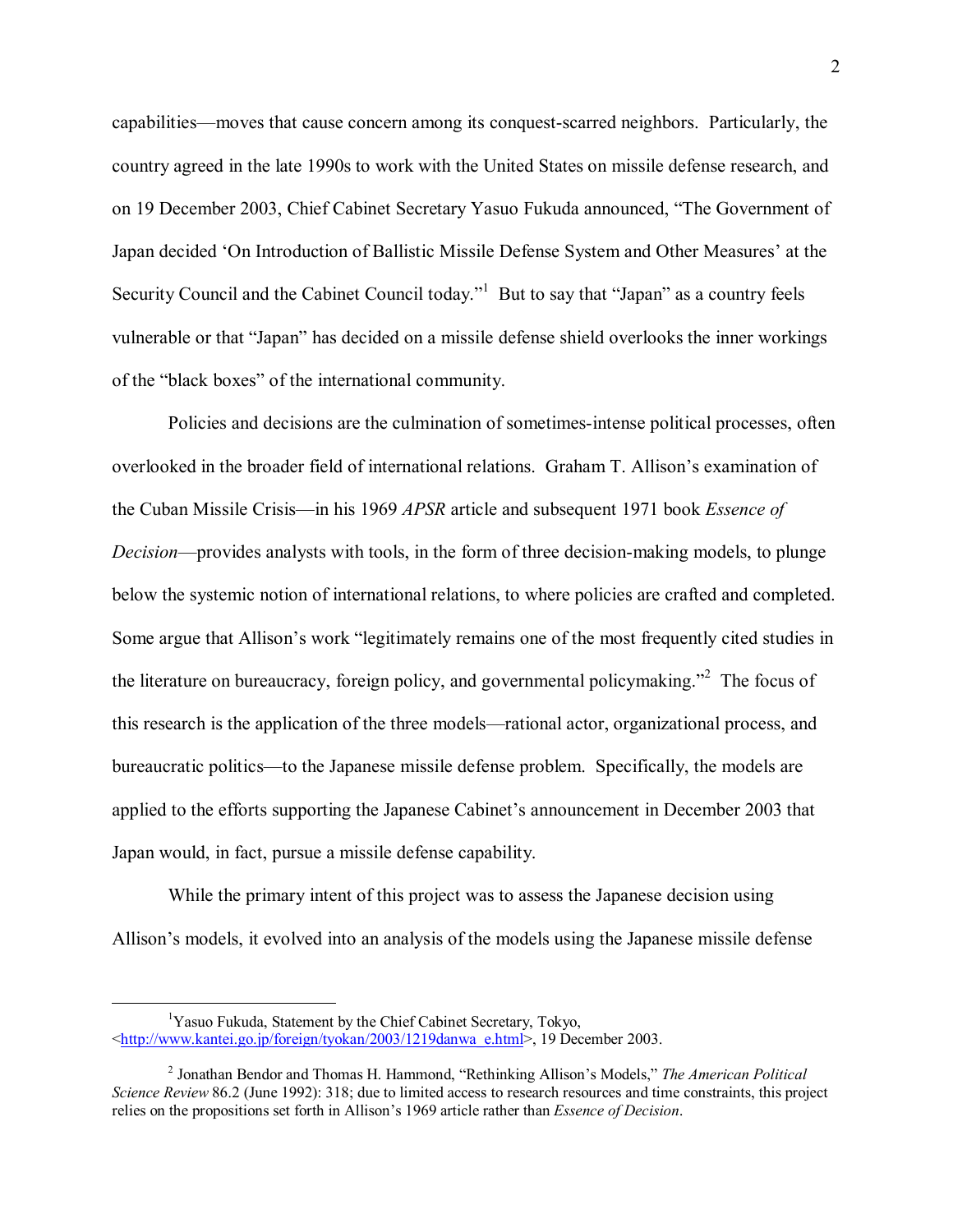case. Lack of Japanese language skill, scarcity of time to devote to achieving a truly comprehensive understanding, and inaccessibility of information germane to Japan's politics hindered a thorough examination of the country's policymaking process. On the other hand, much is obtainable regarding Allison's models. Given the information available, the research question became, "Could Allison's models accurately characterize or explain the Japanese policymaking process?"

Yale professor Ian Shapiro warns, "Where pure strategic accounts [like Allison's rational actor model] do poorly as explanations, sometimes it will be for lack of attention to cultural variables...."<sup>3</sup> He notes, "Unless we are told which aspect of culture is supposed to account for the outcome in question, there is no way to begin systematic evaluation of the claim.<sup> $4$ </sup> Taking this into consideration, a secondary goal of this research is to expose readers to the cultural aspect of Japanese politics. While the December 2003 outcome is known, application of Allison's models to the preceding policy process would be incomplete without first revealing cultural and social overtones in Japanese politics. Thus, this research begins with an overview of these influences on policymaking in Chapter 1.

Chapter 2 frames the missile defense climate in Japan by examining the current strategic environment, Japan's evolving defense role, and a myriad of issues germane to the missile defense debate, including the impact of MD on the U.S.-Japan alliance, regional security, domestic legal considerations, cost, and technological feasibility. Chapters 3, 4, and 5 document the qualitative assessment of Japan's 2003 decision using Allison's rational actor, organizational

 <sup>3</sup> <sup>3</sup> Ian Shapiro, "Can the Rational Choice Framework Cope with Culture?" *PS: Political Science and Politics* 31.1 (March 1998): 41.

<sup>4</sup> Ibid. 40.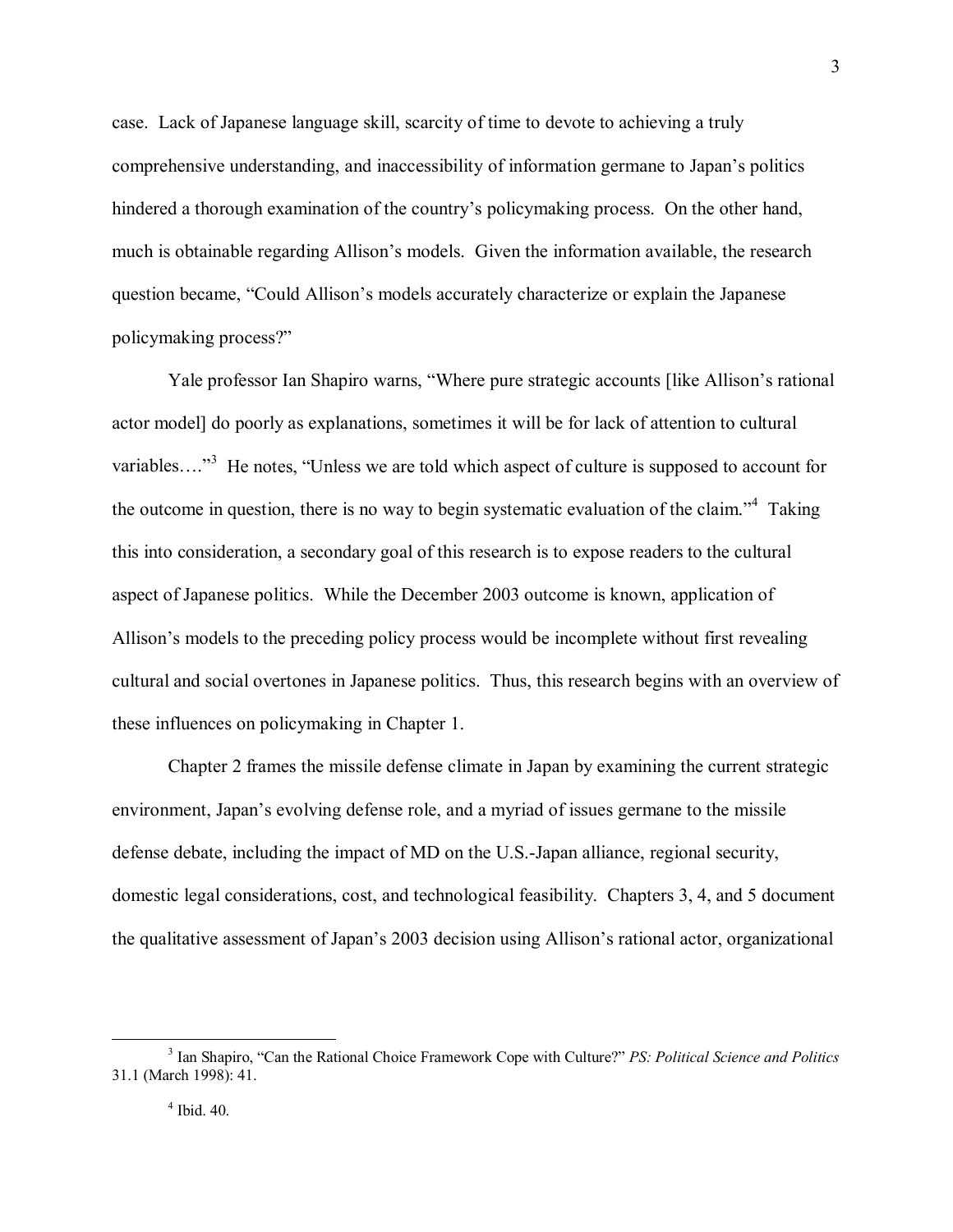process, and bureaucratic politics models, respectively. Cultural influences remain a theme throughout the research and present a potential challenge to Allison's concepts.

While all three of these models are valuable, this research aims to show that Allison's rational actor model best describes Japan's December 2003 missile defense decision—more the result of a reasonable choice based on the best available alternative, and less a result of organizational processes or bureaucratic politics. The approach in making this determination is a qualitative review of English-language hard copy and on-line secondary sources, though future researchers may wish to examine primary sources in the Japanese language or quantitative variables such as Japanese public opinion polls and media content. Allison's own application of his models is qualitative as well, indicating that their utility could lie more in their "magnifying" glass," rather than their "measuring stick," characteristics.

These findings should not only further explore Allison's models but also add to the body of knowledge on Japan, its culture, and its policymaking. It is the hope of the author that this volume, even with its limitations, will serve as the jumping point for further research into these areas and may contribute to a wider understanding allowing the U.S.-Japan security relationship to continue and flourish in the years to come.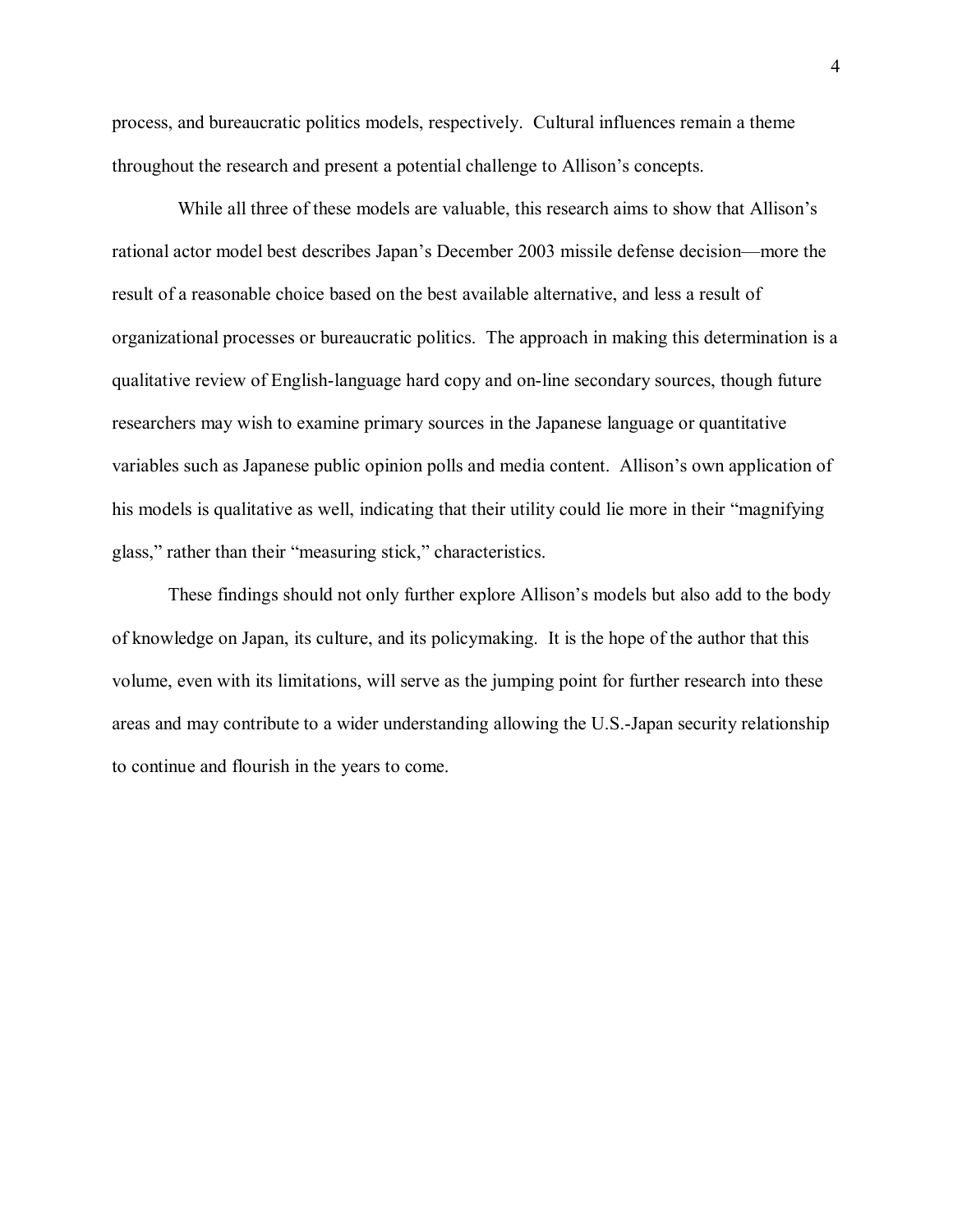#### CHAPTER ONE

#### THE JAPANESE POLICY MAKING PROCESS

There is a notable scarcity of attention devoted to Japanese policy making in Western academic efforts. The US-Japan relationship forms the cornerstone of East Asian security and stability, yet Gerald L. Curtis points out that there is "little solid information available to people interested in contemporary Japan about how that country's political system actually does work.<sup>35</sup> Many casual observers have notions about the workings of Japan's government, but language and culture present challenges to those desiring thorough research. Much can be learned, however, from original and translated English volumes that are available.

Several themes appear consistently in these studies of Japanese politics. One of these is the system's unique nature. Japanese scholars describe the modern decision-making process as "hybrid" and "bifurcated," drawing on different backgrounds and reflecting relationships between the citizenry and informal government on one hand and interest groups and the formal institutions of government on the other. $6$  Since the late 1800s, Japan has been adept at incorporating outside ideas into its own culture, never sacrificing its exceptional identity. These mostly Western ideas have been incorporated into a Japanese system built on social relationships and cultural norms.

One of these norms, representing another common theme, is a "marked separation" between power and authority," causing some to argue that "it is not entirely clear just where decisions *are* made" and that the "locus of responsibility" in policy making is "ambiguous" amid

 $rac{1}{5}$ Gerald L. Curtis, *The Japanese Way of Politics* (New York: Columbia University Press, 1988) x.

<sup>6</sup> Jun-ichi Kyogoku, *The Political Dynamics of Japan*, trans. Nobutaka Ike (Tokyo: University of Tokyo Press, 1987) 226; Nobutaka Ike, *Japanese Politics: An Introductory Survey* (New York: Alfred A. Knopf, Inc., 1957) 285.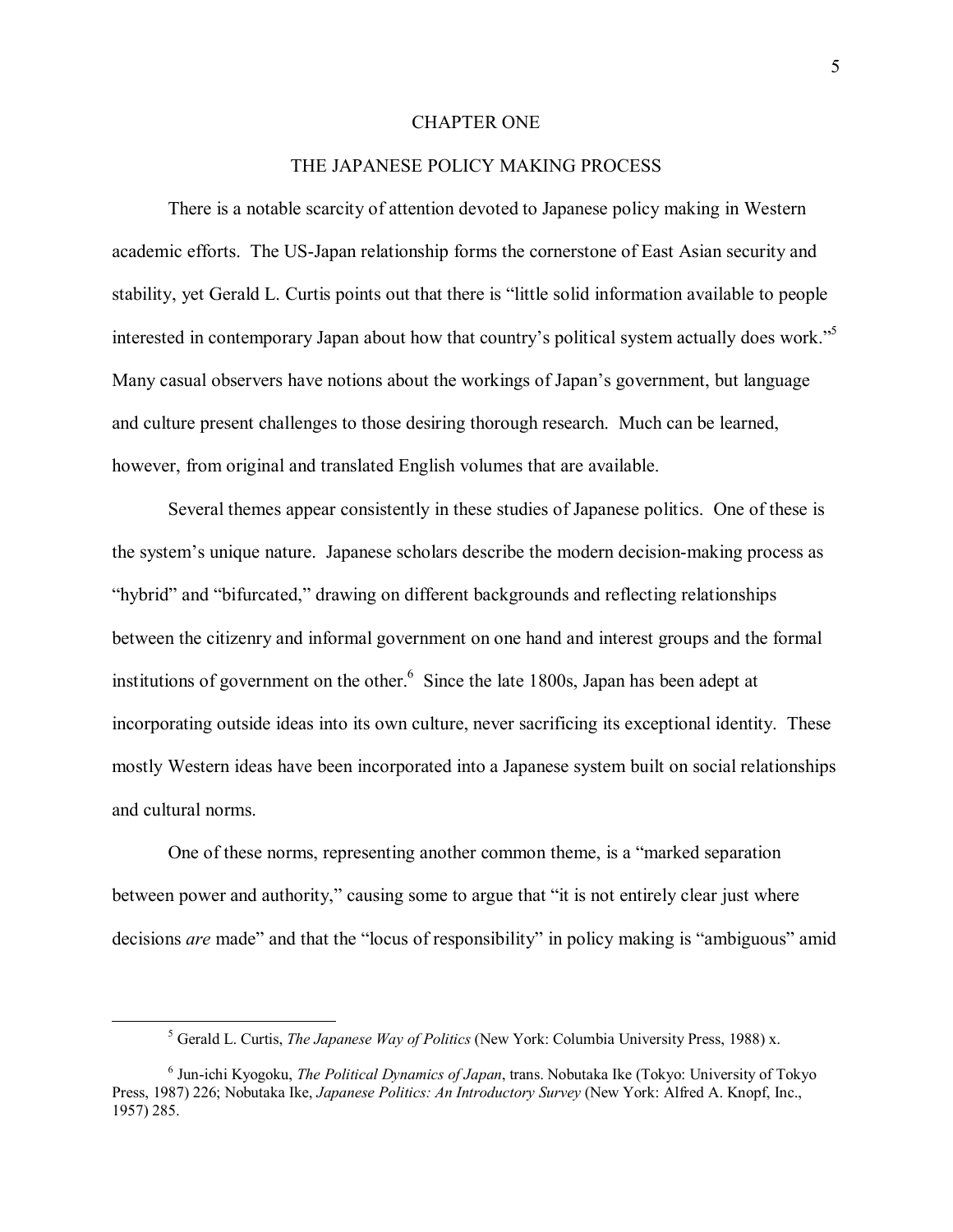an "opaque" process.<sup>7</sup> These ill-defined roles and responsibilities can complicate serious research into the Japanese decision-making apparatus.

Some scholars find it helpful to frame their research by dividing the study of Japanese politics into two schools based on which group—elected officials or career civil servants—is believed to control the system: "the 'dominant bureaucracy school' (*Kanryo-shudo Ron*) and the 'dominant politicians school' (*Seijika-yui Ron*).<sup>88</sup> While characteristics of the Japanese process make it difficult to trace decisions and policies to their ultimate source, previous studies in each of these schools indicate an understanding that authority and power reside primarily in either politicians, bureaucrats, or both, offering evidence of another recurring theme. The addition of this theme to those of uniqueness, ambiguity, and the distinction between power and authority results in a characterization of the Japanese political system.

Whichever approach researchers use, it seems that Japanese decision making remains the aggregate of multiple entities' efforts and interactions. It reflects formal authority vested in government bodies as well as de facto power of political parties and special interests, influenced by cultural forces. An understanding of the themes and characteristics of Japanese policy making—a survey of formal and informal structures and cultural dynamics—allows further examination of specific national policies. An exhaustive review lies outside the scope of this research; the intent of this chapter is to provide an adequate foundation and a common comprehension from which to proceed.

 $\overline{\phantom{a}}$  Chalmers Johnson, *Japan, Who Governs?: The Rise of the Developmental State* (New York: W.W. Norton & Co., Inc., 1995) 115; Ichiro Ozawa, *Blueprint for a New Japan: The Rethinking of a Nation* (Tokyo: Kodansha International, Ltd., 1994) 24, 59-60.

 $8$  Masato Kamikubo, "Bureaucrats, Politicians, and Policy Change in Japan," Discussion Paper 7, *Electronic Journal of Contemporary Japanese Studies*, <http://www.japanesestudies.org.uk/discussionpapers/Kamikubo.html>, 4 November 2003.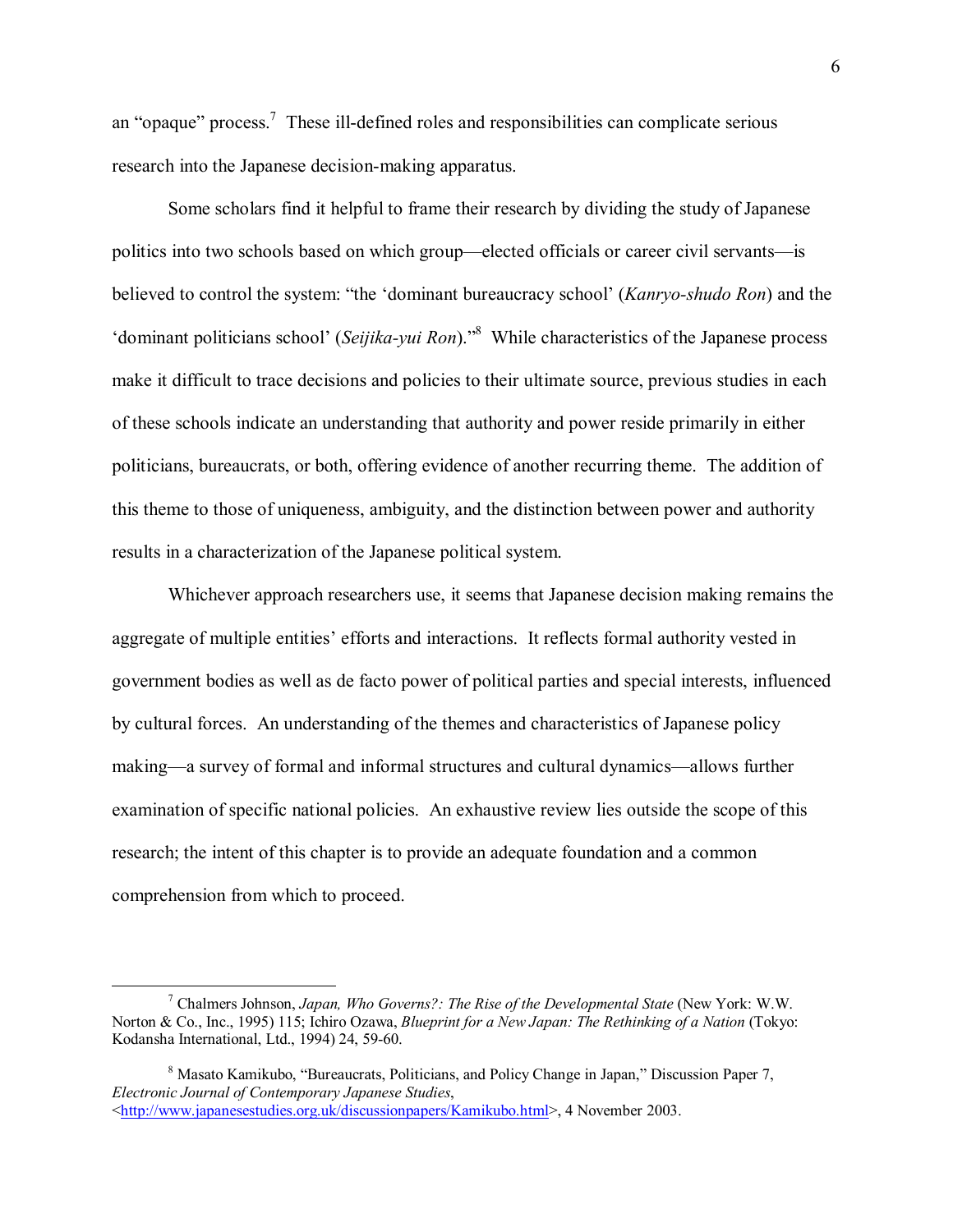In his 1989 volume, *Japanese Government Leadership and Management*, Charles F. Bingman, interested in how governments really work, notes "three rings of power" in Japanese politics: the Diet, the Liberal Democratic Party (LDP), and the government ministries or bureaucracy. The former federal executive and professor of public administration claims that the key people in each of the rings are "very often the same people, serving three roles," and that it becomes "almost impossible to know which role is being played, and which circle predominates."<sup>9</sup> This chapter attempts to address these distinctions and to sensitize the reader to nuances of Japanese political culture over time by taking a closer look at the aforementioned themes. The selection of sources is eclectic and represents not only a sampling of cultural politics at different points in history, but also the persistence of common themes throughout.

#### *East Meets West: Japanese Culture and Politics*

Jun-ichi Kyogoku, professor emeritus of the University of Tokyo, emphasizes the underlying cultural themes that govern social interaction in his 1983 *Nihon no Seiji* (*Japanese Politics*) and in its subsequent 1987 abridged English translation, *The Political Dynamics of Japan*. Kyogoku maintains that with careful study, one finds that political institutions and functions in different countries are more similar than they initially appear. This being the case, he observes that "these differences are often attributed, quite rightly, to variations in cultural traditions."<sup>10</sup> He argues that one can form a better understanding of foreign politics "by knowing the codes and paradigms that guide the behavior of people in other countries.<sup> $11$ </sup> Japan expert Chalmers Johnson also recognizes the uniqueness of the intertwining of Japanese culture and politics from the mid-1980s to the mid-1990s, claiming that study of the "Japanese polity"

 $\frac{1}{9}$  Charles F. Bingman, *Japanese Government Leadership and Management* (New York: St. Martinís Press, Inc., 1989) vii, 11.

<sup>10</sup> Kyogoku, *Dynamics* 38.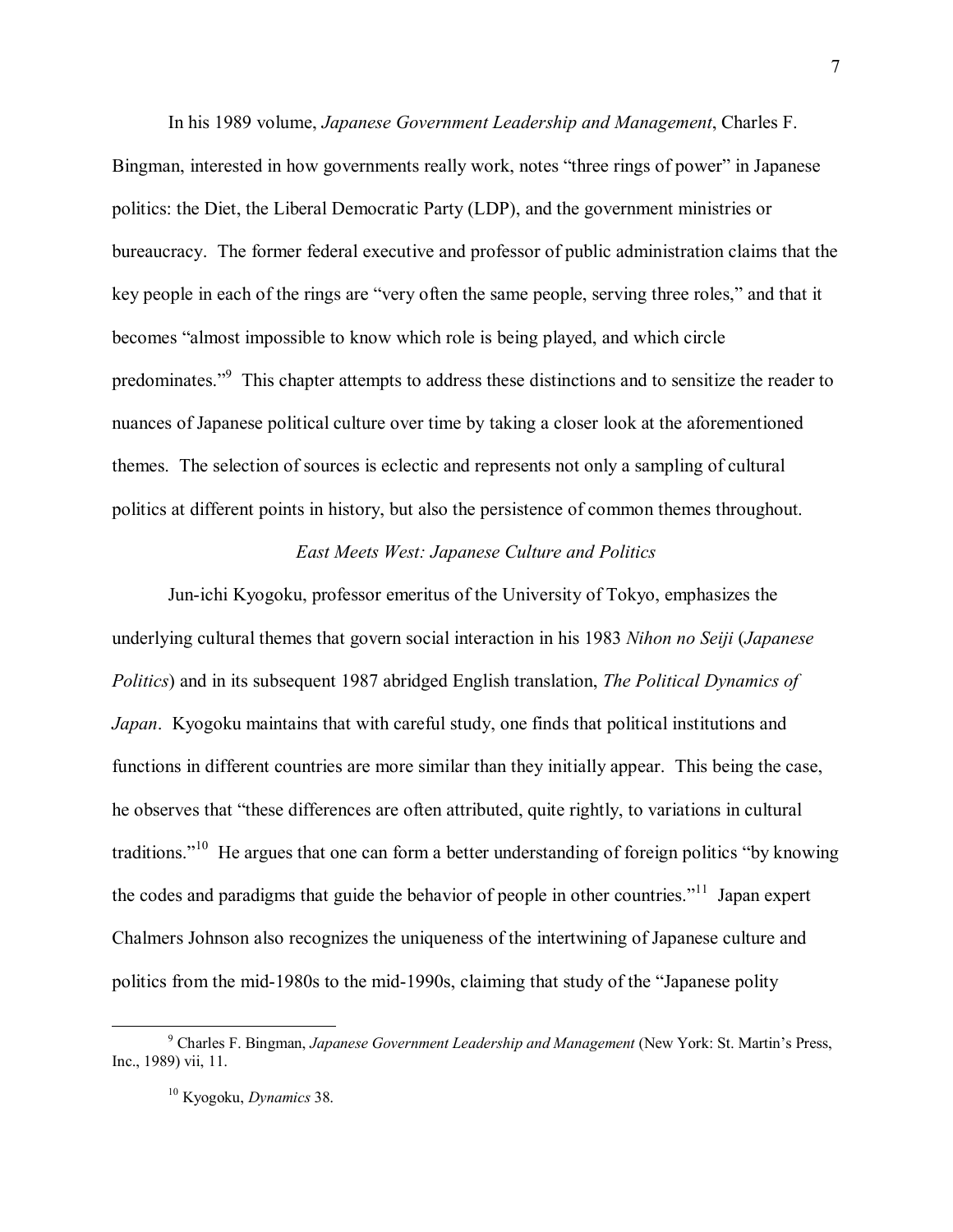remains conceptually difficult" and "a subject on the frontiers of political science.<sup>"12</sup> He further states that Japanese politics are organized and have evolved around a "discrepancy between the formal and the actual, between the ideal and the normative functioning of their political institutions." Everything has a *Nihon-teki imi*, or Japanese meaning.<sup>13</sup>

One of the features of Japanese politics, according to Gerald Curtis, is its "profound stability.<sup>n14</sup> This stability is simply a visible indication of deeper social conditions in Japan. Japanese-American professor Nobutaka Ike of Stanford University, in a late-1950s study of Japanese politics, notes that "What distinguishes Japanese social behavior is the degree to which the individual is subordinated" to the group.<sup>15</sup> Members of groups "can become ideal individuals" by "[negating] their personal and private lives and [assuming] the communal and public roles that are expected of them.<sup>16</sup> There is significant cultural pressure on individuals to conform and subjugate themselves to society. Japanese are taught this behavior from childhood, learning "to be a credit to their parents, their ancestors and descendants, and to the family as a whole" and to "subordinate his own interests and welfare to the good of the family as a whole." $17$ This family notion is extended throughout the homogeneous Japanese populace.

In politics, the approach remains largely the same despite the post-war emphasis on sovereignty of the people. <sup>18</sup> Since it is individuals who comprise political institutions, reformer

13 Ibid. 158-59.

- 14 Curtis, *Japanese Way* 1.
- 15 Ike, *Japanese Politics* 35.
- 16 Kyogoku, *Dynamics* 42
- 17 Ike, *Japanese Politics* 19.

 <sup>11</sup> Kyogoku, *Dynamics* 40.

<sup>12</sup> Johnson, *Who Governs* 162.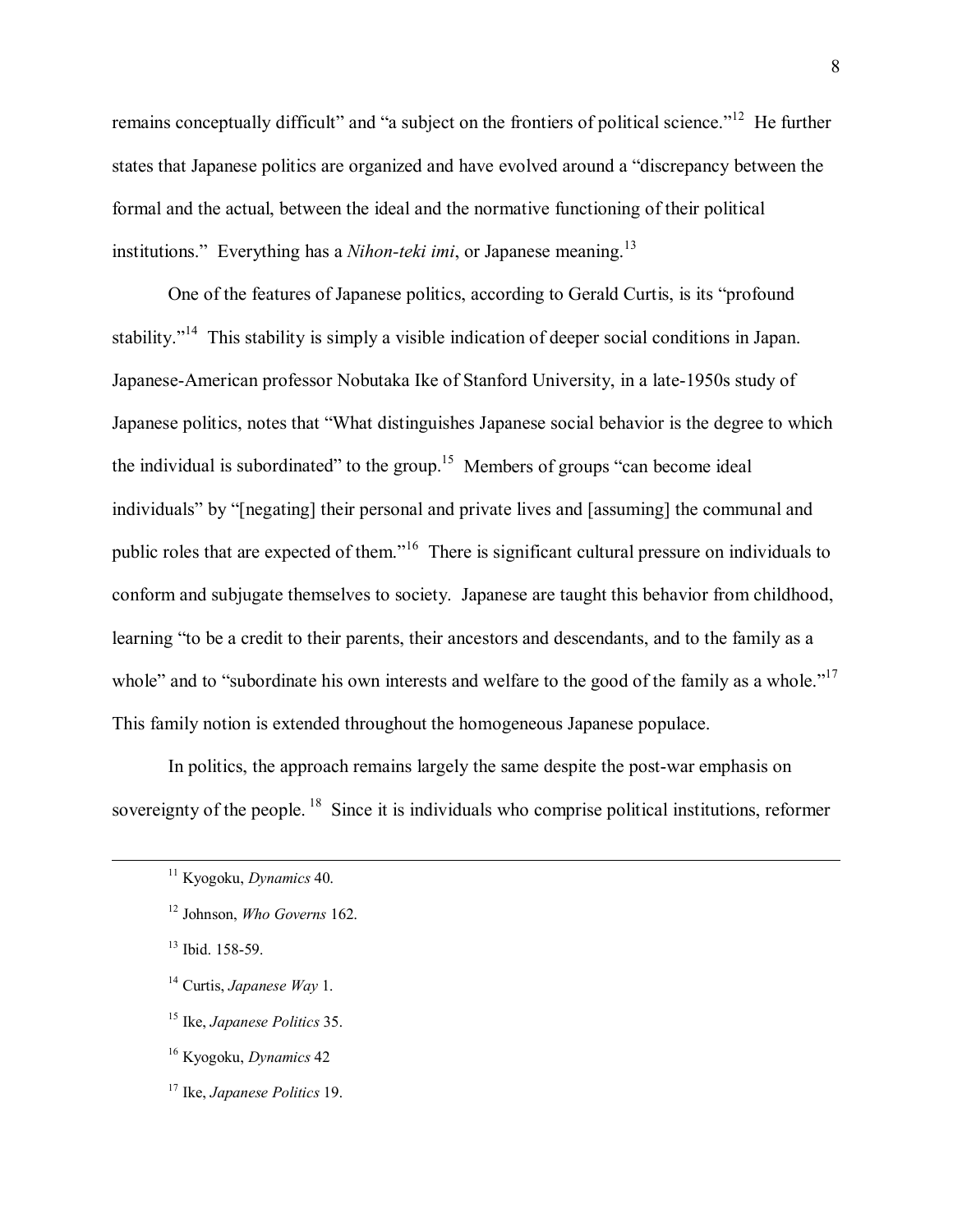Ichiro Ozawa takes this idea further by claiming, "Japanese-style democracy, then, might be defined as a system in which individuals are assured a secure life by the group in exchange for burying themselves in the group.<sup> $19$ </sup> The elected official is today "much more of a supplicant" who relies on "ties of sentiment" to forge bonds with his electorate.<sup>20</sup> He occupies a special and respected place as the representative of his constituency, yet he himself remains a member with obligations to that group. Subordination of the individual to the group remains a cultural characteristic of Japanese politics, and is perhaps most convincingly evidenced by a strong desire for unanimity in decision making.

Ike explains that there is a "tendency in Japanese politics to value outward unanimity," noting that "the Japanese individual is caught in a web of obligations which tend to limit the area of action left to choice.<sup> $21$ </sup> The obligation for each individual to subordinate himself results in the group members acting collectively to ensure all interests and concerns are addressed in a final decision. This quest for unanimity is reflected in the Japanese preference of consensus over majority rule.<sup>22</sup> Any dissention sows doubt into the final decision, which may indicate that the group came to a conclusion not acceptable to all its members. Japanese tradition, therefore, ascribes importance to uniformity among group members, resulting in "people who see things alike.<sup> $23$ </sup> This notion is quite foreign to Westerners who view the role of the individual much differently.

 <sup>18</sup> Kyogoku, *Dynamics* 61.

<sup>19</sup> Ozawa, *Blueprint* 10.

<sup>20</sup> Curtis, *Japanese Way* 222.

<sup>21</sup> Ike, *Japanese Politics* 57, 35.

<sup>22</sup> Ozawa, *Blueprint* 10; Ike, *Japanese Politics* 265.

<sup>23</sup> Kyogoku, *Dynamics* 65-66.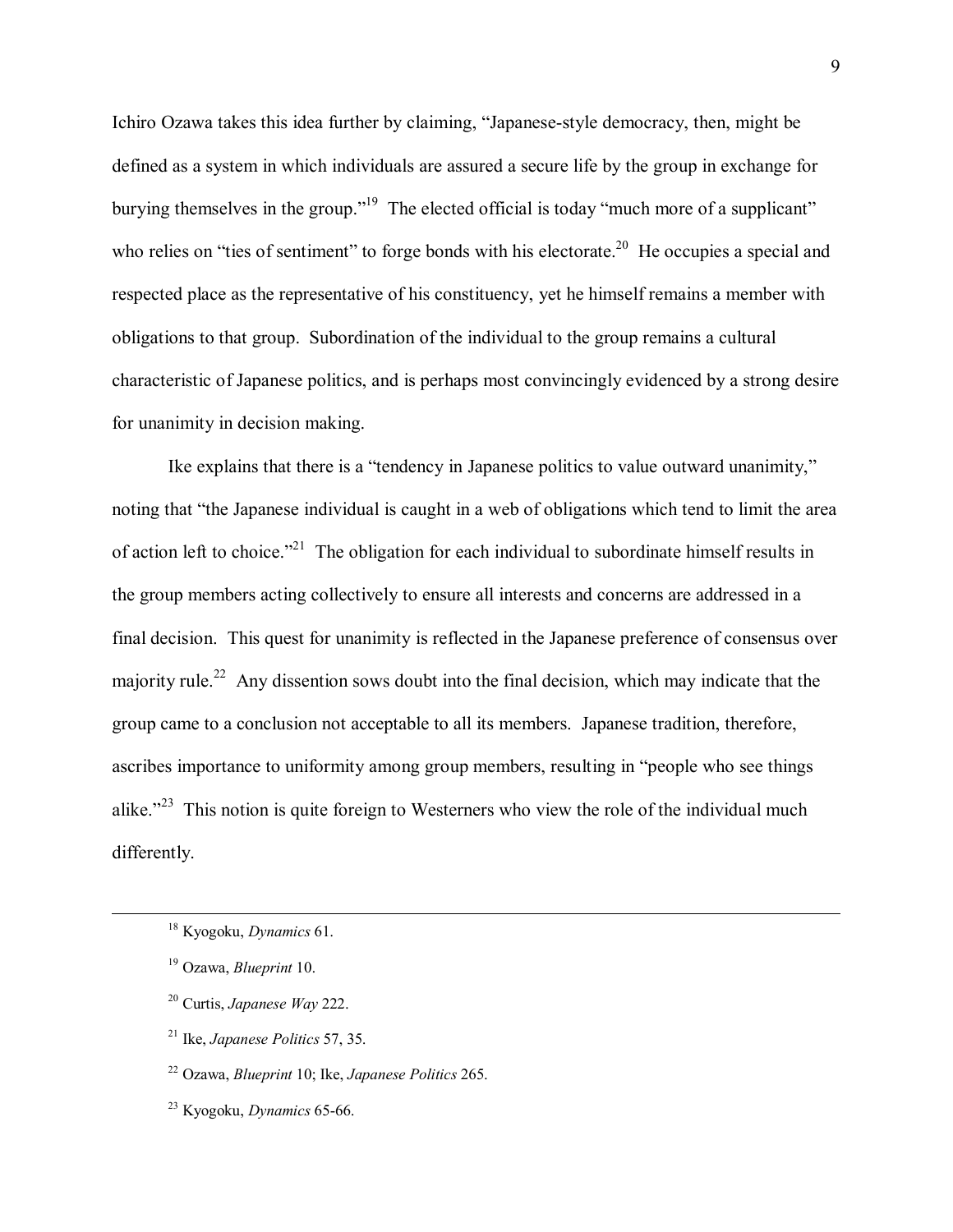Human beings are indeed free thinking individuals, so the expectation that every decision is the result of unanimous consensus seems far from attainable. However, Japanese work to achieve harmony, or "an emotional feeling of oneness" in their social discourse.<sup>24</sup> Japanese observers agree that dispute settlement is best handled with compromise, conciliation, and avoidance of open conflict, which could result in embarrassing public defeat.<sup>25</sup> This approach, while promoting unanimity, does not lend itself to expeditious policy making, nor is it a guarantee of absolute consensus in every instance. However, if "different interpretations" are allowed to stand during the decision-making process, the unique result is an example of *tamamushi-iro*, a term referring to an insect whose color varies depending on the angle from which one views it.<sup>26</sup>

Neither consensus nor harmony is achieved without effort. Each member of a decisionmaking group is made to feel as if he is important to the group through the use of *nemawashi*, when "the action plan is outlined to the members in order to give them the psychological satisfaction that they have been consulted.<sup> $227$ </sup> In this process, decision leaders interact with each member individually "to give the impression that they are ignoring the complainers and other members, and to show the members that they are important in the eyes of the leadership.<sup>728</sup> Again, the idea is to avoid open conflict and to arrive at a consensus that sufficiently accounts for every member's position. *Nemawashi* is, in a sense, the true politics of Japanese politics. Publicly, those involved in decision making stick to ambiguous statements to avoid conflict,

 <sup>24</sup> Kyogoku, *Dynamics* 132.

<sup>25</sup> Ibid. 177, 185; Ike, *Japanese Politics* 60.

<sup>26</sup> Kyogoku, *Dynamics* 70-71.

 $27$  Ibid. 57.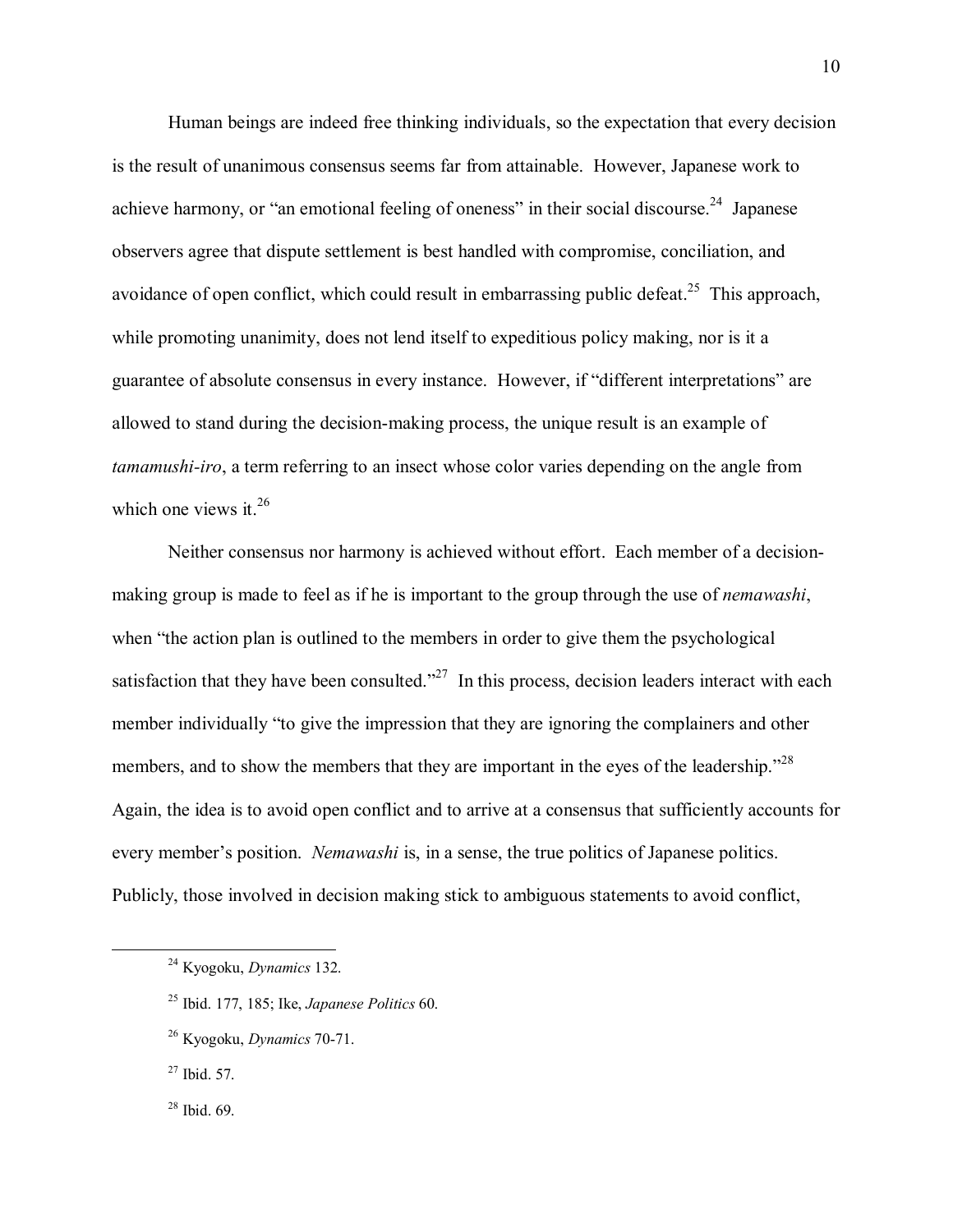acting under the traditional notion that silence is golden.<sup>29</sup> In this way, criticism and responsibility can also be sidestepped, further evincing the theme of ambiguity in Japanese governance. Kyogoku notes that "those who put a premium on unity and harmony" work hard at *nemawashi* to reach consensus and avoid conflict.<sup>30</sup>

The path of least resistance, then, in Japanese politics seems to be the maintenance of the status quo. There is little risk of conflict or public disagreement or disharmony when there is no attempt to change. As one author notes, "being ordinary and simply repeating what had been done before is valued," while another agrees that "the Japanese people want the luxury of reacting only when absolutely necessary.<sup>31</sup> There appears to be a cultural conservatism inherent to Japanese society that favors proceeding down a predetermined path. This environment, of course, does not foster political mobilization and major policy change.<sup>32</sup>

Change in the status quo is possible, though. According to Kyogoku, it can only occur as  $\degree$ a decision based on power play or on consensus.<sup>33</sup> The importance of consensus and the means by which to achieve agreement are consistent ideas in the study of Japanese politics and result from cultural forces. The effort to initiate a policy change, conduct *nemawashi*, or make a "power play," however, requires a different kind of catalyst. This is where the role of leadership in Japanese politics becomes evident. In fact, Kyogoku writes, "one must constantly engage in struggle and seek to win," and if one cannot win, he "had better try to get close to a winner and

 <sup>29</sup> Kyogoku, *Dynamics* 70.

<sup>30</sup> Ibid. 71.

<sup>31</sup> Ibid.; Ozawa, *Blueprint* 40-41.

<sup>&</sup>lt;sup>32</sup> Ike, *Japanese Politics* 286; Noritada Matsuda, "Exceptionalism in Political Science: Japanese Politics, US Politics, and Supposed International Norms,î Discussion Paper 4, *Electronic Journal of Contemporary Japanese Studies*, <http://www.japanesestudies.org.uk/discussionpapers/Matsuda.html>, 13 August 2003; Kyogoku, *Dynamics* 229-30.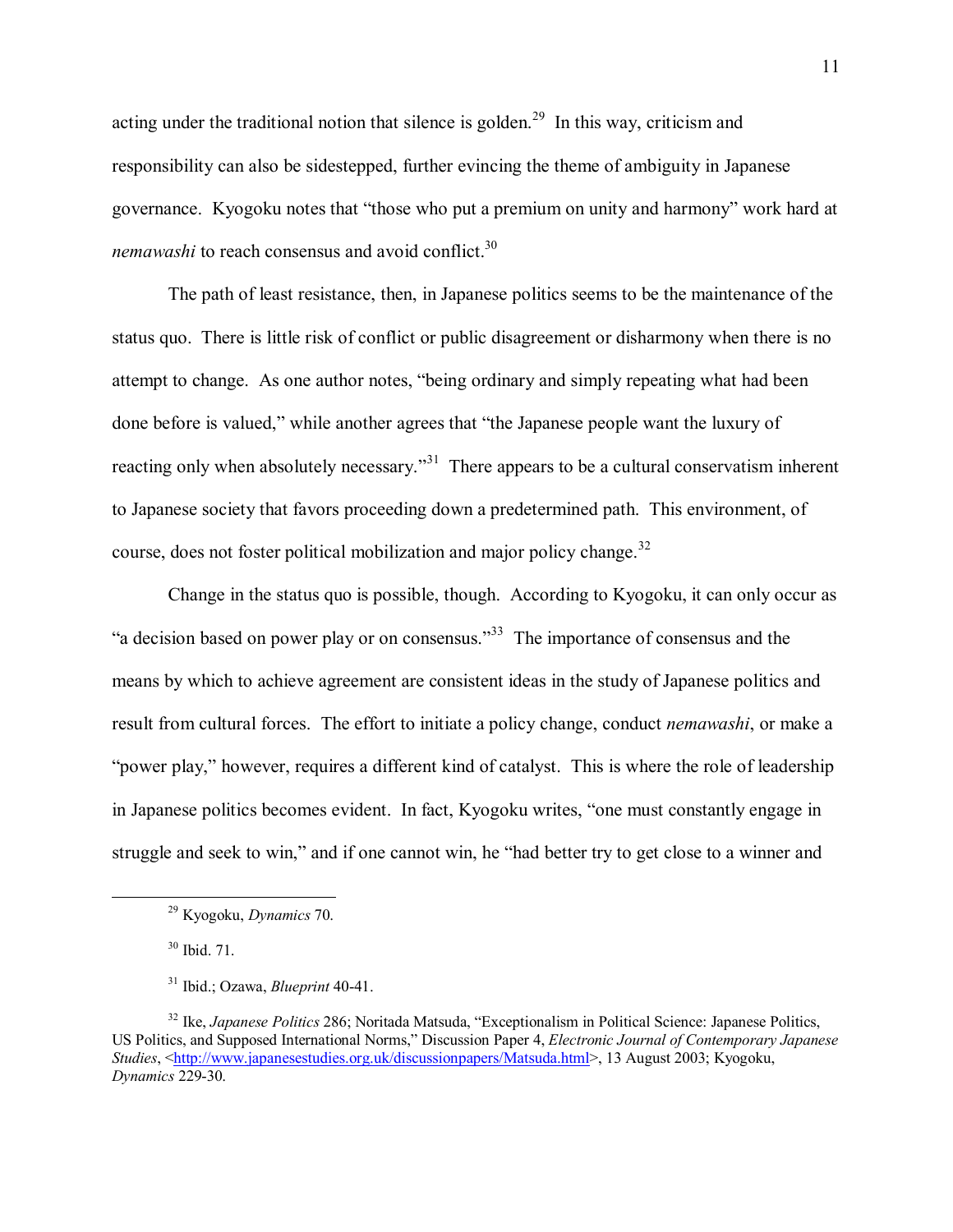become part of that person's entourage.<sup>34</sup> Ike further observes that the "real issue" in Japanese organizations is "who is going to be the leader?"<sup>35</sup> Despite the strong pull of culture and societal norms, individuals can and do affect Japanese policymaking.

Every community in Japan has what Ike calls a *yuryokusha*, or man of influence. This person is "openly acknowledged as the most intelligent, influential, and capable man in the community.<sup>36</sup> The character traits representative of a leader--"enterprise, ambition, and vitality," intellect and courage--surface in Kyogoku's writings.<sup>37</sup> He explains that one can become an "ideal leader" by "working for the public good at personal expense, showing that one would not personally profit from engaging in public employment, and impressing others by being a model for personal sacrifice.<sup>338</sup> These qualities and actions, however, do not guarantee leadership status. As every successful politician must realize, "even the most exceptional and effective of leaders can do little without a solid power base.<sup>39</sup> Politicians rely on the support of constituents, and constituents have expectations for their leaders.

Self-sacrifice is magnified when it comes to leaders. According to Kyogoku, a popular saying among politicians goes, "All my activities are for the benefit of the people and society. Nothing is intended for myself.<sup>40</sup> The leader is expected to make decisions and take action in the best interest of his followers. This includes determining strategy and tactics to deal with the

36 Ibid. 75.

38 Ibid. 72-73.

 <sup>33</sup> Kyogoku, *Dynamics* 69.

 $34$  Ibid. 51.

<sup>35</sup> Ike, *Japanese Politics* 110.

<sup>37</sup> Kyogoku, *Dynamics* 49, 70.

<sup>39</sup> Ozawa, *Blueprint* 33.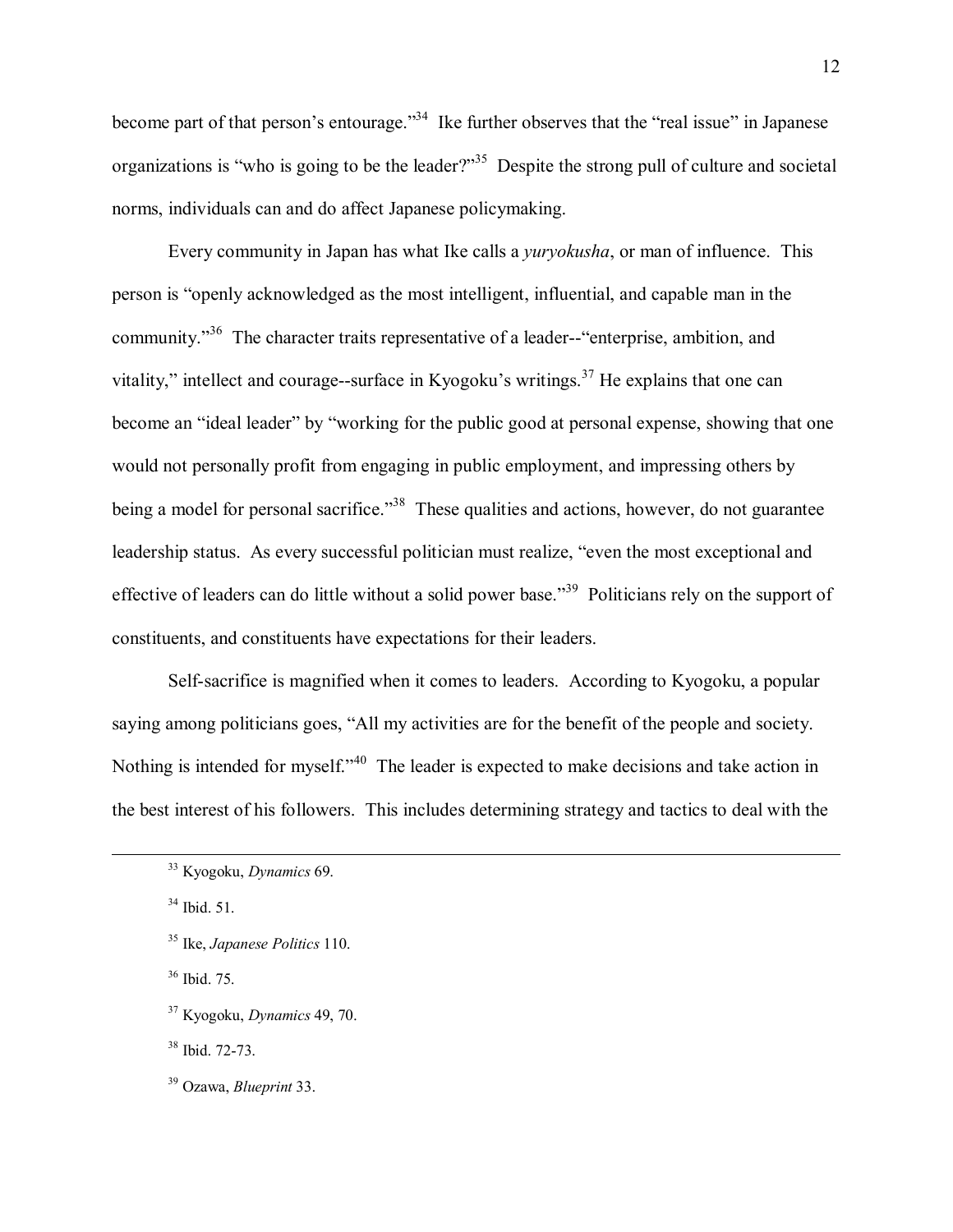"outer world" in order to achieve goals in support of group, or constituency, interests.<sup>41</sup> If a leader fails to reach these goals or betrays his constituency by taking action for personal gain, he is expected to take final responsibility for failure. If he does not, he risks losing public trust.<sup>42</sup> In other words, the leader can and will be held accountable by the people for his actions.

Japan's culture of harmony resounds through its politics. Subordination of the individual to the group in order to attain unanimity defines the social priority. Maintenance of the status quo offers the least risk in the decision-making process, and *nemawashi* ensures all perspectives are taken into account. Leaders are chosen from among the group and are held accountable to it. These cultural threads weave throughout the formal and informal channels of Japanese government.

#### *The Japanese Diet: A Contrast in Authority and Power*

Charles Bingman elaborates on each of the "three rings" of Japanese government mentioned earlier, observing that the Diet is the weakest of the three.<sup>43</sup> In an attempt to ensure sovereignty of the people, the 1947 constitution made the Diet the "highest organ of state power" and the "sole law-making organ of the State.<sup> $344$ </sup> In this regard, the Diet inherited from the imperial leadership the overarching tasks of "diplomacy, defense, and the organization of the government.<sup>45</sup> Institutionally, it appears that the Diet, with its given authority, would wield significant power.

 <sup>40</sup> Kyogoku, *Dynamics* 47.

 $41$  Ibid. 206.

 $42$  Ibid. 91.

<sup>43</sup> Bingman, *Japanese Government* 11.

<sup>44</sup> Ike, *Japanese Politics* 68.

<sup>45</sup> Kyogoku, *Dynamics* 178.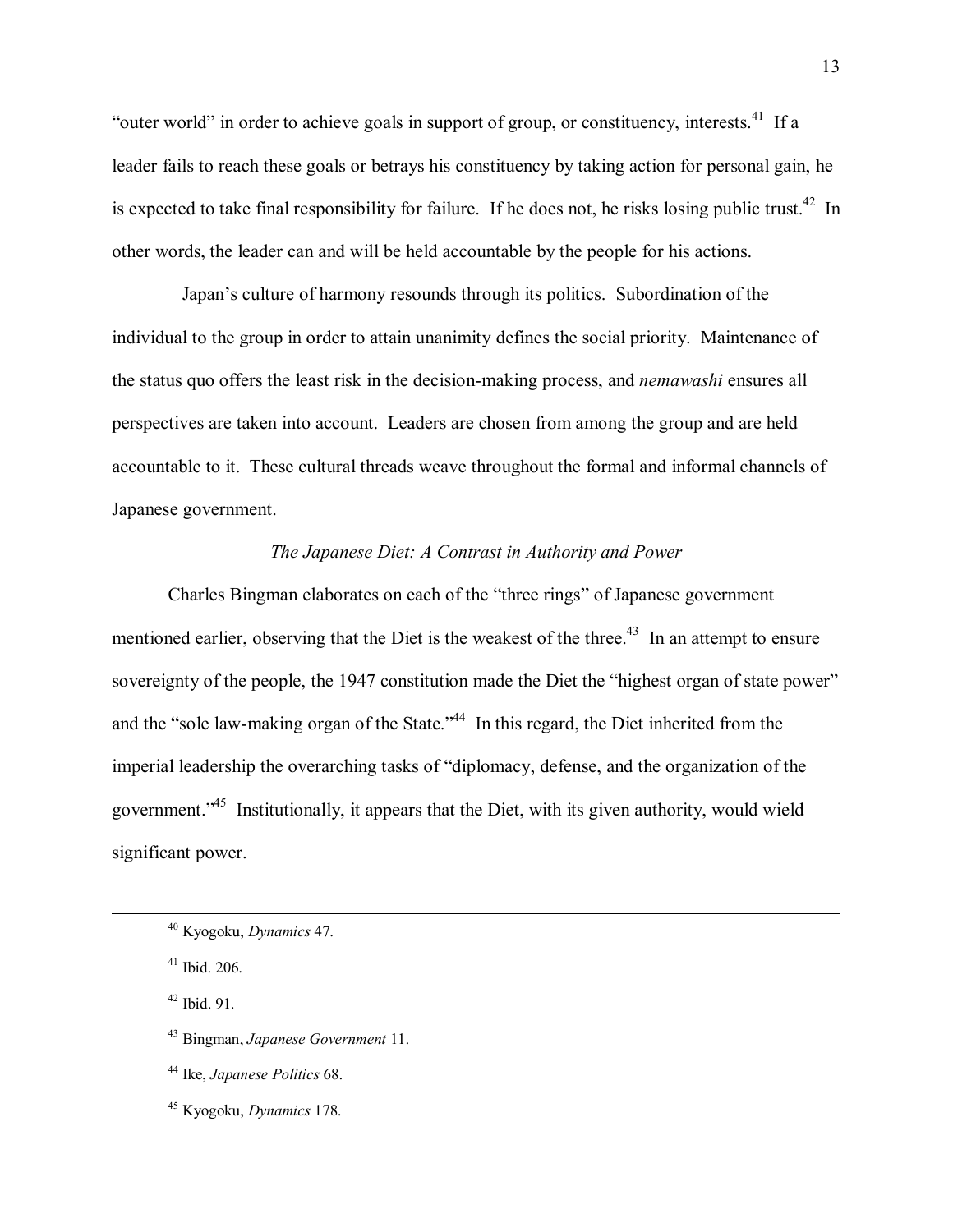Why, then, does Bingman view the Diet as weaker than the cabinet and the bureaucracy? Several factors affect the Diet's position relative to other government institutions. First is the careful use of limited resources. Each Diet member is responsible for reaching out to his constituency via his own personal support organization, or *koenkai*, for which he must bear operating costs.46 This plus the day-to-day expenses incurred through official legislative duties force Diet members to prioritize their use of resources. This may result in a lack of staff which, reformer Ichiro Ozawa claims, means that Diet members "rarely have the opportunity to learn much about the policies they are drafting.<sup> $347$ </sup> Some politicians gain policy expertise, however, through extended interaction with other government agencies in the bureaucracy and become members of *zoku*, or policy tribes with "specialized skill and power" in that particular policy area.48 *Zoku* represent an informal facet of Japanese politics. They are not organized as committees or caucuses in the US Congress might be. Competition for scant resources and the consequences of prioritization, despite informal mechanisms designed to surmount these obstacles, diminish the Diet's real power.

Second, Bingman notes that debates in the Diet are "more of a formality without real substance.<sup> $149$ </sup> The dichotomy of formal and informal, seen and unseen, in Japanese politics is a major factor in the Diet's perceived lack of substance. Despite this characteristic, Kyogoku points out that the public conflicts between ruling and opposition parties in the Diet make a "good show" and serve a "vital function." He contends, "It shows that even with a long-term [Liberal Democratic Party] monopoly of power, we do not have dictatorial politics, and that

 <sup>46</sup> Curtis, *Japanese Way* 157.

<sup>47</sup> Ozawa, *Blueprint* 56.

<sup>48</sup> Kyogoku, *Dynamics* 117.

<sup>49</sup> Bingman, *Japanese Government* 178.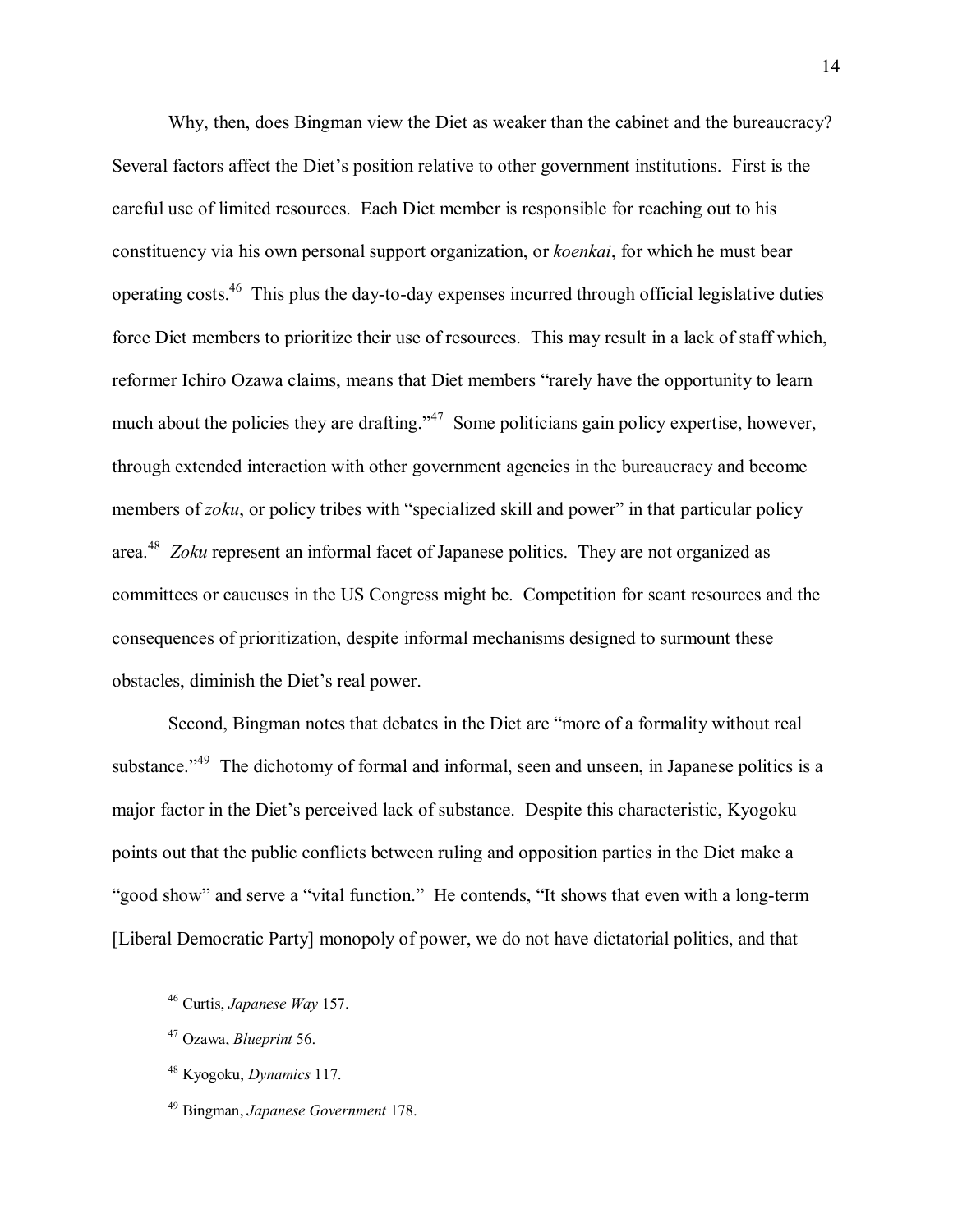parliamentary politics...are here to stay.<sup> $50$ </sup> While deeming the institution of the Diet "largely irrelevant," Bingman concedes that it has "managed to play a respectable role in overall national policy formulation, and has occasionally risen to the need when major new policies are warranted.<sup>51</sup> Despite this praise, it seems the Diet exercises less power than formally authorized it and can be somewhat marginalized in Japan's politics.

#### *Prime Minister and Cabinet: Leadership Potential*

The Cabinet, unlike the Diet, "remains by design and in reality an extremely powerful body.<sup> $52$ </sup> The leader of this group is the prime minister, who also serves as the president of the leading Liberal Democratic Party (LDP). Despite the position of authority, the amount of power vested in the prime minister is up for debate. Bingman notes that the prime minister "may dominate by his powers of leadership" but that each cabinet member, including the prime minister, has only one vote towards decisions traditionally reached in unanimity.<sup>53</sup> Relatively short tenure due to intra-party factionalism, lack of political leverage, and the confederation of legislative majority and executive leadership in the same personnel contribute to the prime minister's weak political leadership, according to Japanese authors Kyogoku and Ozawa.<sup>54</sup> The latter views the position as "nothing more than master of ceremonies for [cabinet meetings]," and Aureila George Mulgan agrees, contending that the prime minister simply "acts as a ratifier" of policies, evidence that "the direction of policy is not from the top down, but from the bottom

 <sup>50</sup> Kyogoku, *Dynamics* 179.

<sup>51</sup> Bingman, *Japanese Government* 77.

 $52$  Ibid. 18.

 $53$  Ibid.

<sup>54</sup> Kyogoku, *Dynamics* 103, 104; Ozawa, *Blueprint* 54.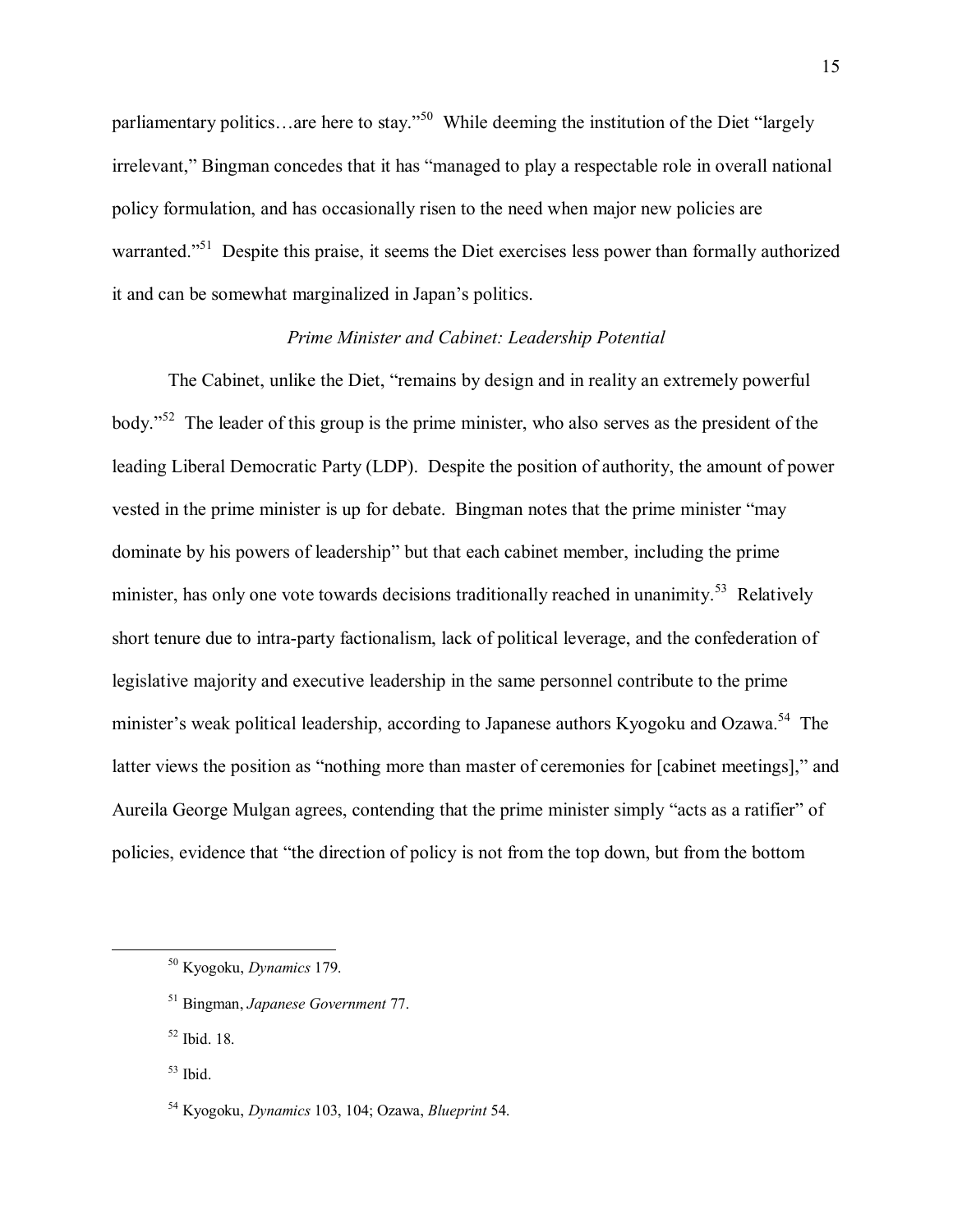up.<sup>755</sup> Japan expert Chalmers Johnson, however, claims that a change in the prime minister (and thus the LDP president) is "treated as a major change of style and even of policy orientation.<sup>556</sup> Personnel turnover in the cabinet at one point occurred almost every nine months—so often that voters have come to view the transitions as "nothing more than a periodic change of personnel.<sup>57</sup> Further affecting the leadership of the prime minister is Japan's reliance on cabinet ministers to "deliver the nation's position," which causes the message to lose impact and "fails to communicate precisely what it is Japan thinks.<sup>558</sup> Indeed, this message could be skewed by cabinet members' loyalties to their factional leaders over the prime minister, "making it more difficult to form a unified, effective cabinet.<sup> $559$ </sup> Instability in the highest ranks of the executive branch inhibits the prime minister from exercising power commensurate with his granted authority.

The cabinet, as a body, may exercise influence on policy making not through direct leadership but through organizations like the Cabinet Office, the Cabinet Secretariat, and the Cabinet Legislation Bureau. The bureau conducts reviews of all draft bills and cabinet orders prior to their presentation at cabinet meetings.<sup>60</sup> This review is conducted at least twice during the process: a "preliminary examination" prior to the request for a cabinet meeting and a final

<sup>59</sup> Tomohito Shinoda, "Koizumi's Top-Down Leadership in the Anti-Terrorism Legislation: The Impact of Political Institutional Changes," *SAIS Review* 23.1 (Winter-Spring 2003): 20.

<sup>&</sup>lt;sup>55</sup> Aurelia George Mulgan, "Japan's 'Un-Westminster' System: Impediments to Reform in a Crisis Economy," *Government and Opposition* (2003): 84.

<sup>56</sup> Ozawa, *Blueprint* 25; Johnson, *Who Governs* 236.

<sup>57</sup> Bingman, *Japanese Government* 6; Kyogoku, *Dynamics* 182.

<sup>58</sup> Ozawa, *Blueprint* 50.

 $60$  Government of Japan, Cabinet Legislation Bureau, "About the Cabinet Legislation Bureau," <http://www.clb.go.jp/english/2/2.htm>.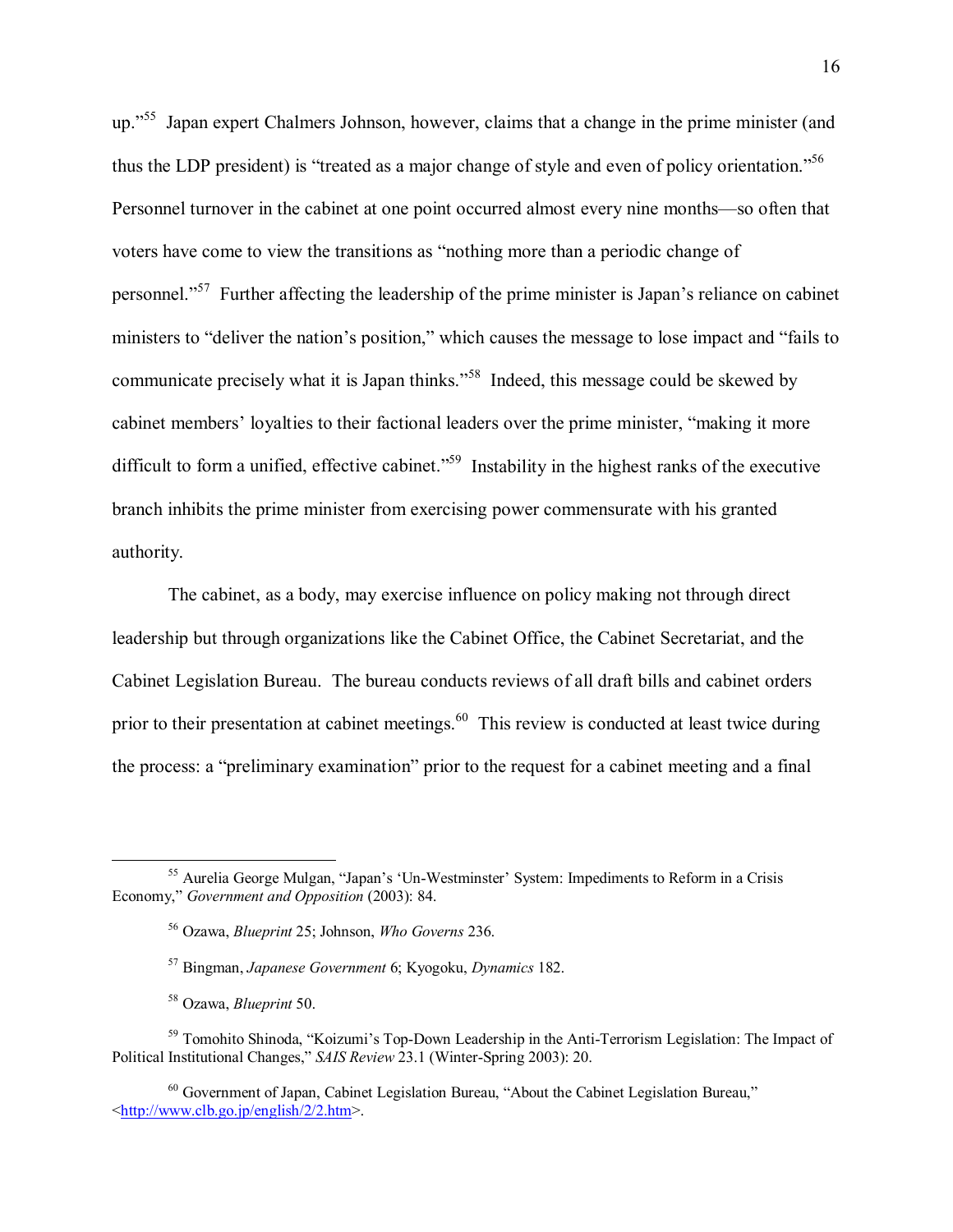examination before the meeting.<sup>61</sup> In other words, the bureau has at least two opportunities to influence the decision making process before the cabinet primaries formally consider the policy proposal. The bureau itself admits that although the courts ultimately determine interpretation of Japanese laws, it unifies interpretation of law within the executive branch through its "opiniongiving work.<sup> $562$ </sup> Interpretation of the constitution, particularly with respect to issues of national defense, is a crucial function performed by a relative nameless few in the cabinet structure.

The Cabinet Office and Cabinet Secretariat are both involved in policy planing and coordination. The Cabinet Law, revised in June 1999, "states that the Cabinet Secretariat's role is ëto present policy direction for the government as a whole, and coordinate policy strategically and proactively, and instructs other ministries to recognize that, 'the Cabinet Secretariat is the highest and final organ for policy coordination under the Cabinet.<sup> $10^{63}$ </sup> In this regard, the prime minister and his cabinet can "initiate and proceed with policy processes independent of the relevant ministry."<sup>64</sup>

By virtue of his position, the prime minister can influence the decision making process; however, a number of factors may prevent him from applying that influence. The Cabinet Legislation Bureau and other cabinet support organizations, on the other hand, have multiple opportunities to affect Japanese government policies.

 $61$  Government of Japan, Cabinet Legislation Bureau, "About the lawmaking Process," <http://www.clb.go.jp/english/11/11a.htm>.

 $62$  Government of Japan, "About the Cabinet Legislation Bureau."

 $63$  Shinoda, "Koizumi's Top-Down Leadership" 26.

 $^{64}$  Ibid.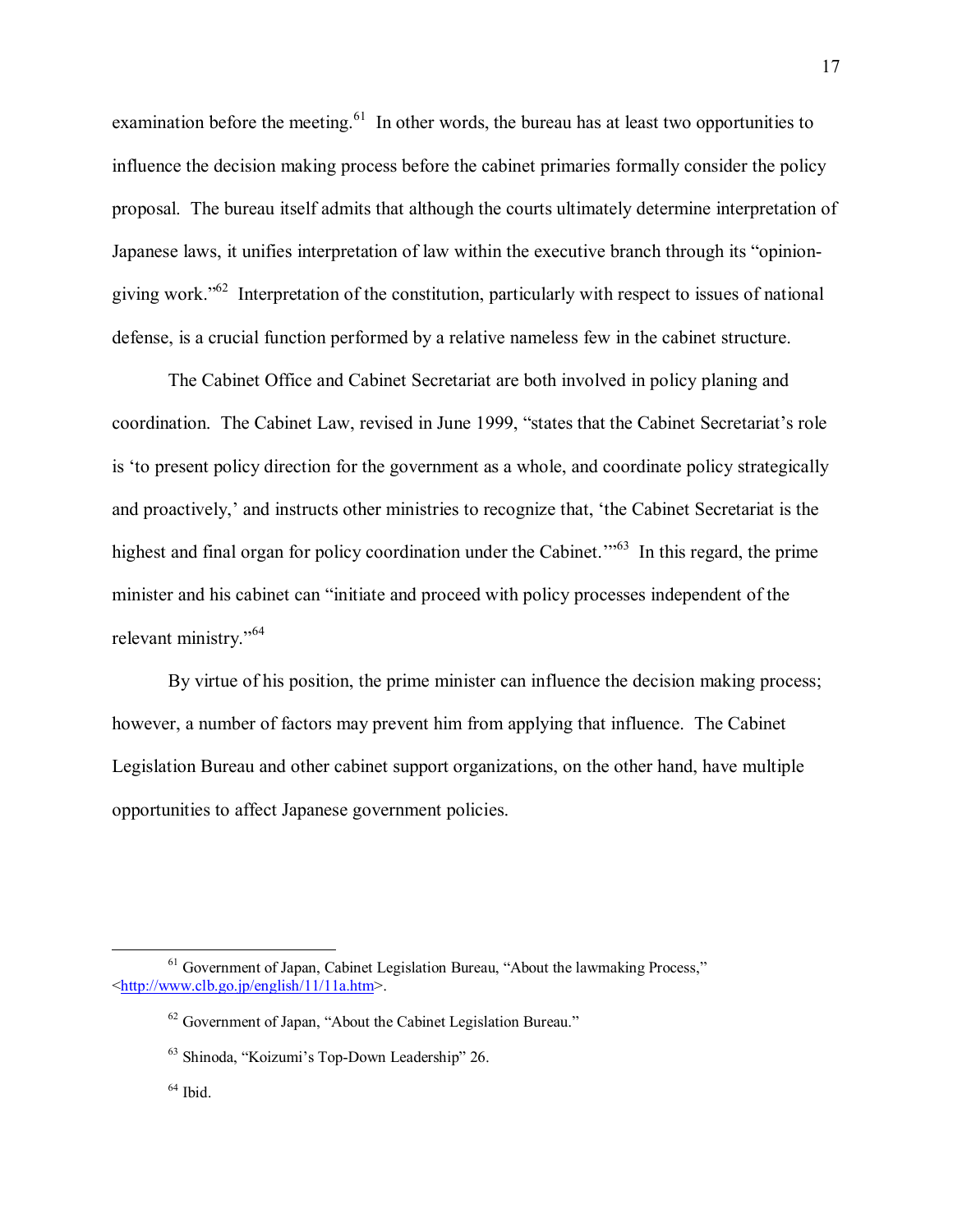# Japanese Bureaucracy: The Government of Japan

Although political authority rests in the Diet and the cabinet, the "mainstream argument" of Japanese political science was that Japanese politics had been dominated by the bureaucracy" (the starting point for the previously mentioned "dominant bureaucracy school"). <sup>65</sup> Despite the acknowledgement of Japan's bureaucratic prowess, Johnson notes that there is no comprehensive English study of the country's national bureaucracy.<sup>66</sup> One English account, however, does represent a commonly held belief: "the center of gravity for public policy formation lies in the hands of the professional staffs of government agencies rather than in the legislative body."<sup>67</sup> Japanese authors agree, citing the "world-class reputation" of Japan's bureaucrats and referring to lower levels of the bureaucracy as "the government of Japan" (emphasis added) and "a true source of pride for the country."<sup>68</sup> This esteemed position actually remains from the prewar system-largely unchanged-and continues to characterize the contemporary Japanese bureaucracy.<sup>69</sup> Writing in 1947, John Maki explains the perpetuity of Japanese bureaucracy: "So long as the bureaucrats are not balanced by another strong political group, they will continue to govern Japan as they see fit."<sup>70</sup> The bureaucracy's ability to influence policymaking is a widely recognized and significant factor in Japanese politics.

Indeed, the bureaucratic organizations "remain powerful and to a considerable degree autonomous actors in decision making," owing to an insulation from political pressures "in a

<sup>&</sup>lt;sup>65</sup> Kamikubo, "Bureaucrats"

<sup>&</sup>lt;sup>66</sup> Johnson, Who Governs 116.

 $67$  Bingman, Japanese Government 77.

<sup>68</sup> Ozawa, Blueprint 83; Kyogoku, Dynamics 217.

 $^{69}$  Ozawa, *Blueprint* 54; Johnson, *Who Governs* 120, 125.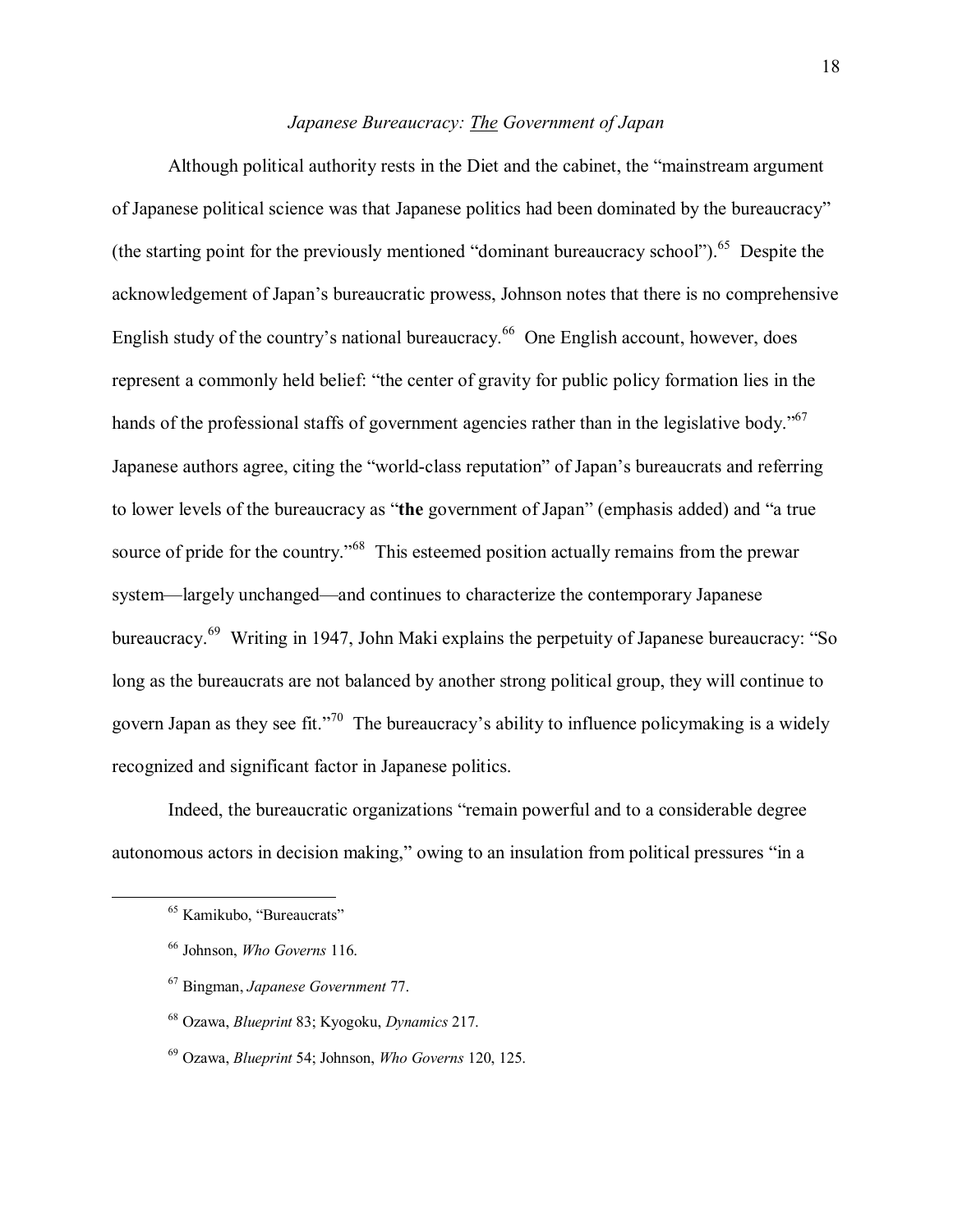way that is unimaginable in a country like the United States.<sup> $71$ </sup> No group has significantly challenged bureaucratic power; they instead, as Kyogoku notes, take a supporting role. He discusses the LDP's parallel divisions in its Policy Affairs Research Council (PARC), claiming, ìGovernment agencies will seek out these divisions, will brief their members, and engage in caucusing activities in order to get the support of the committee members.<sup> $72$ </sup> This is not to say, though, that "coordination and supervision" of the bureaucracy is undertaken by the LDP, or any other formal or informal group. Johnson argues, "The evidence to support such a view is quite thin.<sup>773</sup> Groups recognize the bureaucracy's utility and reach out to it for their gain. Conversely, Curtis comments that "the bureaucracy is not strong enough to ignore the party in power." The party cannot "force feed" the bureaucracy either, so each must "accept the legitimacy of the other's playing a central role in decision making and [develop] close party-bureaucratic linkages. $\frac{1}{2}$ <sup>74</sup>

In addition to respect and political insulation, the bureaucracy is characterized by hierarchical structure and the loyalty of its members. Ike acknowledges that "all bureaucracies" are hierarchically organized," but he goes on to note that "the sense of hierarchy is particularly acute in the Japanese instance.<sup> $75$ </sup> It is a three-tiered system based on educational level, preferential hiring dependent upon one's alma mater, and success in the examination for law positions. Bureaucrats know their respective places, but they also understand that regardless of

<sup>&</sup>lt;sup>70</sup> John M. Maki, "The Role of Bureaucracy in Japan," *Pacific Affairs* 20 (1947): 397, quoted in Johnson, *Who Governs* 133.

<sup>71</sup> Curtis, *Japanese Way* 110.

<sup>72</sup> Kyogoku, *Dynamics* 117.

<sup>73</sup> Johnson, *Who Governs* 121-22.

<sup>74</sup> Curtis, *Japanese Way* 111.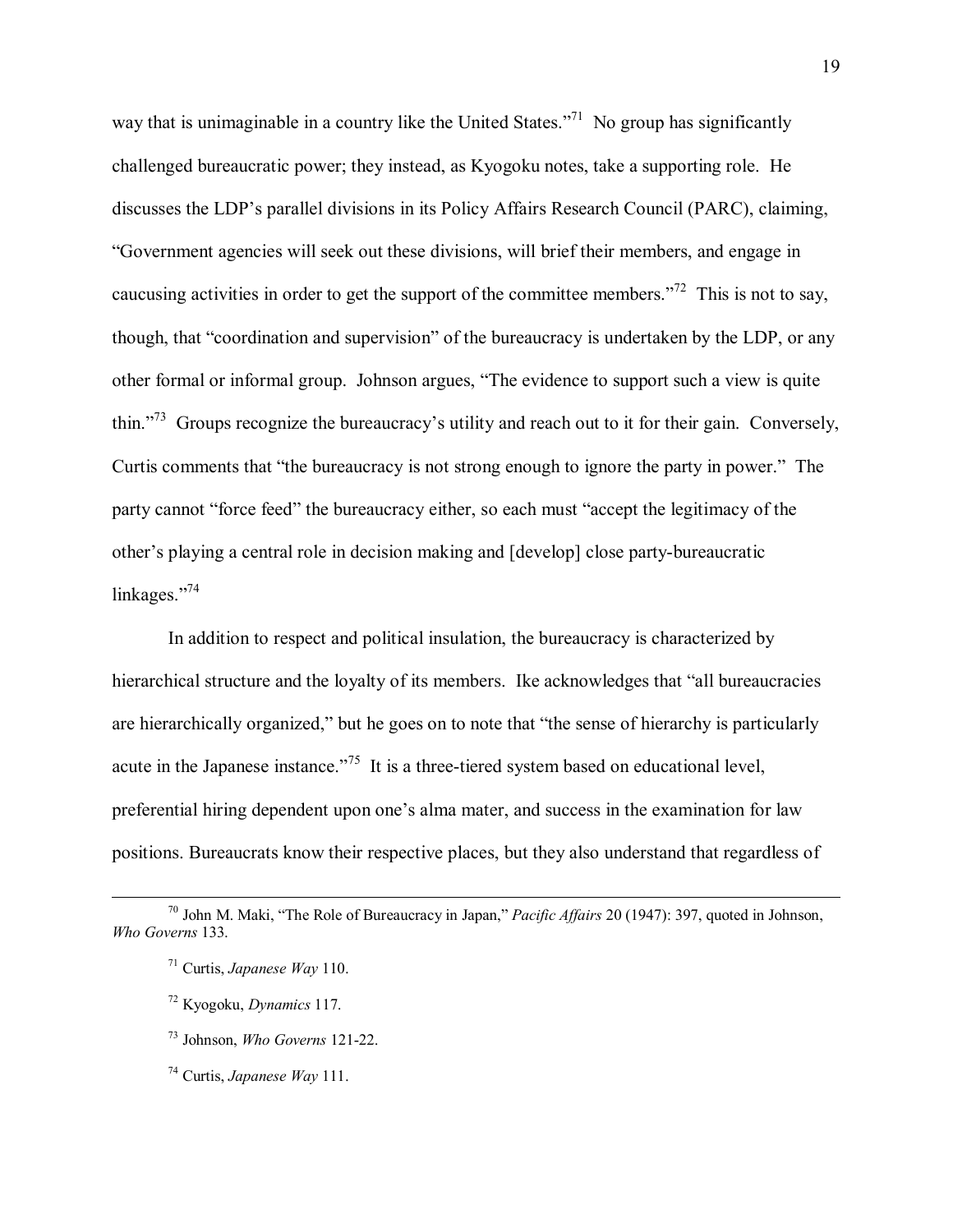their positions, their public and private needs will be taken care of by their employers, giving them a sense of loyalty or "group affiliation and a sense of identity," as Kyogoku puts it.<sup>76</sup> Members of the Japanese bureaucracy, then, enjoy more stability and predictability than cabinet officials or legislators.

Bureaucratic institutions have four main goals: retaining power based on traditional authority, expanding functions under their jurisdiction, maintaining leadership in matters under their control, and maintaining autonomy.<sup>77</sup> The clear advantage enjoyed by the bureaucracy in pursuit of these goals is the ability "to engage in policy planning in an organized and systematic way," which other political entities are ill equipped to do. The stability and predictability offered by the hierarchical, insulated system certainly contribute to this advantage. It is the ability to plan that allows agencies to devise fresh proposals every year to ensure their "survival and prosperity." $78$ 

In fact, according to one account, "the two greatest powers of the bureaucracy are the initiating of legislation and the compilation of the budget," functions which require solid planning.<sup>79</sup> And integral to successful planning is access to information. Curtis writes, "If knowledge is power, the Japanese bureaucracy retains a considerable amount of it....<sup>80</sup> Much of the government's expertise resides in the bureaucracy, which is structured to permit continuity and can subsequently foster territoriality. For instance, the budget process makes the Ministry of

78 Ibid. 220-21.

 <sup>75</sup> Ike, *Japanese Politics* 150.

<sup>76</sup> Kyogoku, *Dynamics* 214-15.

<sup>77</sup> Ibid. 104-5.

<sup>79</sup> Johnson, *Who Governs* 123.

<sup>80</sup> Curtis, *Japanese Way* 248.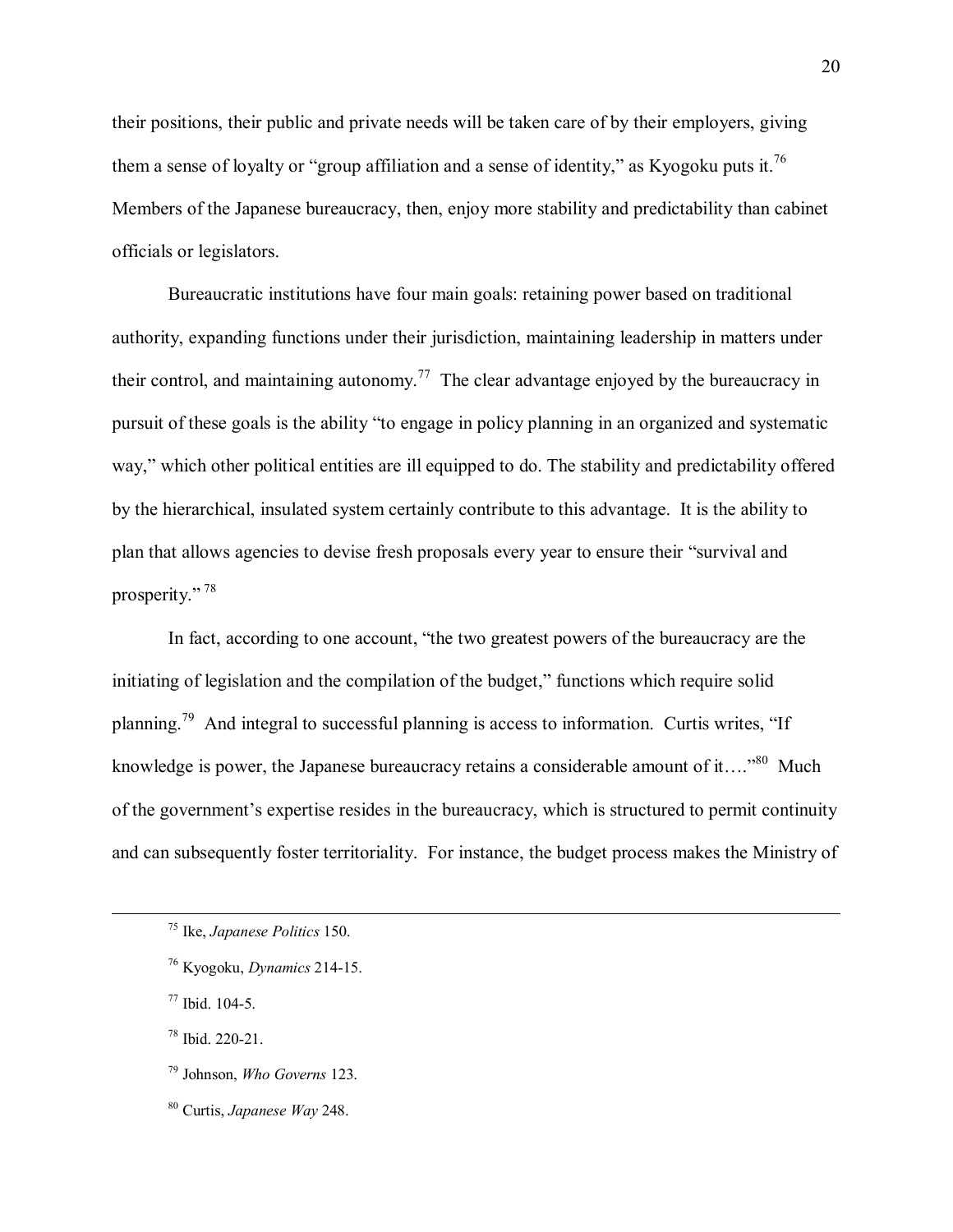Finance arguably "the single most powerful entity in the national government, and a coveted political post."<sup>81</sup> Specifically, the ministry "prepares the formal Prime Minister's Budget for Cabinet approval and submission to the Diet.<sup>382</sup> To do so, it must acquire information from all government organizations regarding their funding priorities. Then the ministry is in the enviable position of coordinating those priorities for the entire government, an opportunity to influence the government's direction for the upcoming fiscal year.

Notwithstanding the hierarchical structure, decision-making in practice resides in the lower levels of the bureaucracy, where the power to initiate policy has been transferred.<sup>83</sup> Senior leaders look to the mid-level managers and workers to conduct research, amass expertise, draft proposals, and conduct *nemawashi*. By gaining the initiative in the policy making process, the lower levels of bureaucracy can wield power incongruent with its given authority.

The bureaucracy also exercises power through the use of "administrative guidance," a "combination of informal techniques" including "not only regulations and administrative controls but recommendations, suggestions for courses of action, requests, and warnings."<sup>84</sup> One analyst notes, "bureaucrats preside over systems of economic intervention in which they exercise substantial discretionary powers of regulation (granting licenses, permissions and approvals) and allocation....<sup>385</sup> This approach gives the bureaucracy a chance to interact with clientelecitizens, interest groups, local governments, political parties—giving them an opportunity to say

<sup>&</sup>lt;sup>81</sup> Ike, *Japanese Politics* 31.

<sup>&</sup>lt;sup>82</sup> Ibid. 33.

<sup>&</sup>lt;sup>83</sup> Kyogoku, *Dynamics* 87-88, 218; Bingman, *Japanese Government* 12; Ike, *Japanese Politics* 154.

<sup>84</sup> Bingman, Japanese Government 82.

<sup>&</sup>lt;sup>85</sup> Mulgan, "Japan's 'Un-Westminster' System" 81.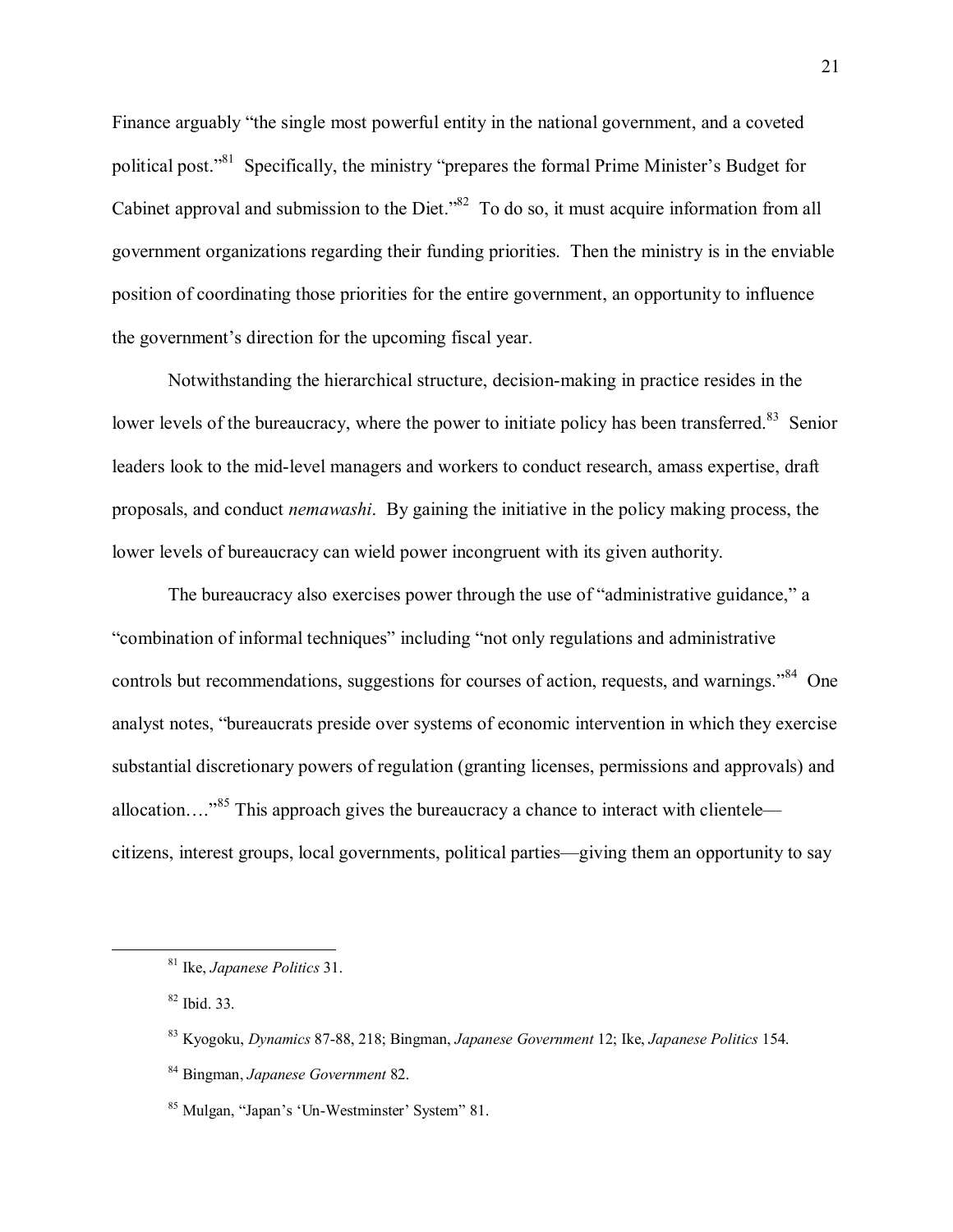no to government proposals or to garner "an enormously attractive array of rewards for cooperation."86

Despite its power, Japan's bureaucracy has its problems. Some bureaucrats may avoid taking policy risks and "pass the time without getting into trouble, while waiting for a transfer to another position.<sup>87</sup> As one author puts it, "Japanese bureaucrats...do not endeavor to get things done in a hurry," a trait typical of bureaucratic behavior.<sup>88</sup> In other words, the bureaucracy does not take full advantage of its ability to initiate policy. And it may be obstructed in its ability to conduct planning by the scope of its workload. Ozawa notes, "the central bureaucracies shoulder all responsibilities down to the most detailed tasks. They can barely keep up with the volume of work this approach generates, let alone devote their time to longer-term visions.<sup>89</sup>

Another problem hampering policy initiation and planning is the "high degree of sectionalism and interministerial competition.<sup> $90$ </sup> The desire to remain autonomous promotes segmentation and "makes it difficult to bring about unified and coordinated policies."<sup>91</sup> Different divisions or bureaus or ministries may propose different policies relating to the same issue, and turf wars could ensue. The pull of harmony and unanimity is culturally strong, but this competitive sectionalism could identify losers in the public debate, a position no Japanese official wants.

 <sup>86</sup> Bingman, *Japanese Government* 82, 83.

<sup>87</sup> Kyogoku, *Dynamics* 221.

<sup>88</sup> Ike, *Japanese Politics* 155-56. See also Curtis, *Japanese Way* 247.

<sup>89</sup> Ozawa, *Blueprint* 87.

<sup>90</sup> Curtis, *Japanese Way* 247. See also Ike, *Japanese Politics* 152.

<sup>91</sup> Kyogoku, *Dynamics* 105.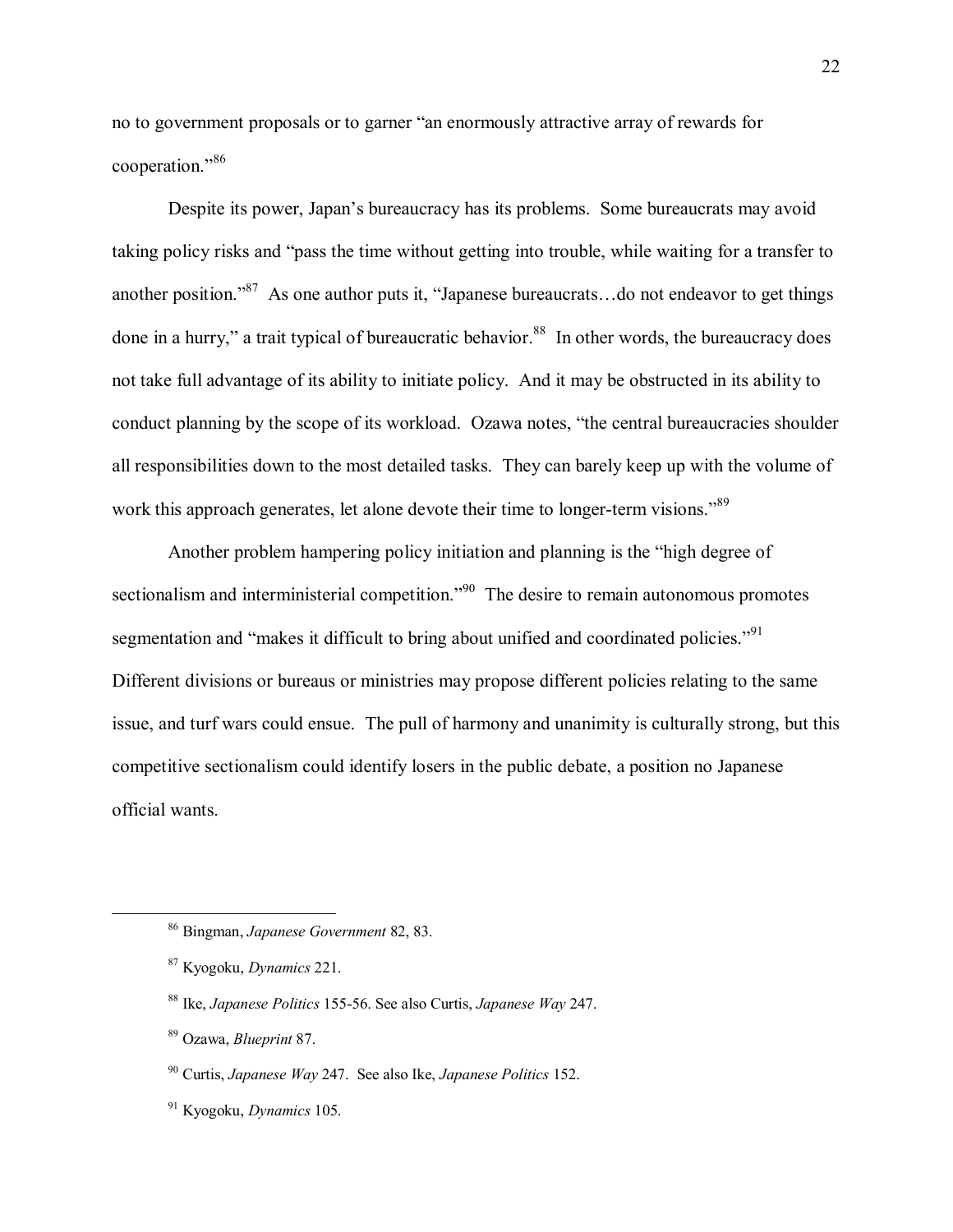The Japanese bureaucracy is respected at home and abroad. It is also highly hierarchical and politically insulated, allowing for an environment conducive to stability and long-term planning abilities. These abilities are somewhat hampered by bureaucratic sluggishness and sectionalism, preventing the bureaucracy from fully exercising its power in the policy-making process.

### **Staving Power: The Liberal Democratic Party**

Bingman points out that the Liberal Democratic Party, or LDP, "has controlled the Diet, the Cabinet, and political life in general during the entire post-war period."<sup>92</sup> It exists as "an independent and separate locus of policy-making authority."<sup>93</sup> Indeed, the party's dominance has overseen "vast political as well as economic and social change" in the 60 years since the occupation.<sup>94</sup> One author notes that the "single most impressive characteristic" of the LDP is its "total commitment to the goal of winning Diet majorities and retaining political power."<sup>95</sup> Despite the LDP's longtime ascendancy its position is driven less by doctrine or ideology and more by "a hard, pragmatic coalition of interests and individuals."<sup>96</sup>

The LDP's feat of holding its prominent position is even more impressive when one realizes that party affiliation is not as strong a factor as it is in American politics; voter loyalty is concentrated more on individuals.<sup>97</sup> In fact, local parties are "skeletal" until election time, and each party politician must "build and maintain his own political machine" to succeed in a

<sup>92</sup> Bingman, Japanese Government 9.

<sup>&</sup>lt;sup>93</sup> Mulgan, "Japan's 'Un-Westminster' System" 77.

 $94$  Curtis, Japanese Way 2.

<sup>&</sup>lt;sup>95</sup> Ibid. 43.

<sup>&</sup>lt;sup>96</sup> Bingman, Japanese Government 10.

<sup>&</sup>lt;sup>97</sup> Ike, *Japanese Politics* 203.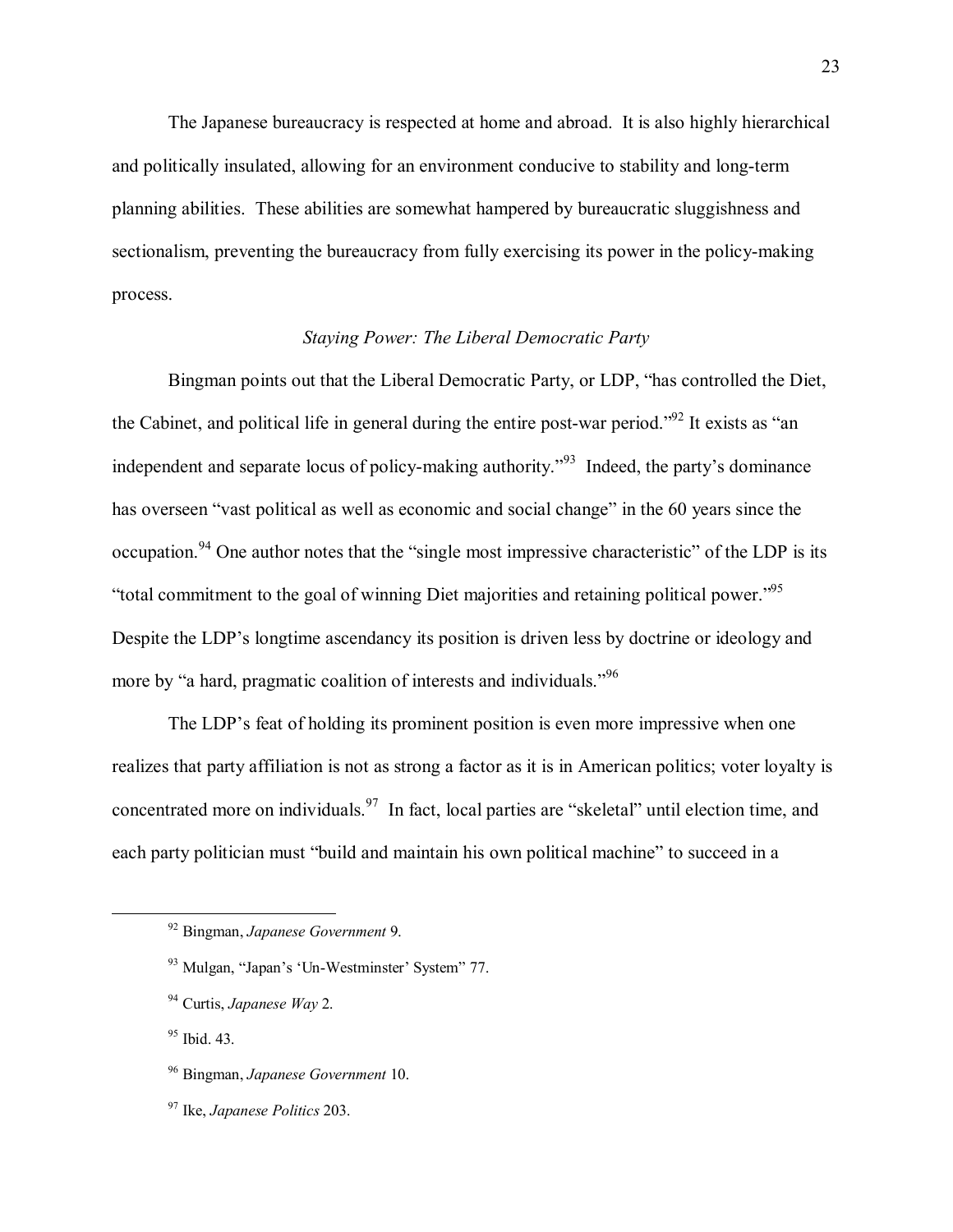"system that forces candidates from the same party to compete with one another."<sup>98</sup> Kyogoku notes that electoral success in Japanese politics depends on "efforts of individual candidates," making party achievement "a series of individual victories of politicians in their own districts."<sup>99</sup>

Retaining its powerful position is partly a result of the LDP's "ability to closely track" changes in its social and economic environment and to adjust its policies accordingly."<sup>100</sup> The party's roots are in anti-Socialism, and when the Cold War ended, there was a period of adjustment.<sup>101</sup> For instance, according to the LDP's English website, the party revised its platform in 1995 after losing its ruling party status briefly in 1993. The governing principles of the new platform "are well matched to the changing times and changing needs of the Japanese people."<sup>102</sup> And by adapting to the times, the LDP has been successful in its efforts to become "the principal source of client satisfaction," delivering government benefits to their interests, which traditionally have been in agriculture and business.<sup>103</sup>

The truth is that multiple interests are represented even within the party. In fact, Ike notes, "the party is a kaleidoscope of factions and interests within factions, and the pattern of the kaleidoscope and the balance of power is constantly shifting as leaders rise and fall, issues change, and backers reposition themselves."<sup>104</sup> These factions are described as "working"

 $101$  Ibid. 2.

 $104$  Ike, Japanese Politics 10.

<sup>&</sup>lt;sup>98</sup> Ike, Japanese Politics 169; Curtis, Japanese Way 177.

<sup>99</sup> Kyogoku, Dynamics 182.

 $100$  Curtis, Japanese Way 45.

<sup>&</sup>lt;sup>102</sup> Liberal Democratic Party of Japan, "The Liberal Democratic Party's Platform," <http://www.jimin.jp/jimin/english/overview/02.html>.

<sup>&</sup>lt;sup>103</sup> Bingman, *Japanese Government* 13, 7: Ike, *Japanese Politics* 178.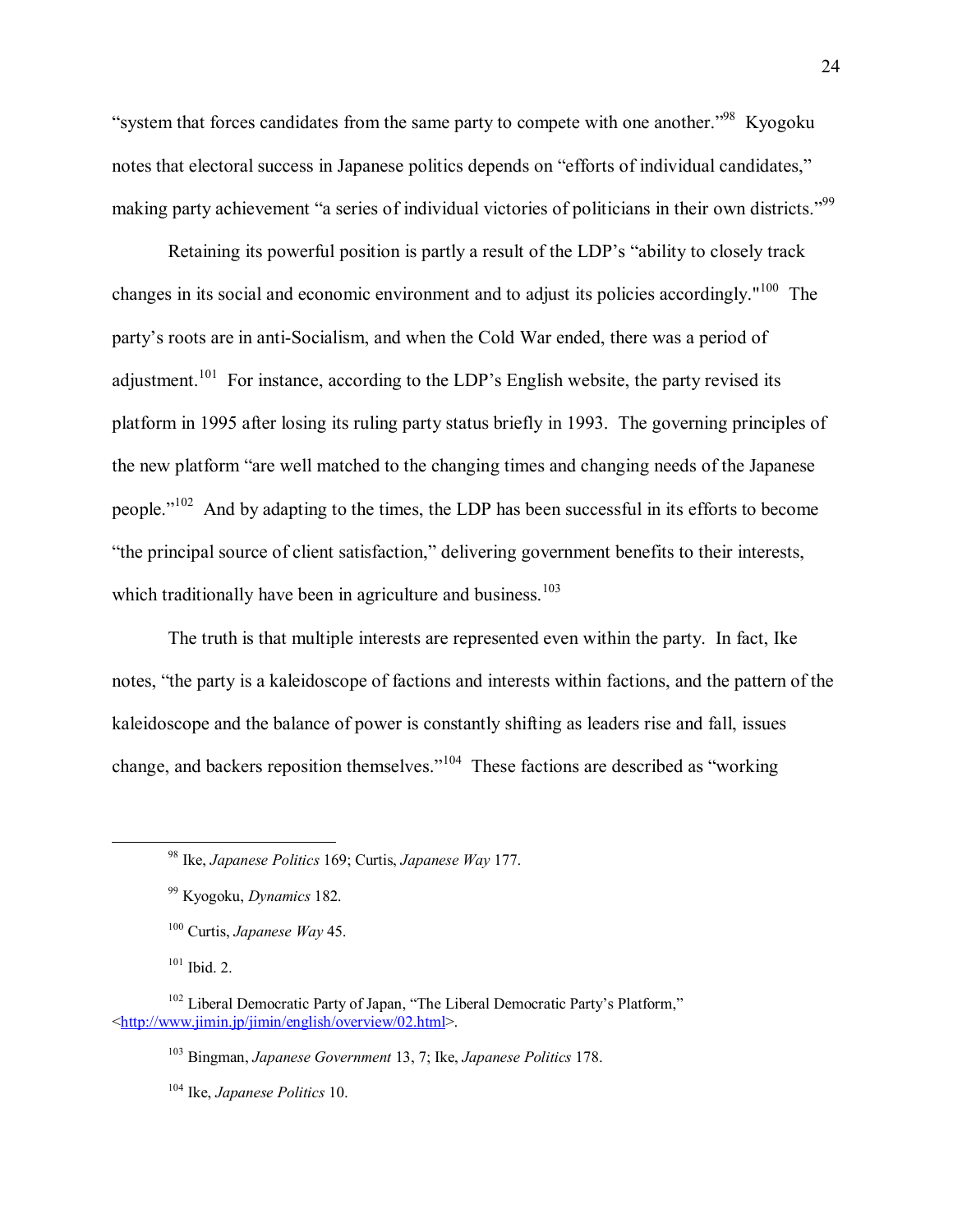coalitions," or "formal party agencies."<sup>105</sup> The LDP explains them as, "policy groups" whose primary objective is the election of their respective leaders as party president and thus Prime Minister.<sup>106</sup> It is true that the Prime Minister, as party president, exerts influence on the party; however, as Bingman notes, "the party expects and demands that he will see to its interests."<sup>107</sup> As factions vie for the top executive position, they impact national decision-making. According to Kyogoku, "The power struggle in Japan takes the form of factional strife within the LDP."<sup>108</sup>

Along with factions, some LDP members belong to zoku, or policy tribes. This is certainly a case where Bingman's "three rings" intersect. According to Matsuda, these are "experts on specific issues due to their experience in committees within the government and the LDP" who "represent the interests relating to a particular issue, rather than national interests."<sup>109</sup> Zoku allow LDP Diet members to be involved in policy decisions, concentrating "their intervention in particular ministries where they command some expertise and good personal connections."<sup>110</sup> This intervention, according to some Japanese scholars, represents *party* access to a process "previously dominated by the bureaucracy."<sup>111</sup>

Another, more formal LDP group is the Policy Affairs Research Council (PARC). This is the "mechanism for assembling and negotiating the policy positions of the LDP and lobbying

- <sup>107</sup> Bingman, Japanese Government 17.
- $108$  Kyogoku, *Dynamics* 191. Also, Bingman 9.
- <sup>109</sup> Matsuda. "Exceptionalism"
- $110$  Curtis, *Japanese Way* 115.
- <sup>111</sup> Kamikubo. "Bureaucrats"

<sup>&</sup>lt;sup>105</sup> Ike, *Japanese Politics* 177; Matsuda, "Exceptionalism"

<sup>&</sup>lt;sup>106</sup> Liberal Democratic Party of Japan, "LDP Policy Groups (Factions)," <http://www.jimin.jp/jimin/english/overview/10.html>.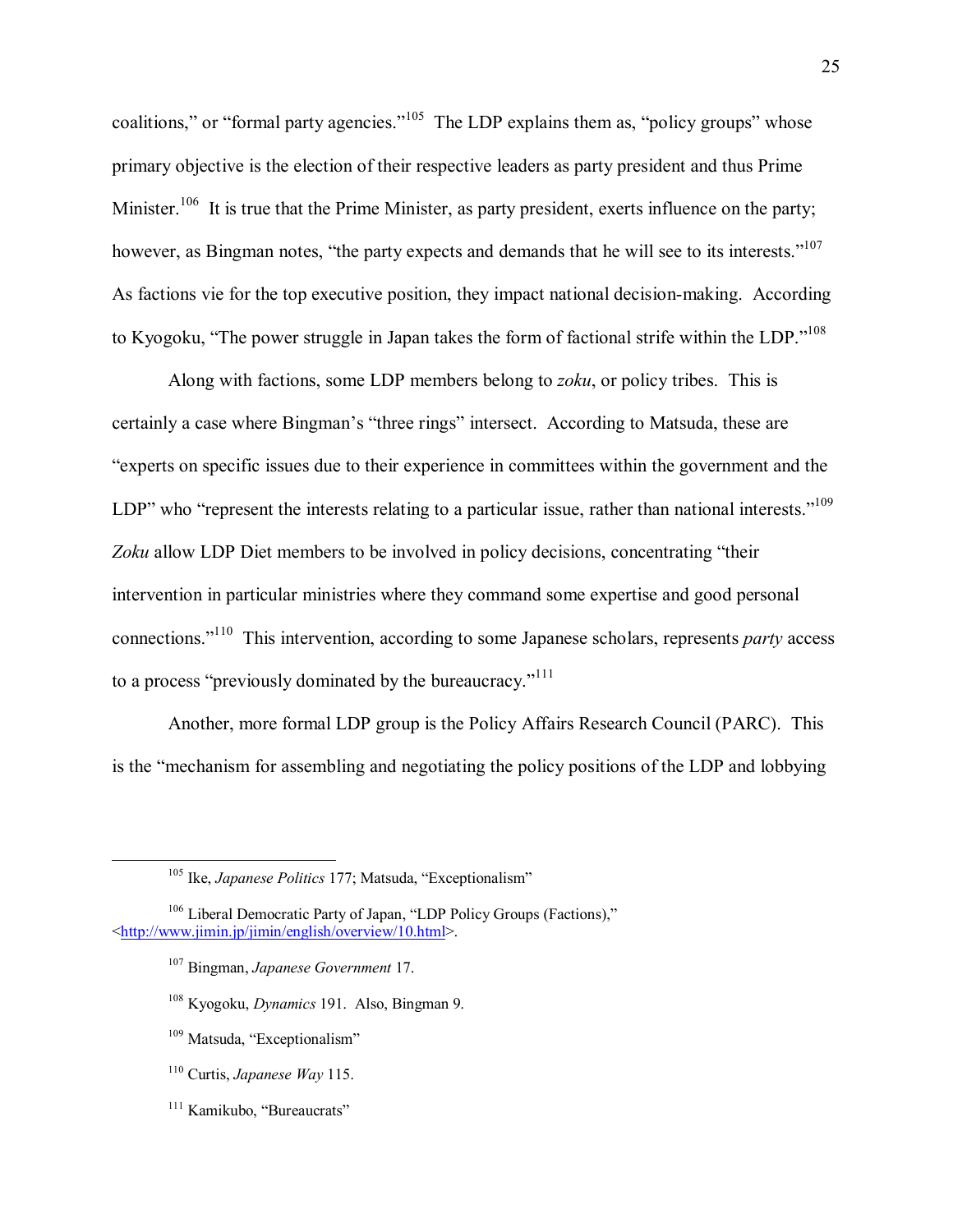the ministries, the Cabinet, and the Diet to gain acceptance of the party's views."<sup>112</sup> Presently. the PARC has twelve divisions, one for each government ministry and agency. It is "not only a forum for creating, discussing, and deliberating policy, but also serves as an approval-granting body" which facilitates formulation of all the party's policies and campaign pledges.<sup>113</sup> The PARC plays a "pivotal role" in de-conflicting intra-party policy differences, and thus in determining the official LDP position.<sup>114</sup> It provides the party with its ever-so-important harmonizing function. It also provides the LDP with "a vital veto point for all major policies and legislation" in Japan's "advance screening-cum-prior-approval process."<sup>115</sup>

All these entities have contributed, according to Curtis, to the "central role" played by the LDP "in setting the framework for the formation of policy, articulating national goals and policy priorities and helping build a national consensus behind them."<sup>116</sup> While the bureaucrats may initiate policy, the LDP sets the context in which proposals are made. Mulgan argues that the LDP "is the only political institution with sufficient power to bargain and negotiate with bureaucrats," and that "policy is made in the interaction between these two functionally interdependent structures."<sup>117</sup> Indeed, as one scholar puts it, "if the LDP doesn't want a proposal to advance, it probably won't."<sup>118</sup>

- <sup>114</sup> Matsuda, "Exceptionalism"; Curtis, *Japanese Way* 116.
- <sup>115</sup> Mulgan, "Japan's 'Un-Westminster' System" 77.
- $116$  Curtis, Japanese Way 106.
- <sup>117</sup> Mulgan. "Japan's 'Un-Westminster' System" 80.
- <sup>118</sup> Bingman, *Japanese Government* 12.

<sup>&</sup>lt;sup>112</sup> Bingman, Japanese Government 13

<sup>&</sup>lt;sup>113</sup> Liberal Democratic Party of Japan, "The Organizational Components of the Liberal Democratic Party and its Policymaking Processes," <http://www.jimin.jp/jimin/english/overview/07.html>.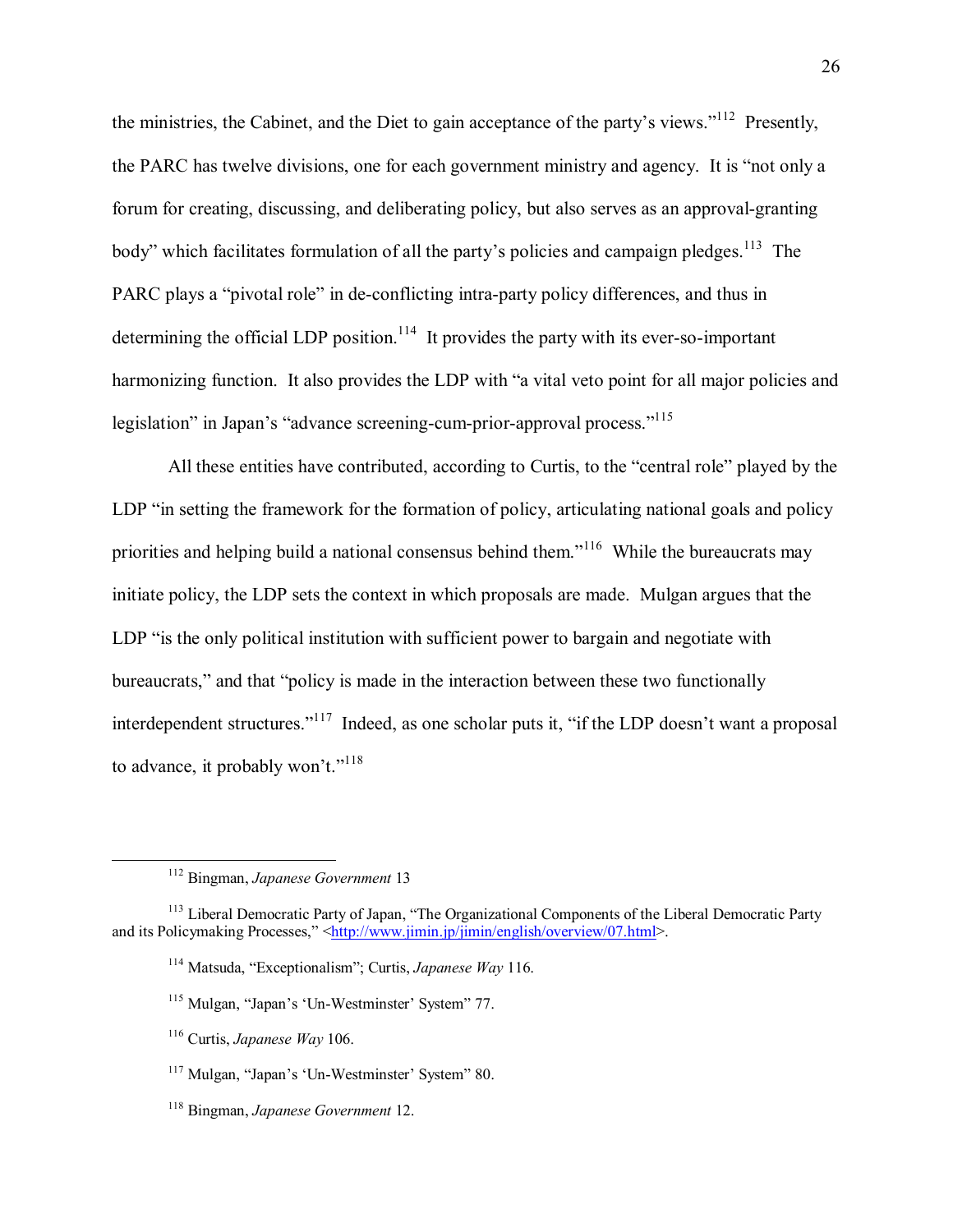One of the ways the LDP fulfills its role in the policy-making process is by serving as a link between interest groups and the bureaucracy.<sup>119</sup> Japanese scholars Sato and Matsuzaki see Japanese politics as a "pluralism" shared by the LDP and the bureaucracy; however, they note that "the LDP's politicians gradually improve their leadership over the bureaucrats in the policymaking process."<sup>120</sup> Ramsever and Rosembluth echo the argument, claiming that while LDP members rely on bureaucrats for their "expert knowledge and abilities in policy-making and its execution," they also monitor policy execution in order to "look after their own interests." This oversight has allowed the LDP to take control of the initiative in the policy process.<sup>121</sup>

One example is the LDP's involvement in the budget process. Bingman writes that the LDP "exerts perhaps more influence on budget formation than the national Diet."<sup>122</sup> And Curtis counts the "ultimate control over the government budget" as one of the LDP's most important resources.<sup>123</sup> The LDP role in budget formulation seems to rival that of the Ministry of Finance, highlighting the relationship between the party and the bureaucracy.

It is clear, then, that the LDP is influential in a majority of Japan's policy decisions and that the party's interaction with the bureaucracy and the legislature can shape the government's official positions. Ike notes that even officials of the Allied occupation recognized that "political"

 $119$  Ike, *Japanese Politics* 187.

<sup>&</sup>lt;sup>120</sup> S. Sato and T. Matsuzaki, Jiminto Seiken (The Liberal Democratic Party Administration) (Tokyo: Chuo Koron, 1986), quoted in Kamikubo. "Bureaucrats."

<sup>&</sup>lt;sup>121</sup> J.M. Ramseyer and F.M. Rosembluth, *Japan's Political Marketplace* (Cambridge, MA: Harvard University Press, 1993), quoted in Kamikubo, "Bureaucrats."

<sup>&</sup>lt;sup>122</sup> Bingman, Japanese Government 43.

 $123$  Curtis. *Japanese Way* 45-46.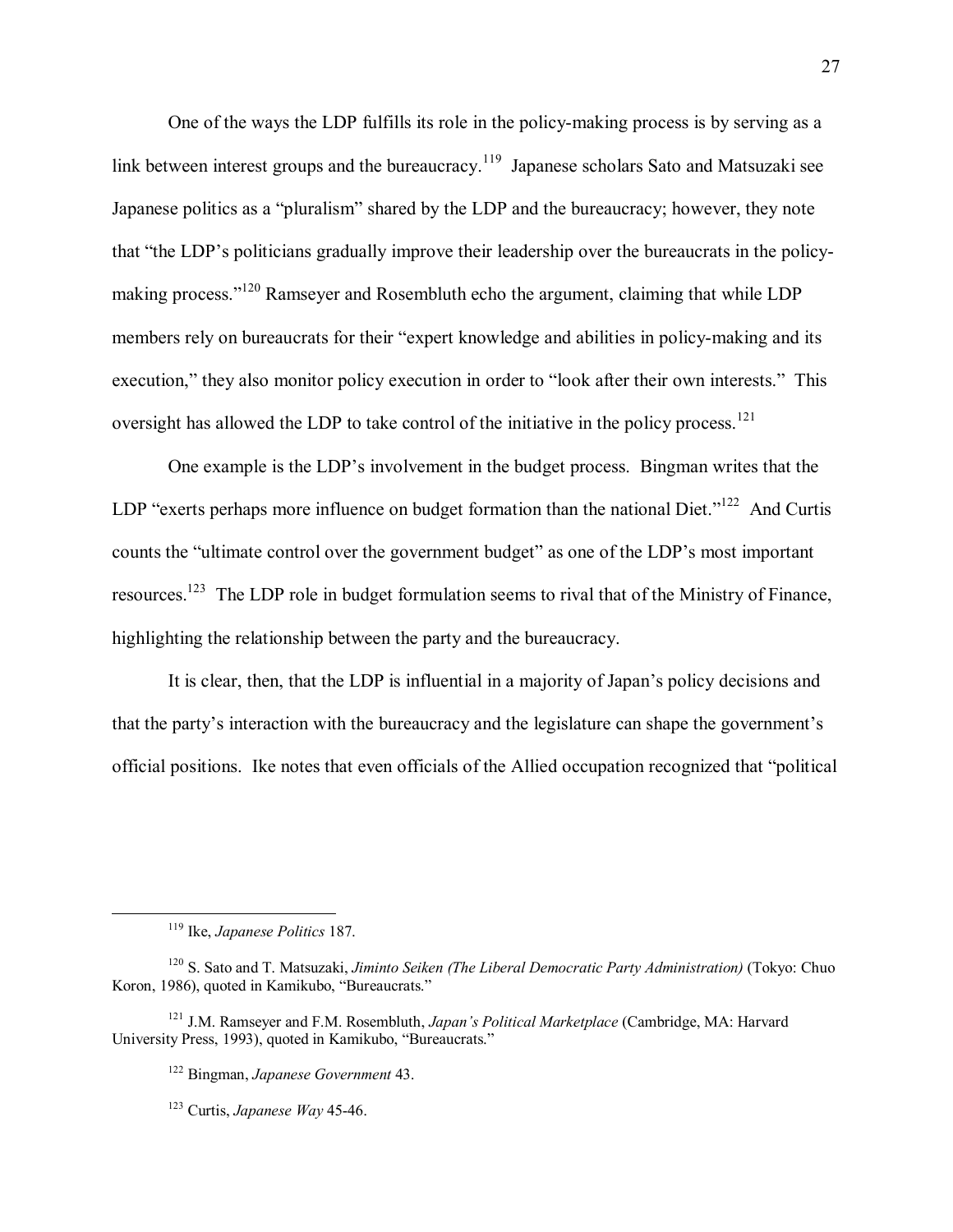parties manage the Diet: every action is a party action, every vote a party vote, every decision a party decision. The individual member stands for nothing.<sup> $124$ </sup>

## *Informal Influences*

While the executive and legislative branches and political parties comprise the formal decision-making apparatus in the Japanese government, there are many informal influences which affect the overall process. Ike writes, "formal institutions in the Japanese political context often serve as a façade, giving legal sanction to what has already been decided by informal and covert techniques.<sup>"125</sup> Johnson agrees, and explains the difference between *omote*, or the visible side of the political process, and *ura*, its invisible aspect. He contends that *''ura* is much more important for actual decision-making," taking place in private meetings between bureaucrats, Cabinet officials, party members, and *zaikai*, or big business interests. "Everyone knows of its existence," he notes, "even if he or she never knows exactly who participates or how decisions are made.<sup> $126$ </sup> Add to this the advice that individuals—anonymously or otherwise—provide to politicians, faction leaders, cabinet ministers, and prime ministers, and looking inside the Japanese political process presents an even greater challenge to interested researchers.<sup>127</sup>

There are those who are involved in the process, and there are those who desire to be involved. According to Matsuda, the main target of lobbyists and special interests is not the bureaucracy but political parties, particularly the  $LDP<sup>128</sup>$ . As previously discussed, the LDP is an

 <sup>124</sup> Ike, *Japanese Politics* 184.

<sup>125</sup> Ibid. 74.

<sup>126</sup> Johnson, *Who Governs* 160; see also Ike, *Japanese Politics* 183, and Kyogoku, *Dynamics* 222.

<sup>127</sup> Kyogoku, *Dynamics* 224.

 $128$  Matsuda, "Exceptionalism."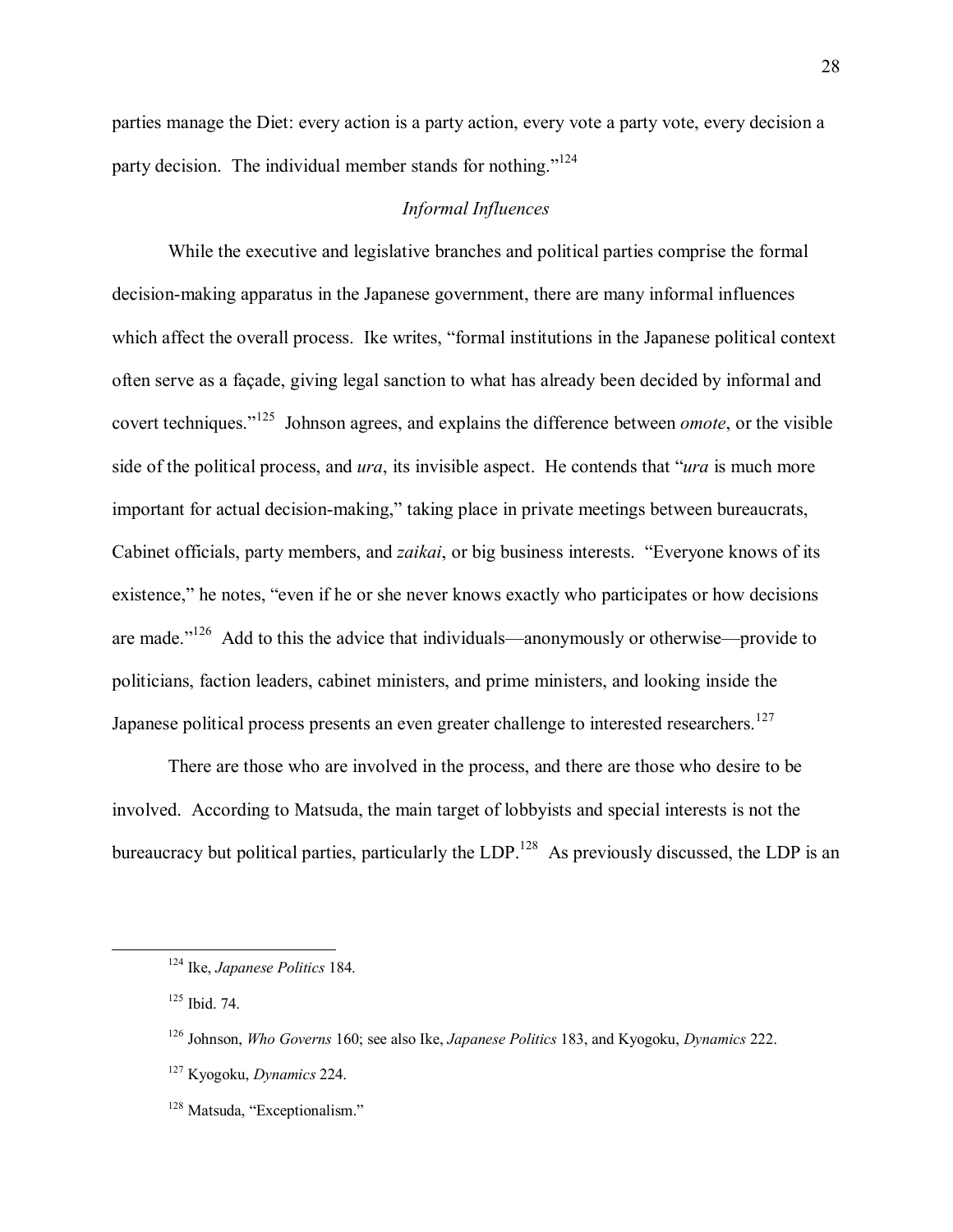influential actor in the policy-making process, and its practice of clientele politics serves this relationship.

Another avenue for entering the process is direct interest-to-government connections, as is the case with many business interests. Ike notes that businessmen, whom he describes as "pillars of community" with "easy entry into the most respected levels of society," have a worthwhile interest to "establish personal and cordial relations with key figures in government agencies.<sup>"129</sup> Johnson elaborates and cautions against viewing Japanese government and business as two distinct entities, noting that this perspective "overlooks the fact that in many critical industries, the businessmen who have dealings with government officials are themselves retired government officials." Indeed, the 'government-business' consensus is much more prevalent in industries where large numbers of retired bureaucrats work—steel, petroleum, electric power, and banking.<sup>130</sup> Ozawa warns that the "obvious danger is that the government" and bureaucracy become the defenders, advocates, and, in extreme cases, hostages of various special interests."<sup>131</sup>

Interests outside Japan also penetrate the decision-making process. In Japan, Kyogoku explains, "if one's reputation in the outer world of strangers rises, then that person's ratings among kin will also rise.<sup> $132$ </sup> In other words, a Japanese politician viewed with favor by the outside world—international community or allies—should garner popularity at home as well. This puts the outsiders in a position to influence Japanese policy. Kyogoku also notes that "intellectual dependence on the outside world" translates into groups "working hard at importing

 <sup>129</sup> Ike, *Japanese Politics* 82, 160.

<sup>130</sup> Johnson, *Who Governs* 141.

<sup>131</sup> Ozawa, *Blueprint* 39.

<sup>132</sup> Kyogoku, *Dynamics* 67.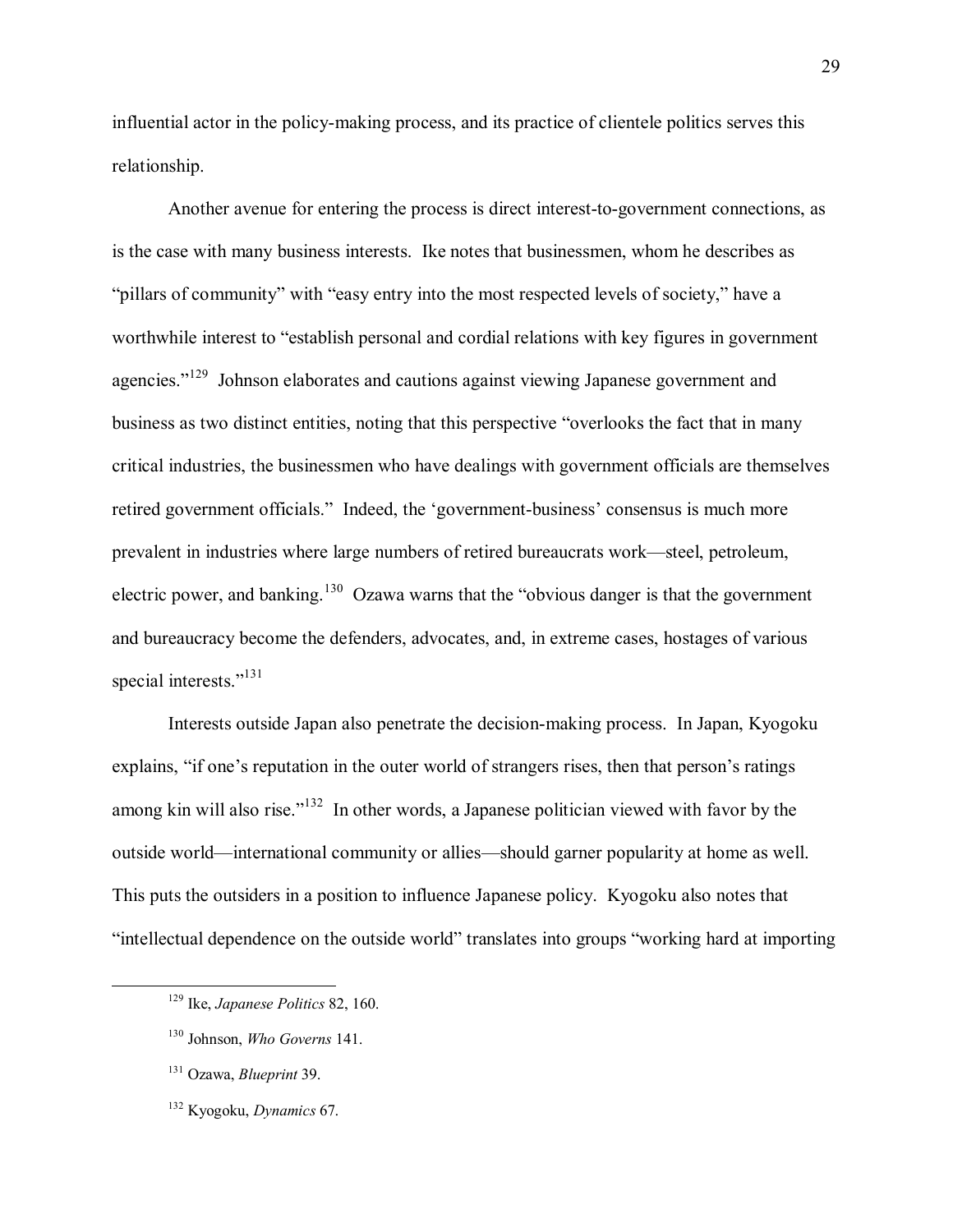information." This results in increased authority and psychological and economic capital for leaders.<sup>133</sup> Japanese decision-makers, then, have something to gain from incorporating foreign ideas into domestic politics.

Foreigners also have an interest in gaining access to the Japanese policy process. Curtis points out that "foreign pressure is often effective in getting the Japanese government to make a policy decision" because it "drives issues into the political arena and thus brings into play the views of political leaders attuned to the game of compromise, deal making, and getting things done.<sup>7134</sup> Afraid of losing face once the issue is raised, Japanese officials will work hard to address that foreign government's concerns. This approach does not guarantee favorable results, as Japan's neighbors have discovered concerning the country's handling of its past. It is, however, another input to Japan's decision-making mechanism.

Ike raises the role of public opinion in Japanese politics, noting that overall "the Japanese" masses are quiet and have a sense of resignation toward great issues.<sup> $135$ </sup> He goes on to explain that "for many people, government remains something remote, something not intimately connected with their lives.<sup>7136</sup> This disconnection could be due to Ike's contention that there is "no agency within the Japanese government which serves as the defender of the public interest." He argues that the likelihood of special interests making gains "at the expense of the public interest" remains quite real. $137$ 

137 Ibid. 286.

 <sup>133</sup> Kyogoku, *Dynamics* 67-68.

<sup>134</sup> Curtis, *Japanese Way* 247.

<sup>135</sup> Ike, *Japanese Politics* 230; Kyogoku, *Dynamics* 24, also notes a lack of voter interest in Japanese politics.

<sup>136</sup> Ike, *Japanese Politics* 285.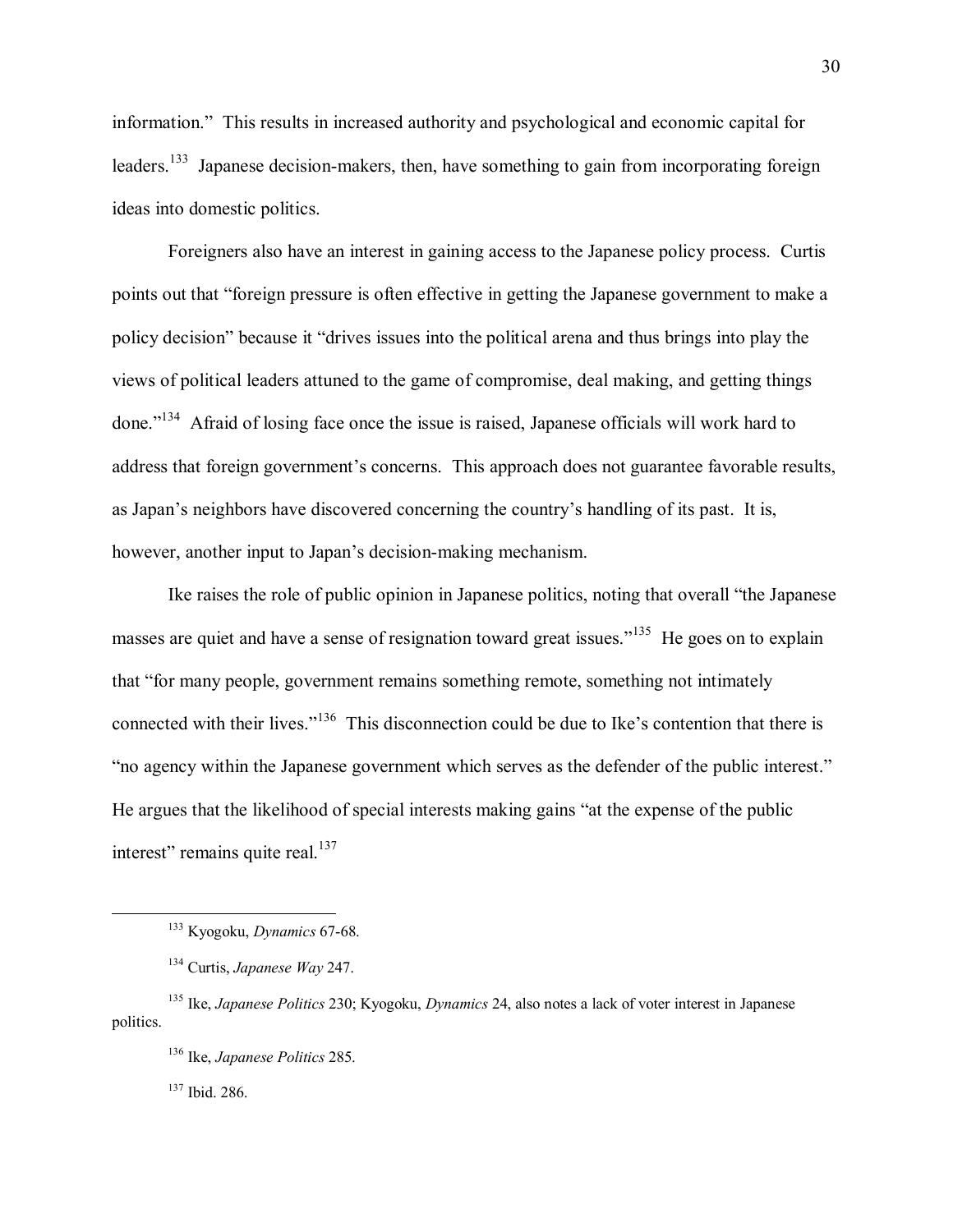Kyogoku writes, however, that local elections provide the people with "an opportunity to participate.<sup>7138</sup> Local elections are competitive, as previously mentioned, so politicians must ìprovide constituency service and respond to requests from the local people and businesses without questioning the merits of such requests.<sup> $139$ </sup> The resulting mutual gain is what Kyogoku refers to as "the politics of benefits" in which "the benefits to the constituents are being provided in exchange for the votes."<sup>140</sup>

Ike claims that public opinion in Japan is more accurately characterized as public "mood," changes which are "usually not preceded by a 'great debate' in which the issue or issues get a widespread and heated public hearing." These changes in mood are reflected in (and may even originate, at least in part, from) the mass media.<sup>141</sup> Japanese family preference for a single newspaper, according to Kyogku, is "quite stable," and has political implications if those readers act on queues provided by the print media. In this case, "political journalism itself becomes 'public opinion.<sup> $142$ </sup> In Japan, as in other liberal democracies where freedom of the press is valued, the media is expected to act as a government watchdog. Kyogoku notes that "there is a long tradition, dating back to the Meiji era, for the press to be critical of the government in power.<sup>"143</sup> Fulfilling this function may not necessarily converge with the actual mood of the public. In fact, "the days when politics and confrontation between the conservatives and the

- 141 Ike, *Japanese Politics* 231.
- 142 Kyogoku, *Dynamics* 196-97, 199.

143 Ibid. 200.

 <sup>138</sup> Kyogoku, *Dynamics* 205.

<sup>139</sup> Ibid. 121.

<sup>140</sup> Ibid. 106.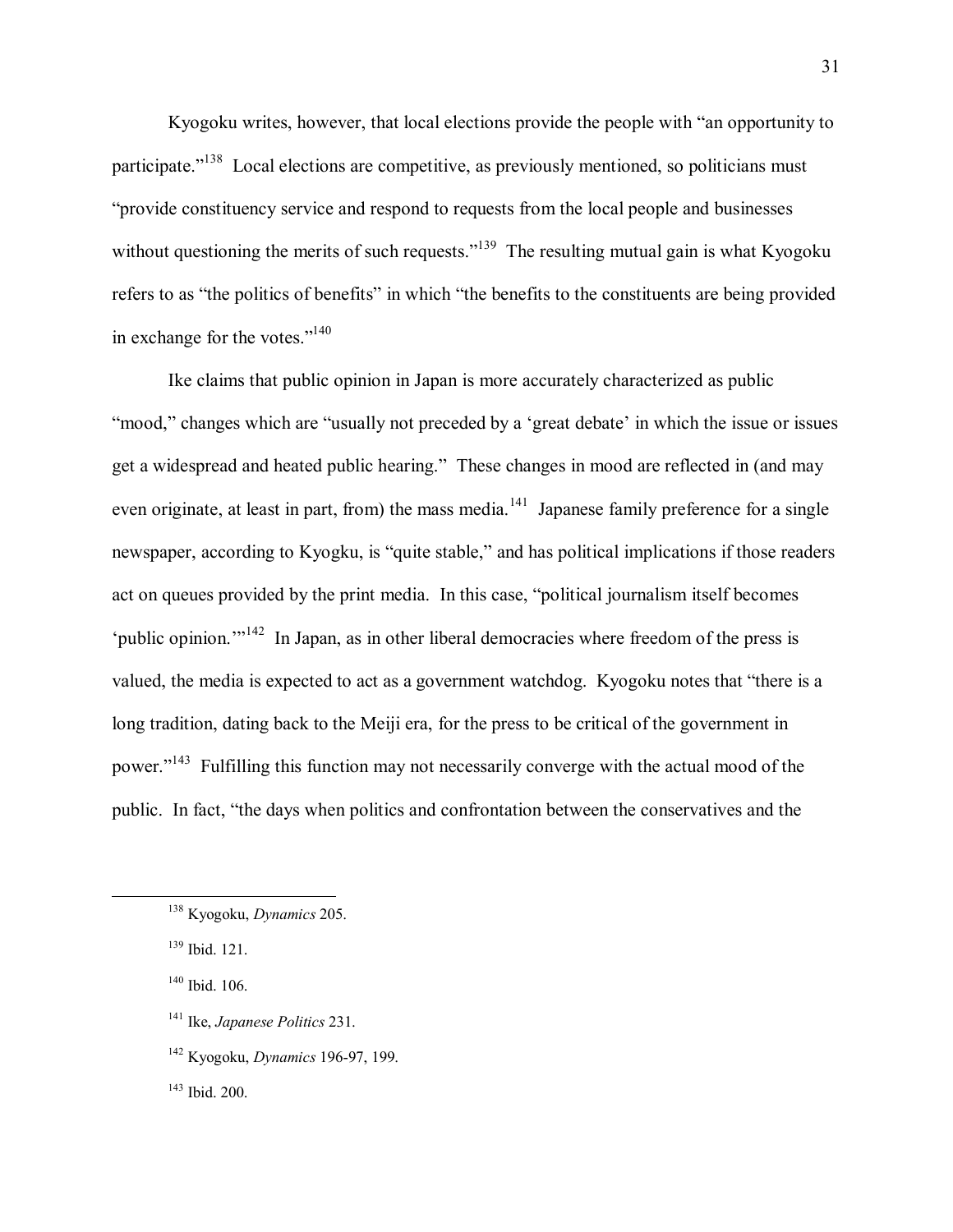leftists were the main concerns of the people, especially the young, have come to an end.<sup>1144</sup> The lack of active participation and interest, coupled with difficulty faced by politicians in mobilizing the public sector, make public opinion somewhat of a wildcard in Japanese policy making.<sup>145</sup>

Special interests, foreign pressure, mass media, and public opinion all participate in Japanese government decision-making at the *ura* level. Their contributions to unseen forces may have a notable, if not direct, impact on policy. Contacts with the LDP, the bureaucracy, Diet members, and perhaps even cabinet officials allow these informal influences into the process.

# *Reform: Same as It Ever Was*

In her comparison of Japan's parliamentary politics to Great Britain's "Westminster" system, Aurelia George Morgan declares, "Japan's political system has rarely produced rapid change or fundamental transformations of existing structures. In fact, it is renowned for exactly the opposite: for delivering 'reform' that represents no change and for suffering a kind of structural paralysis or policy immobilization."<sup>146</sup> None of this is to say, however, that—given LDP dominance, public apathy, and cultural resistance—change is impossible in Japanese policy making.

Kyogoku explains that there are two types of change: one that starts with a demand for policy change which leads to a revision of the definition of reality, and another in which reality is revised and requires a subsequent adjustment of policy. In the second case, "the power struggle is over recognition of the new reality, which leads to a choice of one policy over another. $1147$ 

 <sup>144</sup> Kyogoku, *Dynamics* 202.

<sup>145</sup> Ike, *Japanese Politics* 286.

 $146$  Mulgan, "Japan's 'Un-Westminster' System" 73.

<sup>147</sup> Kyogoku, *Dynamics* 208.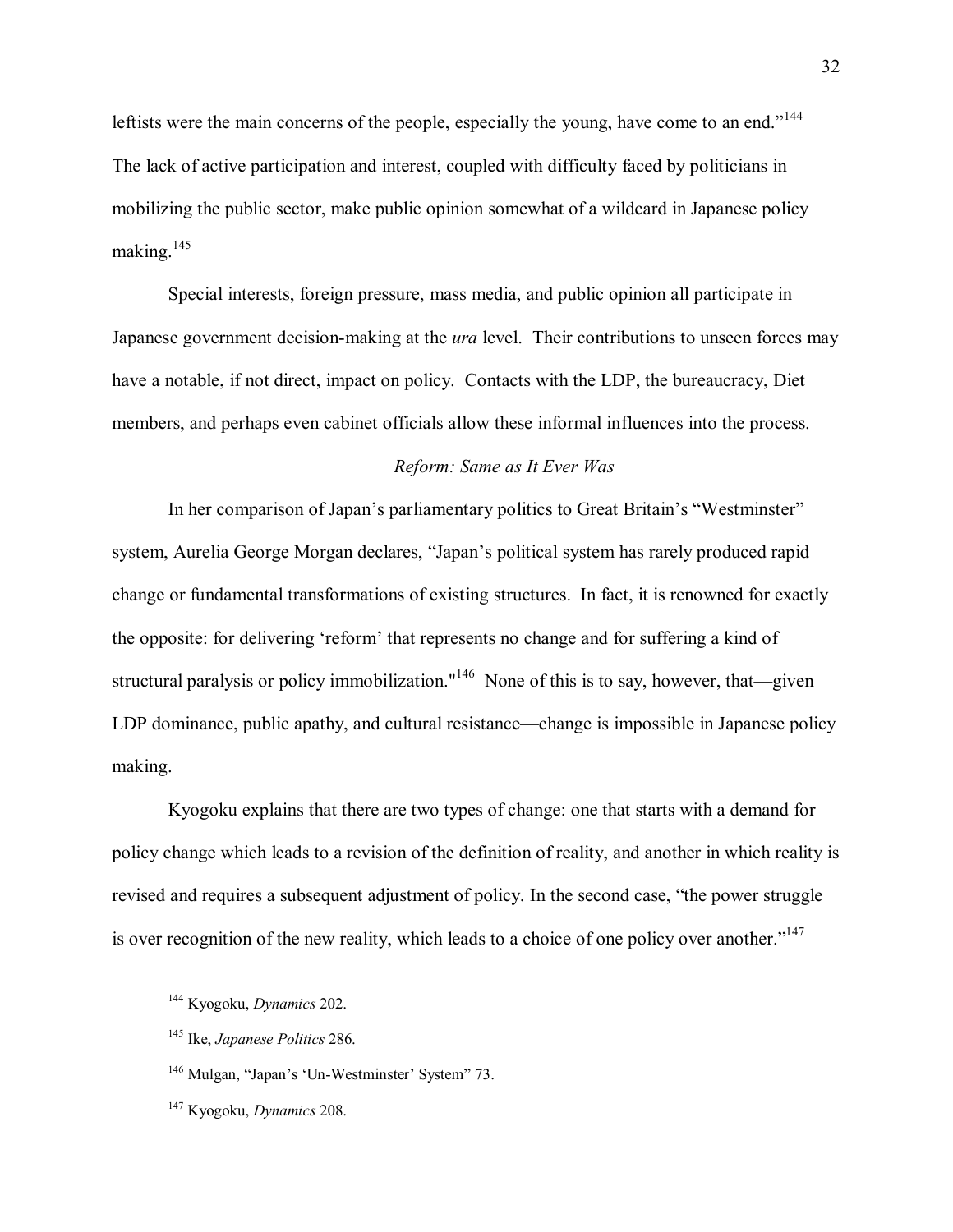During the 1990s, according to Tomohito Shinoda of the International University of Japan, a new reality of recession and various crises made the lack of strong leadership a "focal issue for Japanese politics.<sup>7148</sup> He writes, "In addition to the 1995 earthquake, the government's response to the 1996-1997 hostage crisis in Peru and the 1997 oil spill disaster in the Sea of Japan made strengthening the prime minister's power, especially in crisis management, a top priority issue.<sup>7149</sup> How those involved in the Japanese policy process perceive reality greatly impacts that process.

In the 1994 English translation of the controversial *Blueprint for a New Japan: The Rethinking of a Nation*, Ichiro Ozawa addresses the need for reform in the post-Cold War world, given that "Japan has become a global power that cannot avoid the responsibilities that come with power.<sup>"150</sup> This "global responsibility," he argues is "to frame active, comprehensive, longterm, dynamic and consistent policies." Policies now are "passive, partial, and short-term," and they "tend to be the product of last-minute decisions."<sup>151</sup> While questions remain over whether Ozawa actually authored *Blueprint* and, if he did, over his motivations for doing so, it offers valuable insight into Japan's post-Cold War direction for reform.<sup>152</sup>

Ozawa, regarded by some as "the single most influential politician in Japan" in the  $1990s$ ,<sup>153</sup> advocates establishing political leadership by ensuring "that the policy-making process"

 $149$  Ibid. 26.

151 Ibid. 22.

<sup>&</sup>lt;sup>148</sup> Shinoda, "Koizumi's Top-Down Leadership" 20, 25.

<sup>150</sup> Ozawa, *Blueprint* 21.

<sup>152</sup> Chalmers Johnson, rev. of *Blueprint of a New Japan: The Rethinking of a Nation*, by Ichiro Ozawa, *Monumenta Nipponica* 49.3 (Autumn 1994): 379-81. Johnson notes that the book could have been the result of a study group that held 100 meetings, 80 of which Ozawa actually attended. He also claims that the book could have been written to distract the public from Ozawa's own political corruption, though he offers no further information regarding the claim.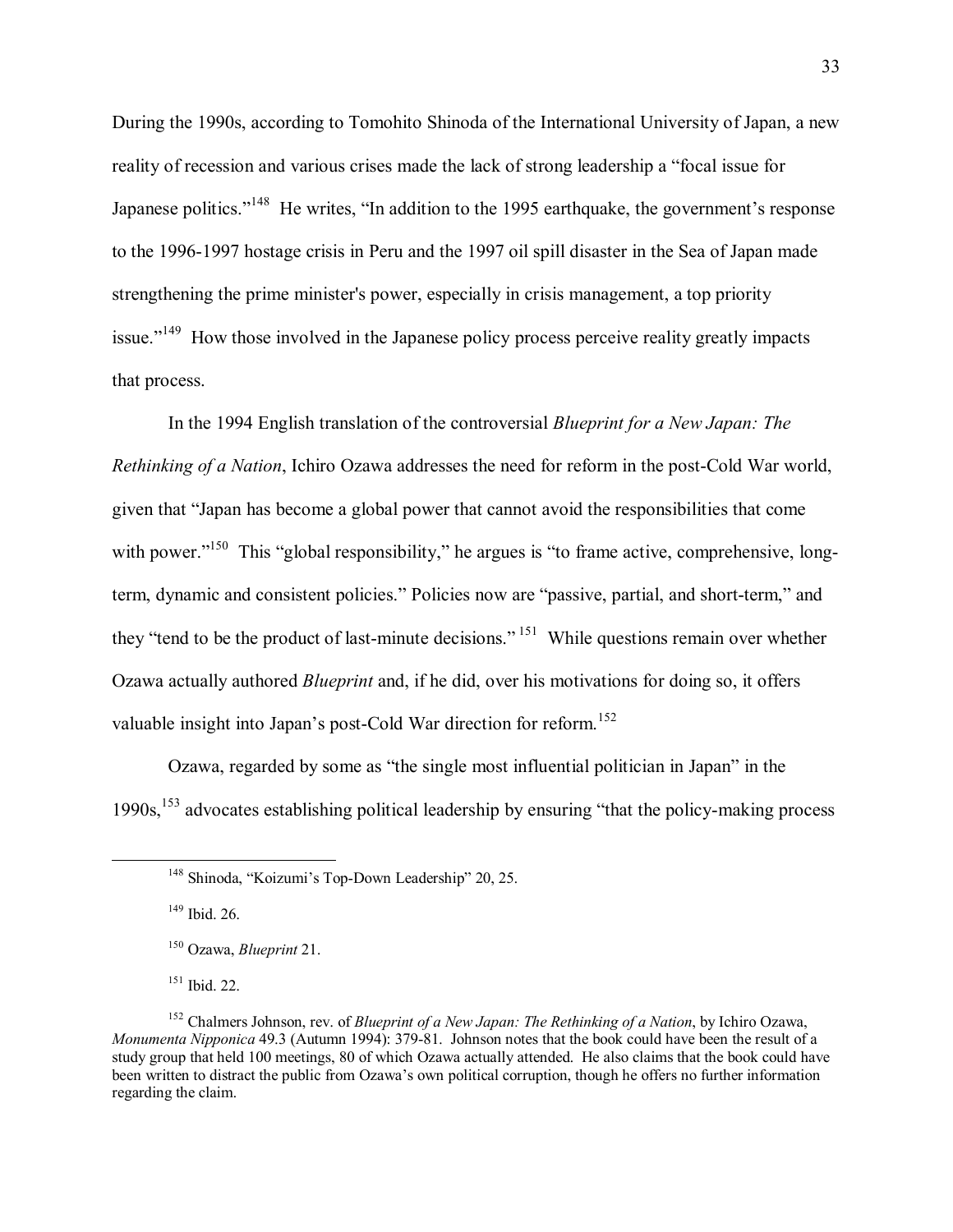is clear, and show [Japanese] citizens and the world who bears political responsibility in Japan, what they think, and what their larger visions are.<sup> $154$ </sup> Reform should increase the real authority of the prime minister. "Instead of defining only what the prime minister must not do," contends Ozawa, "we must develop a vision of what it is the prime minister *must* do.<sup>"155</sup> One example is the need for "immediate reaction by the prime minister during national emergencies.<sup> $156$ </sup> As the 9/11 attacks demonstrated, governments must be prepared and equipped to respond quickly to unforeseen events, and, as Shinoda points out in 2003, "The piecemeal institutional changes of the 1990s have created a new environment within the Japanese government that encourages topdown leadership by the prime minister. $i<sup>157</sup>$ 

These piecemeal changes include electoral reform in 1994 and administrative and institutional reform in 1999 and 2001. Electoral reform centered on forming single-seat or single-member districts out of multi-member districts, resulting in an alteration of "the nature of special-interest representation by the LDP," and "a significant shift in the power balance within the LDP that indirectly weakened factional influence over the prime minister.<sup> $158$ </sup> Indeed, the 1994 reforms encouraged "empowered young LDP members from across the different factions" to form "The Group to Build a Japan for Tomorrow,' calling for drastic reform of the LDP."<sup>159</sup>

Along with the LDP, the bureaucracy and Japanese policy-making itself were affected by the turn-of-the-century reforms. Since 1999, "bureaucratic assistance [to the Diet] has been

 <sup>153</sup> Johnson, rev. of *Blueprint* 379.

<sup>154</sup> Ozawa, *Blueprint* 12.

<sup>155</sup> Ibid. 34.

<sup>156</sup> Ibid. 85.

<sup>&</sup>lt;sup>157</sup> Shinoda, "Koizumi's Top-Down Leadership" 33.

<sup>&</sup>lt;sup>158</sup> Ibid. 22; Mulgan, "Japan's 'Un-Westminster' System" 81-82.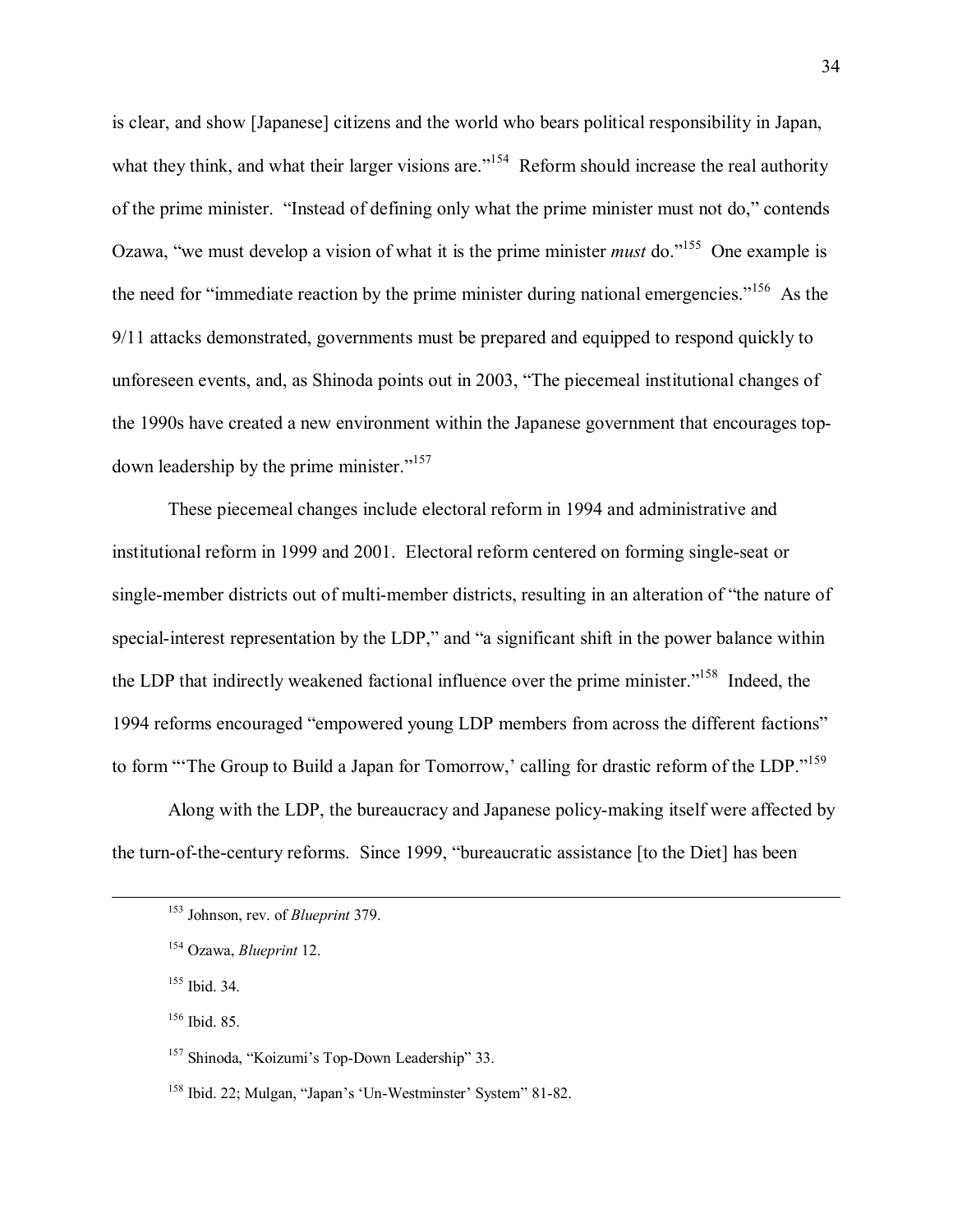limited to providing 'government witnesses,' who answer only highly technical questions, and only upon the specific request of a Diet committee." This development "has forced the prime minister to select politicians with deeper policy expertise for cabinet seats," indicating the bureaucracy's hold on policy issues could be waning.<sup>160</sup> And overall, Mulgan notes, "the government reorganization that took place in January 2001... modified Japan's traditional policymaking structure to some extent."<sup>161</sup>

It appears that Junichiro Koizumi is the first prime minister to take advantage of these reforms. He is the "first LDP president and prime minister to be selected outside of the traditional factional power struggles," and according to John H. Miller, he impressed American observers "not only by his extraordinary popularity with the Japanese public but by his talk of dispensing with politics as usual, implementing bold economic reforms, and revitalizing the American alliance.<sup> $162$ </sup> His "view of structural reform entails fundamental changes to existing systems—institutions, rules, traditions and norms—in order to move Japan in the direction of smaller government..."<sup>163</sup> Some of these existing systems include his own LDP, telling its members in 2001 that "the existing decision-making process should be reformed to grant the cabinet sole authority in laying down government policy.<sup> $164$ </sup> As LDP president, he established the "National Vision Project Headquarters" to undertake such reforms from a party perspective. The Headquarters presented their final report to Koizumi in 2002, noting "three main principles"

<sup>&</sup>lt;sup>159</sup> Shinoda, "Koizumi's Top-Down Leadership" 22.

<sup>160</sup> Ibid. 25.

 $161$  Mulgan, "Japan's 'Un-Westminster' System" 86.

 $162$  Shinoda, "Koizumi's Top-Down Leadership" 23; John H. Miller, "The Glacier Moves: Japan's Response to U.S. Security Policies," *Asian Affairs: An American Review* 30.2 (Summer 2003): 136.

<sup>&</sup>lt;sup>163</sup> Mulgan, "Japan's 'Un-Westminster' System" 73.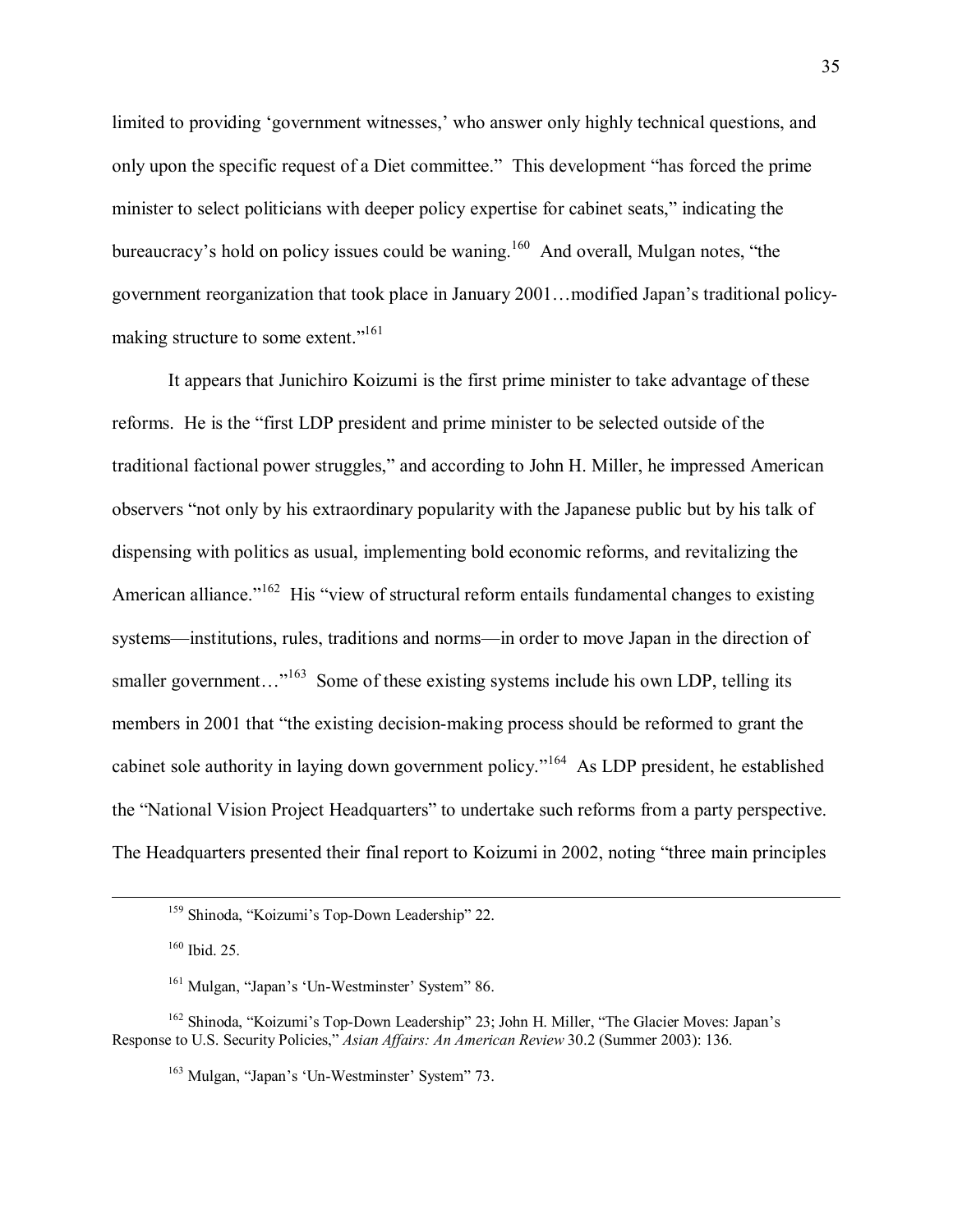for the creation of a new policy decision-making system: leadership by the Cabinet, centering around the prime minister; elimination of the influence of bureaucrats in the process, and putting an end to party lobbies' ability to influence policy.... $n^{165}$  Koizumi seemed to seize the subtle wave of reform making its way through Japanese politics since the 1990s.

 The attraction of cultural and historical forces, however, represents a continuing challenge to serious change in Japan. Mulgan observes, "Koizumi is pitted against too many opposing power structures representing profoundly anti-reform interests.<sup>166</sup> She goes on to note that "individual LDP Diet members" retain the ability to "block those reform proposals that directly attack the vested interests of their supporters before they even reach the Diet or can be submitted for cabinet approval.<sup> $167$ </sup> Despite calls for reform and change, the traditional undercurrent in Japanese politics still runs strong.

While examining Allison's models, this research aims to shed some light on the subsystemic level of Japanese policy making. Policy responses to a changed reality characterized by Japanís evolving role in an unpredictable global environment and its current "maverick" leadership—offer observable evidence of how Japanese culture continues to influence its politics.

### *Conclusion*

Japanese policy making is a complicated process resulting from multiple interactions between formal and informal institutions and heavily influenced by cultural norms. The "three rings" of power—the LDP, the Diet, and the bureaucracy—along with the executive branch, each

 $166$  Ibid. 75.

167 Ibid. 79.

 $164$  Mulgan, "Japan's 'Un-Westminster' System" 90.

 $165$  Ibid.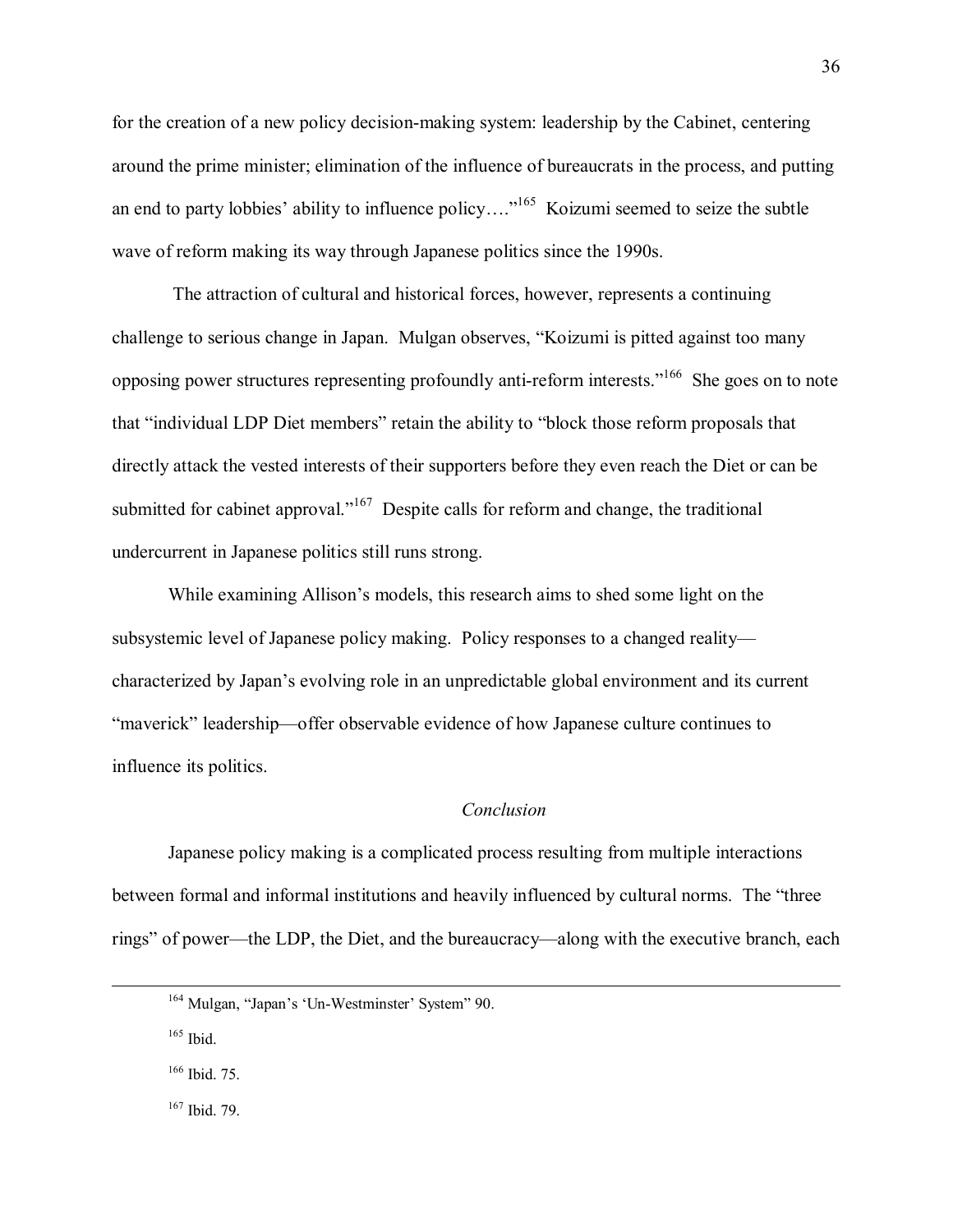impact decision-making at different times and with varying strengths. The actual details of the process, however, remain somewhat out of reach due to an opaque, ambiguous system and inadequate comprehension of the Japanese language.

This chapter serves to establish the foundation of this research project. A basic understanding of Japanese policy making—a survey of formal and informal structures and cultural dynamics—allows further examination of specific policies. The remainder of this research focuses on Allison's decision-making models and the ongoing missile defense issue in Japan.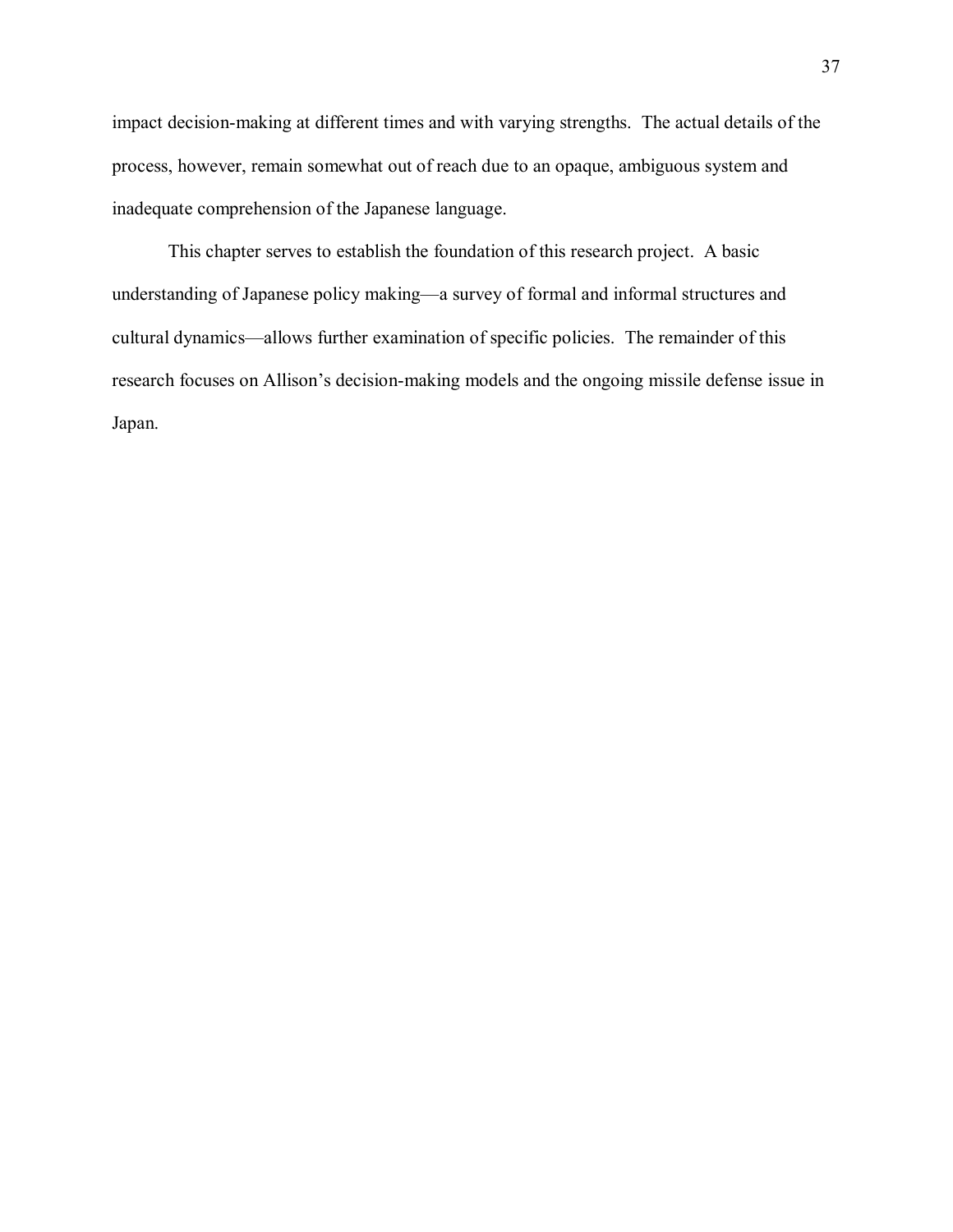### **CHAPTER TWO**

### THE MISSILE DEFENSE CLIMATE IN JAPAN

In May 2003, Prime Minister Junichiro Koizumi "indicated both that missile defense was an important issue for Japan's defense policy and that he planned to 'accelerate consideration' of his country's participation in the United States missile defense program."<sup>168</sup> Given Koizumi's stated position and the government's December 2003 approval, the mechanics of the Japanese policy-making process warrant examination. A report by the Stanley Foundation and the Center for Nonproliferation Studies notes, "Debates about [missile defense or MD] in Japan occur within three circles: government agencies, the Diet and the Japanese public." Government deliberations, while more consistently supportive of MD than the legislative or public debates, focus primarily on financial and military concerns. On the other hand, the latter forums are attentive to a "mix of issues, including financial concerns, threat perceptions and the scope of US influence over Japan."<sup>169</sup> Reports by RAND, the Asia-Pacific Center for Security Studies and the Center for Defense Information all site similar, consistent issues.<sup>170</sup>

This chapter frames the Japanese missile defense debate in the current strategic context and Japanese defense policy climate. Each of the issues surrounding the debate is addressed individually in order to assess its impact on the decision-makers.

<sup>&</sup>lt;sup>168</sup> David Fouse, "Japan Gets Serious about Missile Defense: North Korean Crisis Pushes Debate," Asia-Pacific Security Studies 2.4 (June 2003): 2, <http://www.apcss.org/Publications/APSSS/Japan%20Gets%20Serious%20About%20Missile%20Defense.pdf>.

<sup>&</sup>lt;sup>169</sup> "Ballistic Missile Defense and Northeast Asian Security: Views from Washington, Beijing, and Tokyo," Evan S. Medeiros, rapporteur (The Stanley Foundation and Center for Nonproliferation Studies, Monterey Institute of International Studies, April 2001) 17, <http://cns.miis.edu/pubs/eanp/bmdrep/bmd\_web.pdf>.

<sup>&</sup>lt;sup>170</sup> See Michael Swaine, Rachel Swanger, and Takashi Kawakami, Japan and Ballistic Missile Defense (Rand, 2001), <http://www.rand.org/publications/MR/MR1374/>, Fouse, "Japan Gets Serious," and Rui Kotani, "Japan's Recent Step-up in Missile Defense," Center for Defense Information. <http://www.cdi.org/friendlyversion/printversion.cfm?documentID=1725>, 10 October 2003.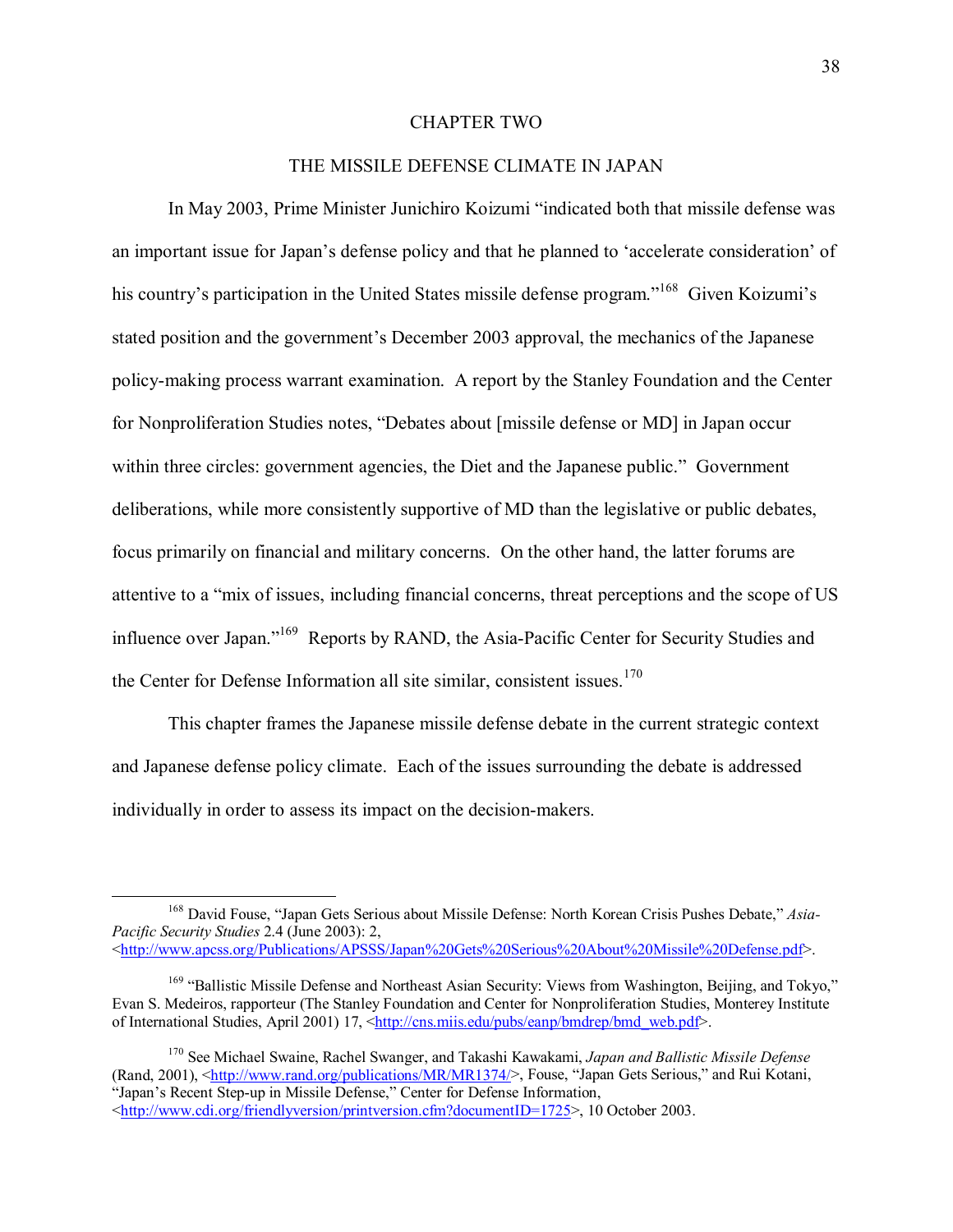### The Strategic Environment: New Era, New Rules

Changes in the global security climate over the last two decades have been truly historic. but in their totality they are outside the scope of this research. Two events, however, have had a profound effect on how the international system is viewed and are worth mentioning. First is the end of the Cold War. The collapse of Soviet communism eliminated the bipolar character of international politics and security, leading to the most significant redistribution of power since World War II. John H. Miller, writing in 2003, surmises that "with the waning of the Cold War...those who advocated shouldering 'normal international political and military responsibilities acquired increasing influence over Japanese policymaking."<sup>171</sup>

Second, many agree with the former director of the Defense Intelligence Agency, Thomas R. Wilson, that "the catastrophic events of 11 September (and their aftermath) brought a new dynamic to the global situation."<sup>172</sup> Wilson describes the end of an era and the beginning of another, claiming, "The 'Post Cold War' period ended on 11 September."<sup>173</sup> Indeed, Miller asserts that the 9/11 attacks "abruptly transformed Japan's domestic and international environment."<sup>174</sup> Japan's "National Defense Program Guideline for FY2005 and After" (NDPG) acknowledges the effects of 9/11, noting that the terrorist attacks demonstrated non-state actors "have emerged as a serious threat in today's security environment in addition to the traditional problems such as inter-state military confrontations."<sup>175</sup>

<sup>&</sup>lt;sup>171</sup> Miller, "The Glacier Moves" 133.

<sup>&</sup>lt;sup>172</sup> Thomas R. Wilson, "Global Threats and Challenges," Statement for the Record, Senate Armed Services Committee, Washington, DC, 19 March 2002. 2.

 $173$  Ibid. 3.

<sup>&</sup>lt;sup>174</sup> Miller, "The Glacier Moves" 137.

<sup>&</sup>lt;sup>175</sup> Government of Japan, National Defense Program Guideline for FY 2005 and After, 10 December 2004, <http://www.jda.go.jp/e/policy/f work/taikou05/e17taiko.pdf>.1.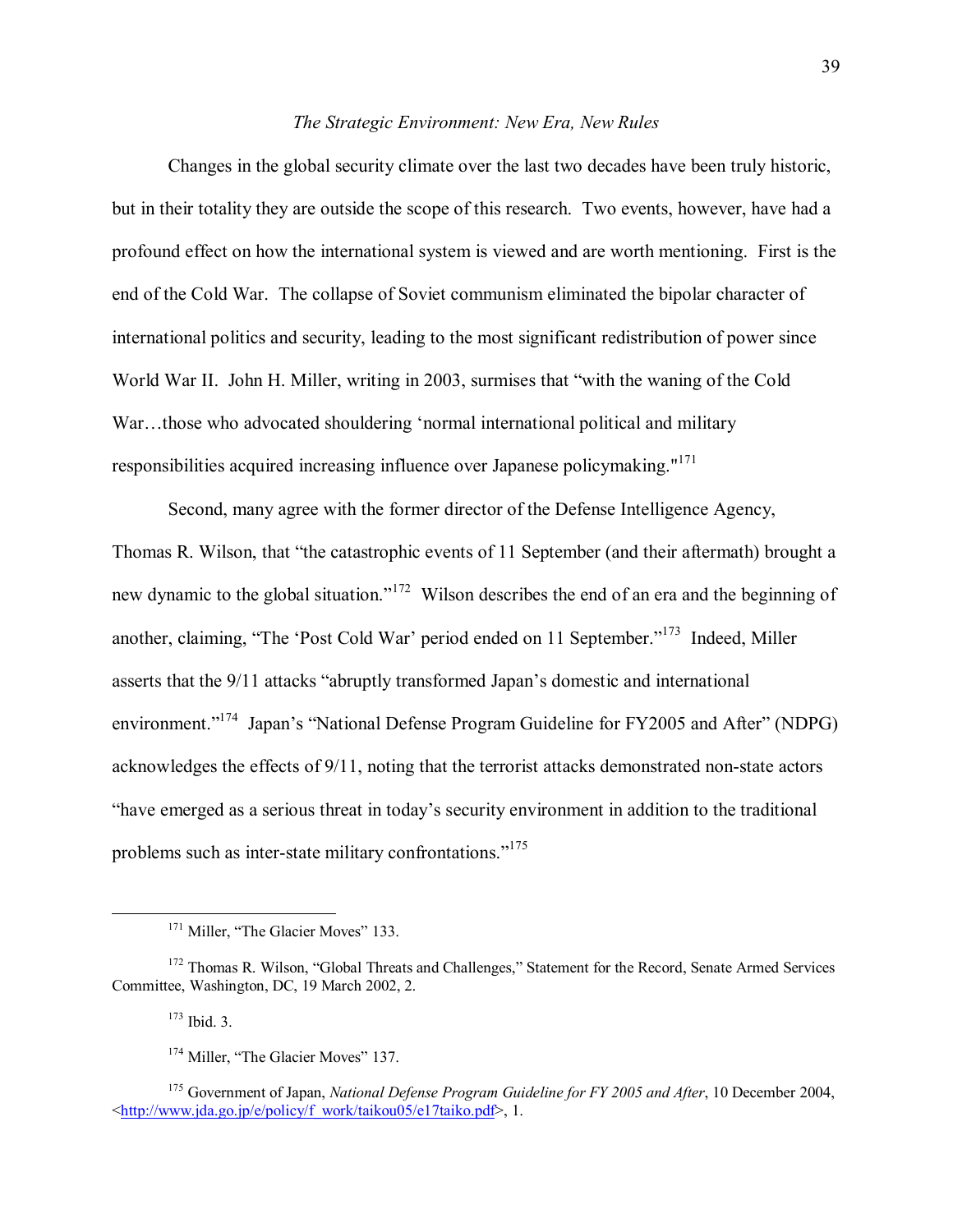The end of the Cold War also facilitated the collapse of "the convenient separation" between domestic and international affairs.<sup>176</sup> Lines drawn between the Western and Soviet blocs blurred, eliminating barriers to state-to-state engagement. Shortly before the fall of the Berlin Wall, Japanese scholar Jun-ichi Kyogoku noted, "The pragmatic evaluation of whether a combination of new political leadership and new policies in response to new international trends would be appropriate has become an important factor in domestic politics.<sup> $177$ </sup> States, and their populations, were increasingly attuned to and affected by events taking place outside their borders. Yet this did not signal a warm welcome of new relationships. According to Japan's NDPG, "Against the backdrop of ever-deepening interdependence among states and globalization, new threats and other various situations that affect peace and security $\ldots$  pose an imminent challenge to today's international community.<sup> $178$ </sup> Japan's domestic policymaking, already sensitive to foreign pressures, now faces further encroachment with the removal of Cold War barriers.

As one observer notes, "The most important goal of a national strategy remains to prevent a given community from falling under the domination of another.<sup> $179$ </sup> In Japan, reformer Ozawa observed rising defense budgets in countries like China and India and concluded that the security environment after the Cold War may have actually worsened. He writes, "Not only is there no 'peace dividend,' but the international situation is, if anything, growing more

<sup>&</sup>lt;sup>176</sup> Jean-Marie Guehenno, "The Impact of Globalization on Strategy," in *Turbulent Peace: The Challenges of Managing International Conflict*, eds. Chester A. Crocker, Fen Osler Hampson, and Pamela Aall (Washington, D.C.: United States Institute of Peace Press, 2001) 84.

<sup>177</sup> Kyogoku, *Dynamics* 207.

<sup>&</sup>lt;sup>178</sup> Government of Japan, NDPG 1-2.

 $179$  Guehenno, "Impact of Globalization" 87.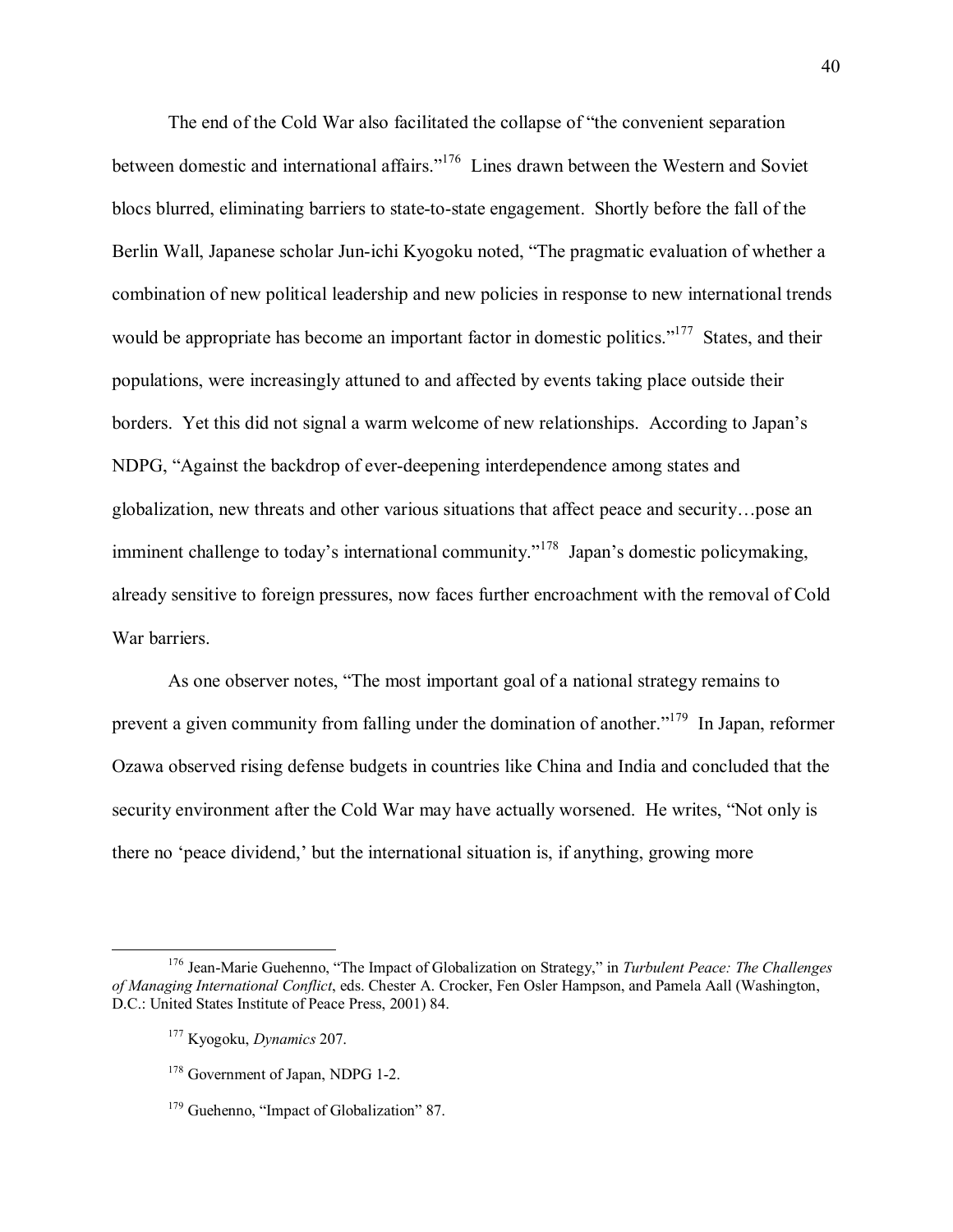precarious."<sup>180</sup> Indeed, regional conflict, international terrorism, arms proliferation, and weapons of mass destruction have dominated the global security scene since the end of the Cold War.

Ozawa also believes that after World War II, Japan "reaped the harvest of peace and free world markets more than any other nation" without having to "pay the costs of peace and freedom."<sup>181</sup> With the threat of Soviet attack diminished, the United States has, according to one author, impressed "a constant systematic pressure" on Japan to "take more responsibility for global security issues."<sup>182</sup> Ozawa sees an increased role for Japan and argues that it is in the country's interest "because Japan needs a stable and peaceful world environment for the free trade on which it depends."<sup>183</sup> To be sure, Japan's defense policies are changing in light of the rising challenges of a new era.

# Japan's Defense Policy: New Era, New Roles

A researcher for the Japan Institute of International Affairs notes, "MD itself comes at a time when Japan has been making a surprisingly swift degree of change over a very short period to carve a role for itself outside the traditional barriers of self defense."<sup>184</sup> These customary restraints were put in place by the Allied forces and adopted by the Japanese government after World War II. Subsequently, they have fostered a culture in which military strength is "treated"

 $180$  Ozawa, *Blueprint* 102.

<sup>&</sup>lt;sup>181</sup> Ibid. 96. Chalmers Johnson also discusses Japan's "free ride" in *Japan Who Governs* 266.

<sup>&</sup>lt;sup>182</sup> Hiromichi Umebayashi, "Does Japan Need Missile Defense or Missile Control?" Bulletin 19 – Missile Defense and North-East Asia, International Network of Engineers and Scientists Against Proliferation, <http://www.inesap.org/bulletin19/bul19art18.htm>.

<sup>&</sup>lt;sup>183</sup> Ozawa, *Blueprint* 51.

<sup>&</sup>lt;sup>184</sup> Tara Kartha, "Managing the Shift: Missile Defense and Japan's Options," (The Japan Institute for International Affairs: Tokyo, March 2003) 5-6, <http://www.jiia.or.jp/pdf/fellow/tara.pdf>.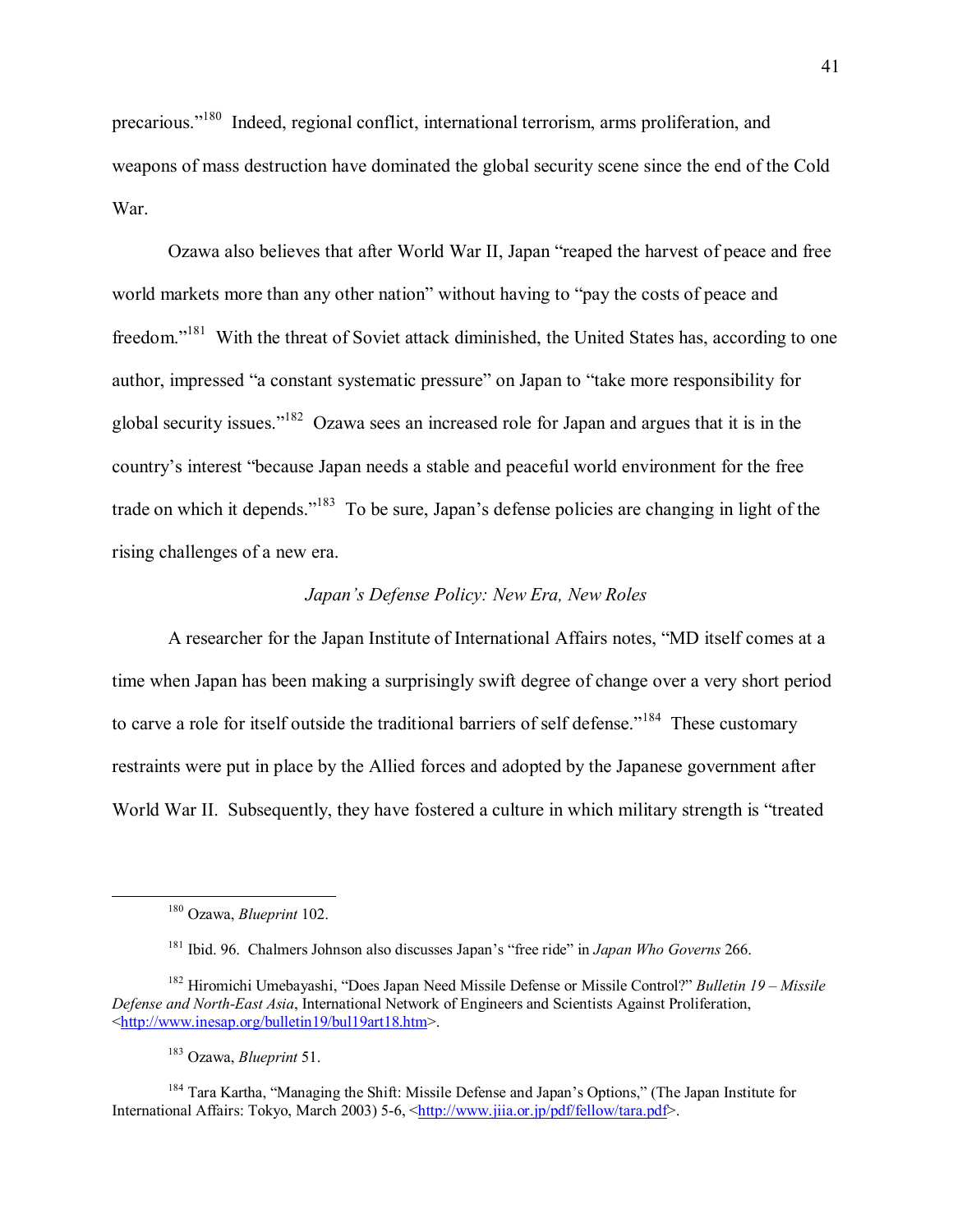as a liability" and distrusted by the public.<sup>185</sup> Japan expert Chalmers Johnson contends that these "popular attitudes" reflecting fears about revived militarism are the "greatest single obstacle to a realistic defense policy in Japan.<sup>1186</sup> In order to maintain harmony, Japan has built upon warrenouncing Article 9 of it constitution and imposed restrictions on its own ability to wage war: denying the acquisition of "highly effective offensive capabilities," announcing three nonnuclear principles, and capping defense expenditures at 1 percent of gross national product.<sup>187</sup> While these constraints remain in place, Japan defense policy is evolving.

The National Defense Program Outline (NDPO) adopted by the Cabinet in 1995 calls for a restructuring of the defense capability in order to "effectively respond to a variety of situations" and simultaneously ensure the appropriate flexibility to smoothly deal with the development of the situations." Under the heading, "Contribution to creation of a more stable security environment," the NDPO urges "participation in international peace cooperation activities."<sup>188</sup> The United States recognized this expanded direction in the 2003 Department of Defense Report on Allied Contributions to the Common Defense. The report states, "Japan's evolving international role means greater involvement in multinational efforts to promote regional and global stability," noting Japan's 2002 deployment of 650 troops to East Timor.<sup>189</sup> As the Self-Defense Forces (SDF) adjust to this broadened role and modern threat, the government of Japan realizes that its "future defense capability should be a multi-functional, flexible, and effective

 <sup>185</sup> Ozawa, *Blueprint* 42.

<sup>186</sup> Johnson, *Who Governs* 279, 265.

<sup>187</sup> Swaine, Swanger, and Kawakami, *Japan and Ballistic Missile Defense* and Johnson, *Who Governs* 265.

<sup>&</sup>lt;sup>188</sup> Government of Japan, "Security of Japan and Roles of Self Defense Forces," The National Defense *Program Outline in and after FY1996*, 28 Nov 95, <http://www.jda.go.jp/e/policy/f\_work/taikou96/3\_e.htm>.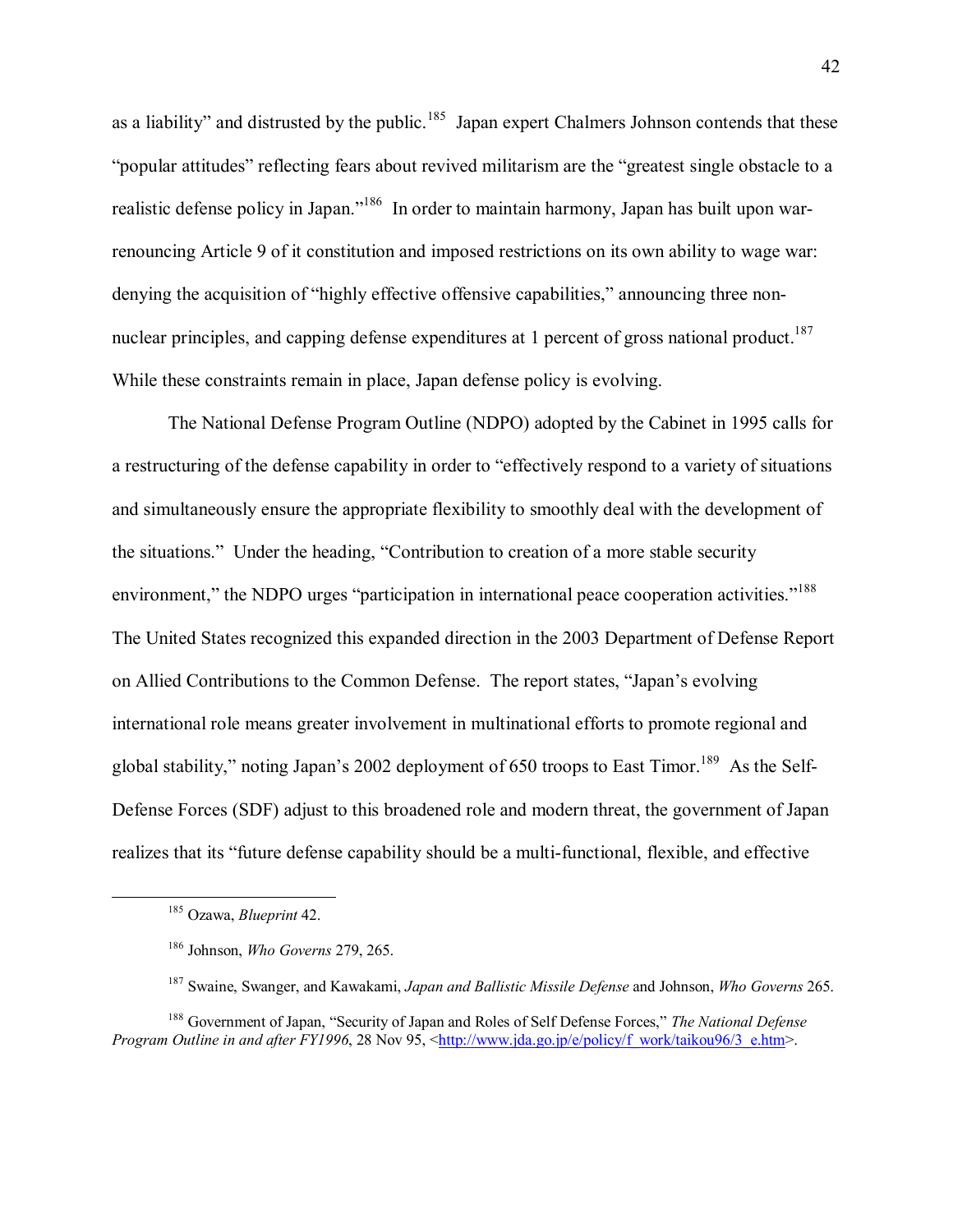force with high level of readiness, mobility, adaptability and multi-purpose capability, and be equipped with advanced technologies and intelligence capabilities comparable to global militarytechnological level." $190$ 

Part of this capability addresses Japan's response to a ballistic missile attack. The Japan Defense Agency (JDA) "hopes to acquire the systems as early as 2006, and after test launches, to deploy them in 2007 at the earliest."<sup>191</sup> Indeed, the NDPG for 2005 promulgates Japan's commitment to "establish necessary force structure, including the introduction of ballistic missile systems, to cope effectively with ballistic missile attacks."<sup>192</sup> The balance of this chapter deals with the issues faced by decision-makers as they determined Japan's need for this missile defense capability.

## Issues: Considering Japan's Missile Defense Approach

Given the Japanese penchant for political harmony and unanimity, the decision to develop and field a missile defense system involves a number of participants and covers a variety of their concerns. The Center for Nonproliferation Studies asserts that "Japan has not yet had a serious public debate" on MD.<sup>193</sup> While there has not been a dominant public outcry for or against MD, the government recognizes "the reality of public concerns," and, in fact, "several foreign ministry and defense officials stated that public opinion is a major constraint on missile

- <sup>191</sup> Kotani, "Japan's Recent Step-up"
- <sup>192</sup> Government of Japan, NDPG 8.

<sup>&</sup>lt;sup>189</sup> United States. Department of Defense, "Report on Allied Contributions to the Common Defense: A Report to the United States Congress by the Secretary of Defense" (July 2003) II-21, <http://www.defenselink.mil/pubs/allied contrib2003>.

<sup>&</sup>lt;sup>190</sup> Government of Japan, NDPG 6.

<sup>&</sup>lt;sup>193</sup> East Asia Nonproliferation Program, Center for Nonproliferation Studies, *Ballistic Missile Defense* (BMD) in Northeast Asia: An Annotated Chronology, 1990-Present (Monterey Institute of International Studies, 13 March 2003), <http://cns.miis.edu/research/neasia/bmdchron.pdf>.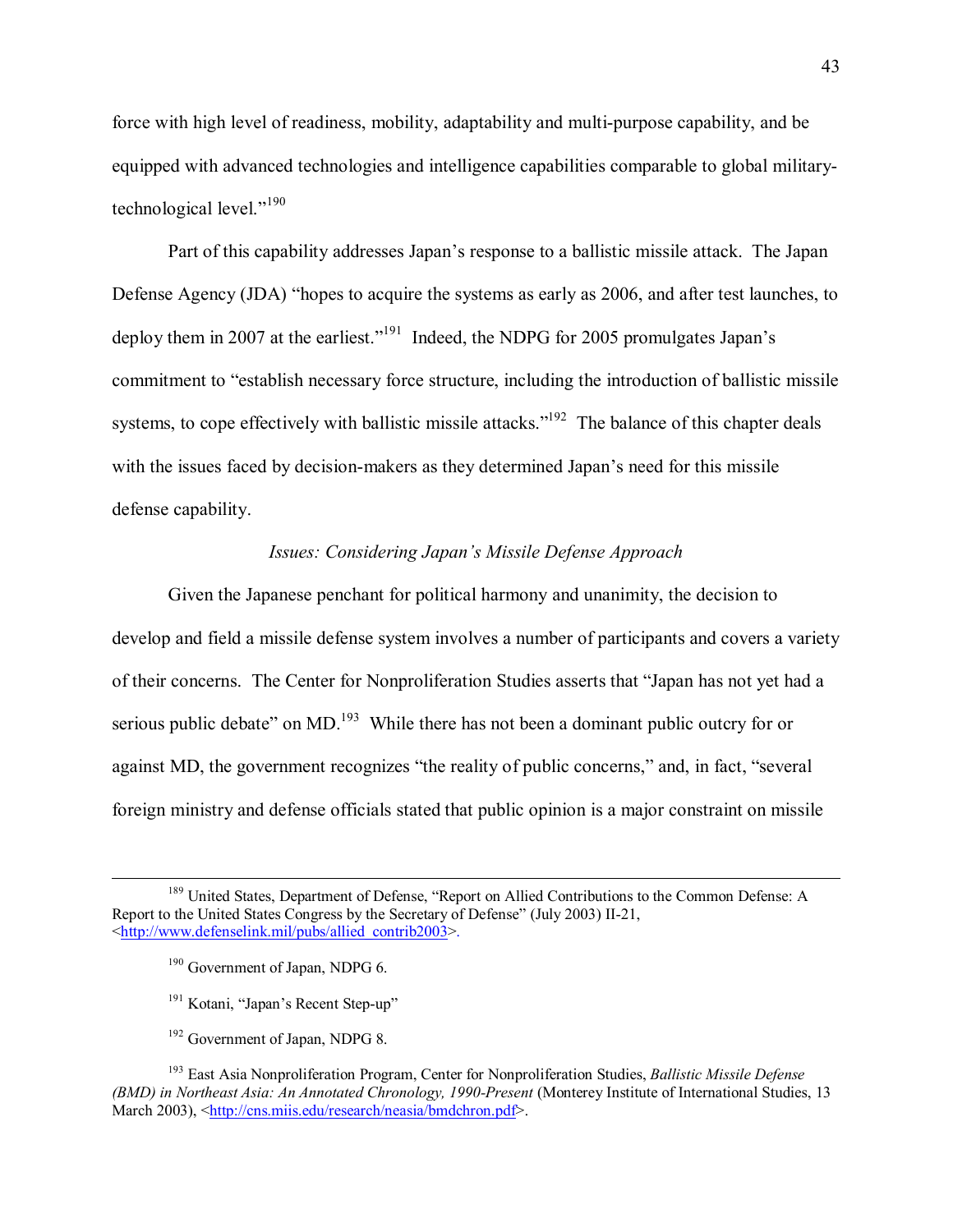defense planning.<sup> $194$ </sup> Public views generally fall into one of three categories: the "anti-China" group" (favoring MD), the "arms control group" (having MD concerns), and the "pacifist group" (opposing MD).<sup>195</sup> The characterization of these groups is broadly representative of concerns and positions held by all the players in the missile defense decision.

According to a RAND study, there are eight major domestic entities involved in the MD decision. Each is drawn from the formal and informal institutions of Japanese government, demonstrating the relationship between vested authority and real power. They include: the Prime Minister and his Cabinet; JDA and the SDF; the Ministry of Foreign Affairs (MOFA); the Ministry of Finance (MOF); the Diet; political parties; the Ministry of Economy, Trade, and Industry (METI) and private business; and the public and the media.<sup>196</sup> Each of these entities emphasizes certain MD considerations over others, but many observers agree that there are several themes encompassed by the debate. Common among these are the impact on the US-Japan alliance, regional security concerns and threat perceptions, compatibility with legal and constitutional issues, cost, and the system's technical effectiveness.<sup>197</sup> Each area of concern is further examined below.

### The US-Japan Alliance

The bilateral relationship between the United States and Japan is "the key to [US] security strategy in the Asia-Pacific region" and is "indispensable to Japan's security," according

<sup>&</sup>lt;sup>194</sup> Umebayashi, "Missile Defense or Missile Control?" and "Ballistic Missile Defense and Northeast Asia Security" 17.

<sup>&</sup>lt;sup>195</sup> "Ballistic Missile Defense and Northeast Asia Security" 17.

<sup>196</sup> Swaine, Swanger, and Kawakami, *Japan and Ballistic Missile Defense* 41.

<sup>&</sup>lt;sup>197</sup> Kotani, "Japan's Recent Step-up"; East Asia Nonproliferation Program, *Annotated Chronology* 2, 5; "Ballistic Missile Defense and Northeast Asia Security" 17; Fouse, "Japan Gets Serious" 2; Swaine, Swanger, and Kawakami, *Japan and Ballistic Missile Defense* 63.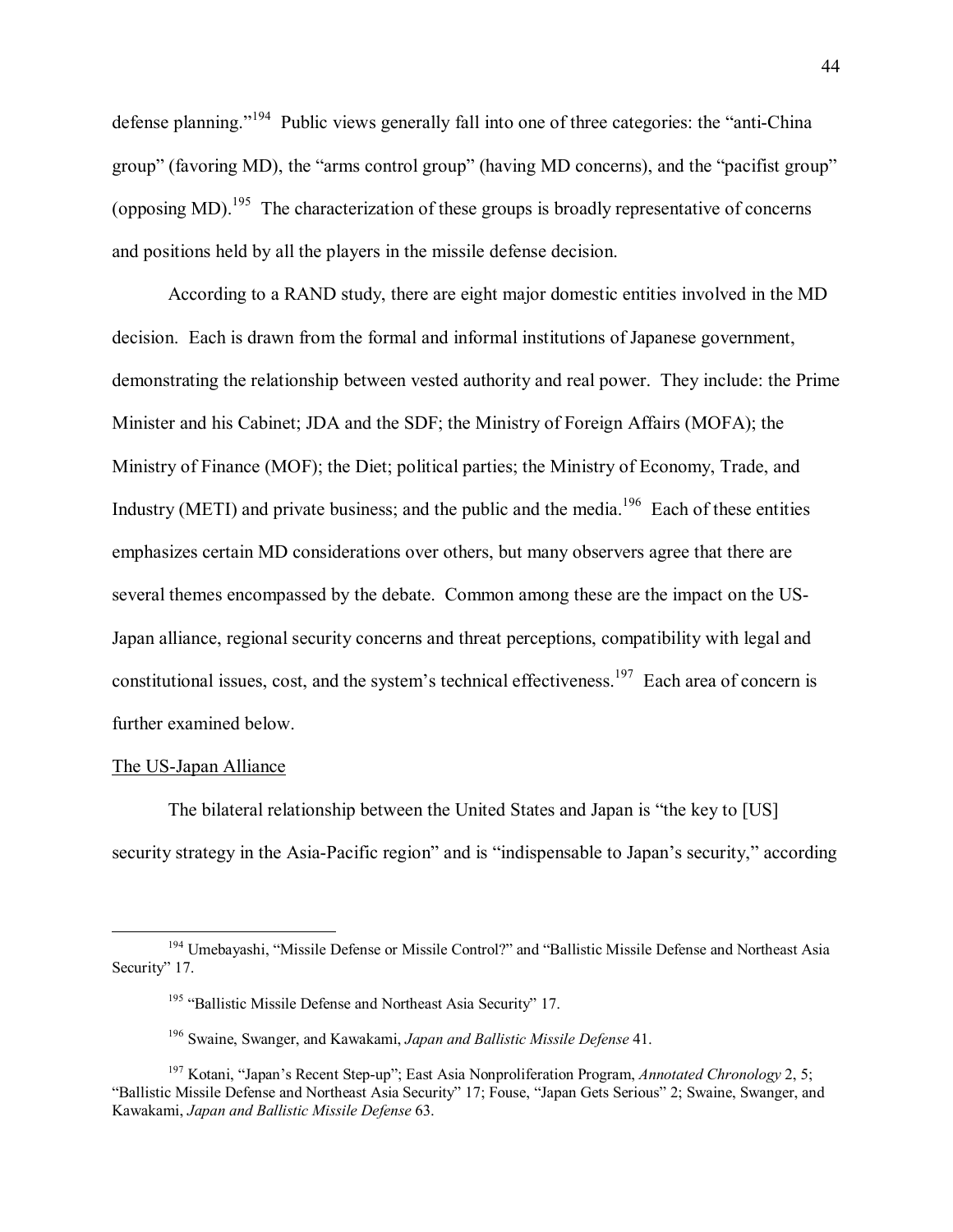to the two governments.<sup>198</sup> The current collaborative relationship between them indeed contrasts the Asian partner's 1991 Gulf War stance, widely derided as "cheque book diplomacy."<sup>199</sup> Japanese lack of action and slow response came at a time when Washington was beginning to push Tokyo to accept a new role, and the relationship was criticized as lingering "only through inertia, without any foundation in grand strategy or in response to a common threat."<sup>200</sup> Miller in 2003 states that Japan's decision to participate in joint development of a missile defense system and their willingness to commit forces to regional conflicts served as "key markers of progress" for Washington toward a revision of the relationship.<sup>201</sup> Francis Fukuyama and Kongdan Oh assert that the collapse of the Soviet Union and this Gulf War criticism of Japan led the country to reassess that relationship with the United States. In their words, "In the aftermath of the Gulf War, Japan has begun to consider whether it wants to continue playing a subordinate role to the United States, or whether it should seek a more independent and prominent role in world affairs." $202$  The changing global security environment in the early 1990s led the Japanese to scrutinize the relationship more than they had at any other time since its inception. Policy reacted to a new reality.

Japan chose, of course, to maintain harmony within the alliance, and took incremental steps to increase its own contributions. Miller, writing for the Asia-Pacific Center for Security Studies in 2000, discusses one of those steps. "As elaborated in the 1997 U.S.-Japan Guidelines

<sup>&</sup>lt;sup>198</sup> Department of Defense, "Allied Contributions," II-20; Government of Japan, NDPO, 28 Nov 95.

 $199$  Kartha, "Managing the Shift" 6.

<sup>&</sup>lt;sup>200</sup> Francis Fukuyama, "Re-Envisioning Asia," *Foreign Affairs* 84.1 (Jan/Feb 05): 78; Johnson, *Who* Governs 296.

<sup>&</sup>lt;sup>201</sup> Miller, "The Glacier Moves" 132.

<sup>&</sup>lt;sup>202</sup> Francis Fukuyama and Kongran Oh, *The U.S.-Japan Security Relationship after the Cold War* (Santa Monica, CA: RAND, 1993) ix.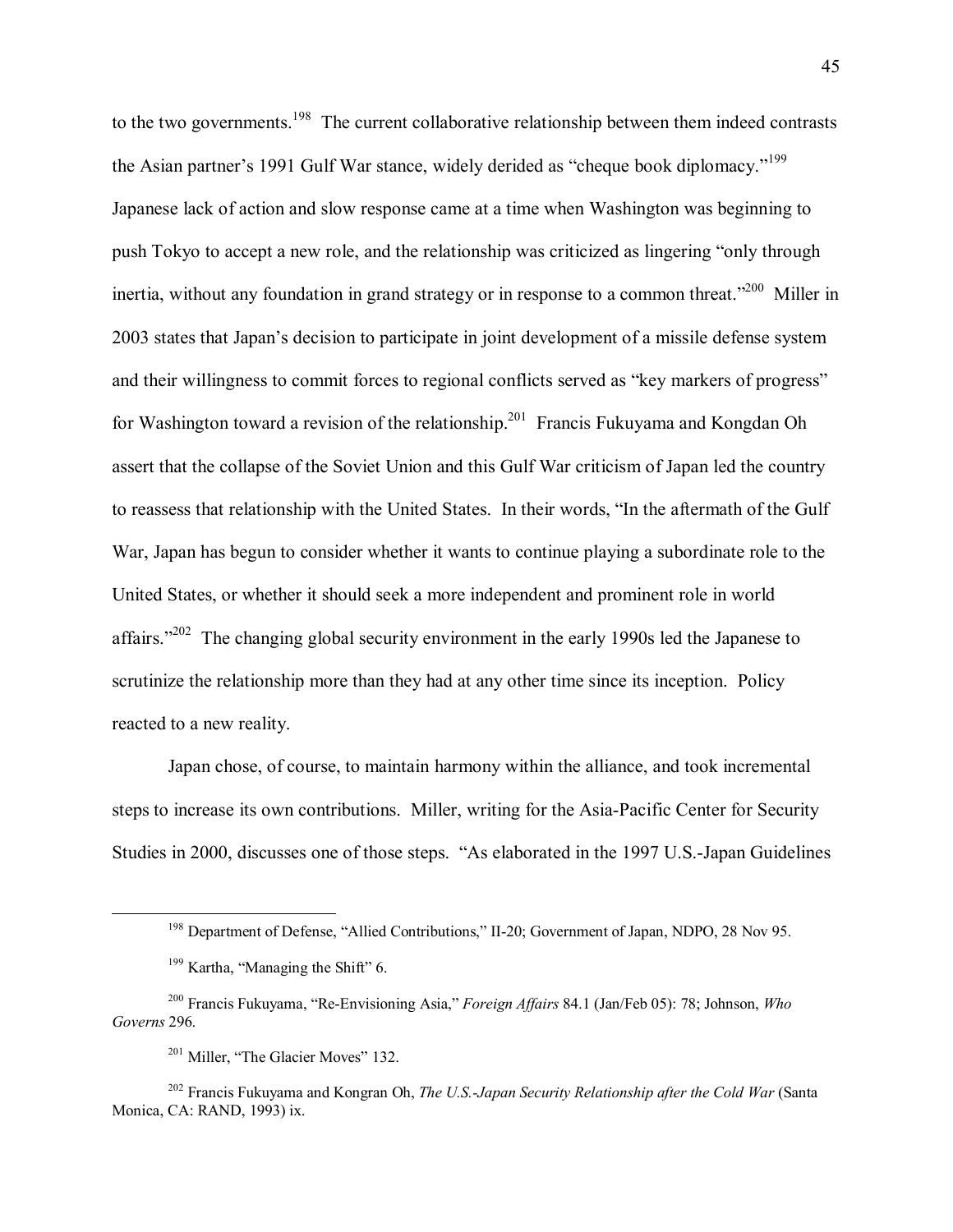for Defense Cooperation," he notes, "Japan's willingness to cooperate militarily with the U.S. in promoting regional security represents another 'breakthrough' in Japanese security thinking.<sup>7203</sup> The Japanese recovered from their Gulf War misstep and opened the door for increased teamwork in the alliance.

Nowadays, the "close cooperative relationship...plays an important role in facilitating international efforts to prevent the new threats and various situations, such as terrorism and ballistic missile attacks, from emerging, and to cope with them if necessary.<sup> $204$ </sup> To this end, the two countries have been working together in a joint program on missile defense research since 1999.<sup>205</sup> This followed the announcement of a unilateral US policy on deployment of a MD system for the purposes of defending the homeland. Regardless of allied cooperation, the US planned to field a defense. Japan was faced with a choice between building upon the progress in its relationship with the US after the Gulf War or jeopardizing ties by not participating in the research effort. Japanese leadership, consistent with the cultural proclivity for importing foreign ideas, had the opportunity to enhance Japan's image internationally and possibly as a result, domestically. Kim Holmes of the Heritage Foundation points out, "Americans conscious to the threats to their own nation from ballistic missiles will welcome a change that allows Japan to be a stronger, more active, and equal alliance partner.<sup>2206</sup> And the US government has an interest in protecting the tens of thousands of American military personnel and their families stationed in

<sup>&</sup>lt;sup>203</sup> John H. Miller, "Changing Japanese Attitudes Toward Security," in *Domestic Determinants and Security Policy-Making in East Asia*, eds. Satu P. Limaye and Yasuhiro Matsuda (National Institute for Defense Studies and Asia-Pacific Center for Security Studies, 2000) 17.

<sup>&</sup>lt;sup>204</sup> Government of Japan, NDPG 6.

 $205$  Kotani, "Japan's Recent Step-up"

 $206$  Kim R. Holmes, "US-Japan Cooperation and Ballistic Missile Defense," <http://www.heritage.org/Press/Commentary/ed082801.cfm>, 28 August 2001 (originally published in the *Asahi Shinbun*, according to the website).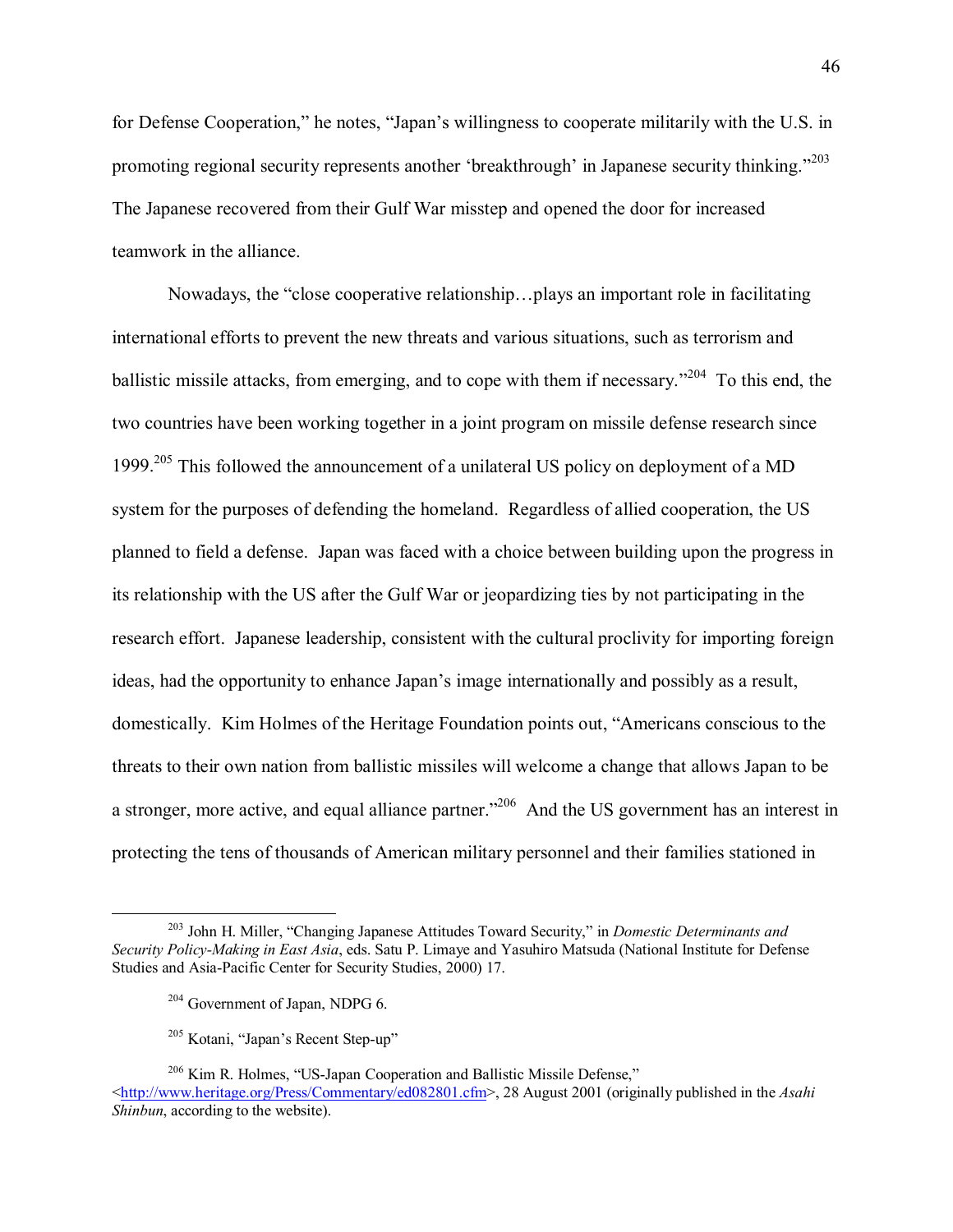Japan. Certainly, any future MD moves in Japan will impact the security alliance with the United States. Any "perception of erosion" of the alliance "might have significant implication in the regional security policy of Japan." including its MD position.<sup>207</sup>

### **Regional Security**

The Higuchi report, Japan's first official look at its security environment after the fall of Soviet communism, declares that Asia came out of the Cold War in a different situation than Europe, citing "no evidence that the level of military tension in this part of the world has rapidly declined." The report continues, "nations of this region are generally more concerned about security problems...and are devoting a considerable portion of their resources to the improvement of military power."<sup>208</sup> These improvements, for some states, included the development of ballistic missiles. Donald Rumsfeld, who chaired the Commission to Assess the Ballistic Missile Threat to the United States, comments on the attractiveness of ballistic missiles, noting, "they are quite cheap compared to armies, navies and air forces." He explains, "To the extent a country wants to assert influence in the region and does not want to be dissuaded from doing that by a Western country, clearly a ballistic missile with a weapon of mass destruction is attractive."<sup>209</sup> Reports and testimony such as this underscore the "potential size and sophistication of the ballistic missile threat confronting Japan."<sup>210</sup>

In 2003, Japan's Cabinet Office conducted a survey that indicated nearly 80 percent of the respondents believed Japan could be drawn into war and 74 percent "cited North Korea as the

<sup>&</sup>lt;sup>207</sup> Umebayashi, "Missile Defense or Missile Control"

<sup>&</sup>lt;sup>208</sup> Kartha, "Managing the Shift" 4.

<sup>&</sup>lt;sup>209</sup> Donald Rumsfeld, Barry M. Blechman, William R. Graham, and Thomas Moore, "The Growing Ballistic Missile Threat: How Much, How Soon, and How Dangerous?" *Heritage Lectures* No. 632 (1 February 1999): 5.

<sup>&</sup>lt;sup>210</sup> Swaine, Swanger, and Kawakami, Japan and Ballistic Missile Defense 24.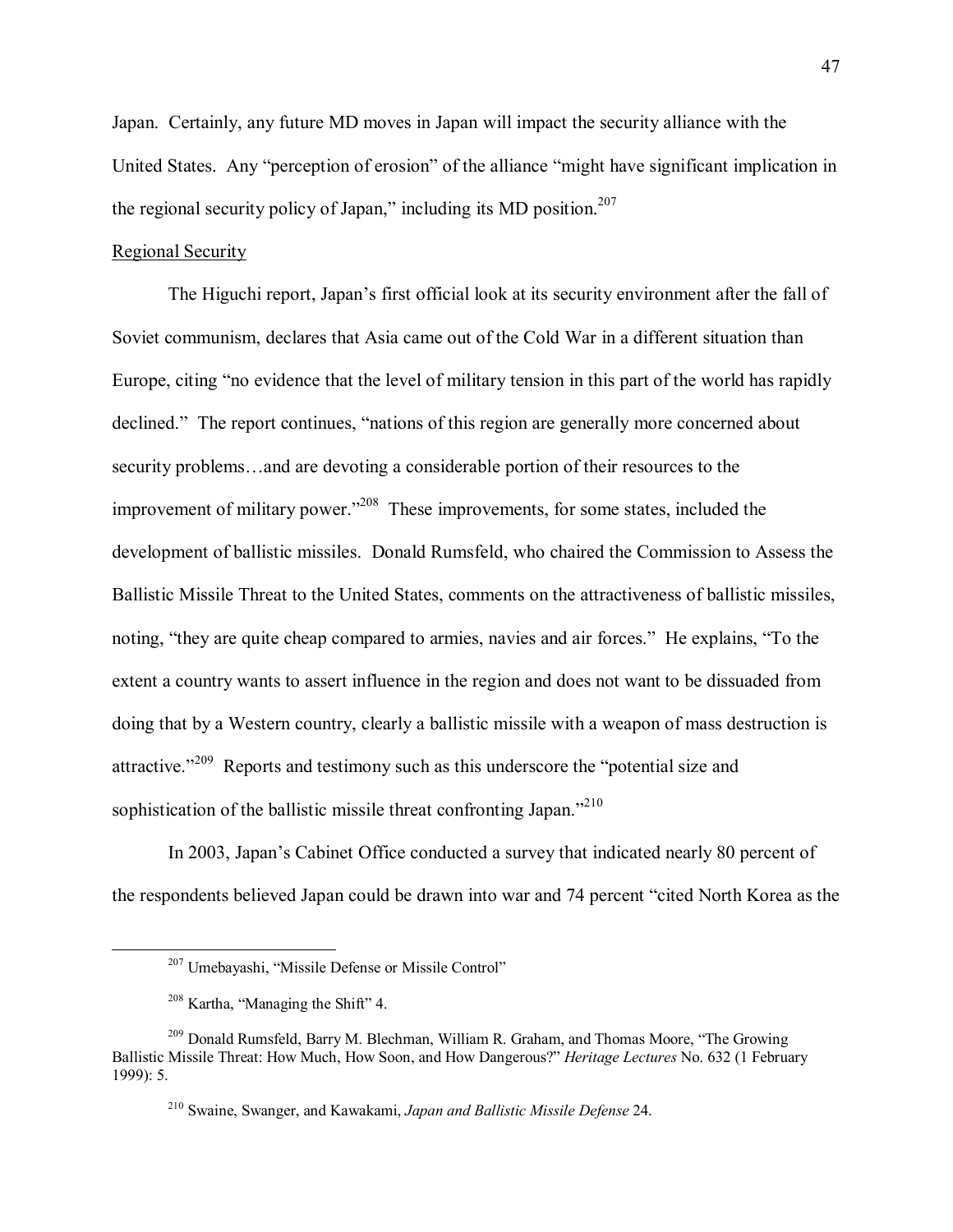biggest area of security concern.<sup>211</sup> Since the end of the Cold War, North Korea has repeatedly challenged Japanese feelings of security. In the early 1990s, it tested and fielded its first missile capable of ranging Japan, the No Dong.<sup>212</sup> The first North Korean nuclear crisis occurred in 1993-1994, and in August 1998, the North test fired a Taepodong-1 missile over Japan. A suspicious North Korean boat was sunk in Japanese waters in 2001, and Kim Chong-il, in 2002, admitted that North Korean agents had been responsible for abducting a dozen Japanese citizens to train spies during the 1970s. His announcement was followed a month later by a new nuclear weapons program revelation. These events, laid against the backdrop of the 9/11 attacks on the United States, left many Japanese feeling increasingly vulnerable.

If any of these episodes could be singled out, many agree that North Korea's 1998 missile launch over Japan "had a defining influence" on Japanese support for MD.<sup>213</sup> Prior to the launch support for MD programs was confined to "select government ministries" and the  $\degree$  defense establishment.<sup>2214</sup> The event, however, brought the MD issue onto the national scene by igniting "public concern about the country's vulnerability to ballistic missile attacks.<sup> $215$ </sup> This popular concern translated into political action and four months after the launch, Japan's leaders decided to enter the joint MD research program with the US.<sup>216</sup> One author notes that the

74.

 $2^{11}$  Fouse, "Japan Gets Serious," 2.

 $212$  The Claremont Institute, "Missiles of the World: No-dong 1," <http://www.missilethreat.com/missiles/no-dong-1\_north\_korea.html>.

<sup>&</sup>lt;sup>213</sup> East Asia Nonproliferation Program, *Annotated Chronology* 2, 6; Toshiro Ozawa, "Regional Perspectives: Northeast Asia," *Occasional Paper No. 5: International Perspectives on Missile Proliferation and Defenses* (Center for Nonproliferation Studies, Monterey Institute for International Studies, March 2001): 71, 74,  $\frac{\text{http://cns.miis.edu/pubs/opapers/op5/op5.pdf}}{>}$ ; Fouse, "Japan Gets Serious" 2.

<sup>&</sup>lt;sup>214</sup> East Asia Nonproliferation Program, *Annotated Chronology* 2; Toshiro Ozawa, "Regional Perspectives"

 $215$  Fouse, "Japan Gets Serious" 2.

 $2^{16}$  Toshiro Ozawa, "Regional Perspectives: Northeast Asia" 74; Fouse, "Japan Gets Serious" 2.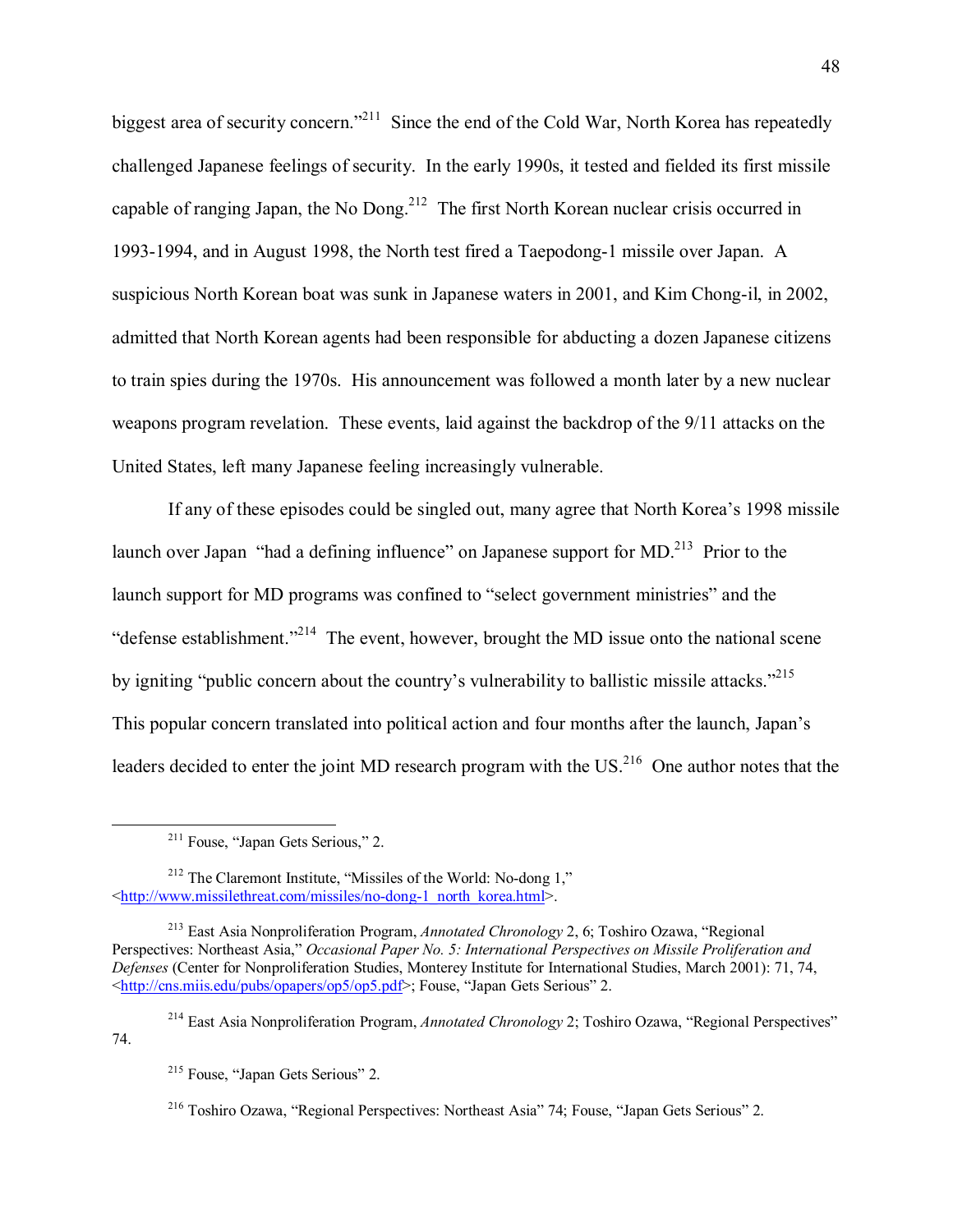decision to join the effort "was imminent, if not already taken internally.<sup> $217$ </sup> This would be a clear case of the *omote* side of politics catching up with—or publicly representing—the *ura*.

Though North Korea remains a threat to Japan, observers claim that "public concerns" have begun to shift...toward China," and that "many Japanese see China as a potential enemy.<sup>7218</sup> According to a poll taken from 1988 to 1996, Japanese trust in China fell from 76 percent to 37.3 percent, indicating a increased threat perception despite heightened familiarity.<sup>219</sup> Much of the Japanese population's newly found knowledge about China is based on increasing economic ties; however, as Fukuyama notes, this growing interdependence "has not mitigated nationalist passions, but exacerbated them.<sup> $220$ </sup> This public sentiment reached the political scene, and Japan issued its strongest official position on China to date in its NDPG. It states, "China, which has a strong influence on security in this region, has been modernizing its nuclear and missile capabilities as well as naval and air forces, and expanding its area of operation at sea. We have to remain attentive to its future course.<sup> $221$ </sup> And in a remarkable move, Japan publicly and officially acknowledged that it shared the US strategic objective of peaceful resolution of the Taiwan Strait issue.<sup>222</sup>

With regard to Japan's MD plans, China is outspokenly opposed. In a 1993 bilateral meeting of defense ministers, the Chinese side indicated that the system "could undermine global strategic balance and start a new arms race." Furthermore, Japan's efforts could "tip the regional

 $2^{17}$  Toshiro Ozawa, "Regional Perspectives: Northeast Asia" 71.

 $218$  "Ballistic Missile Defense and Northeast Asian Security" 18.

 $219$  Kartha, "Managing the Shift" 30.

 $220$  Fukuyama, "Re-Envisioning Asia" 81.

<sup>221</sup> Government of Japan, NDPG 3.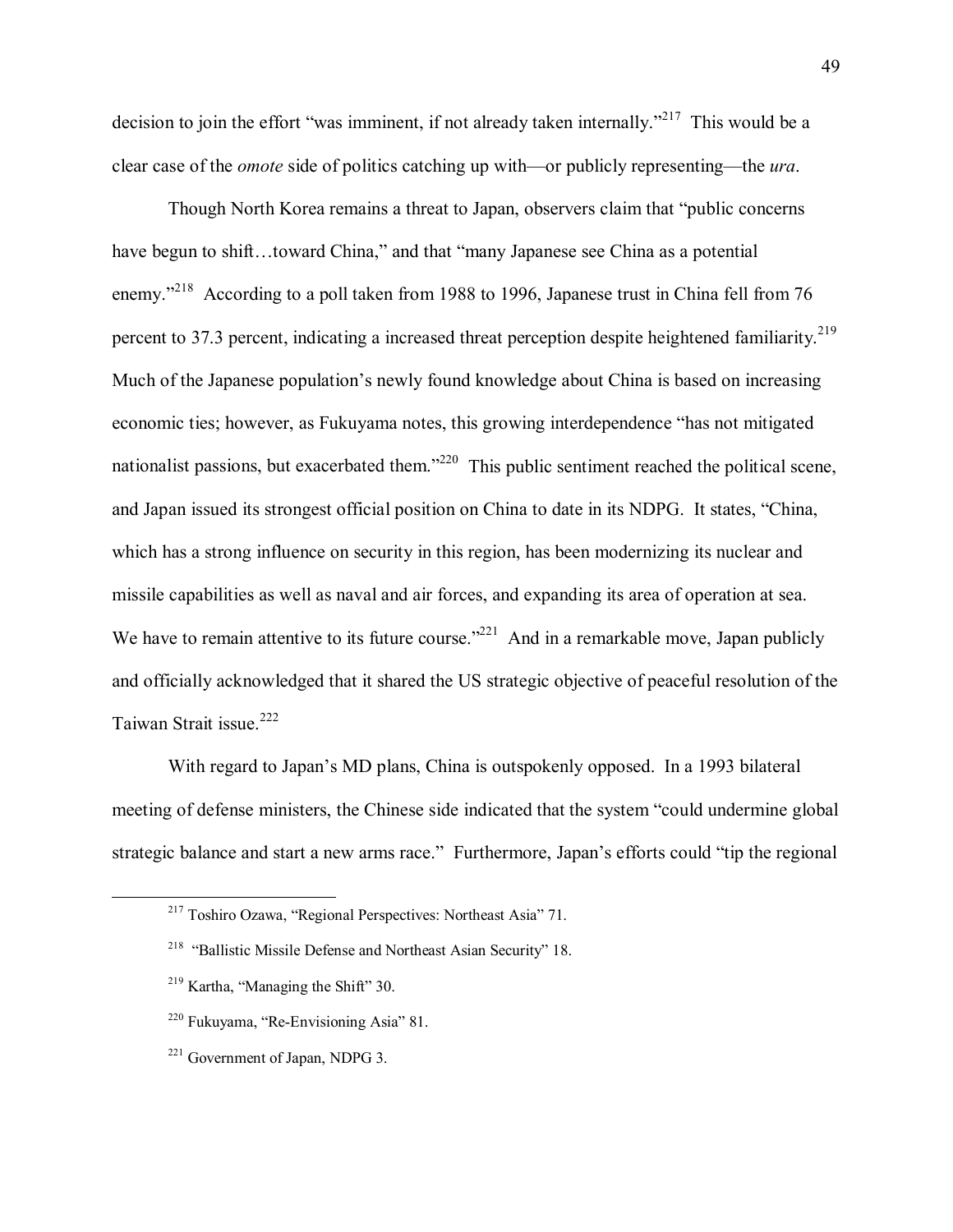balance of power by impeding the strength of China's own ballistic missile force."<sup>223</sup> Antithetically, many Japanese see the Chinese contention as an indication "that China is targeting them, possibly with nuclear weapons." As this public mood toward China persists it becomes increasingly apparent that greater Chinese opposition to MD will be met with greater Japanese support for the system.<sup>224</sup>

No matter the source of Japanese anxiety, threat perception based on the regional security situation is likely to be a major factor in missile defense decisions. Deliberations about Japanese MD are already "occurring against the backdrop of broader discussions about Japan's role in regional security." As the threat and Japanese defense policy evolve, Japan's new role may necessitate changes in the country's constitution.<sup>225</sup>

### **Legal Considerations**

According to Ichiro Ozawa, the 1947 Japanese constitution lacks "clear guidance" governing Japan's response to international developments." The void, he argues, is why the Japanese are consistently "mired in arguments about constitutional interpretation."<sup>226</sup> This position has gained support, and "there is growing consensus in Japan that Article 9 of its postwar constitution...should be revised, even if the process stretches out over a number of years."<sup>227</sup> A non-partisan committee on constitutional revision was formed by the Diet in 1999 and began holding public hearings in January 2000. However, as one observer notes, "while

<sup>&</sup>lt;sup>222</sup> U.S.-Japan Security Consultative Committee, "Joint Statement," Washington D.C.,  $\frac{\text{th}}{\text{tpt}}$ ://www.jda.go.jp/e/pab/joint/20050219.htm>, 19 February 2005.

<sup>&</sup>lt;sup>223</sup> Kotani, "Japan's Recent Step-up."

<sup>&</sup>lt;sup>224</sup> "Ballistic Missile Defense and Northeast Asian Security" 18, 20.

<sup>&</sup>lt;sup>225</sup> "Ballistic Missile Defense and Northeast Asian Security" 18; Kartha, "Managing the Shift" 5-6.

<sup>&</sup>lt;sup>226</sup> Ichiro Ozawa, *Blueprint* 110.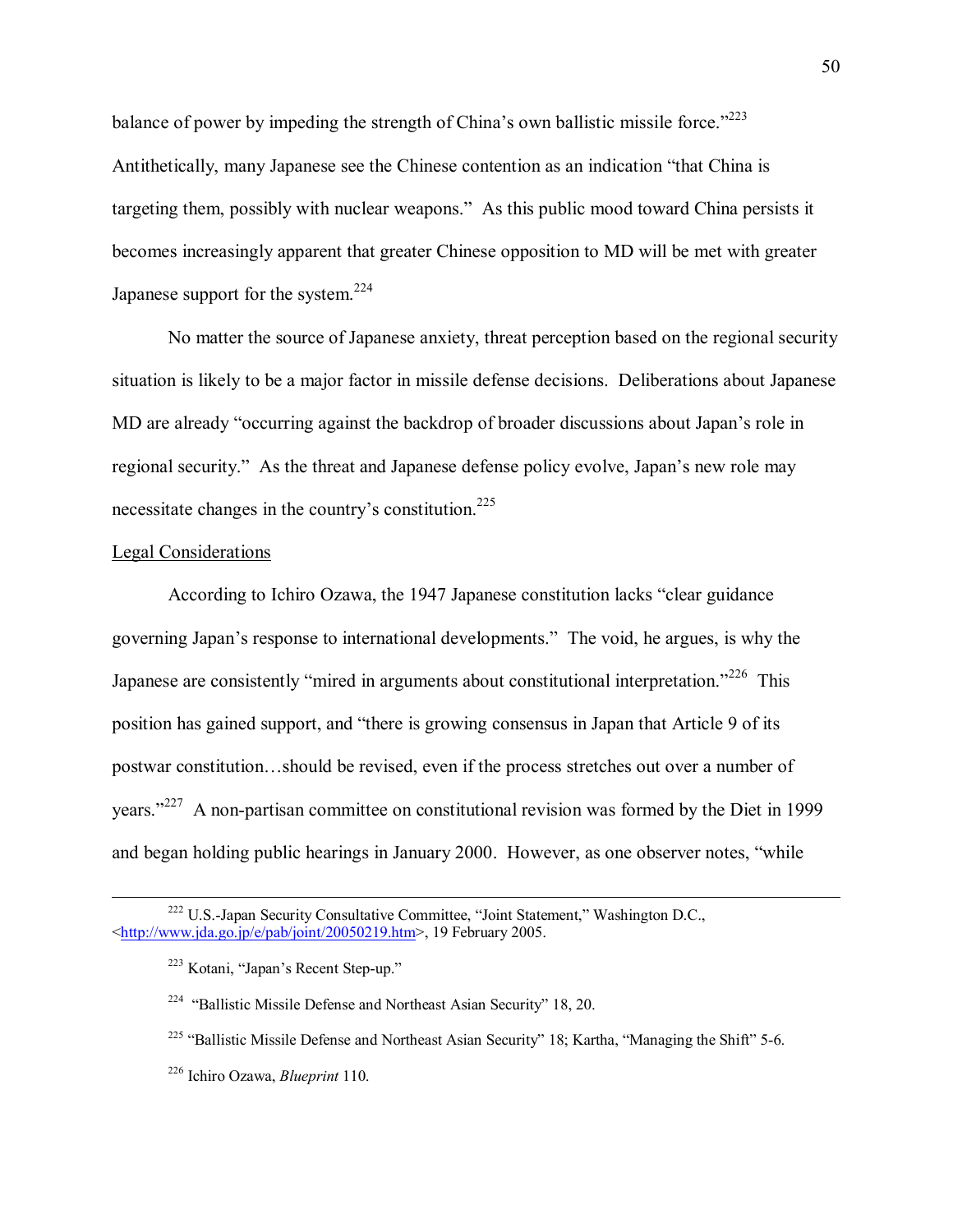there is broad support for changing Article 9, there is no consensus yet on how it should be changed.<sup> $228$ </sup> In the meantime, Japan has taken "small but definite steps leading towards" enlarging the highly restrictive constitutional envelope within which SDF have so far been allowed to act." $229$ 

The main legal issue pertinent to a Japanese missile shield is the country's engagement in collective defense. Yuki Tatsumi of the Center for Strategic and International Studies contends that "Japan may have reached the limit of what it can do under the current legal framework." Debates in the Diet over the definition of a "non-combat zone," the determination of a missile's intended target, and whether an American shoot-down of a missile—conducted based on Japanese-provided information—constitutes the exercise of collective defense indicate a need to untangle the collective defense issue.<sup>230</sup> In response to critics, Japan's chief cabinet secretary has remarked that the MD "will be operated based on Japan's independent judgment, and will not be used for the purpose of defending third countries. Therefore, it does not raise any problems with regard to the issue of the right to collective self-defense.<sup> $2231$ </sup>

 Japan indeed has some legal hurdles to negotiate before a MD system is fielded. It is possible that this very initiative will translate into higher-level changes in the Japanese system. In his general policy speech in January 2005, Prime Minister Koizumi told the 162nd session of the Diet that he believes "that it is now time to actively engage in discussion on the modalities of

 $227$  Fukuyama, "Re-Envisioning Asia" 78.

 $228$  Miller, "Changing Japanese Attitudes" 43.

 $229$  Kartha, "Managing the Shift" 43.

<sup>&</sup>lt;sup>230</sup> Yuki Tatsumi, "The Future of the U.S.-Japan Alliance," *Japan Watch* (23 February 2005): 1, <http://www.csis.org/japan/japanwatch/jw050223.pdf>.

<sup>231</sup> Fukuda, Statement.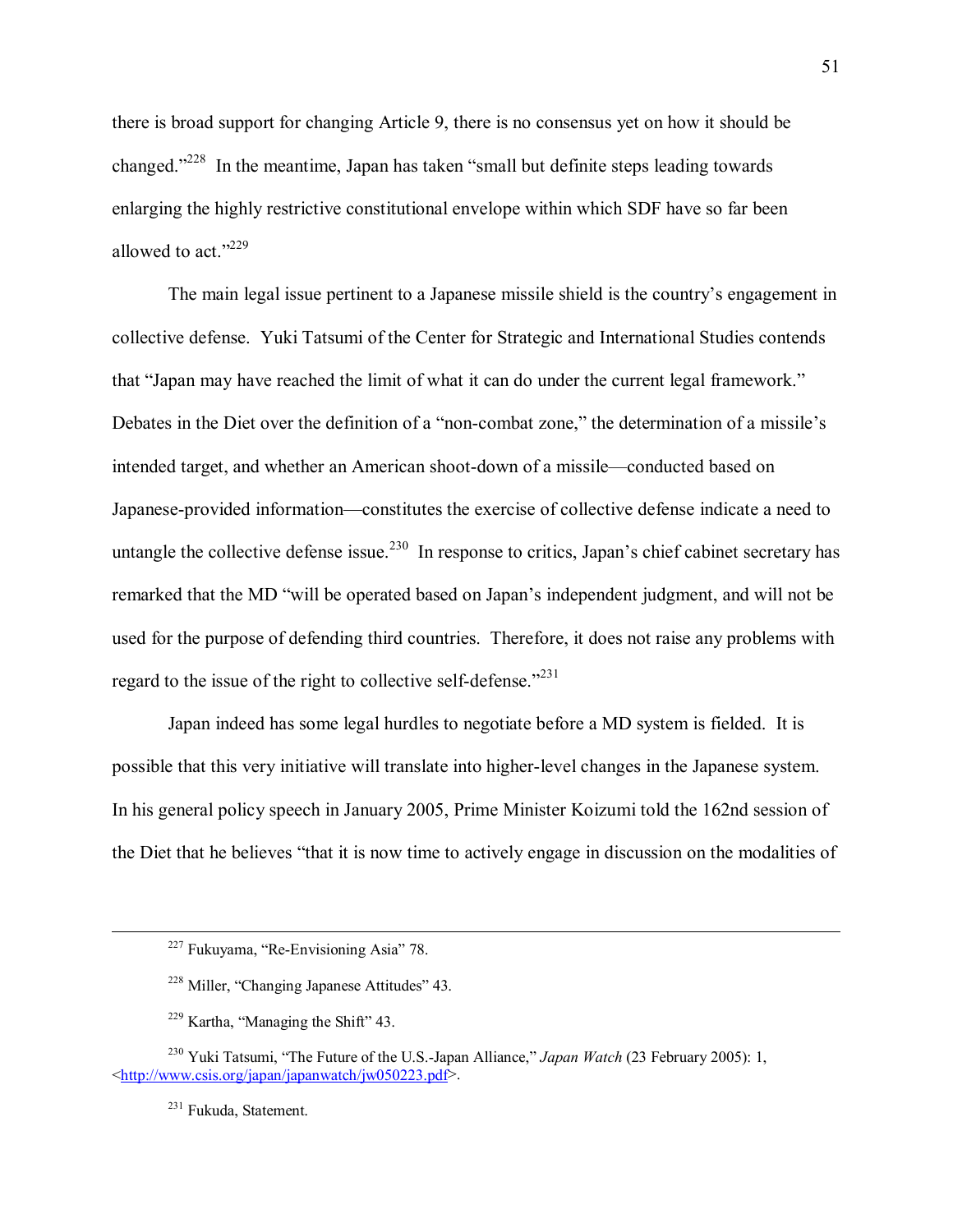the Constitution in a new era." $232$ 

### **Cost and Budgeting**

A decision to participate in a MD program cannot bear fruit unless and until funds have been committed to acquire the necessary hardware, personnel, and architecture. As mentioned earlier, government debates about MD generally center on monetary issues. For instance, the Finance Ministry, in charge of drafting the Prime Minister's official budget, may "oppose the initiation of a large weapons program during a recession." Also, officials in the defense establishment "have concerns about the tradeoffs associated with [MD] development."<sup>233</sup> Budgets are, of course, finite, so one party's loss is another's gain, and vice versa.

According to the Ministry of Finance, MD-related expenditures of 106.8 billion yen were "incorporated in the FY2004 Budget." This amount was part of an overall defense budget totaling 4.903 trillion yen, down 1 percent from the previous year.<sup>234</sup> A Center for Defense Information analyst notes that by the end of FY2010, the Defense Agency "expects to spend at least 500 billion yen on MD. Critics include maintenance and operating costs, claiming MD expenses "could exceed 1 trillion yen."235

A notable constraint on Japan's financial planning is the "long-standing policy limit" whereby only 1 percent of the budget may be spent on national defense.<sup>236</sup> This amount must then be divided among air, ground, and maritime self-defense forces, as well as bureaucratic

<sup>&</sup>lt;sup>232</sup> Junichiro Koizumi, General Policy Speech to the 162nd Session of the Diet, Tokyo, <http://www.kantei.go.jp/foreign/koizumispeech/2005/01/21sisei\_e.html>, 21 January 2005.

<sup>&</sup>lt;sup>233</sup> "Ballistic Missile Defense and Northeast Asia Security" 17.

<sup>&</sup>lt;sup>234</sup> Government of Japan,. Ministry of Finance, "Understanding the Japanese Budget 2004," <http://www.mof.go.jp/english/budget/brief/2004/2004e 03.htm#5>.

<sup>&</sup>lt;sup>235</sup> Kotani, "Japan's Recent Step-up"

<sup>&</sup>lt;sup>236</sup> Bingman, Japanese Government 22.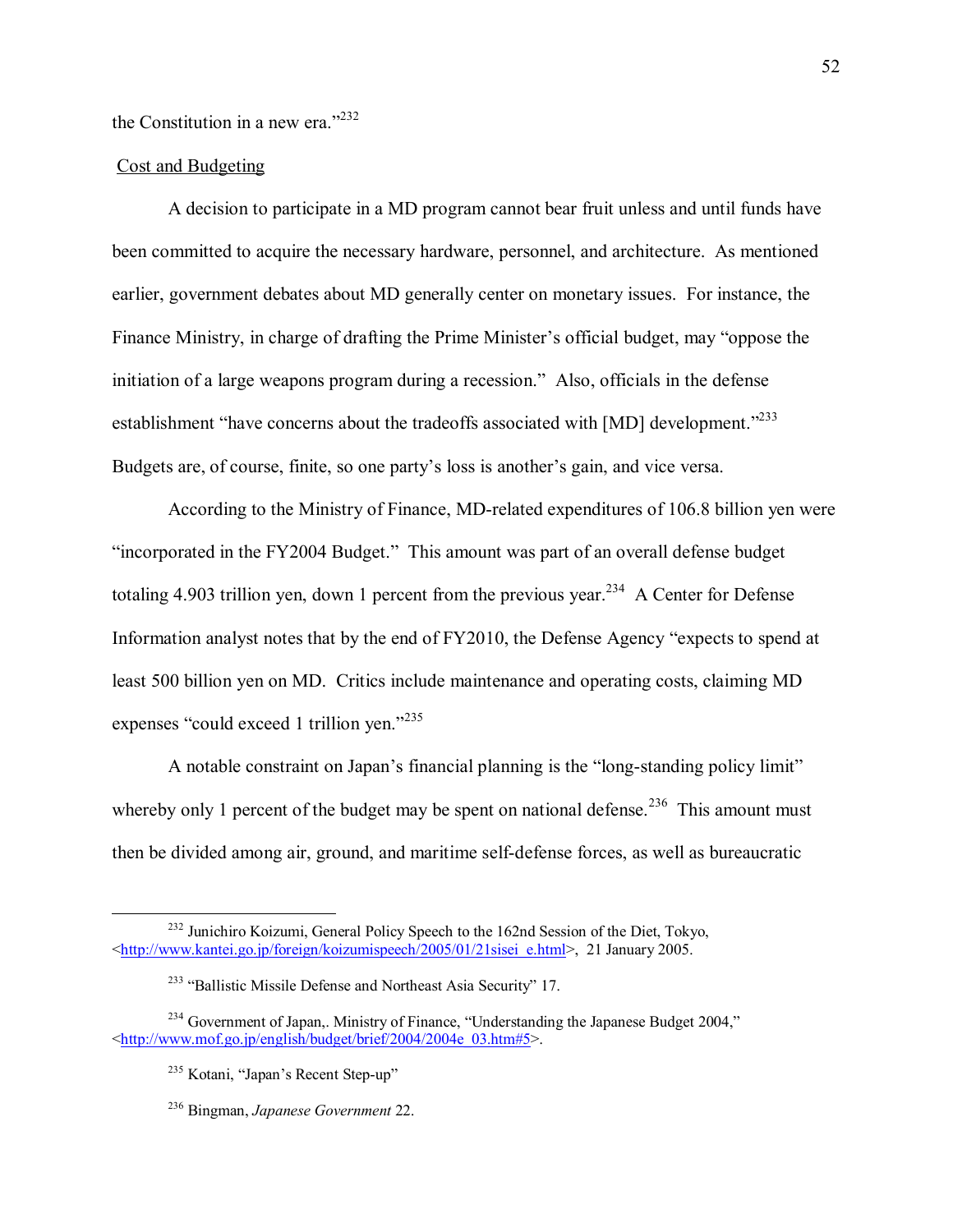elements of the defense establishment. Also budgeted are costs of hosting American forces. The US Defense Department reports that Japan provides a greater level of direct cost sharing than any other US ally (\$3.5 billion, or roughly 350 billion yen, in 2002).<sup>237</sup> Policy makers in Japan will have to balance any new commitment to MD with its traditional defense costs, a prospect that surely factors into the MD decision.

#### Technological Feasibility

Spending a great deal of money on a system that does not even work is obviously not a good investment. The government of Japan recognizes this and considered this element in their MD decision process. In December 2003, Chief Cabinet Secretary Fukuda cited "rapid progress" on the relevant technologies" of MD, leading to "high" technological feasibility. He argues that it "has been verified through the results of interception tests and various performance evaluations in the United States and also through our own simulation results.<sup> $238$ </sup> This position was likely influenced by the US and allied Patriot systems performance during Operation Iraqi Freedom. The Defense Science Board Task Force on Patriot System Performance reports that both the PAC-2 and PAC-3 interceptors were successful, engaging nine enemy tactical ballistic missiles and preventing any damage or loss of life.<sup>239</sup> A concept that had been proven in battle would provide a less controversial option toward strengthening the country's defenses.

Japanese scholar Kyogoku notes, "There are many examples where political criticism based on specialized knowledge has elicited a technical rebuttal in that specialty, and where a political problem was settled by a specialized decision that only specialists could understand.<sup>7240</sup>

 $^{237}$  Department of Defense, "Allied Contributions" II-5; conversion of dollars to yen was based on an exchange rate of 100 yen to one US dollar

<sup>238</sup> Fukuda, Statement.

<sup>&</sup>lt;sup>239</sup> Defense Science Board Task Force on Patriot System Performance, Report Summary, January 2005.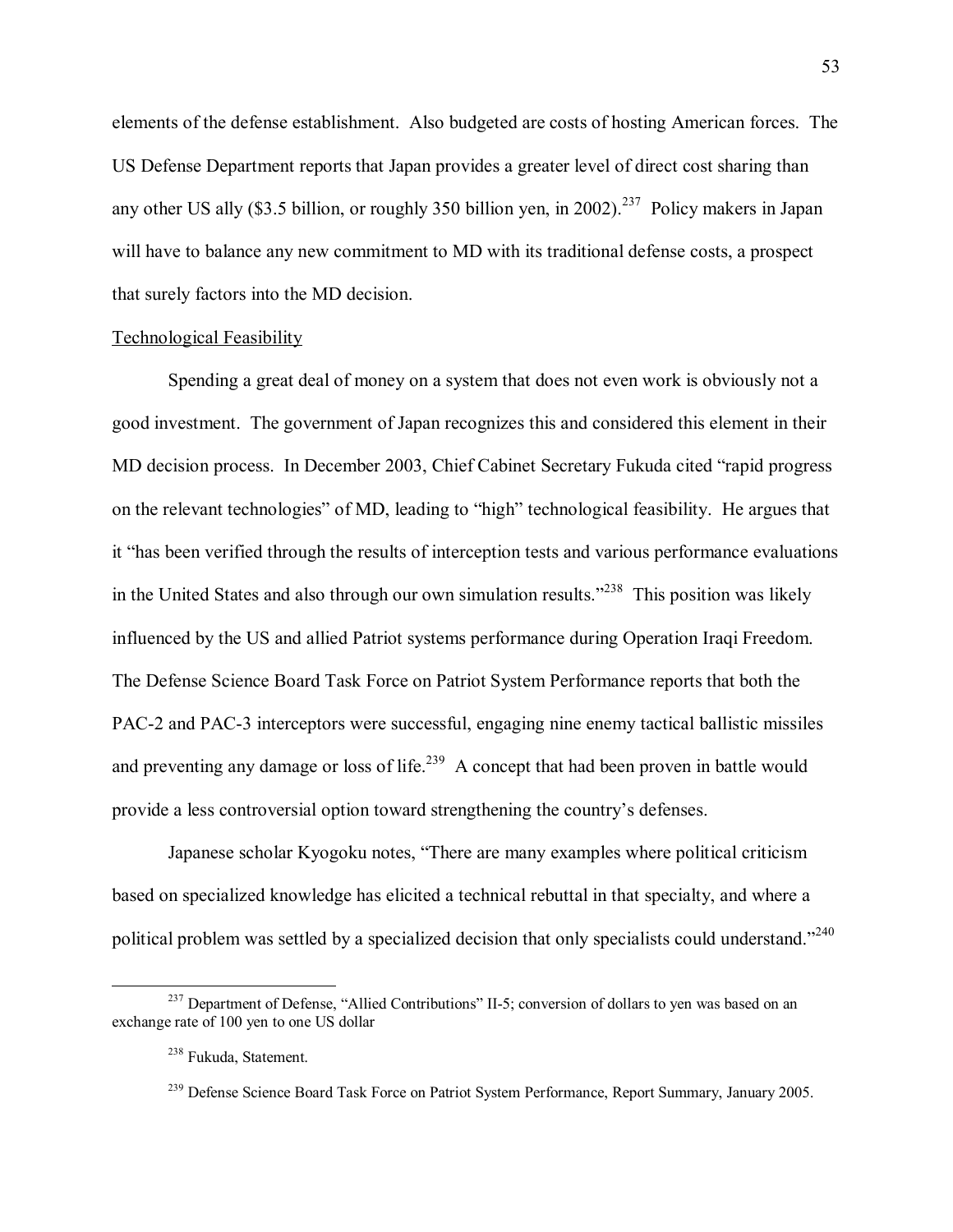Sometimes a lack of public knowledge on a topic precludes widespread debate, and it is possible that this is the case in Japan. It seems that the notion of technical feasibility is less controversial than it has been in the United States. However, it remains an influence on the policy making process.

# *Conclusion*

A shifting security environment on the international stage and emerging roles for the defense community in Japan provide the backdrop for public and private missile defense debates. The collapse of the Soviet Union and the terrorist attacks of September 11th likely have increased feelings of vulnerability and uncertainty in extra-state affairs. Furthermore, these sweeping changes have offered an opportunity for the Japanese to re-think traditional approaches to their security. The external influence of world events and the internal pull of Japanese culture undoubtedly affect the Japanese worldview and the country's interpretation of issues surrounding defense decisions.

This chapter outlined major considerations in the MD decision. The following chapter begins the examination of how Japanese decision-makers viewed these issues through different lenses and processes.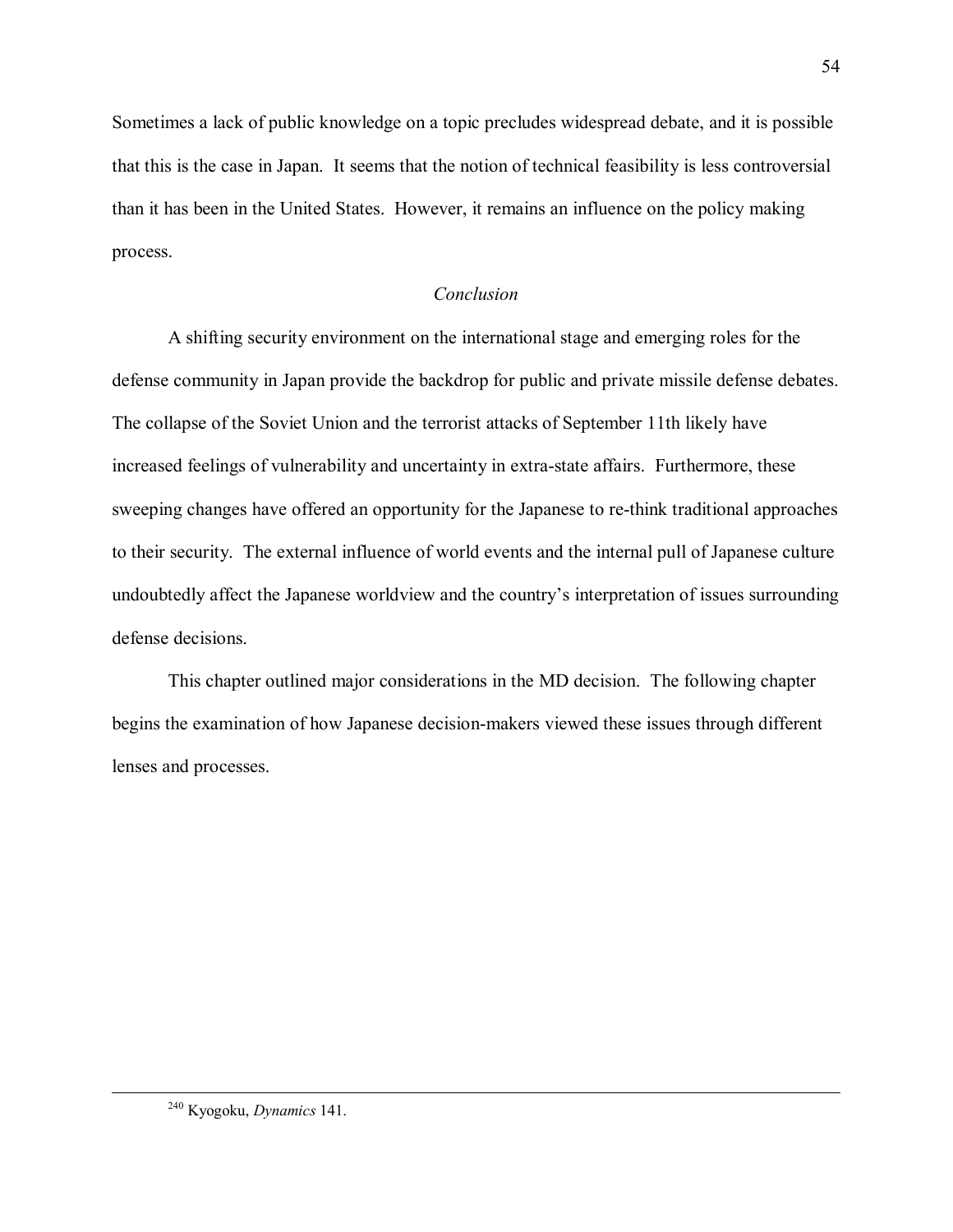# CHAPTER THREE

# JAPAN'S RATIONAL DECISION ON MISSILE DEFENSE

According to the rational actor model, policy is based on the choices leaders make when presented with all their options. Those who are unable to make decisions "will simply be dragged along by events," as Ichiro Ozawa notes in his critique of Japanese political leadership.<sup>241</sup> As Graham T. Allison explains, "Governments select the action that will maximize strategic goals and objectives.<sup> $242$ </sup> Jun-ichi Kyogoku agrees, noting maximization of advantages and options in order to survive in an unpredictable world system dominated by the strong.<sup>243</sup> And Charles F. Bingman observes rational choice in the Japanese bureaucracy's issue of administrative guidance. He writes, "It is more a function of leadership and judgment about what is needed than it is the execution of some law or regulation.<sup> $244$ </sup>

Allison's proposal rests on the notion that

the likelihood of any particular action results from the combination of the nation's  $(1)$ relevant values and objectives, (2) perceived alternative courses of action, (3) estimates of various sets of consequences (which will follow from each alternative), and (4) net valuation of each set of consequences. $^{245}$ 

Kyogoku sees this model in his leader-follower paradigm, citing "the ability to compare the various alternative scenarios and take the one that is most appropriate according to one's standards, even though that course of action may not be risk free, and thereby confront the

 <sup>241</sup> Ichiro Ozawa, *Blueprint* 26.

<sup>&</sup>lt;sup>242</sup> Graham T. Allison, "Conceptual Models and the Cuban Missile Crisis," *The American Political Science Review* 63.3 (September 1969): 694.

<sup>243</sup> Kyogoku, *Dynamics* 131, 186-87.

<sup>244</sup> Bingman, *Japanese Government* 85.

 $245$  Allison, "Conceptual Models" 694.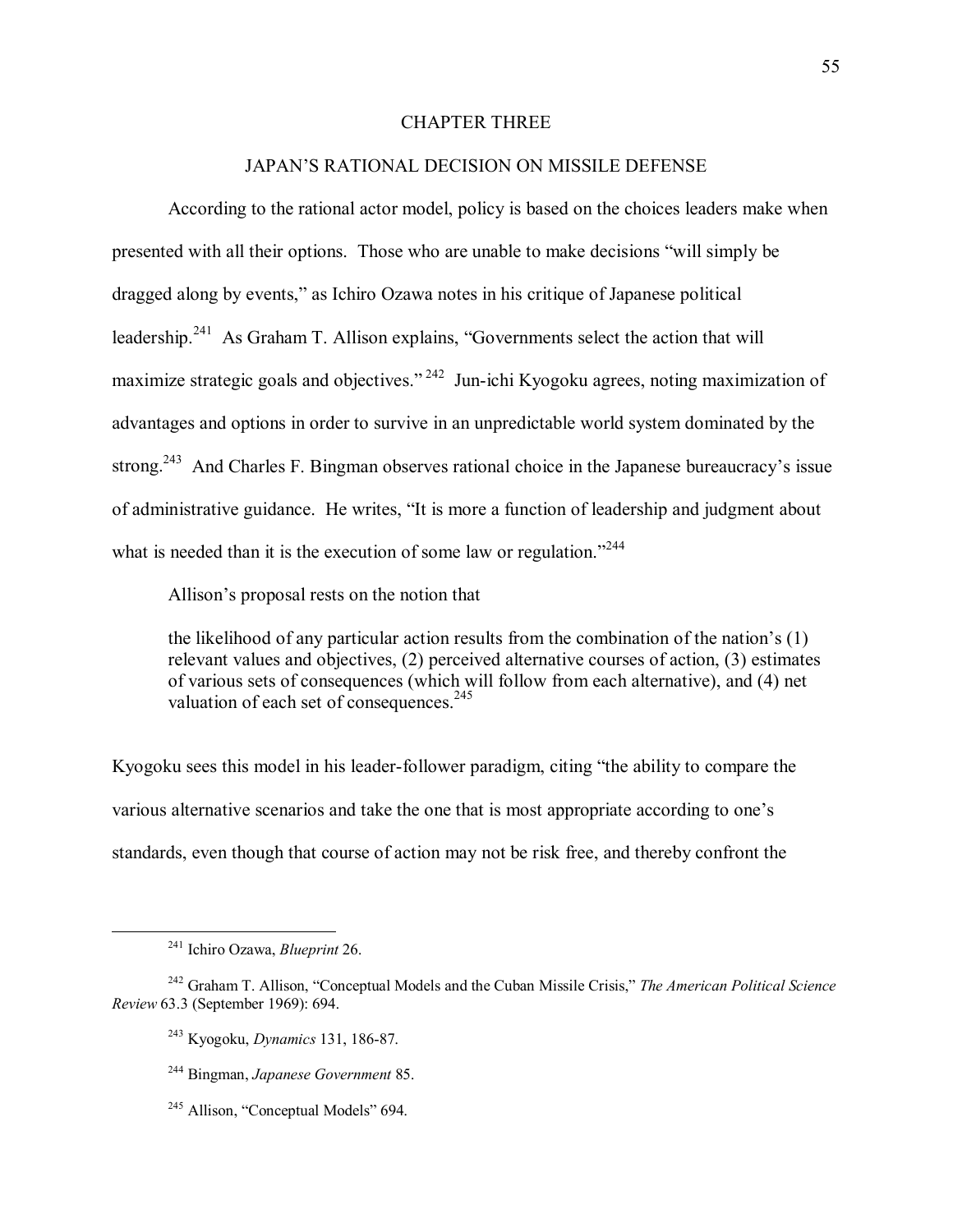unknown future." A key element to this approach is to "think beforehand what would be the worst possible outcome."<sup>246</sup>

It is appropriate here to raise a couple cautionary notes on the rational actor model. Kyogoku acknowledges that "human behavior is not based solely on cold, rational considerations," but also on "urges and impulses." Leaders must use imagination to "figure out the direction and strength of pressures" caused by those urges and impulses. $247$  This will not always be an easy task and could, of course, affect policy decisions. Another pitfall of this model is the assumption of access to adequate information. Tara Kartha, Visiting Fellow at the Japan Institute for International Affairs, warns that a "selected decision may not be the best available" if reliable information is not obtainable.<sup>248</sup> Indeed, "human beings are finite creatures," and we have "no alternative but to make choices and decide here and now."<sup>249</sup>

This chapter examines Japan's missile defense policy through the lens of Allison's rational actor model. As Allison suggests, the first step is to determine Japanese values, objectives, and interests. Chapters 1 and 2 provide the cultural, structural, and contextual foundation for this discussion. The next step is an exploration of Japan's options and resultant consequences with regard to alliance politics, regional threats, budget priorities and financial stakes, and technology. The final step involves ascertaining how Japan receives maximum value through its ultimate decision on missile defense. As Allison notes, "The rational agent selects the alternative whose consequences rank highest in terms of his goals and objectives.<sup> $2250$ </sup>

 <sup>246</sup> Kyogoku, *Dynamics* 91.

<sup>247</sup> Ibid. 88-89.

 $248$  Kartha, "Managing the Shift" 9.

<sup>249</sup> Kyogoku, *Dynamics* 184.

 $250$  Allison, "Conceptual Models" 694.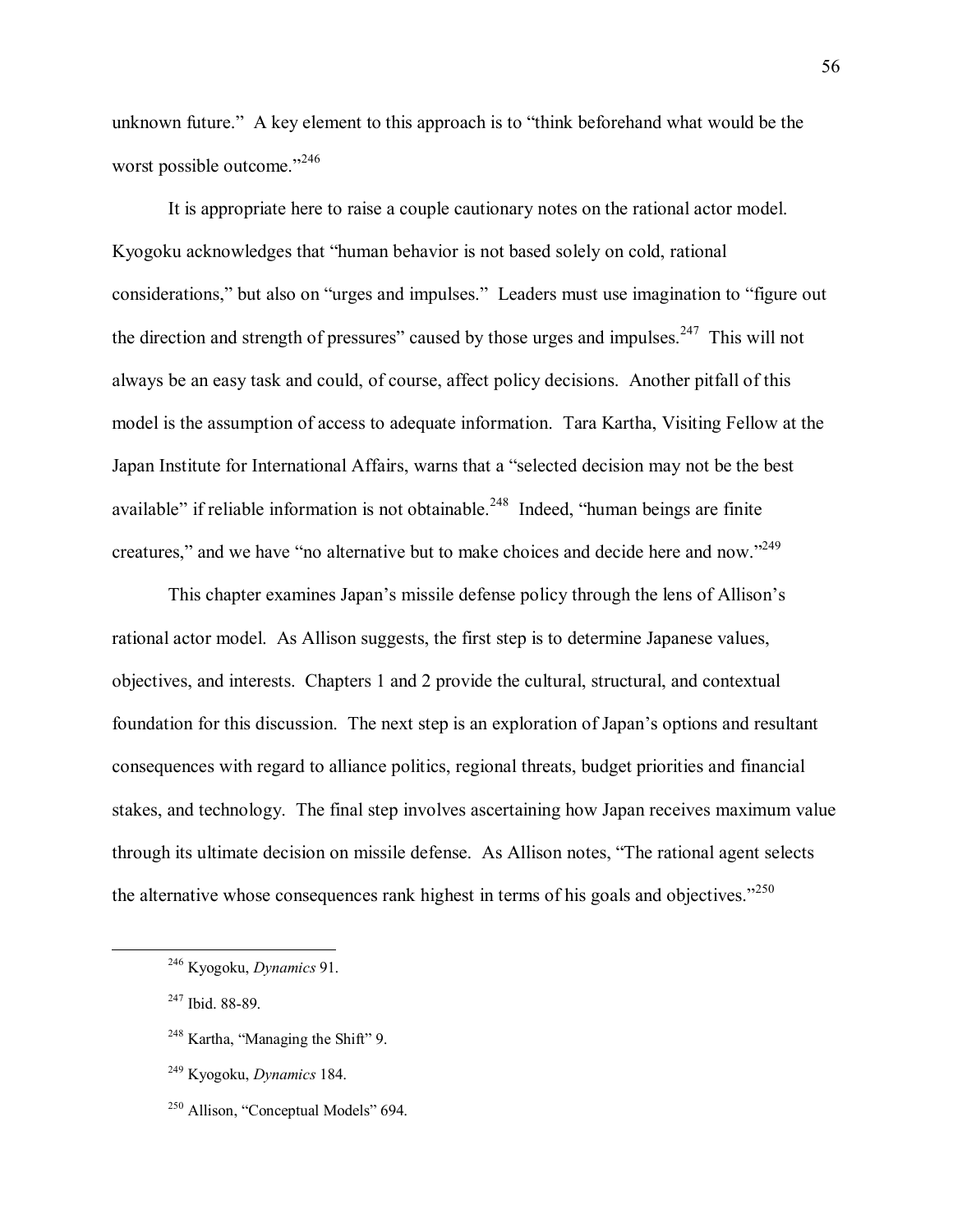### *Japanís National Interest*

The concept of national interest can escape definition yet garner a widespread understanding. Generally, national interest consists of those elements of a society that must endure to ensure the survival of that society. According to Kartha, discussions on national interest in Japan are rare, and Ozawa blames Japan's "political weakness" on the "inability to define the national interest." However, since the end of the Cold War, discourse has been on the rise. $251$ 

A fundamental interest for an overwhelming majority of nations, as Kyogoku notes, is to "guarantee the lives and security of the people.<sup> $252$ </sup> These terms can be taken literally (i.e. protection from physical death or conquest), or they can expand to include topics such as economic security. In his first policy speech to the Diet as Prime Minister, Junichiro Koizumi declared, "the top priority that I must address is to rebuild our economy and reconstruct our society as one in full of [sic] pride and confidence." He goes on to say economic rebirth is the *nation's* top priority, as well, and devotion to international cooperation is essential to continued "prosperity in peace.<sup> $253$ </sup> The Prime Minister has maintained this agenda throughout his time in office.

Ozawa also links prosperity to international engagement, warning, "If Japan loses the ability to trade, it will lose the very source of its prosperity." Therefore, he declares, "Japan must do all it can to maintain global stability, peace, and freedom" by assuming international responsibility and becoming a "global state.<sup> $254$ </sup>

<sup>&</sup>lt;sup>251</sup> Kartha, "Managing the Shift" 18, and Ozawa, *Blueprint* 39, 41.

<sup>252</sup> Kyogoku, *Dynamics* 138.

<sup>&</sup>lt;sup>253</sup> Junichiro Koizumi, General Policy Speech to the 151st Session of the Diet, Tokyo, <http://www.kantei.go.jp/foreign/koizumispeech/2001/0507policyspeech\_e.html>, 7 May 2001.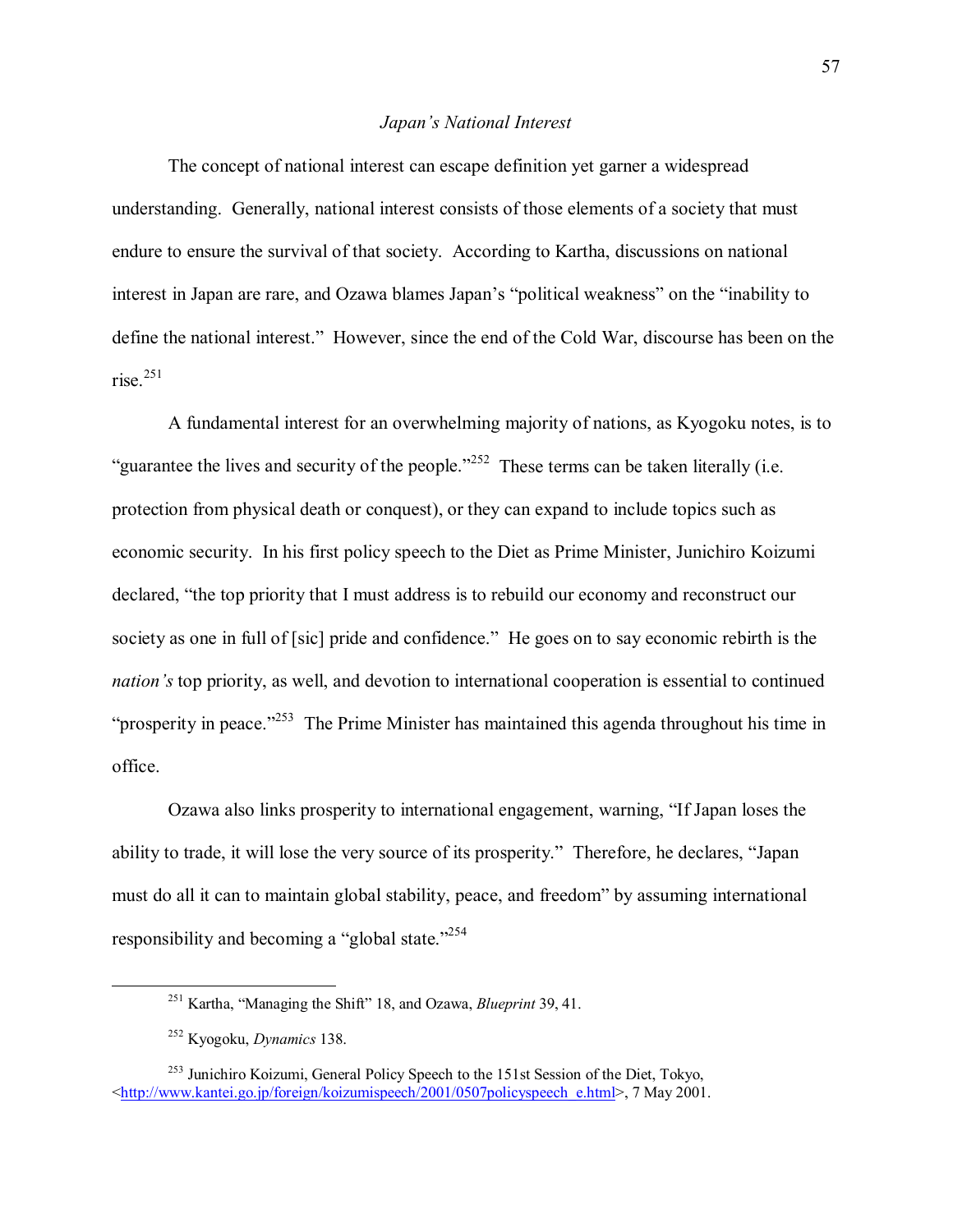As enunciated, then, by political leadership and scholars, Japanís national interest includes economic prosperity, peace and security, and position in the international community. Japan should seek to maximize the benefit to these interests when considering its options regarding missile defense.

# *Alternatives and Consequences: Look Before You Leap*

Standing national interests, goals, and objectives define an end state that should be attained or maintained given a strategic problem. Policy makers must devise a "spectrum of options" in response to the problem and examine each option's costs and benefits.<sup>255</sup> Noting that Japan seeks to ensure its security and prosperity and improve its global standing, its decisionmakers have three options regarding missile defense: refusal, pursuit of a limited system, or pursuit of a full, or layered, system.<sup>256</sup> A limited system may consist of sea-based assets and radar sites providing lower-tier MD. This would be employed to engage endo-atmospheric missiles in order to defend a smaller area against shorter-range missiles. Adding an upper-tier system would create a layered defense with the capability of protecting a larger area against exoatmospheric, longer-range missiles.257 Based on cultural considerations and Japanese government dynamics, these options likely enjoy varying degrees of support from each of the actors involved in the missile defense debate.

Beyond interests, Japan must also consider the elements of the missile defense debate alliance politics, regional security, legality, cost, and technology. As Ozawa puts it, "Our choice of concrete methods of peace maintenance will depend on global developments and, more

 <sup>254</sup> Ozawa, *Blueprint* 94.

 $255$  Allison, "Conceptual Models" 694.

 $256$  Kartha, "Managing the Shift" 63-73.

<sup>257</sup> East Asia Nonproliferation Program, *Annotated Chronology*.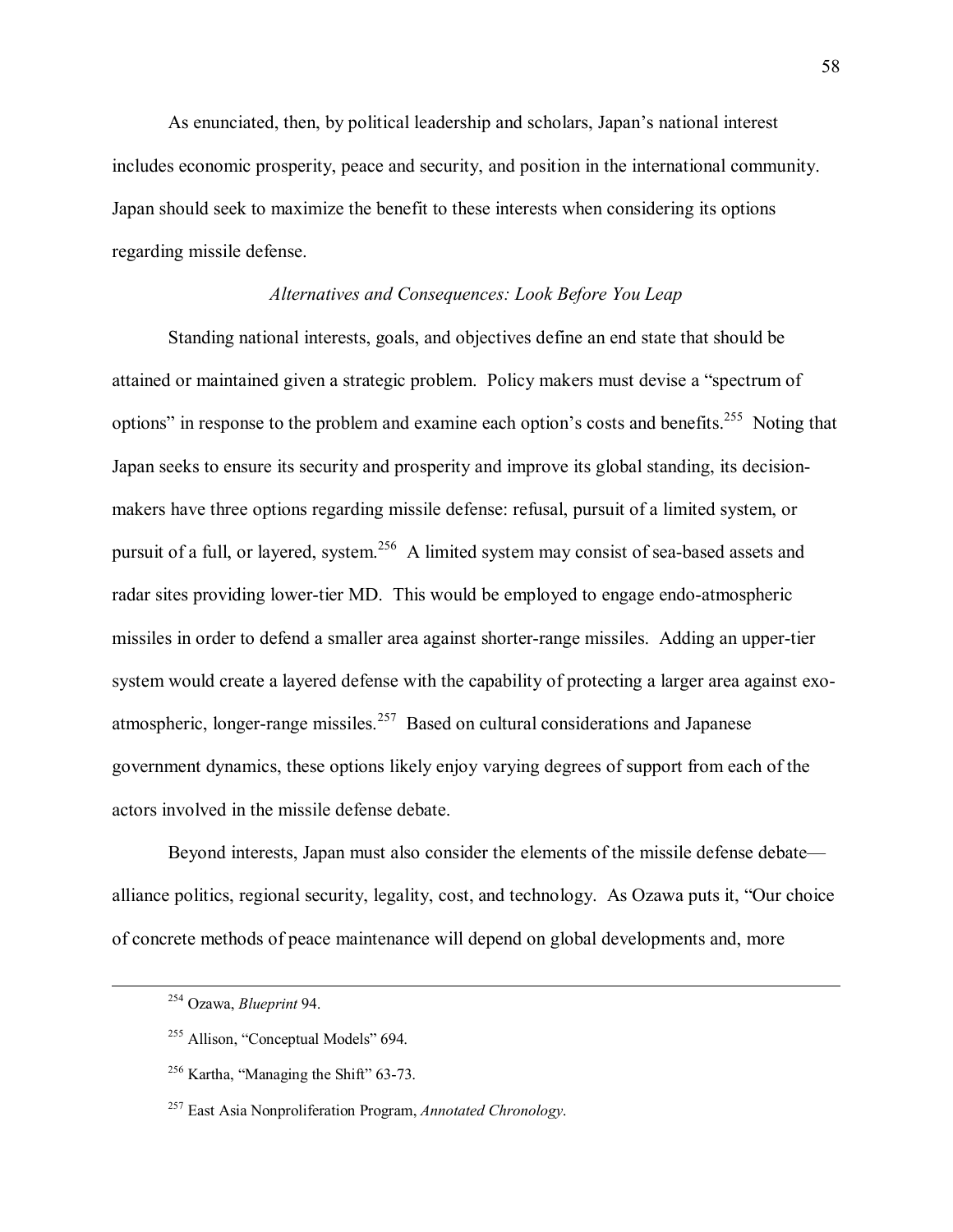particularly, on Japan's neighboring environment.<sup>2258</sup> Each issue carries a number of costs and benefits to be examined through Japan's unique cultural and historical filters with an eye on maximizing value.

### US-Japan Alliance

The United States "provides for the territorial integrity of Japan—and the safety of its peoples, the most vital national interest of all.<sup> $259$ </sup> Thus, this arrangement "has strongly influenced" bilateral relations, foreign and defense policy, and even domestic politics. Kyogoku notes that, in fact, "Japan's defense capability is subject to the advice of the United States."<sup>260</sup> In the post-9/11 world, though, Kartha observes "a perception that Japan's importance may be waning in an environment where the US has 'friends' depending on regional contingencies." In order to ensure that its own interests are addressed within the alliance, Japan must "make itself 'vital' to the US. $1261}$  And the Japanese people may already realize this condition; Ozawa notes that the public has the impression that "they have no choice but to contribute [internationally] if they want to protect domestic interests. $1262$ 

The benefits of a Japanese participation in a MD system include continued protection by US forces and reassertion of the vitality and credibility of the alliance. The US reportedly informed Japan that it would begin deploying MD in 2008, a move that could include sending Patriot PAC-3 interceptors to Japan to defend US troops stationed there.<sup>263</sup> This initiative, of

 <sup>258</sup> Ozawa, *Blueprint* 103.

 $259$  Kartha, "Managing the Shift" 20.

<sup>260</sup> Kyogoku, *Dynamics* 18, 16.

 $261$  Kartha, "Managing the Shift" 54.

<sup>262</sup> Ozawa, *Blueprint* 42.

<sup>&</sup>lt;sup>263</sup> Kartha, "Managing the Shift" 48; East Asia Nonproliferation Prorgam, *Annotated Chronology 7*.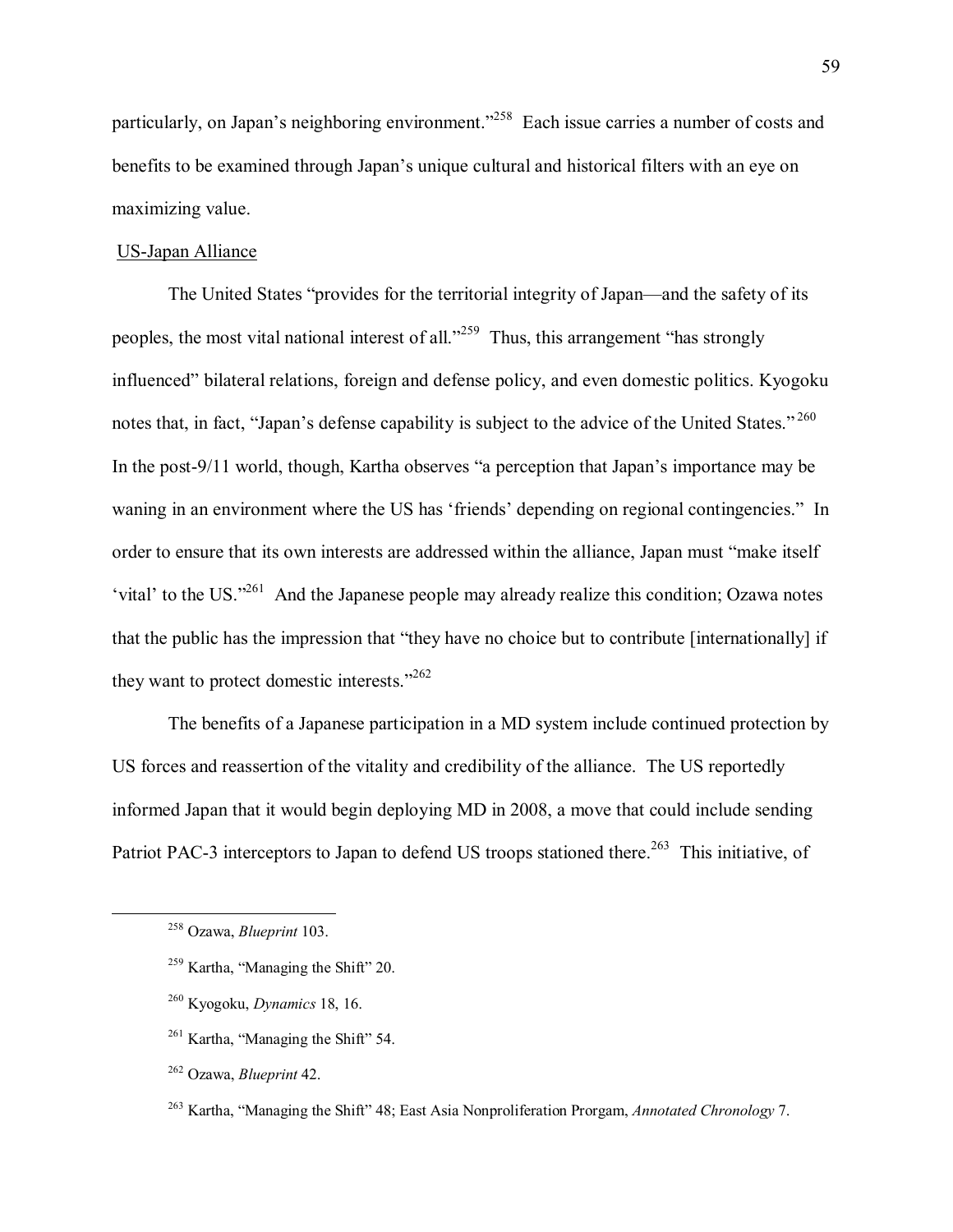course, would require Japanese concurrence, but it undoubtedly indicates American intent. And while this declaration "would have put further pressure on Tokyo to come to a decision," it would also mean "Japan would be protected under the umbrella of the US missile defense system before building its own system.<sup> $264$ </sup> The near-term advantage of increased protection of territory and population from missile attack carries political consequences as well.

A missile defense system "might strengthen the credibility of the U.S. defense commitment to Japan and improve political cooperation and military coordination between Tokyo and Washington.<sup> $265$ </sup> One author goes so far as to claim that "the most important benefit" of MD could be the political signal it gives—of alliance vitality  $\ldots$  and in turn the importance of Japan in the post cold war order.<sup> $266$ </sup> Japanese interest in a MD system could "impress the Americans as an indication of the resolve...to defend themselves and...U.S. troops stationed in Japan as well.<sup> $267$ </sup> Beyond the political realm, Japanese collaboration could further enhance the security relationship by drawing the two countries' defense industries closer.<sup> $268$ </sup> Conversely, assured defense of Japan from missile attack and the continued health of the alliance could be jeopardized if Japan's chooses not to participate.

If there were a perception that Japanese missile defense efforts "would do more harm than good to their security, then they would not proceed.<sup> $269$ </sup> Some analysts agree that MD "could cause political problems for the alliance in both countries" if the issue was handled

 $264$  Kartha, "Managing the Shift," 48; Kotani, "Japan's Recent Step-up"

<sup>265</sup> Swaine, Swanger, and Kawakami, *Japan and Ballistic Missile Defense* 5.

 $266$  Kartha, "Managing the Shift," 64.

<sup>&</sup>lt;sup>267</sup> Umemoto Tetsuya, "Japan-U.S. Cooperation in Ballistic Missile Defense," U.S.-Japan Track II Meeting on Arms Control, Disarmament, Nonproliferation, and Verification, Washington, D.C. (27-28 March 2002) 2, <http://cns.miis.edu/pubs/dc/track2/2nd/tet.pdf>.

 $268$  Ibid.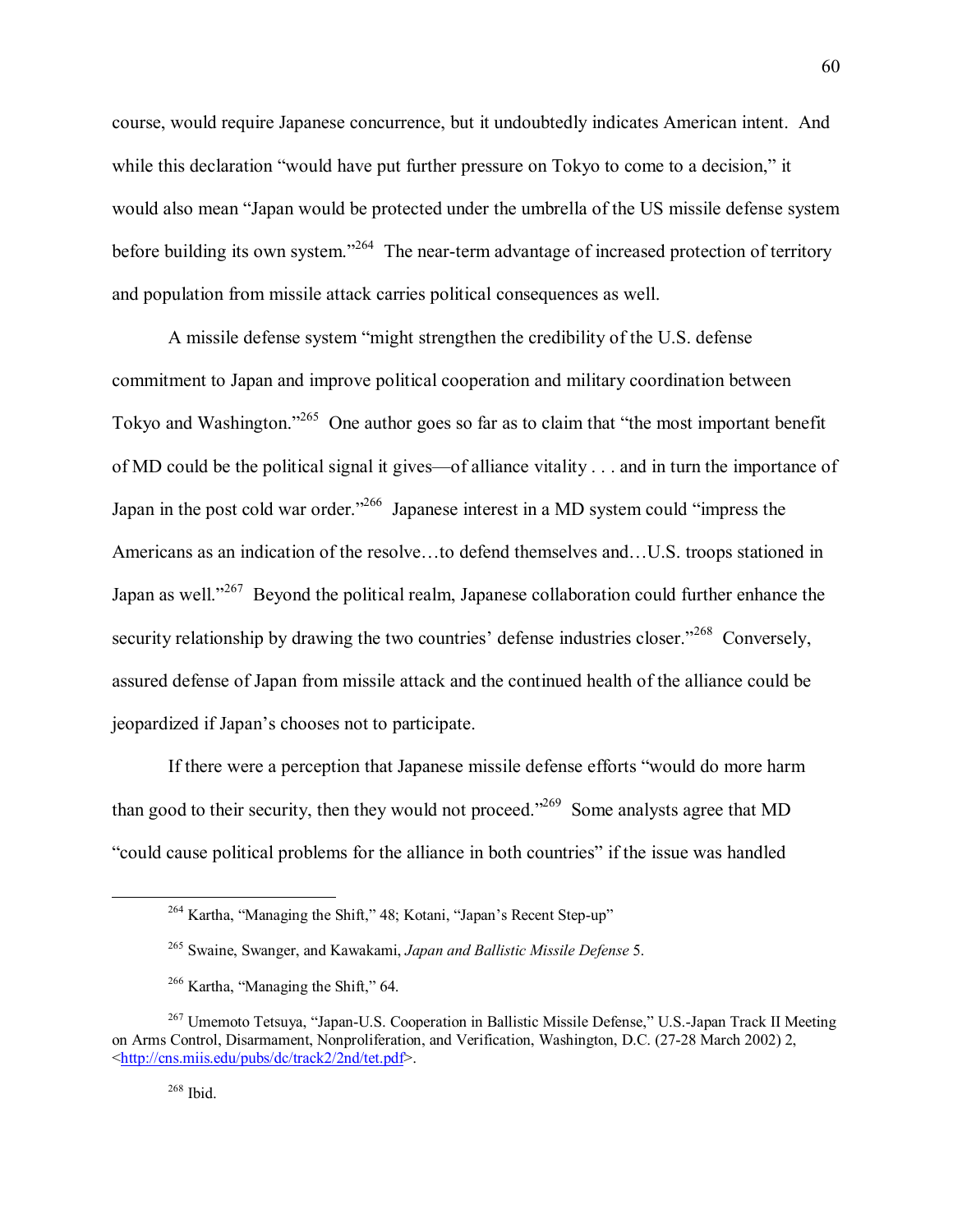poorly.<sup>270</sup> Even pursuit of the system could have negative consequences. Kartha warns of strain on the alliance "if Japan is pushed forward at a speed which is politically and operationally impossible." And there is a danger of "Japan being pulled into the vortex of US interests," threatening Japan's successful diplomacy based on its "no war" principle.<sup>271</sup> Furthermore, Japan ìwould be part of the constraints and demands that is part of a defense/security umbrella even when its own vital interests are not involved or are contrary to the US objectives. $2272$ 

One potential US objective Japan may wish to avoid would be escalation in a regional conflict with China. The U.S. may be reluctant to fully engage China if Japan does not maximize its cooperation in the protection of American troops. According to Kartha, this notion  $\cdot$ translates to the undeniable fact that a degree of US vulnerability is in Japanese interests.<sup>273</sup>

Japan would also face significant challenges if it decided to autonomously pursue a MD system. While Washington welcomes a more assertive Japanese self-defense role, it might look with disapproval at any uncoordinated attempt to enhance security from missile attack. Indeed, "Tokyo is well aware that it risks strong US reaction if it goes too far."<sup>274</sup> Even if a system is fielded, autonomous Japanese control could "do irreparable damage to its security relationship with Washington" by refusing to intercept a missile it has determined is headed for the US and not Japan.<sup>275</sup>

272 Ibid. 72.

273 Ibid. 71.

 $274$  Umebayashi, "Missile Defense or Missile Control."

 $275$  Tetsuya, "Cooperation" 4-5.

 $269$  Tetsuya, "Cooperation" 2-3.

 $270$  "Ballistic Missile Defense and Northeast Asia Security" 21.

 $271$  Kartha, "Managing the Shift" 54.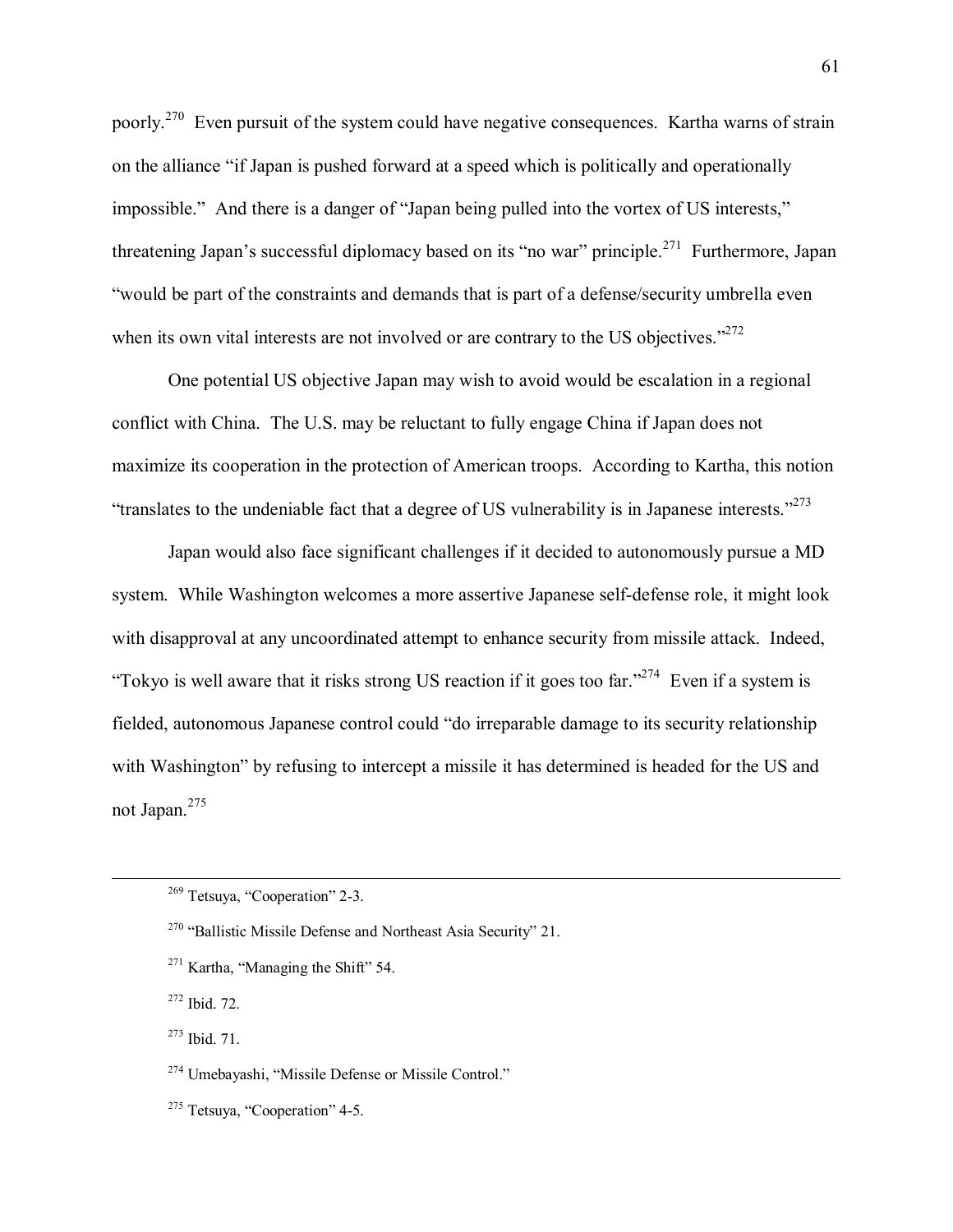Maintaining harmony in its relationship with the US is an important factor in the Japanese MD decision that yields collateral domestic and international benefits. As Ozawa notes, "The most rational and effective way for Japan to contribute to world peace is by cooperating with America. $1276$ 

# Regional Security and Threats

The U.S.-Japan alliance is not the sole relationship affected by a Japanese decision to pursue missile defense. Japanís analysis of the need for MD includes scrutinizing the intentions of and threat posed by its regional neighbors. One report notes that "the promotion of defenses [in Japan] has been a response to the presumed growth of threats.<sup> $277$ </sup> Most Japanese analysts agree that "in case of tensions either with North Korea or China, it would be Japanese territory that would first be held hostage, and the most vulnerable." Here, even limited MD would be "better than nothing.<sup> $278$ </sup> Indeed, it would "provide reassurance to the Japanese public about deterrence and defense against Chinese or North Korean strike with theater ballistic missiles.<sup>7279</sup> Limited MD would also offer a "psychological advantage during negotiations," since it is "precisely configured to deny" the use of missile blackmail or extortion.<sup>280</sup> A successful Japanese system may also aid in reducing global and regional missile proliferation by convincing others that ballistic missile efforts are "worthless and wasteful.<sup>2281</sup> While MD provides

- $277$  Tetsuya, "Cooperation" 3.
- $278$  Kartha, "Managing the Shift" 55.
- $279$  Tetsuya, "Cooperation" 1.
- $280$  Kartha, "Managing the Shift" 64.
- 281 Swaine, Swanger, and Kawakami, *Japan and Ballistic Missile Defense* 6-7.

 <sup>276</sup> Ozawa, *Blueprint* 104.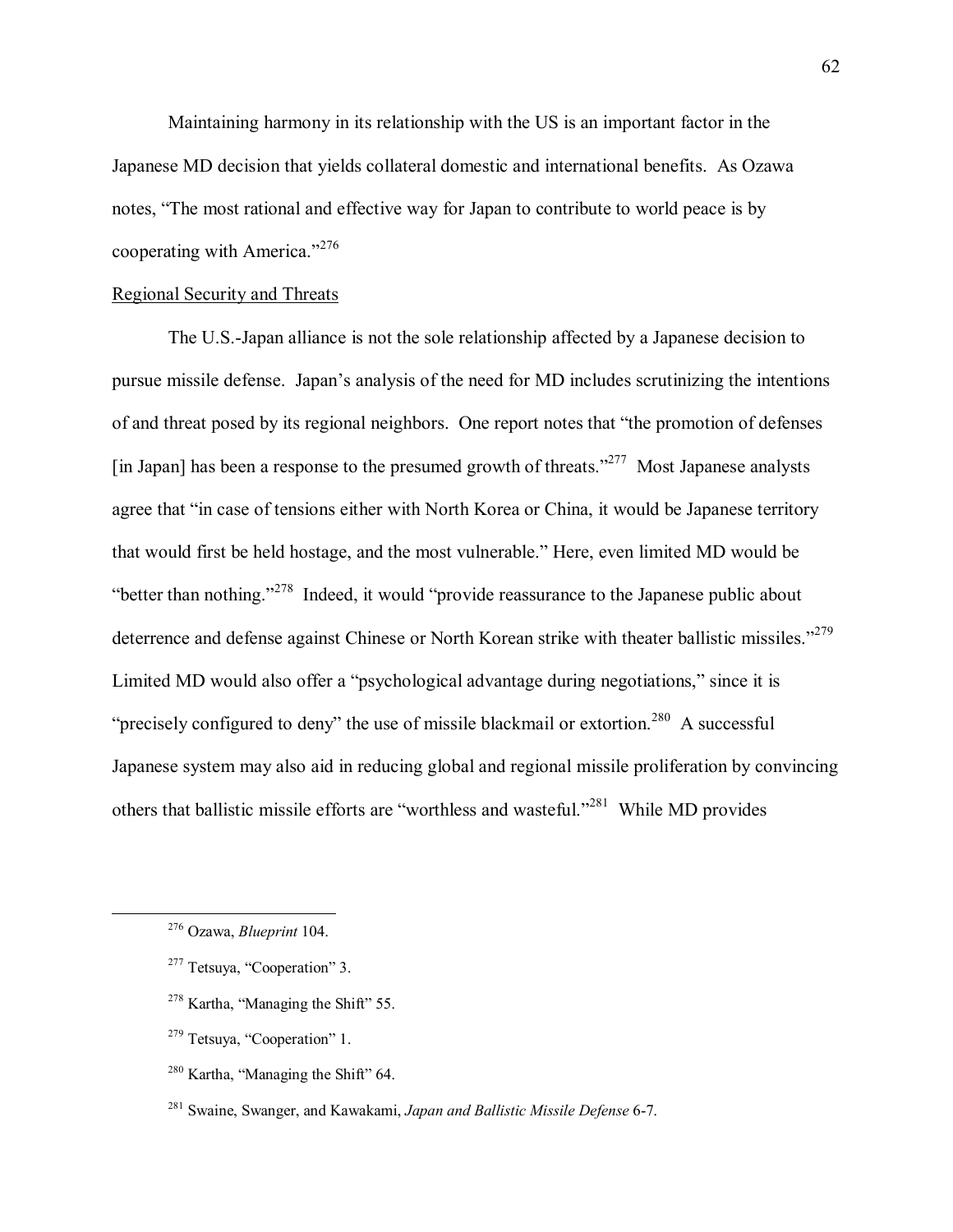advantages against multiple adversaries and challenges, it also addresses concerns about specific countries.

A panel of scholars agree that North Korea's 1998 missile launch over Japan "merely" provided an opportunity to *easily* make a public case" for MD. In fact, the Defense Agency had been "concerned about the North Korean threat based on other North Korean missile activities dating back to 1993.<sup> $1282$ </sup> In addition to the missile activity, the most recent "North Korean" nuclear crisis has created a sense of vulnerability among the Japanese people that has for the most part silenced criticism" of MD with respect to Japan's pacifist policy.<sup>283</sup>

Should hostilities ever materialize between North Korea and Japan or between North Korea and US forces stationed in Japan, the "lack of MD leaves Japan with fewer military or political options." Japan could not rely on the offensive capability of its protectors alone. As Operation Desert Storm showed, attacking mobile missiles employed with a "high degree of camouflage and innovativeness [sic]" can be less than effective. Rather, "a proven ability to defend against DPRK missiles," argues Kartha, "would underline to Pyongyang that is has run out of options" itself, depriving North Korea of "its most powerful tool."<sup>284</sup> Beyond the nearterm challenge posed by North Korea, "a unified nuclear capable Korea would be a serious threat" to Japan as well. $285$ 

Many analysts agree that North Korea poses the "immediate" threat to Japan, but they see it "as more of a side show with Beijing as the more serious one.<sup> $286$ </sup> This emerging concern lies

 $282$  "Ballistic Missile Defense and Northeast Asian Security" 17-18.

<sup>&</sup>lt;sup>283</sup> Fouse, "Japan Gets Serious" 1 and Kotani, "Japan's Recent Step-up."

 $284$  Kartha, "Managing the Shift" 57-58, 66.

<sup>285</sup> Ibid. 21.

<sup>286</sup> Ibid. 24.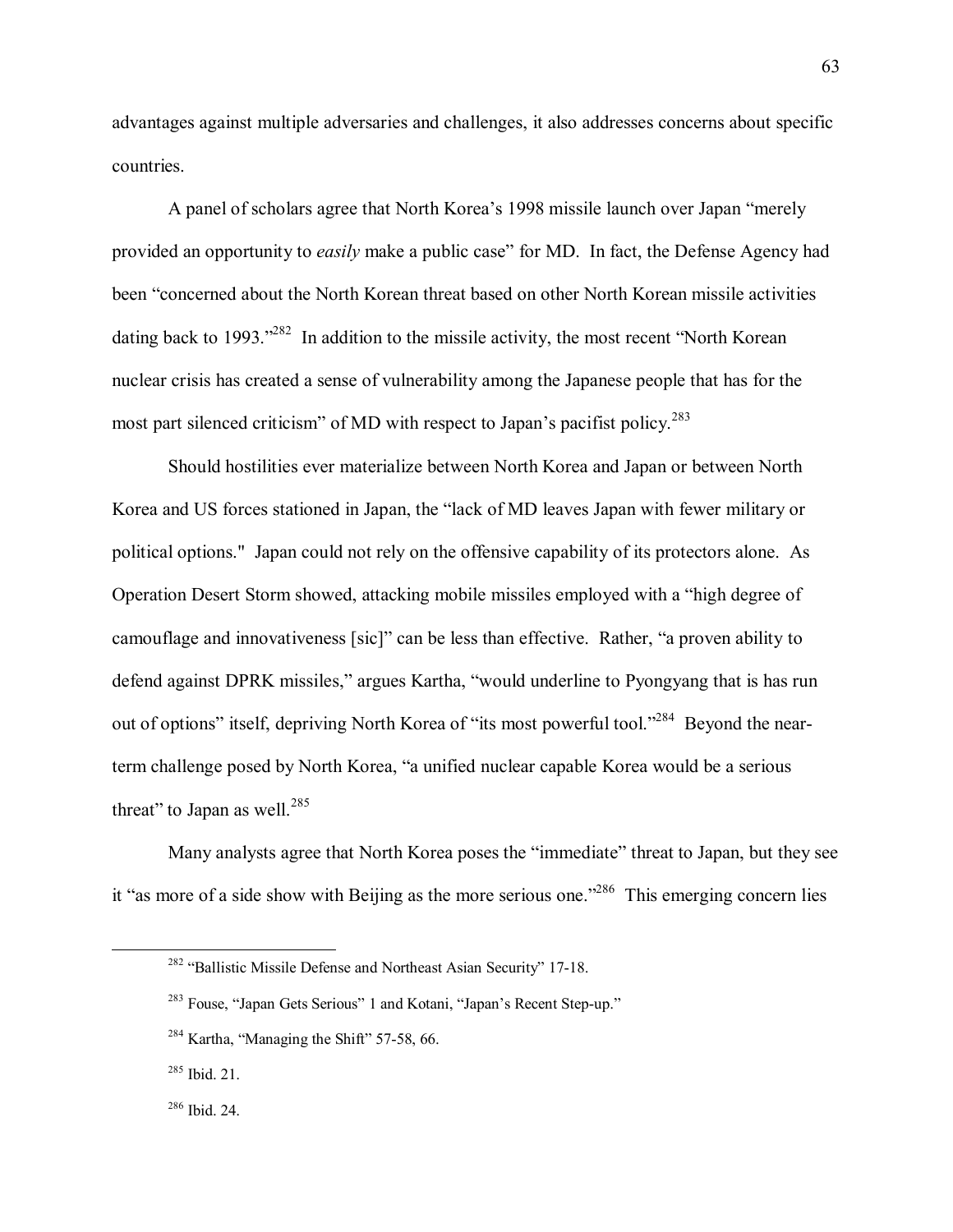in the prospects of a U.S.-China confrontation over Taiwan and China's ongoing military modernization. In a cross-strait conflict, "a central Chinese goal is to limit U.S. involvement; minimizing Japanese assistance to U.S. military forces is a key way of doing this.<sup> $287$ </sup> And minimizing assistance could involve threatening those forces or Japan itself with missile strikes. Prior to such a dispute, China would seek to increase quickly its short and medium range ballistic missile inventory, "ensuring that all neighbors would remain under the shadow of these missiles."288

China's quantitative increase in its missile force is accompanied by qualitative improvements in capabilities. Several defense experts concur that China's missile modernization efforts were underway before the Japanese interest in MD and were "inevitable," assigning doubt to the argument that MD would spark an Asian arms race.<sup>289</sup> Some Japanese policy makers hope to use MD as "important leverage in bringing China to the disarmament table," while others are "highly skeptical about the prospects for success" of an arms control solution.<sup>290</sup> The perception of Chinese intentions and capabilities certainly influences the Japanese MD cost-benefit analysis.

An improved capability to handle these regional challenges is also a likely benefit of fielding a MD system. A RAND study claims that a Japanese MD system would "compel the modernization and integration of Japan's self-defense forces in critical areas, especially regarding [command, control, and communications] infrastructure." Furthermore, this effort

 $287$  "Ballistic Missile Defense and Northeast Asian Security" 19.

 $288$  Kartha, "Managing the Shift" 35.

 $^{289}$  Ibid. 73; Fouse, "Japan Gets Serious" 4; "Ballistic Missile Defense and Northeast Asian Security" 20.

<sup>&</sup>lt;sup>290</sup> Kartha, "Managing the Shift" 67; "Ballistic Missile Defense and Northeast Asian Security" 20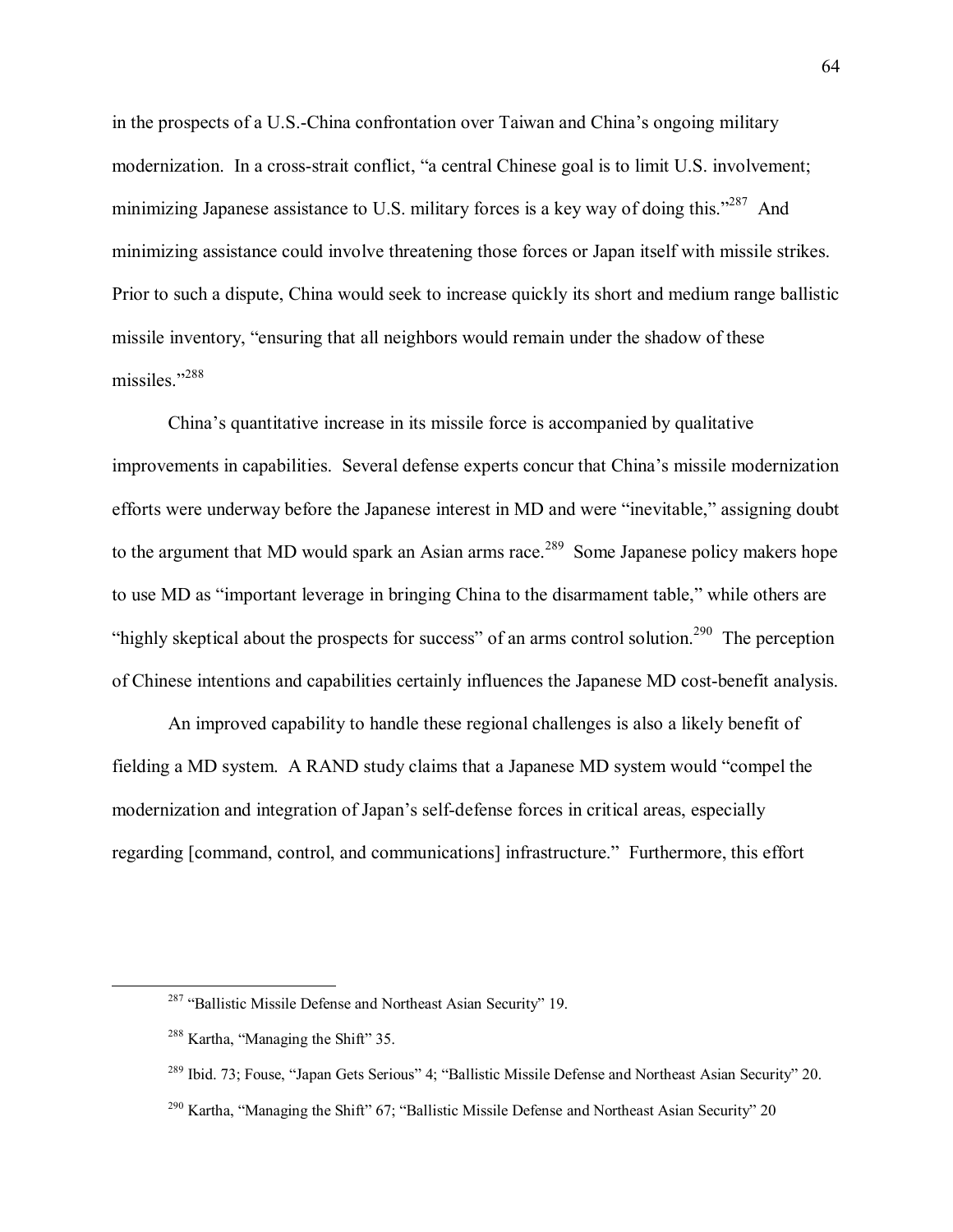ìcould strengthen Japanís ability to adopt a more independent defense posture, should the need arise."291

The introduction of a new defensive system could result in better security for Japan by offering psychological benefits, increased political and military options, and greater physical protection from growing threats. Some may argue that a classic security dilemma situation will occur, making Japan actually less secure. Either way, decision makers must consider regional security when weighing alternatives.

### Legal Considerations

Legal costs and benefits associated with Japan's MD are varied, but the notion of reform seems to be at the forefront of the arguments. How Japan handles the collective defense issue is key. Kartha claims that a limited MD is "less likely to strain" Japan's longstanding "no war" policy. The system can "with some credibility be called 'defensive' as long as it only protects the Japanese homeland or Japanese troops.<sup>7292</sup> Chief Cabinet Secretary Fukuda clearly stated in December 2003 that MD would be "operated based on Japan's independent judgment" and therefore would "not raise any problem with regard to the issue of the right of collective selfdefense.<sup>7293</sup> A Japanese interceptor launched against a missile targeting a third country would be considered illegal under the current collective defense restrictions; however, "JDA officials insist that they will be able to distinguish incoming missiles targeting Japan from the others.<sup> $294$ </sup> Yet

 <sup>291</sup> Swaine, Swanger, and Kawakami, *Japan and Ballistic Missile Defense* 5, 6.

 $292$  Kartha, "Managing the Shift" 65.

<sup>&</sup>lt;sup>293</sup> Fukuda, Statement.

 $294$  Kotani, "Japan's Recent Step-up."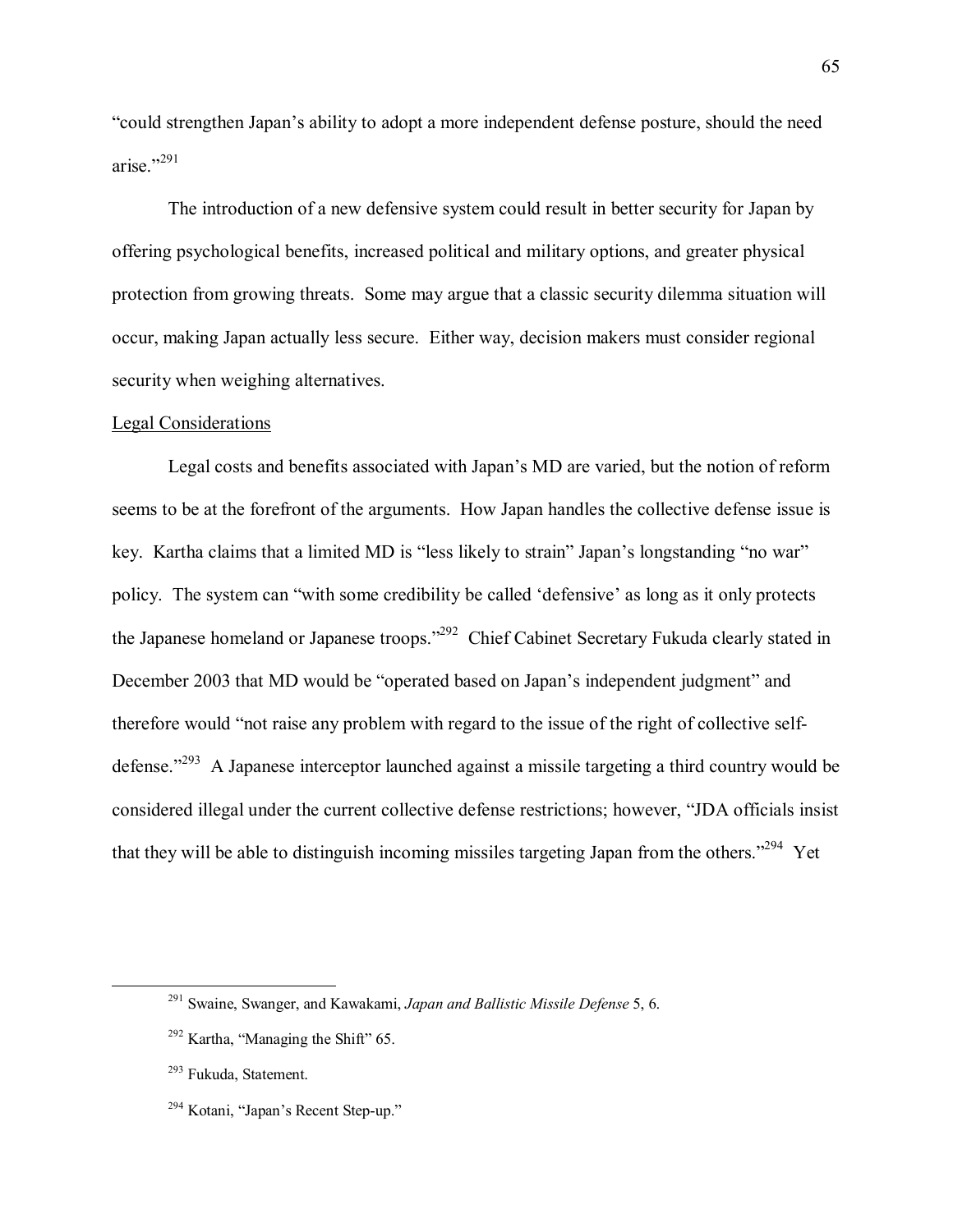even the United States, through a bipartisan policy report, encouraged Japan "to alter its interpretation of the Peaceful Constitution that collective self-defense is unconstitutional.<sup>7295</sup>

The potential revision of the "collective self-defense" rules of engagement demonstrates but one reform resulting from MD participation. In addition, there has already been serious discussion about granting the Prime Minister greater control under emergency laws to react quickly to missile launches that occur with little-to-no warning.<sup>296</sup> Taken together, constitutional and defense law reform could allow Japan the latitude to function more as a "normal" state. In his 1963 volume *Sekai to Nihon* ("The World and Japan"), former Prime Minister Shigeru Yoshida argues that "even a Japan that stands in the world's top ranks economically, technically, and scholastically will remain something of a crippled nation if it remains dependent on others for its own defense.<sup> $297$ </sup> MD, because of its unique capabilities and command and control requirements, could offer the impetus for Japan to change the restrictions on its defense, thereby raising its status among the community of nations.

### The Economics of MD

The examination of the economic costs and benefits of missile defense involves the consideration of "what constitutes necessary and cost-effective equipment.<sup>7298</sup> Some argue that a "commitment of resources" to MD "may seem wasteful" since adversaries, like North Korea, are "clearly open to other means of persuasion.<sup> $299$ </sup> Also, the budgeting decision of assigning MD-related roles to the self-defense forces "could make it more difficult for them to discharge

<sup>&</sup>lt;sup>295</sup> Umebayashi, "Missile Defense or Missile Control."

 $296$  Kotani, "Japan's Recent Step-up."

<sup>297</sup> Ozawa, *Blueprint* 98-99.

<sup>298</sup> Ibid. 107.

 $299$  Kartha, "Managing the Shift" 70.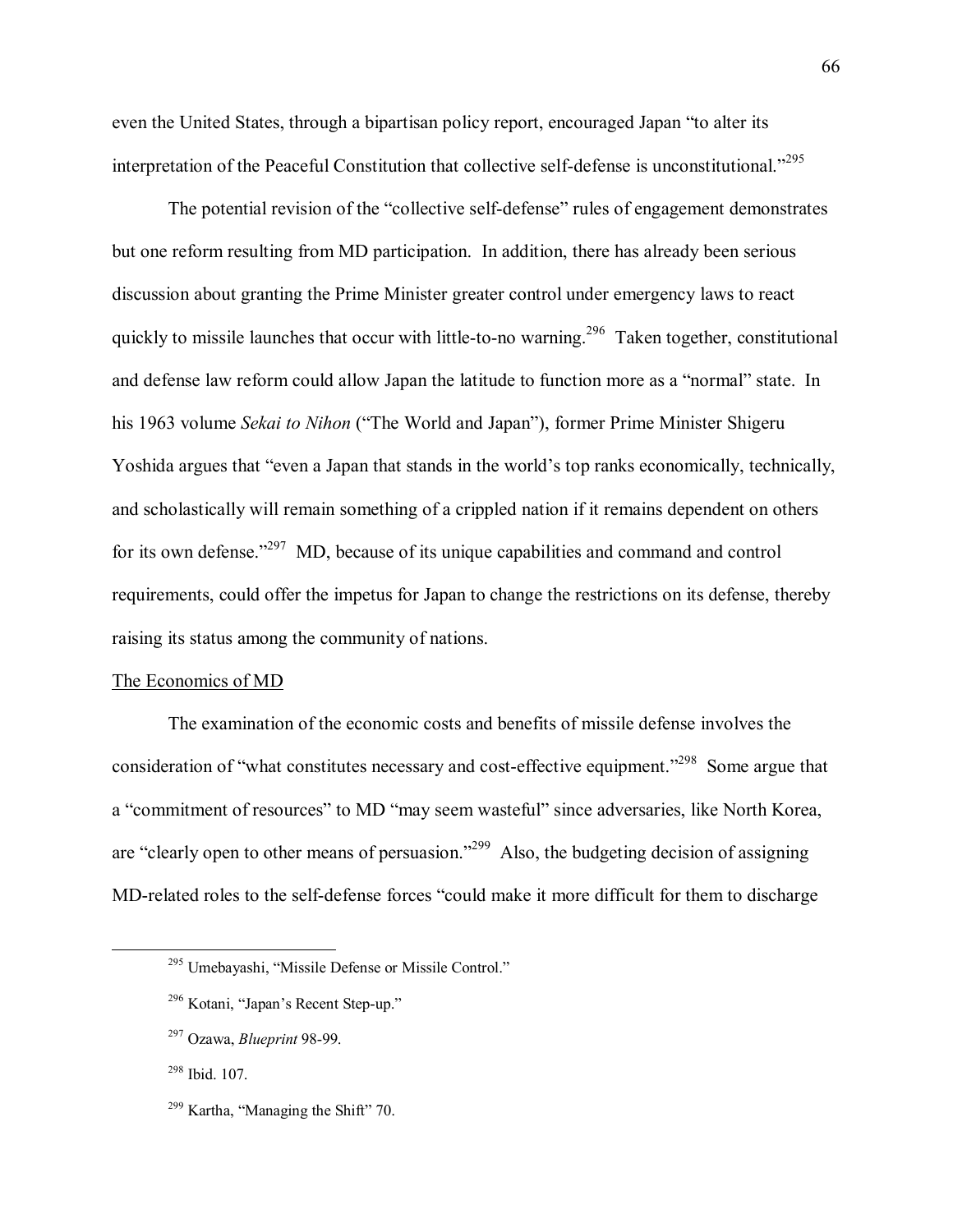their more traditional responsibilities."<sup>300</sup> As previously noted, however, the need to maintain conventional forces to defend against a Soviet-style invasion of Japan may no longer be relevant in a post-Cold War, post-9/11 environment. The Japanese may get "more bang for their buck" by investing in a MD system.

Certainly, Tokyo's 1999 decision to participate in joint research on MD enabled Japan to get in on "the last military business opportunity" of the 20th Century.<sup>301</sup> And a limited MD system "would naturally strain Japanese budgets far less" than an autonomous full, layered defense. $302$ 

# **Technological Feasibility**

Obviously, the greatest benefit of having a technologically feasible system is having a system that actually works as advertised. Politically, effective technology can increase the "technical credibility" of MD systems, and, in turn, help win over the system's opponents, as U.S. Patriot batteries did during Operation Iraqi Freedom.<sup>303</sup> Such was the case with opposition leader Naoto Kan, who, after observing Patriot performance, "announced that he no longer doubted its feasibility," clearing a "major roadblock" to Japan's MD quest.<sup>304</sup>

Deployment of a fully functional MD system could translate into a wider improvement of Japan's overall defense capabilities. Introduction of such a system could "facilitate the acquisition of sophisticated technologies and industrial capabilities, such as software and systems

302 Ibid. 67.

304 Ibid. 3-4.

<sup>&</sup>lt;sup>300</sup> Tetsuya, "Cooperation" 5.

<sup>&</sup>lt;sup>301</sup> Kartha, "Managing the Shift" 45.

<sup>&</sup>lt;sup>303</sup> Fouse, "Japan Gets Serious" 1.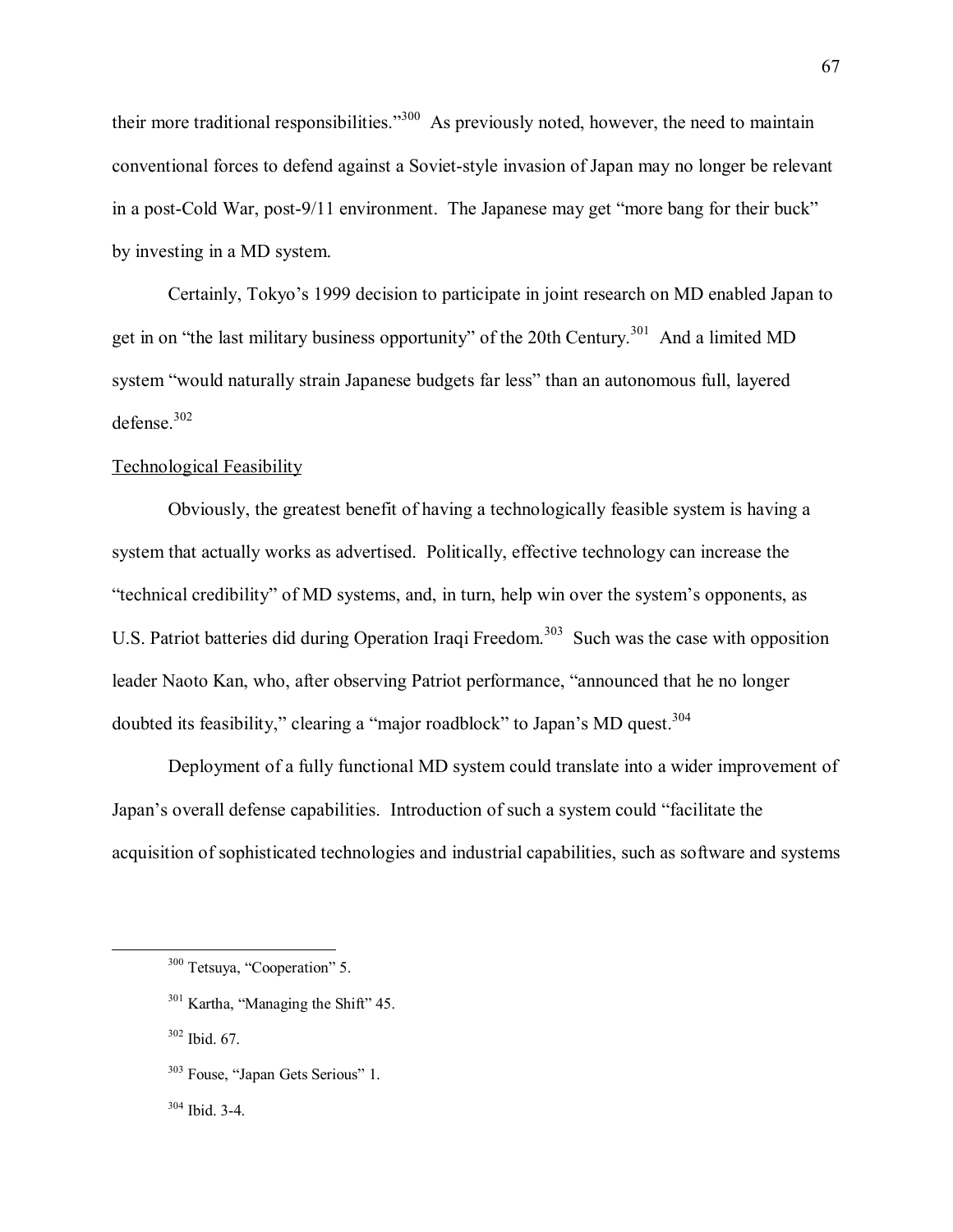integration and missile technology.<sup>305</sup> Technological feasibility also adds credibility to MD's deterrent factor. Other states may abandon their missile programs (or at least their targeting of Japan) if they deem their own weapons ineffective against Japanese defenses.

Even functioning systems have their deficiencies. For instance, "protecting the entire" archipelago around the clock is impossible" with a limited system.<sup>306</sup> A full, layered system undertaken with the U.S. could be an option for overcoming this insufficiency; although, a full system has yet to be proven.

There is no alternative regarding technological feasibility. The system under consideration either works or it doesnít. The cost-benefit analysis decision-makers must perform in this instance involves the effects of having a technically viable defense.

# *Maximizing Value: MD or not MD?*

Allison writes, "The international actor... is simply a value-maximizing mechanism for getting from the strategic problem to the logical solution.<sup>307</sup> This approach is evident in Japan's decision to pursue a MD system. While Japanese decision making relies on consensus building and harmony, external circumstances do not always afford the luxury of time in coming to a conclusion. Kyogoku observes, "one way to get the decision made is to wait for a consensus to form after something has happened. Of course, there is the risk that the decision may come too late, resulting in harm.<sup>308</sup> One could argue that with the North Korean missile activity in 1998 something has already happened to spur a consensus, yet careful examination shows that this is

308 Kyogoku, *Dynamics* 69.

 <sup>305</sup> Swaine, Swanger, and Kawakami, *Japan and Ballistic Missile Defense* 6.

 $306$  Kotani, "Japan's Recent Step-up."

 $307$  Allison, "Conceptual Models" 695.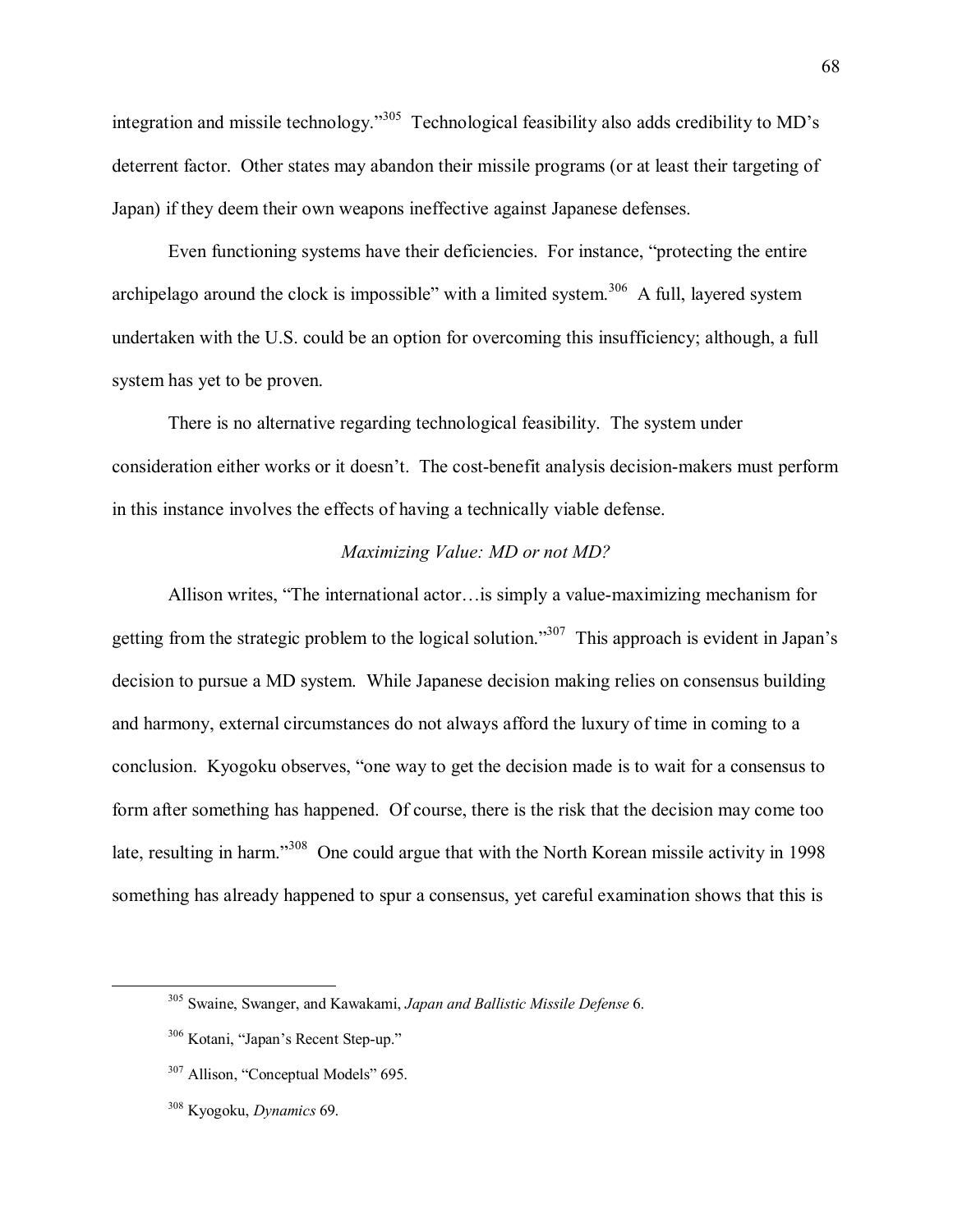not the only occurrence considered with respect to MD. Table 1 summarizes the costs and benefits associated with Japan's MD courses of action.

These consequences are only those that are available in the public realm, limited further by the researcher's lack of proficiency in the Japanese language. However, Allison notes that the rational actor model relies on a "dominant inference pattern," particularly, "if a nation performed a particular action, that nation must have had ends towards which the action constituted optimal means." He further explains, "Puzzlement is relieved by revealing the purposive pattern within which the occurrence can be located as a value-maximizing means.<sup> $309$ </sup> One can infer a purposive pattern by reviewing the summary in Table 1.

|                                      | <b>LIMITED MD</b>                   | <b>FULL MD</b>                        | <b>MD REFUSAL</b>        |
|--------------------------------------|-------------------------------------|---------------------------------------|--------------------------|
| $\boldsymbol{\mathcal{D}}$<br>BENEFI | - Population/territory protection   | - Population/territory protection for | - Avoid monetary costs   |
|                                      | - Net increase in options vis-à-vis | all of Japan                          | - Avoid legal debates    |
|                                      | North Korea and China               | - Net increase in options vis-à-vis   | - Maintain regional      |
|                                      | - Strengthened U.S.-Japan Alliance  | North Korea and China                 | harmony                  |
|                                      | - Spur constitutional/legal reform  | - Strengthened U.S.-Japan Alliance    | - Avoid potential Asian  |
|                                      | - Wider military improvement        | - Spur constitutional/legal reform    | arms race                |
|                                      |                                     | - Wider military improvement          |                          |
| ∽<br><b>OST:</b>                     | - "Vortex" of U.S. interests        | - "Vortex" of U.S. interests          | - Maintain vulnerability |
|                                      | - Budgetary tradeoffs               | - Budgetary tradeoffs                 | - Damage to security     |
|                                      | - Inability to defend all of Japan  | - Greater monetary cost than limited  | relationship with U.S.   |
|                                      |                                     | MD                                    |                          |

**Table 1: Japan's Missile Defense Alternatives**

Each of the costs and benefits listed in Table 1 has a degree of significance; therefore, simply comparing the number of "pros" and "cons" oversimplifies the issue. Japan's MD should further the country's interests. Safeguarding economic interests, protecting society, preserving peace, and raising the nation's international status are all goals of the current government. The consequences of each option that support the achievement of these objectives clearly carry more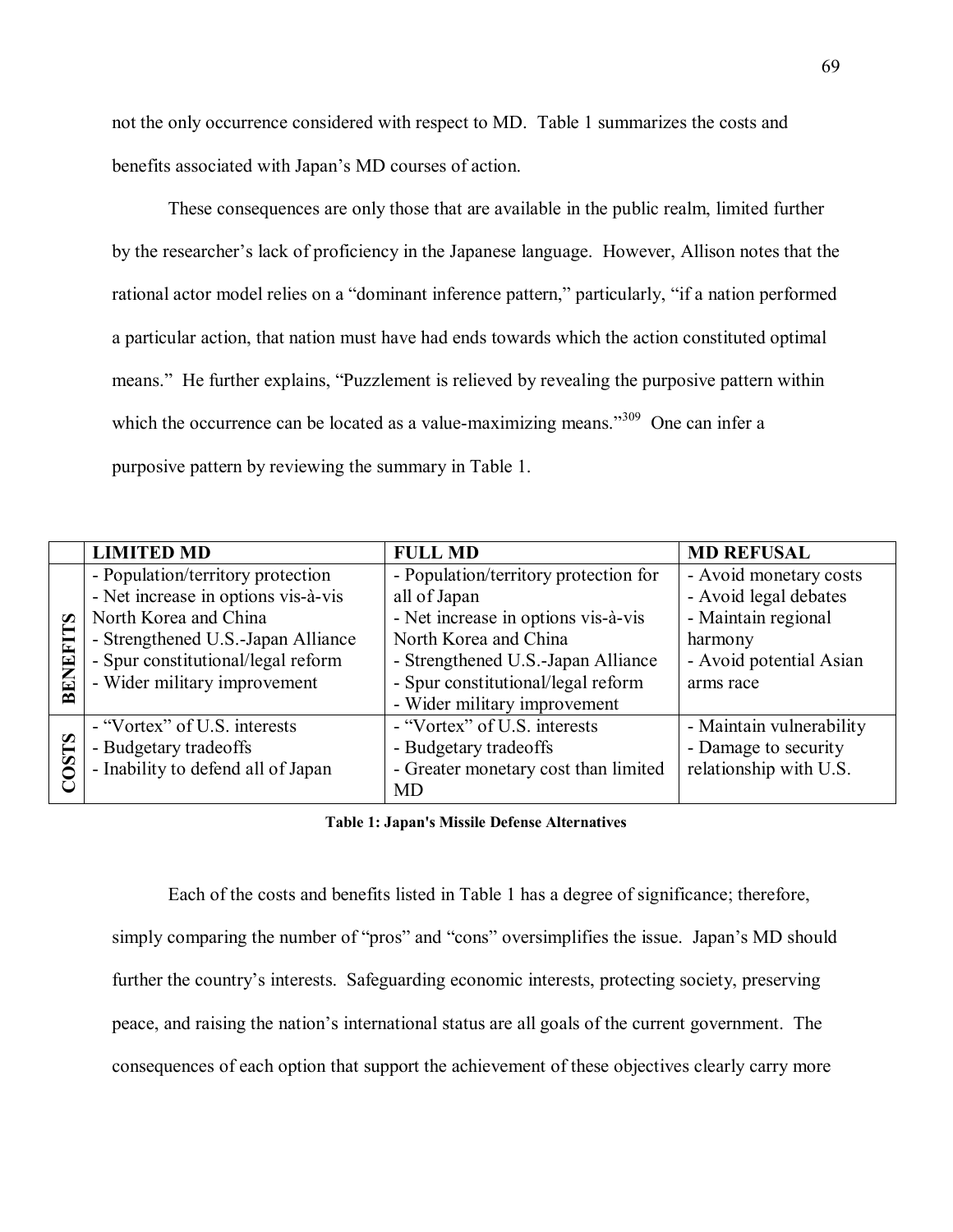weight in the decision making process. In other words, "A decrease in the costs of an alternative, i.e., an increase in the value of the set of consequences which will follow from that alternative, or an increase in the probability of attaining fixed consequences, increases the likelihood of that action being chosen.<sup>310</sup> Simply put, the option that offers the greatest qualitative benefit in pursuit of national interests and objectives should be the one chosen by decision-makers. This is the case with Japan's missile defense. Limited MD is a low-cost, effective alternative intended to protect Japanese people and borders, thereby strengthening the U.S.-Japan security alliance and spurring reform that could raise Japan's international reputation.

*Conclusion: The Rational Actor Model and Japanese Dynamics* 

Allison's rational actor concept appears to provide a rather straightforward model for analysis, yet it requires further qualification. Authors Alexander George, Robert Jervis, and Irving Janis offer further insights into decision making that, when applied to Japan's MD policy against its cultural dynamics, reveal there is more to rational behavior than weighing costs and benefits.

Alexander L. George claims that when it comes to rational decisions, the following elements are required:

(1) *information* about the situation; (2) *substantive knowledge* of cause-and-effect relationships that is relevant for assessing the expected consequences of alternative courses of action; and (3) a way of applying the *values* and interests engaged by the problem at hand in order to judge which course of action is 'best' and/or least costly and which, therefore, should be chosen. $311$ 

310 Ibid.

 $309$  Allison, "Conceptual Models," 694.

<sup>&</sup>lt;sup>311</sup> Alexander L. George, "Adapting to Constraints on Rational Decisionmaking," in *Understanding International Relations: The Value of Alternative Lenses*, eds. Asa A. Clark IV, Thomas F. Lynch III, and Rick Waddell (New York: McGraw-Hill, Inc., 1993) 430.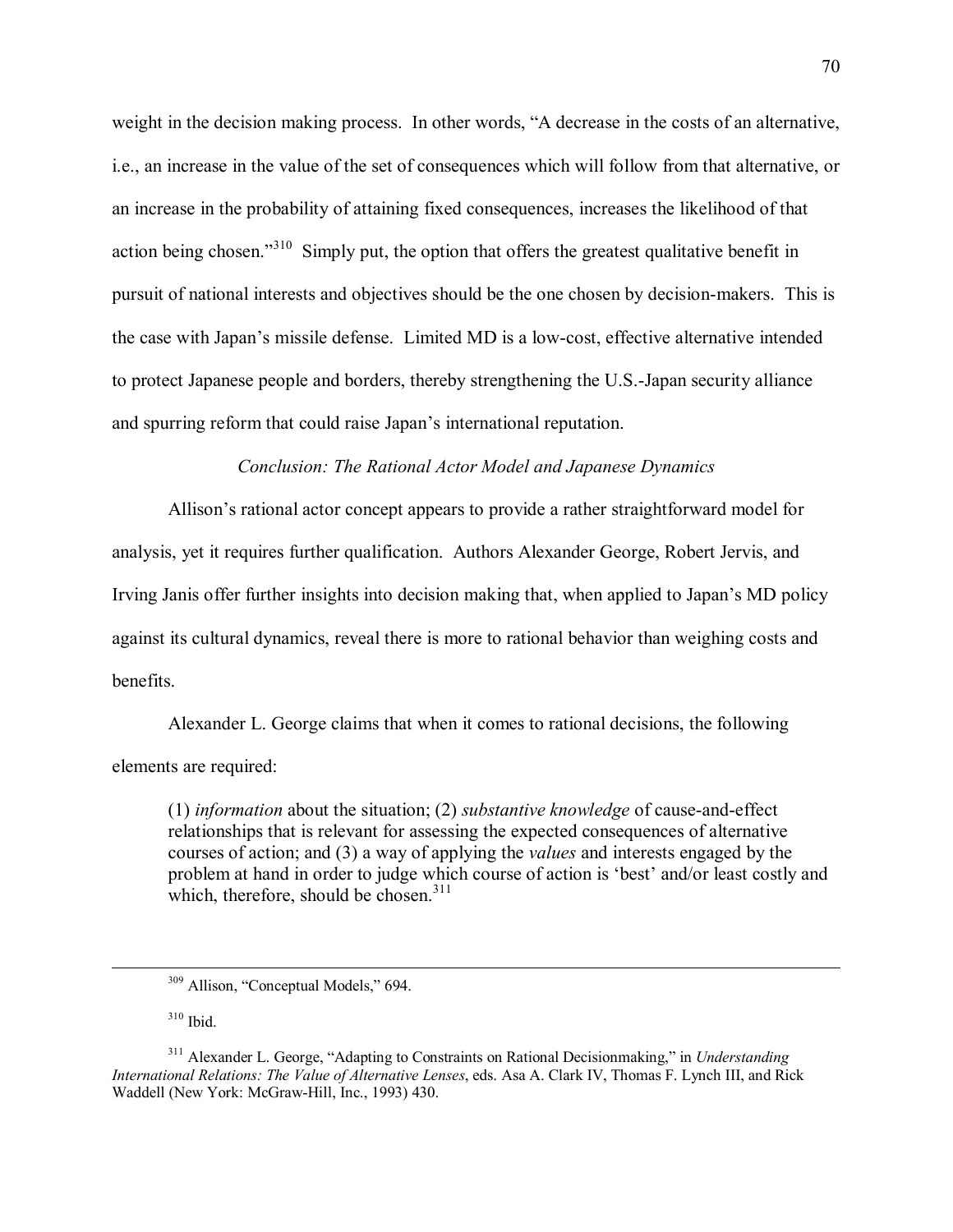He goes on to note that decision-makers must often deal with "value-complexity," or "the presence of multiple, competing values and interests" in a single issue, and uncertainty, or the "lack of adequate information about the situation at hand."<sup>312</sup> Decision-makers can never have perfect knowledge of a situation, so they must rely on the information available to them through multiple sources. Actors from *zoku* to LDP committees to elements of the bureaucracy to the mass media to alliance partners (like the U.S.) undoubtedly furnished Japan's Cabinet with a good deal of data on the MD problem. For instance, American PAC-3 proved their worth in Kuwait in 2003, and North Korea five years earlier verified its capability and intent to launch ballistic missiles toward Japan. These details helped build the "knowledge of cause-and-effect relationships" necessary for rational decision-making; if Japan did not explore missile defense, then it would remain vulnerable to missile attack.

 The danger with inadequate information, of course, is misperception on the part of the policymaker. Robert Jervis in "Hypotheses on Misperception" points out that "the actor may, for a number of reasons, misperceive both others' actions and intentions.<sup>313</sup> One hypothesis relevant to the MD issue is "that there is an overall tendency for decision-makers to see other states as more hostile than they are.<sup>314</sup> This could be the case with Japan's view of the rising threat posed by China. Does China's military modernization indicate hostile intent toward Japan? Decision-makers in Tokyo must rely on the best available (versus the best) information regarding the path Beijing plans to take.

 $312$  George, "Adapting to Constraints" 430-31.

<sup>&</sup>lt;sup>313</sup> Robert Jervis, "Hypotheses on Misperception," in *Understanding International Relations: The Value of Alternative Lenses*, eds. Asa A. Clark IV, Thomas F. Lynch III, and Rick Waddell (New York: McGraw-Hill, Inc., 1993) 462.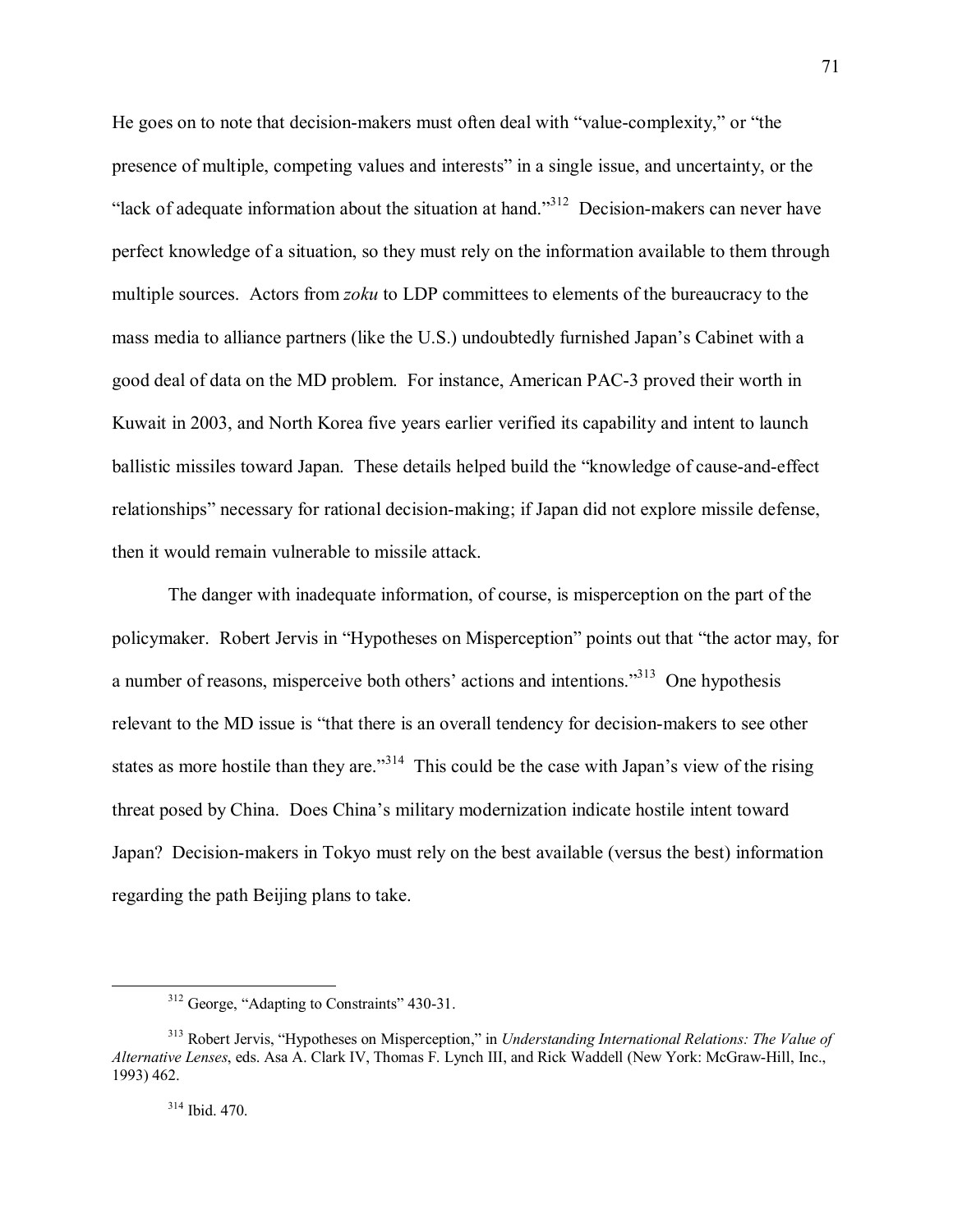There was, to be sure, a value-complexity associated with Japan's MD decision. Postwar pacifism clashed with the concept of collective self-defense. Improved defenses in Japan risked upsetting the regional status quo. And refusing to cooperate could have jeopardized one of the staunchest security relationships in the world. It is unlikely that a single alternative would adequately address every value evident in the MD problem. George notes that since "the highest" possible payoff is often impractical, most people settle for a course of action that is 'good enough,' one that offers a sufficient rather than a maximum payoff. $\frac{315}{12}$  Limited MD seems to offer a solution to the problem that is "good enough" to further objectives while addressing some values.

Given Japan's cultural characteristics, it is likely that consensus politics played a prominent role in the MD decision. George explains, "In the search for an effective decision there is often a potential trade-off between the substantive 'quality' of a decision and its 'acceptability' to those whose support the decision maker feels he would like to have or, indeed, must have.<sup>3316</sup> The consensus building so prevalent in Japanese politics serves to maintain harmony, but it could lead to less than optimal policy decisions. Irving L Janis is likely to characterize this behavior as "groupthink," or "a mode of thinking that people engage in when they are deeply involved in a cohesive in-group, when the members' strivings for unanimity override their motivation to realistically appraise alternative courses of action.<sup>317</sup> The desire for consensus in Japanese politics is strong and may cloud the opinions of group members. Yet consensus may simply represent the *omote*, or visible side, of public policy in Japan. Surely, a

 $315$  George, "Adapting to Constraints" 437.

<sup>316</sup> Ibid. 438.

<sup>&</sup>lt;sup>317</sup> Irving L. Janis, "The Problem of Groupthink," in *Understanding International Relations: The Value of Alternative Lenses*, eds. Asa A. Clark IV, Thomas F. Lynch III, and Rick Waddell (New York: McGraw-Hill, Inc., 1993) 476.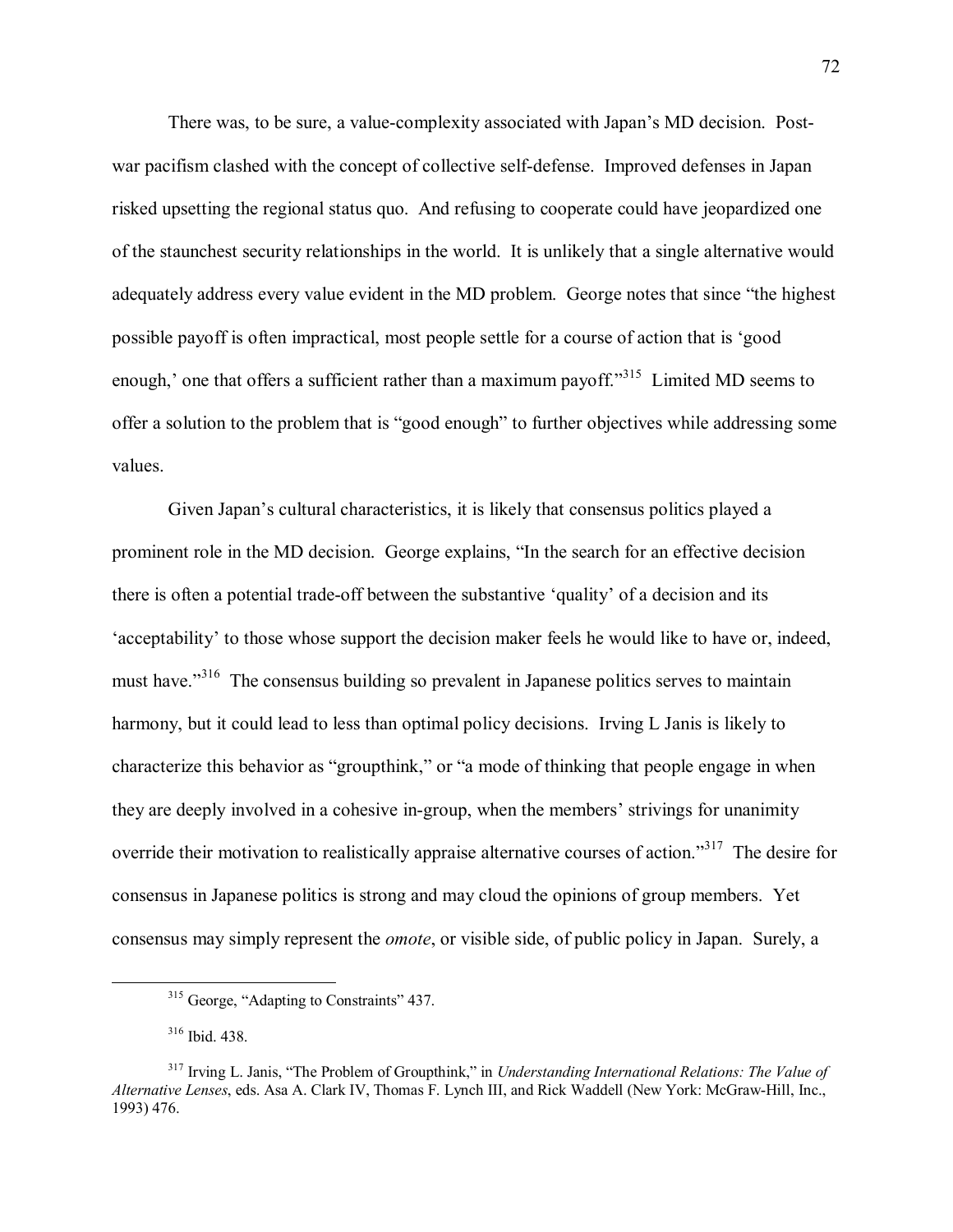great deal of *nemawashi* is conducted to achieve unanimity and to address the concerns and interests of all group members involved in the decision. Ozawa, however, warns, "'Unanimous consensus' turns out to mean the tyranny of the minority," reflecting a danger in Japanese governance and his fear that the majority could be led by a powerful, strongly opinionated, vocal faction. Again, the researcher's lack of Japanese language skills and a degree of secrecy in closed-door Japanese politics inhibit a full understanding of potential groupthink in the MD decision.

 Value-complexity, uncertainty, misperception, and groupthink all serve to further characterize the rational decision made by Japanese leaders on the country's MD plans. While these concepts may call into question the pure application of Allison's model, they do not disprove the notion that the MD decision was the result of policymakers weighing the best possible alternative given the information available.

1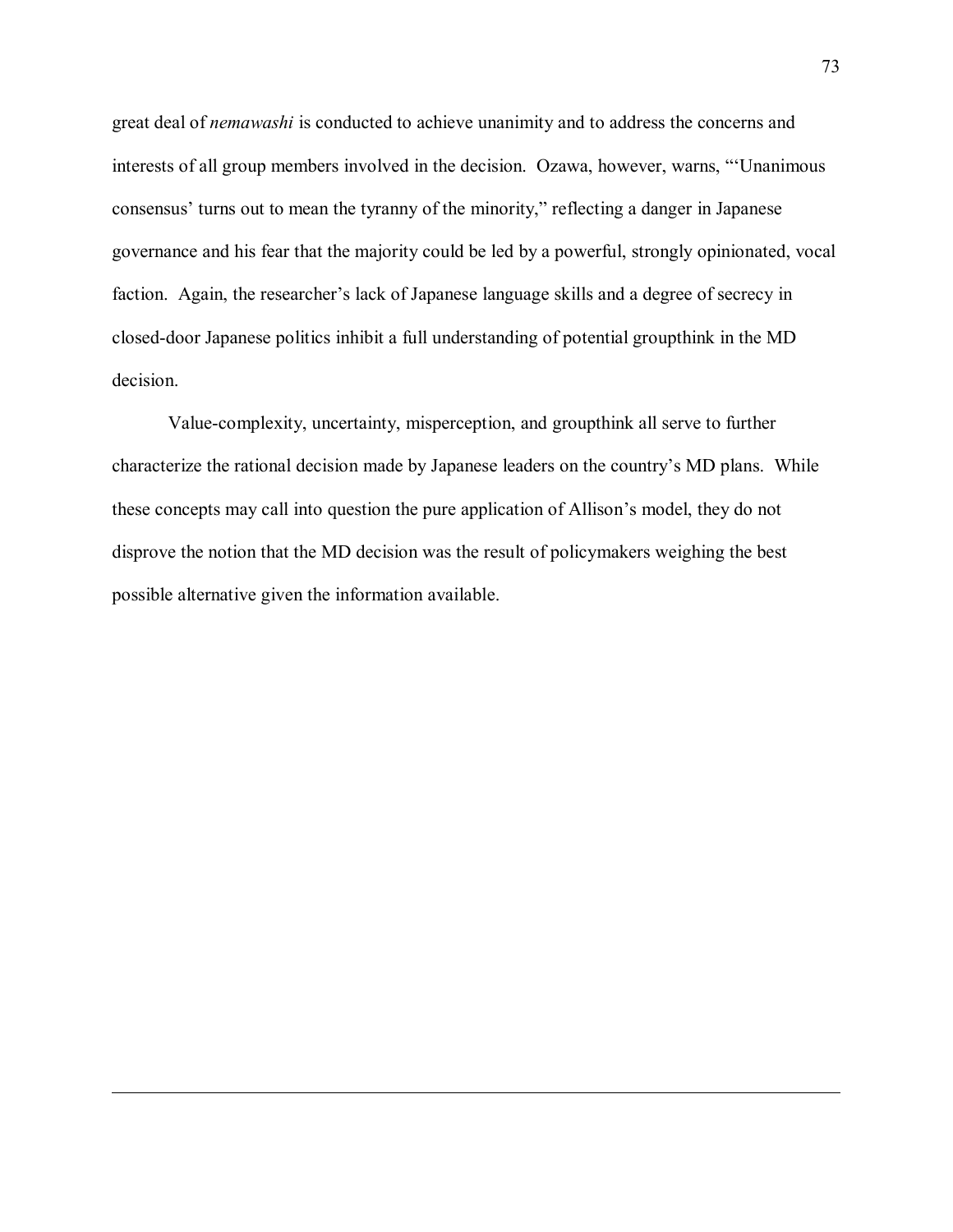#### CHAPTER FOUR

## CONSIDERING THE ORGANIZATIONAL PROCESS MODEL

The organizational process model, in contrast to the rational actor model, is useful in showing government behavior "less as deliberate choices of leaders and more as *outputs* of large organizations functioning according to a standard pattern of behavior.<sup>318</sup> Allison argues the government "consists of a conglomerate of semi-feudal, loosely allied organizations, each with a substantial life of its own.<sup>319</sup> A review of Chapter 1 of this research readily demonstrates the complexity of the Japanese government "conglomerate" and policymaking process, complete with cultural considerations and both formal and informal institutions. Various organizations, inside and outside the government, likely influenced the missile defense decision. The organizational process model characterizes that decision as the output of the standard interactions of all involved parties.

Allison argues effective policy requires that "primary power must accompany primary responsibility.<sup> $320$ </sup> In other words, those organizations charged with handling a specific policy issue (or part of an issue) must be endowed with the power to accomplish related tasks. In Japanese politics, as noted earlier, there is a difference between authority and power. Authority in policy making is often at the higher levels of a Japanese organization, while the actual power—of initiating policy—is deferred to lower levels, particularly in the bureaucracy. This characteristic dovetails with Allison's assertion that "each organization perceives problems, processes information, and performs a range of actions in quasi-independence (within broad

<sup>&</sup>lt;sup>318</sup> Allison, "Conceptual Models" 698.

 $319$  Ibid.

<sup>320</sup> Ibid. 700.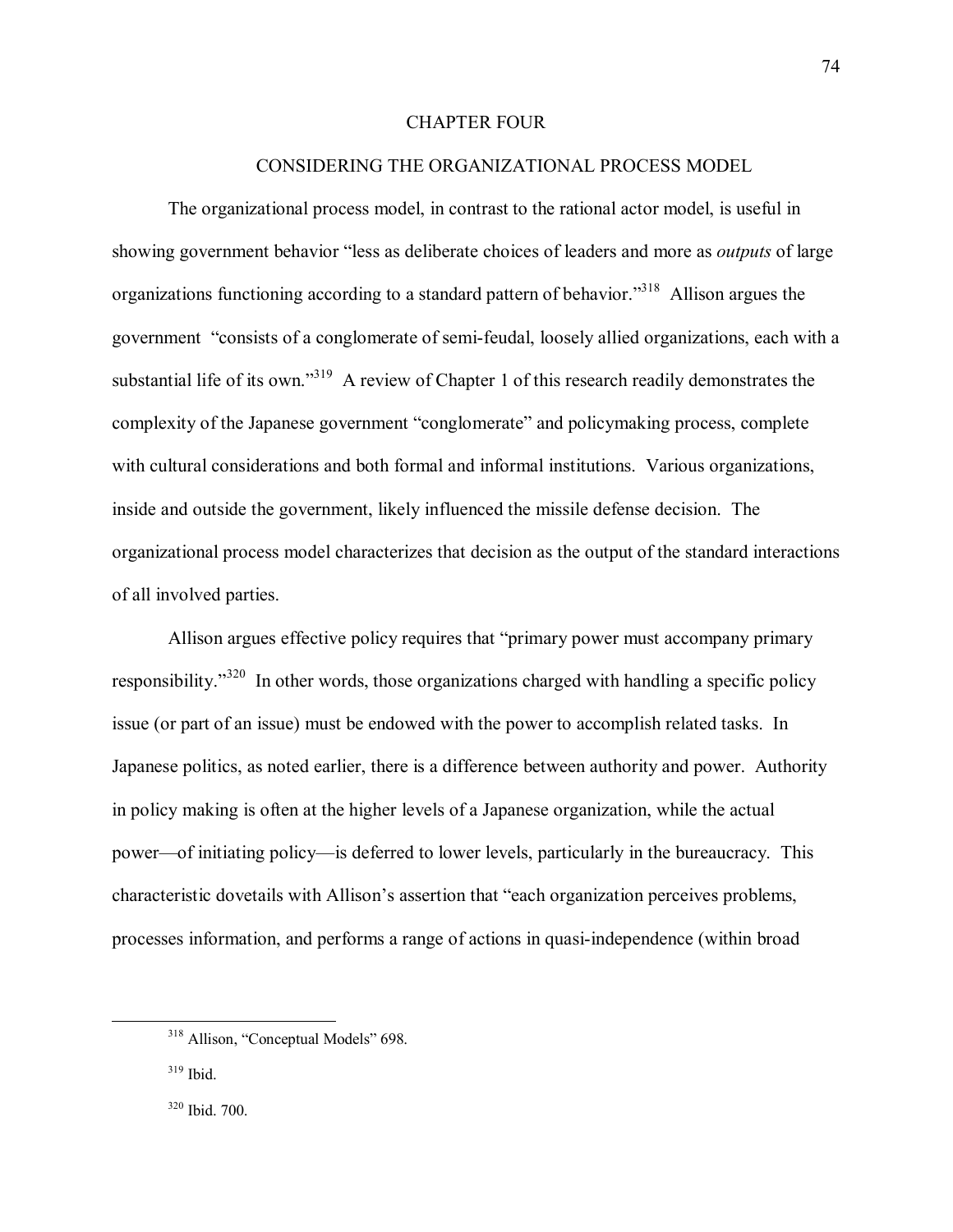guidelines of national policy).<sup>321</sup> Prime Minister Koizumi enunciates the national priorities as economic prosperity, peace and security, and position in the international community; it is up to each organization to handle their relevant portions in pursuit of these goals.

Organizational "quasi-independence" fosters a degree of insulation in decision-making. Allison notes, "Primary responsibility for a narrow set of problems encourages organizational parochialism. $1322$  The sectionalism and competition among the Japanese bureaucracy is consistent with this notion. Each of the eight entities involved in the MD decision maintains its own organizational goals, processes, and points of view. For instance, the Defense Agency and Self-Defense Forces organizationally approach MD differently than the Ministry of Finance, concerned primarily with how the new system fits into the government budget. On the other hand, in Japanese politics it is often difficult to discern between decision-makers in the Cabinet, the bureaucracy, the Diet, and the LDP due to the parliamentary-style government and unique interaction of the three rings of power. Parochial priorities, however, influence organizational outputs.

This chapter aims to apply the organizational process model to the MD problem, focusing on Allison's general propositions of organizational action, flexibility and change, and administrative feasibility. A valuable addition to future research in this area would be consideration of Japanese management processes in the 1980s, upon which many contemporary Japanese official processes are modeled.<sup>323</sup>

 $321$  Allison, "Conceptual Models" 700.

 $322$  Ibid.

<sup>&</sup>lt;sup>323</sup> Dr. Charles Walcott of Virginia Tech's Political Science Department recommended this approach.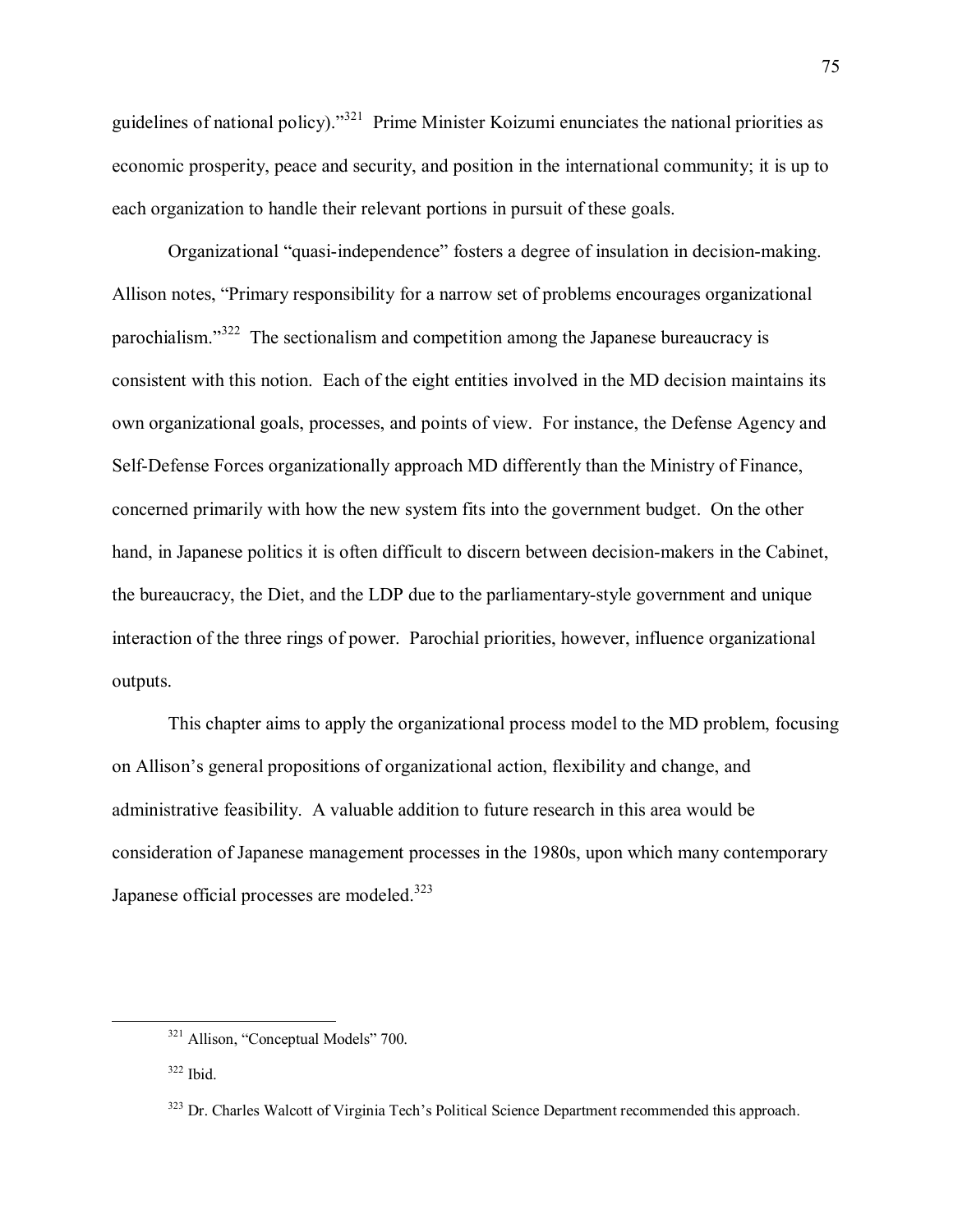# *Existing Organizations and Fixed Procedures*

U.S. Secretary of Defense Donald Rumsfeld remarked to a group of soldiers in Southwest Asia, "You go to war with the army you have, not the army you wish you had." Aside from the domestic political fallout from this comment, he raises an important point about the organizational process model. Allison writes,

At any given time, a government consists of *existing* organizations, each with a *fixed* set of standard operating procedures and programs. The behavior of these organizations and consequently of the government—relevant to an issue in any particular instance is, therefore, determined primarily by routines established in these organizations prior to that instance  $324$ 

Current government structures must implement standing procedures to deal with situations as they arise. This fit is not always perfect as human beings cannot anticipate and plan for all future events. The response to the 9/11 attacks represents an example in the American experience when organizations like the Department of Defense, the Federal Aviation Administration, and the Federal Emergency Management Agency, to name a few, had to confront an unprecedented instance with fixed operating procedures. The MD decision in Japan can be examined in the same light.

 In Japan, as elsewhere, existing organizations each have their own missions and goals. Japan's Basic Policy for National Defense, decided by the Cabinet in 1957, outlines guidance for JDA the SDF. It reads, "The objective of national defense is to prevent direct and indirect aggression, but once invaded, to repel such aggression thereby preserving the independence and peace of Japan founded upon democratic principles." The objective is further qualified with several principles, including the incremental development of "effective defense capabilities" and

 $324$  Allison, "Conceptual Models" 698.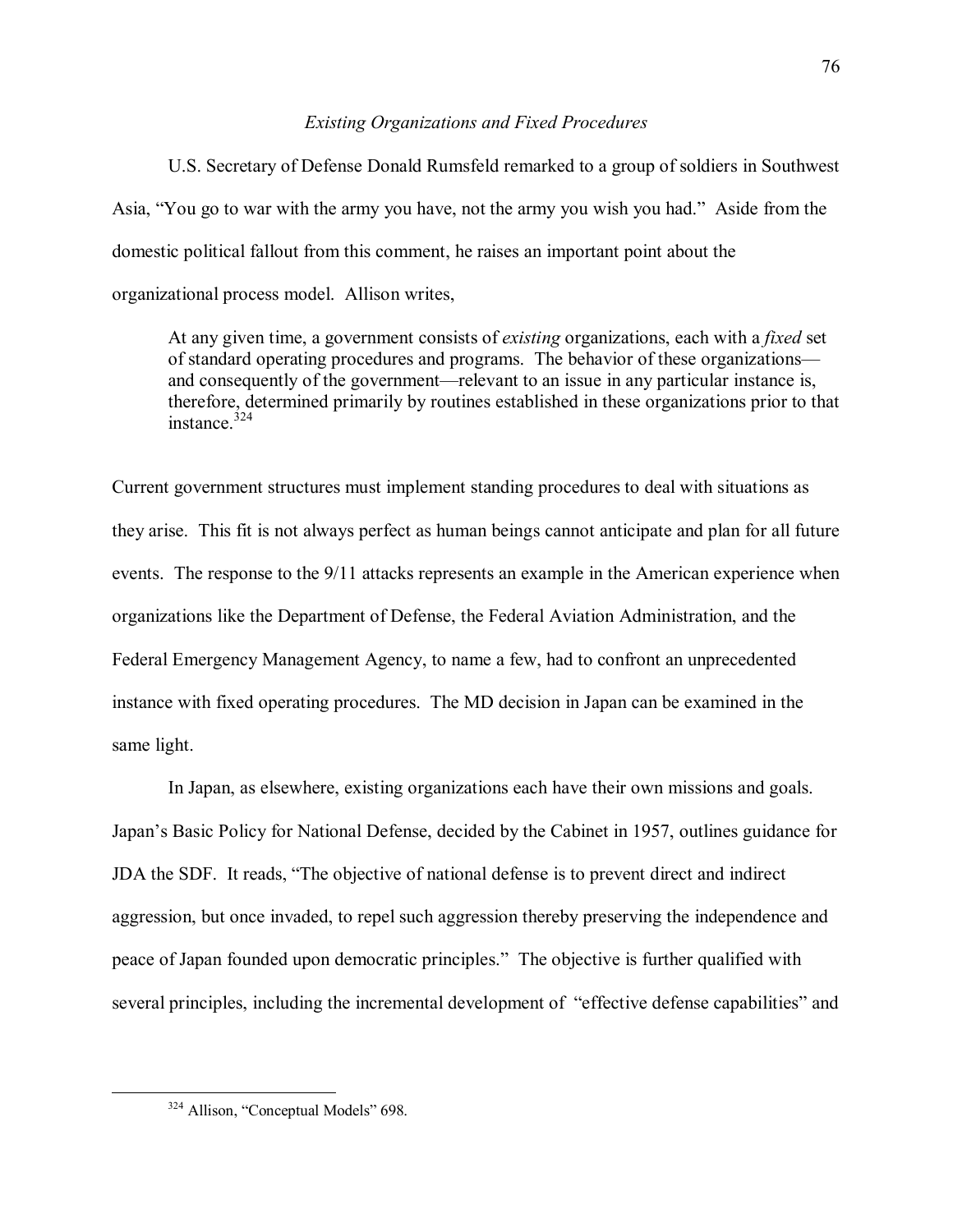dealing with "external aggression on the basis of the Japan-U.S. security agreements.<sup>325</sup> Since the goal of the JDA and SDF is to defend Japan, all their processes and procedures are developed and maintained with that end in mind.

 Another organization involved in the MD decision, however, exists under different guidance. The mission of the Ministry of Finance (MOF) in fiscal 2003, when the Cabinet promulgated the MD decision, was to

Maintain a Stable, yet Dynamic Economy and a Peaceful and Prosperous Society by Managing the Overall National Finances through Efficient and Transparent Administration in the Interest of the People as Taxpayers, and Promote the Sustainable Growth of the World Economy.<sup>326</sup>

The Finance Ministry, like the JDA and the SDF, is concerned with the broad national goals of prosperity, peace, and stability in the international community, but the approach each organization takes is markedly different. A survey of other ministries and government agencies would yield similar results, yet Allison claims, "operational goals of an organization are seldom revealed by formal mandate.<sup>3327</sup> The stated mission and goals simply provide guidance to each organization.

Instead, Allison argues that goals are "a set of constraints defining acceptable performance" which "emerges from a mix of expectations and other demands from other organizations in the government, statutory authority, demands from citizens and special interest groups, and bargaining within the organization.<sup>328</sup> A public mission statement or basic policy may come about as the result of these constraints. One example would be the expectation of the

<sup>&</sup>lt;sup>325</sup> Government of Japan, Basic Policy for National Defense (Decided by the National Defense Council and by the Cabinet on May 20, 1957), <http://www.jda.go.jp/e/policy/f\_work/frame21\_.htm>.

 $326$  Government of Japan, Ministry of Finance, "The Mission and Policy Goals of the Ministry of Finance," (FY2003), <http://www.mof.go.jp/english/hyouka/15nendo/hyouka4.htm>

 $327$  Allison, "Conceptual Models" 700.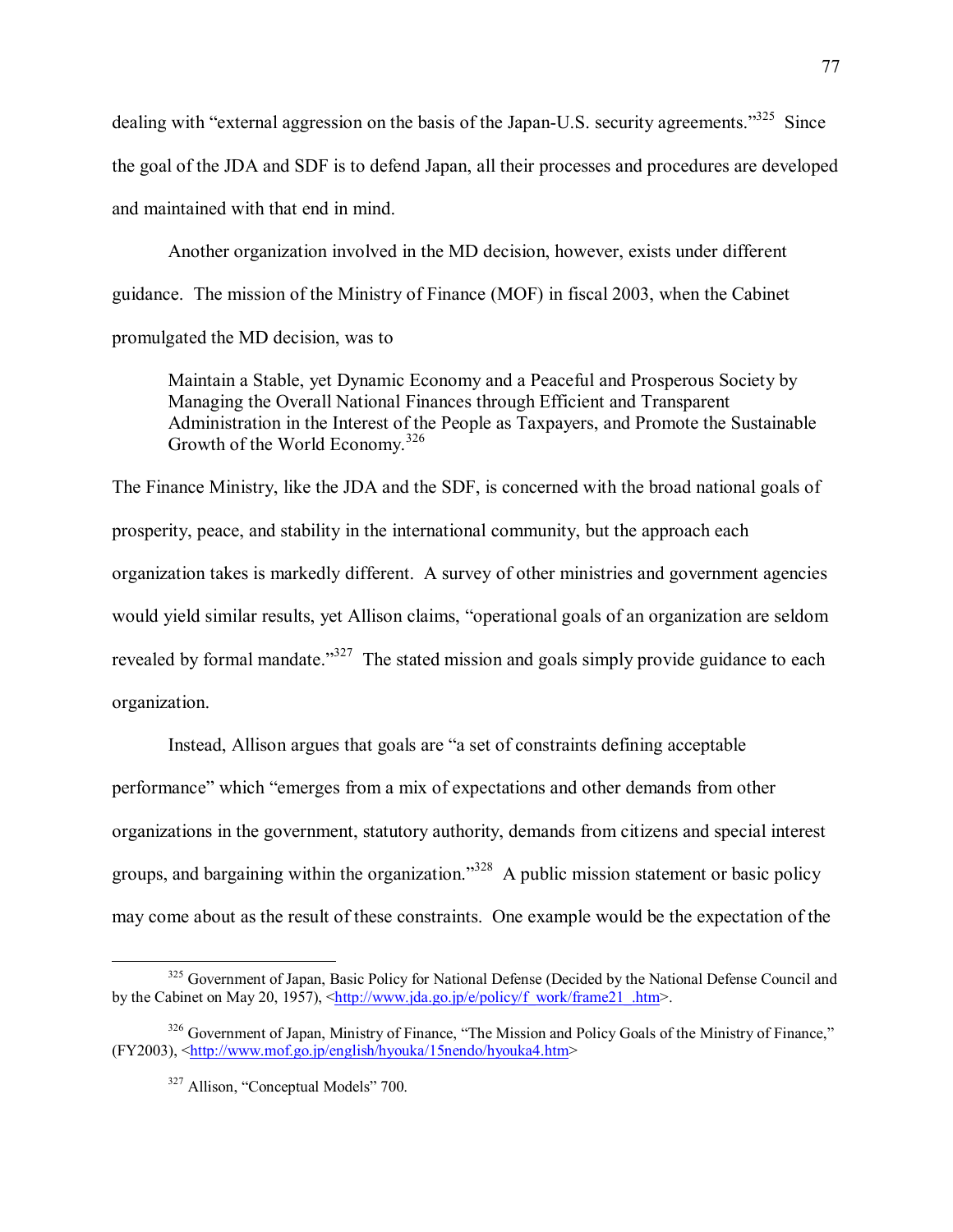Japanese people and the Diet that the JDA and SDF will provide for Japanís defense within the controls of the Peace Constitution and subsequent government interpretations, greatly influenced by the LDP. It is within these constraints that the "rank-and-file" of Japan's government "often have to endure difficult situations without complaint and devote themselves wholeheartedly to the performance of their tasks.<sup>3329</sup> And these tasks are accomplished within the boundaries of the organization's standard operating procedures.

Allison defines standard operating procedures, or SOPs, as "routines for dealing with *standard* situations" which "allow large numbers of ordinary individuals to deal with numerous instances, day after day, without considerable thought, by responding to basic stimuli.<sup>330</sup> Japanese scholars note that some processes in the Diet are "formulaic," and the bureaucracy tends to be "highly legalistic in its approach to administrative problems. $\frac{331}{10}$  And certainly there are established procedures in the government—particularly JDA, MOFA, and MOF—regarding joint defense research programs and weapons system procurement. These procedures, though, can make organizational behavior appear "unduly formalized, sluggish, or inappropriate," especially when confronting a non-standard problem.<sup>332</sup> On this, Nobutaka Ike writes, "If no statute can be found, and there are no precedents, which are a great arbiter of Japanese administrative practice, decisions are likely to be postponed.<sup>333</sup> Action, then, in organizations ill equipped to deal with non-standard issues, can be near-sighted, inflexible, and incremental.

333 Ike, *Japanese Politics* 150.

 $328$  Allison, "Conceptual Models" 700.

<sup>329</sup> Kyogoku, *Dynamics* 95.

 $330$  Allison, "Conceptual Models" 702.

<sup>331</sup> Ozawa, *Blueprint*, 58; Ike, *Japanese Politics* 150.

 $332$  Allison, "Conceptual Models" 702, 700.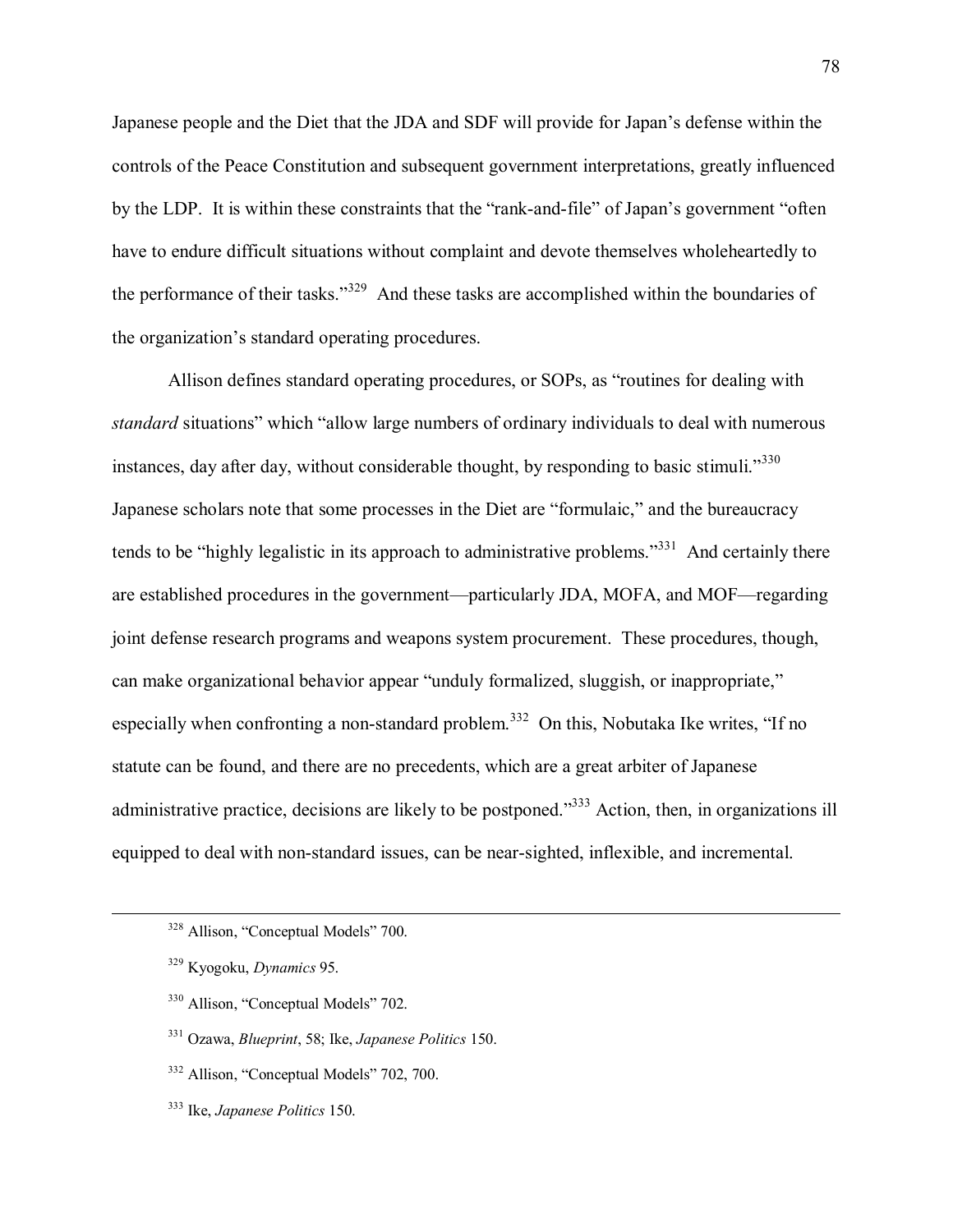Though the Japanese government's approach to the MD problem is not completely transparent—especially to a researcher lacking Japanese language skills—one can infer that the output of organizational processes affected the decision. As Allison puts it, "If a nation performs" an action of this type today, its organizational components must yesterday have been performing (or have had established routines for performing) an action only marginally different from this action.<sup>334</sup> Each actor involved in the policy decision dealt with the issue, initially at least, within its own established procedures. Organizational methods were in place to address the standard requirements of the U.S.-Japan alliance, regional security, constitutional interpretation, budgeting, and technological assessment of a new defense system. Japan's MD policy, then, emerged in part from organizational action.

# *Limited Flexibility and Organizational Change*

Kyogoku describes a "value system" in Japanese government offices reflected in a  $\cdot$ mentality that prefers to follow precedent and avoid the new.<sup>335</sup> This is not fundamentally unique to Japanese politics and does not preclude the potential or necessity for change. Allison writes, "In response to non-standard problems, organizations search and routines evolve, assimilating new situations." He further explains that "learning and change follow in large part from existing procedures.<sup>336</sup> Standing processes are incrementally modified to handle rising issues, slightly changing the ways in which organizations do business.

One area that evinces these gradual modifications is organizational budgets. According to Allison, "Though organizations could divide the money available each year by carving up the pie anew (in the light of changes in objectives or environment), in practice, organizations take

<sup>&</sup>lt;sup>334</sup> Allison, "Conceptual Models" 702.

<sup>335</sup> Kyogoku, *Dynamics* 45.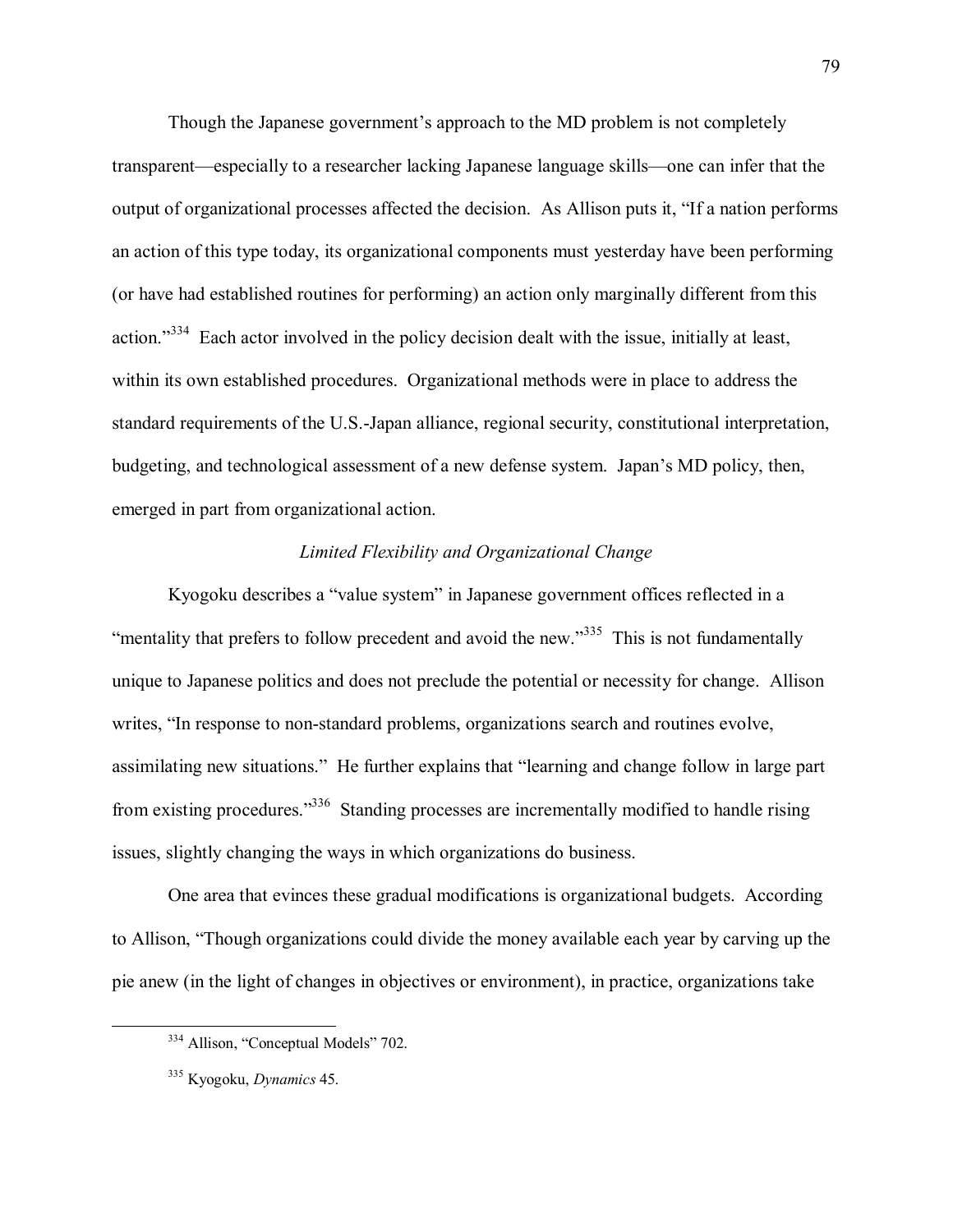last year's budget as a base and adjust incrementally.<sup> $337$ </sup> In Japan, in fact, the budget process is very tightly managed, based on piecemeal adjustments from year to year. During the summer before the start of each fiscal year, the Cabinet issues "Guidelines for Budget Requests" which Experience is in terms of absolute is the realist or major programs" and "are usually expressed in terms of absolute" or percentage increase (decrease) vis-à-vis the previous fiscal year's amount." According to the MOF Budget Bureau these guidelines force each ministry to "determine the priorities of the various expenditure items before submitting its request." This in turn forces the ministries to keep costs down and operate efficiently.<sup>338</sup> It also underscores the importance of organizational investment.

Once an investment in a particular program has been made, an organization can be expected to stick with that program through varying degrees of success. Japan's budget process accounts for "life-of-project" funding, meaning, "once plans are approved, full funding for them is complete and more or less automatic.<sup>339</sup> Allison notes, "an organizational investment is not dropped at the point where 'objective' costs outweigh benefits. Organizational stakes in adopted projects carry them quite beyond the loss point.<sup> $340$ </sup> In the case of the JDA and SDF, this includes major weapons systems. Japanese participants in a panel on missile defense and Northeast Asian security discussed a strong interest in developing a sea-based MD capability with the U.S., noting that it would be "cheaper and easier since Japan already has Aegis-

<sup>&</sup>lt;sup>336</sup> Allison, "Conceptual Models" 701.

<sup>337</sup> Ibid. 702.

<sup>&</sup>lt;sup>338</sup> Government of Japan, Ministry of Finance, Budget Bureau, "Understanding the Japanese Budget 2004: Budget Process," <http://www.mof.go.jp/english/budget/brief/2004/2004b\_02.htm#7>

<sup>339</sup> Bingman, *Japanese Government* 45.

 $340$  Allison, "Conceptual Models" 702-3.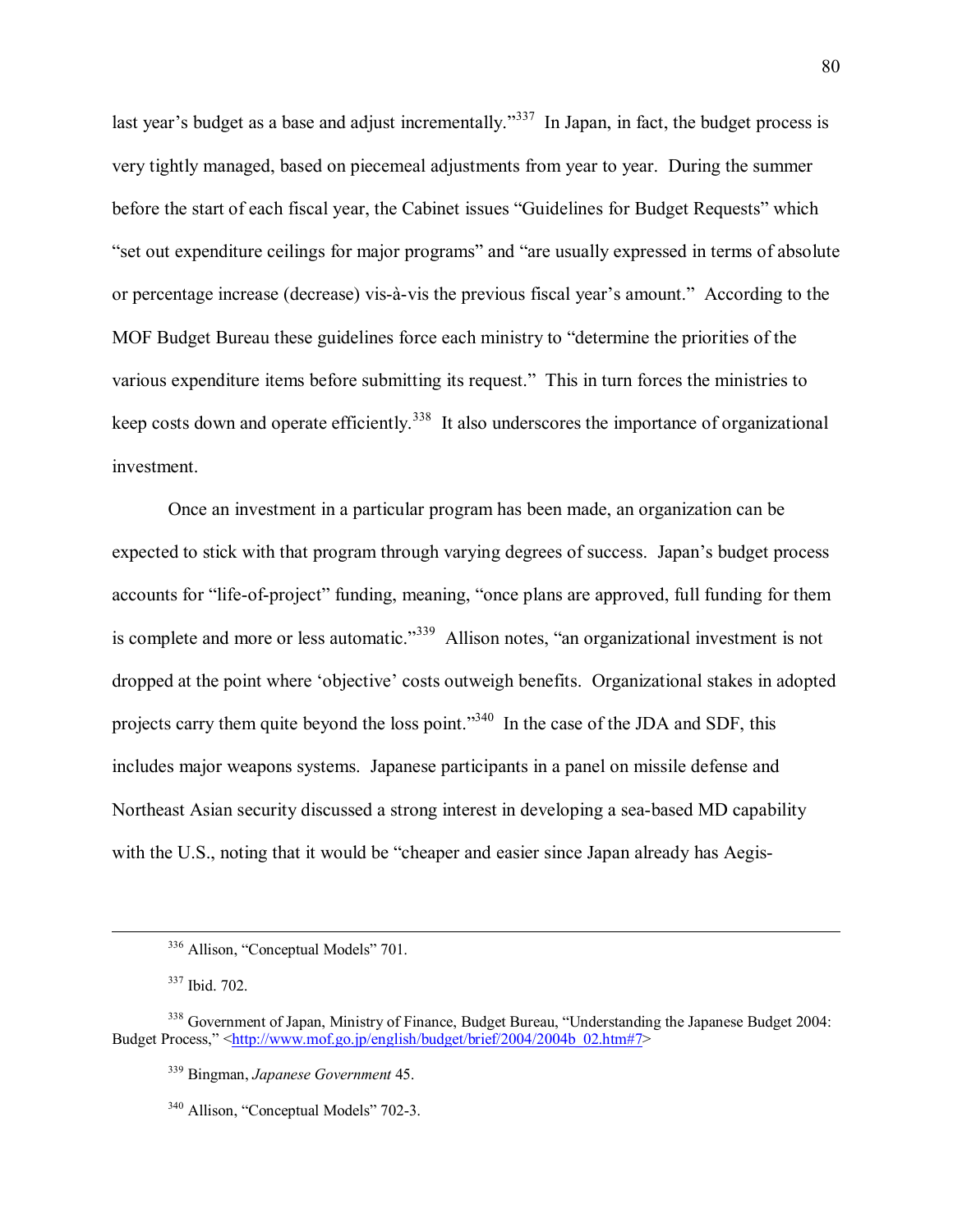equipped destroyers.<sup>341</sup> This eventually weighed in to the government's 2003 MD decision. According to the Budget Bureau, "it is now possible to construct a system using equipment already existing in Japan. $1342$ 

Significant change is not entirely out of the question, though. "Dramatic organizational change occurs," Allison argues, "in response to major crises."<sup>343</sup> Fortunately for the Japanese, as Ozawa claims, "Japanese democracy—unlike that of Europe or the United States—comes to life mostly in times of crisis.<sup>344</sup> All of the actors, including the public and the media, respond by participating in the re-definition of organizational goals, which influences procedures resulting in policy outputs. The official government interpretation of the constitution states that the "specific limit of the minimum necessary level of armed strength for self-defense varies depending on the international situation, the standards of military technology and various other conditions.<sup>345</sup> It is possible that a number of events—discussed in Chapter 2—provided a catalyst for organizational change that would affect the decision to field a missile defense system. The most notable of these is the 1998 North Korean missile shot over Japan.

## *Administrative Feasibility*

Allison notes, "Outputs raise the problem, provide the information, and make the initial moves that color the face of the issue that is turned to the leaders.<sup>346</sup> Further guidance on the issue is then turned back to the organizations for resolution, producing more outputs. In this

<sup>&</sup>lt;sup>341</sup><sup>4</sup>Ballistic Missile Defense and Northeast Asian Security<sup>"</sup> 17.

<sup>&</sup>lt;sup>342</sup> Government of Japan, Ministry of Finance, Budget Bureau, "Understanding the Japanese Budget 2004: National Defense," <http://www.mof.go.jp/english/budget/brief/2004/2004e\_03.htm#5>.

 $343$  Allison, "Conceptual Models" 698.

<sup>344</sup> Ozawa, *Blueprint* 42.

<sup>&</sup>lt;sup>345</sup> Government of Japan, "Government View on Purport of Article 9 of Constitution: Self-Defense Capability Permitted to be Possessed," <http://www.jda.go.jp/e/policy/f\_work/frame12\_.htm#a>.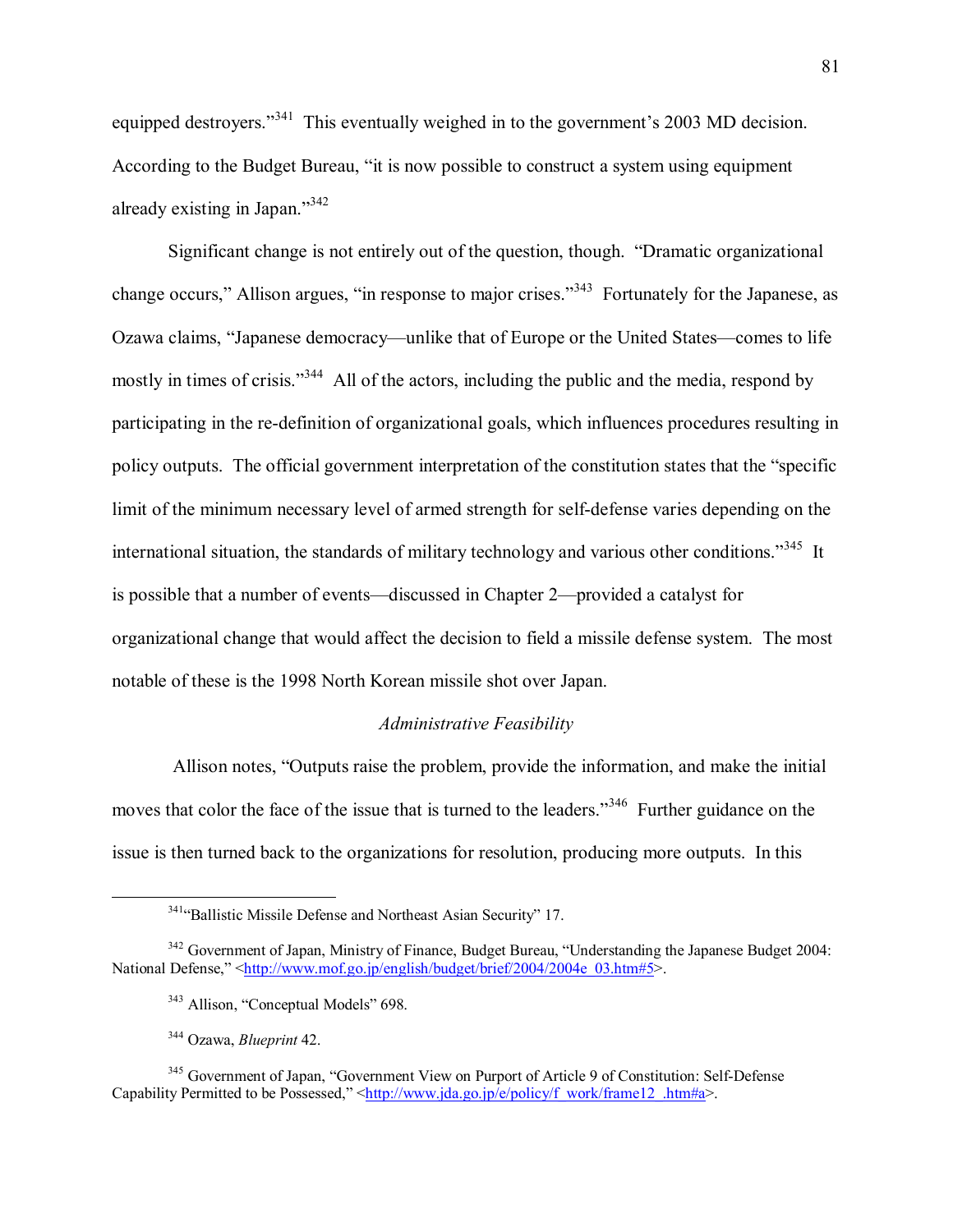cycle, however, Allison asserts that "a considerable gap separates what leaders choose (or might rationally have chosen) and what organizations implement.<sup> $347$ </sup> Decision-makers must consider whether a policy output is even plausible.

 The MD decision required a great deal of interaction between actors in the Japanese political realm, from the Cabinet and the Diet to political parties and interest groups to ministries, agencies, and bureaus. Actual implementation of the policy falls to the JDA and SDF, but Allison warns, "Projects that require several organizations to act with high degrees of precision and coordination are not likely to succeed.<sup>3348</sup> The MD policy will certainly demand that the Air, Maritime, and Ground Self-Defense Forces cooperate in the areas of budgeting, fielding, and employment details, to name just a few. However, JDA exists as a coordinating authority, encouraging the services to work together. In the National Defense Program Guideline, the Cabinet considers "Enhancing Joint Operation Capabilities" fundamental to the accomplishment of the SDF missions. The government announces its intent to "create a central organization to facilitate joint operations" and to "reexamine existing organizations to enhance their effectiveness."<sup>349</sup> It appears that the government is making appropriate changes to improve organizational teamwork to ensure MD success.

The MD project is not so complex that "existing organizational units depart from their accustomed functions and perform previously unprogrammed tasks.<sup>350</sup> The SDF are responsible and ready for the defense of Japan in the event of an attack; MD serves to enhance

347 Ibid. 703.

 $348$  Ibid.

<sup>349</sup> Government of Japan, NDPG 10.

 $346$  Allison, "Conceptual Models," 699.

 $350$  Allison, "Conceptual Models" 703.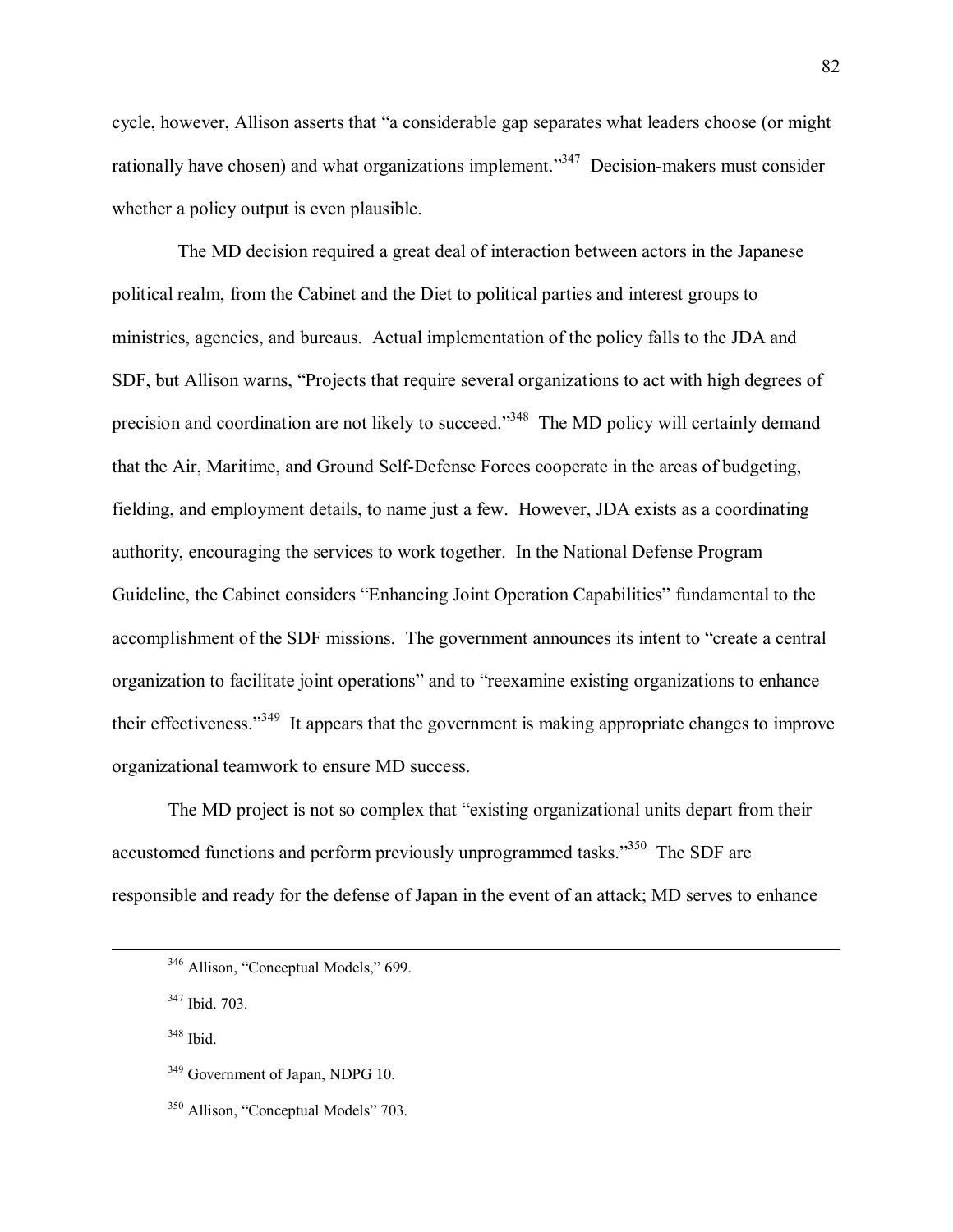their capabilities. There will undoubtedly be, however, some degree of trial and error as the system is tested and fielded, perhaps resulting in a departure from the project's original concept.

Government leaders also can "expect that each organization will do its 'part' in terms of what the organization knows how to do.<sup>351</sup> The SDF will employ the sea- and land-based components of the system and will provide and conduct appropriate training. The Finance Ministry will ensure that the JDA inputs are included in the annual budget, and the Diet will approve funding. The Cabinet will provide proper oversight and command  $\&$  control. These organizations, however, cannot be expected to operate effectively outside their spheres of expertise.

Each organization likely will pass "incomplete and distorted information...concerning its part of the problem.<sup>352</sup> Complete information reveals weaknesses and vulnerabilities. It may also indicate the inability of a commander or commanders in the field to make it work. In Japan, saving face is a significant cultural pull that could inhibit organizations from offering unfavorable information. Unanimity and consensus within the organization will be achieved before information is released to others in the government. Budgeting and politics may also have roles in the provision of incomplete information. Also, if an organization is assigned a portion of the MD policy that is contrary to its goals, it will resist implementation of that piece.<sup>353</sup> Leaders should expect that organizational procedures can only deal with situations they are designed to handle; anything beyond that could result in incomplete information or resistance.

<sup>&</sup>lt;sup>351</sup> Allison, "Conceptual Models" 703.

 $352$  Ibid.

<sup>353</sup> Ibid.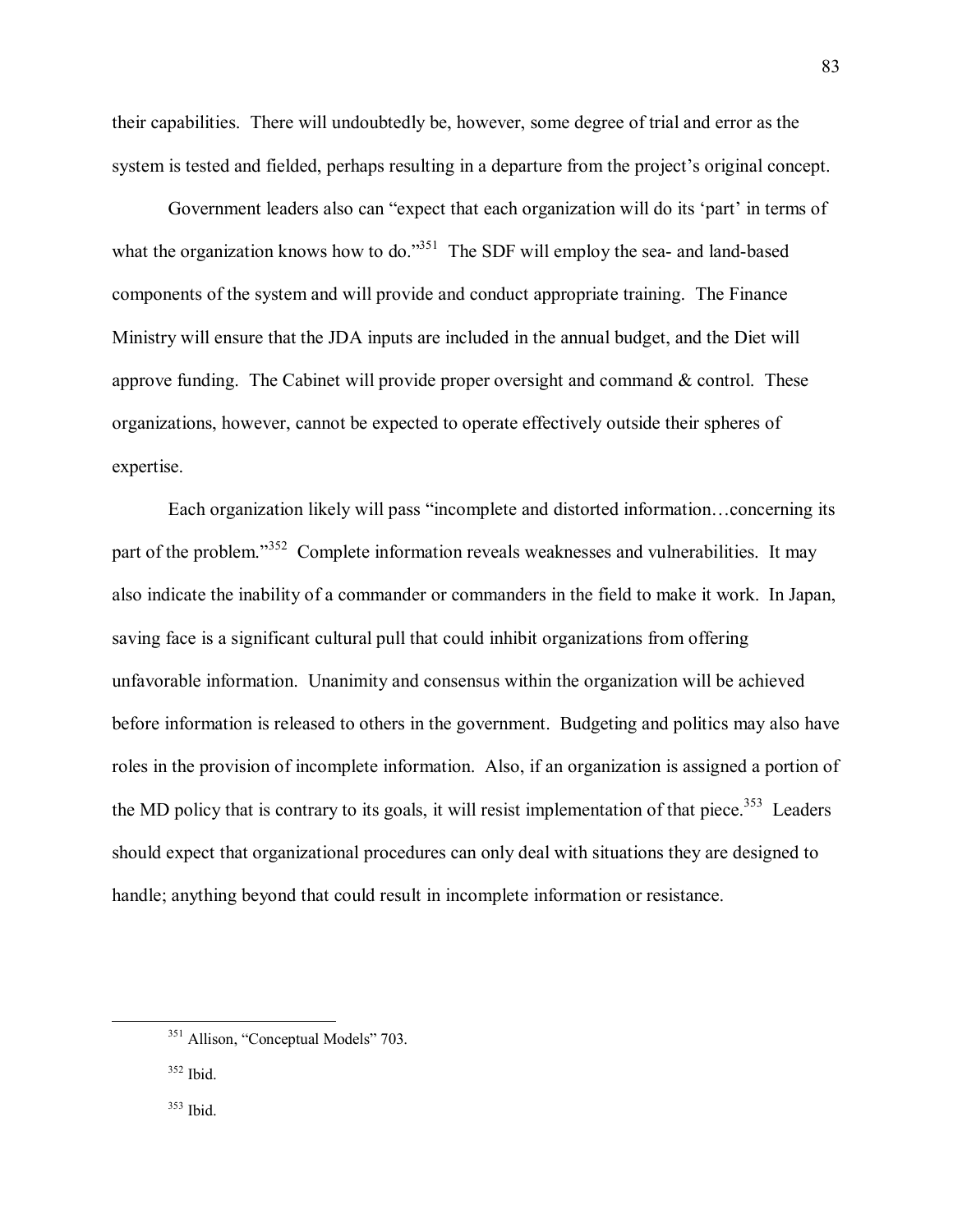A brief survey of the preceding factors shows that the MD policy is indeed administratively feasible. Implementation will have challenges, however; a period of "growing" painsî is likely while organizations and leaders adjust to this nuanced mission.

# *Conclusion*

In their critique of Allison's models, Jonathan Bendor and Thomas H. Hammond claim that Allison's organizational model discussion is his strongest, yet they "have some reservations" about his analysis.<sup> $354$ </sup> Taken with Japanese cultural considerations, their assessments offer further insight into the MD resolution at the organizational level.

As previously mentioned, Allison contends that organizations perform only marginally differently from day to day in varying situations, given the constraints of SOPs. Bendor and Hammond note that Allison's assertion that "simple rules generate simple, predictable behavior," on the other hand, "greatly underestimates how complex behavior—of even a single decision maker—can arise out of the use of simple rules.<sup>355</sup> The tendency in Japanese politics to remain in the gravitational pull of the status quo lends itself to Allison's model, but interpretation can expand the acceptable limits of the status quo. War-renouncing Article 9 of the Japanese Constitution, for example, has been reinterpreted several times to make room for standing defense forces and capabilities. The plainly worded Japanese foreswearing of war has generated complex behavior in the country's policymaking. Also, it is impossible to predict—even with organizational SOPs—which procedure an organization might favor if it is presented with more than one option in a given situation. Further research into specific organizations would be helpful here but is beyond the researcher's resources and scope of this project. Suffice it to say

 $354$  Bendor and Hammond, "Rethinking Allison's Models" 309.

<sup>355</sup> Ibid.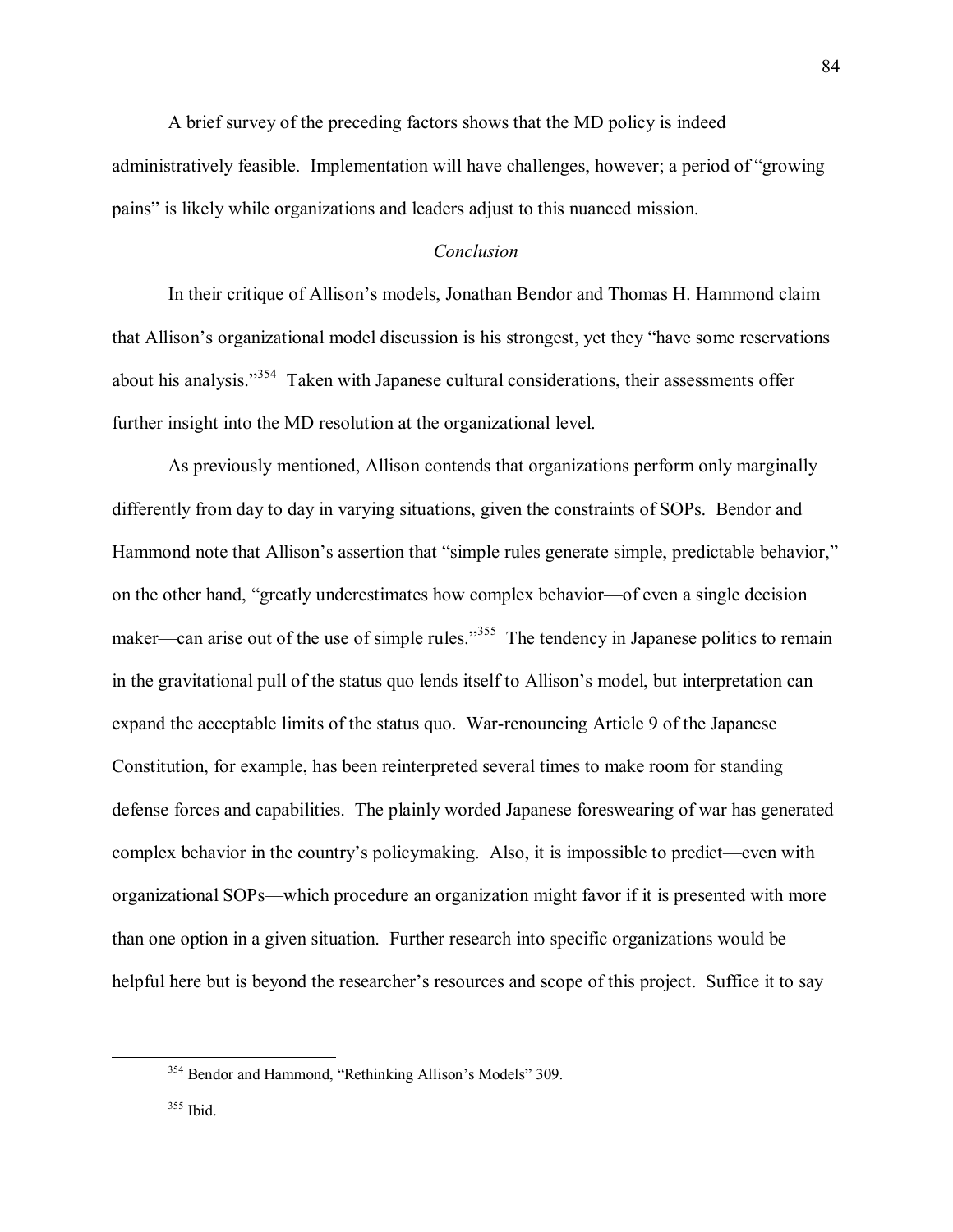that Allison's view of organizational SOPs may serve to oversimplify the inner workings of the Japanese government.

Bendor and Hammond also argue that, rather than hinder decision-making, ìorganizations can significantly ease the constraints on information processing that confront individuals.<sup>3356</sup> Using *nemawashi* to seek compromise and consensus could result in data being filtered out before it is presented to the decision-maker. This supports Allison's notion that decision-makers should expect incomplete information from organizations. Conversely, the involvement of experts such as *zoku* and career bureaucrats in the process could facilitate the movement of high quality, germane information to policy makers. The critics note, "Given the real limits on individual cognition, technically demanding projects such as going to the moon can be handled only by collective endeavor.<sup>357</sup> Fielding a MD system and making it work is a *itechnically demanding project*" that requires the involvement of multiple Japanese organizations.

Allison's organizational process model offers a look into the participation of various Japanese political entities in the MD decision. While its explanatory value may be questionable, it provides a tool for examining the role organizations play in decision-making, the environment in which they operate, and the challenges their diversity presents. The MD decision can be characterized, at least in part, as the output of interacting, established organizational processes.

 $356$  Bendor and Hammond, "Rethinking Allison's Models," 309.

<sup>357</sup> Ibid., 313.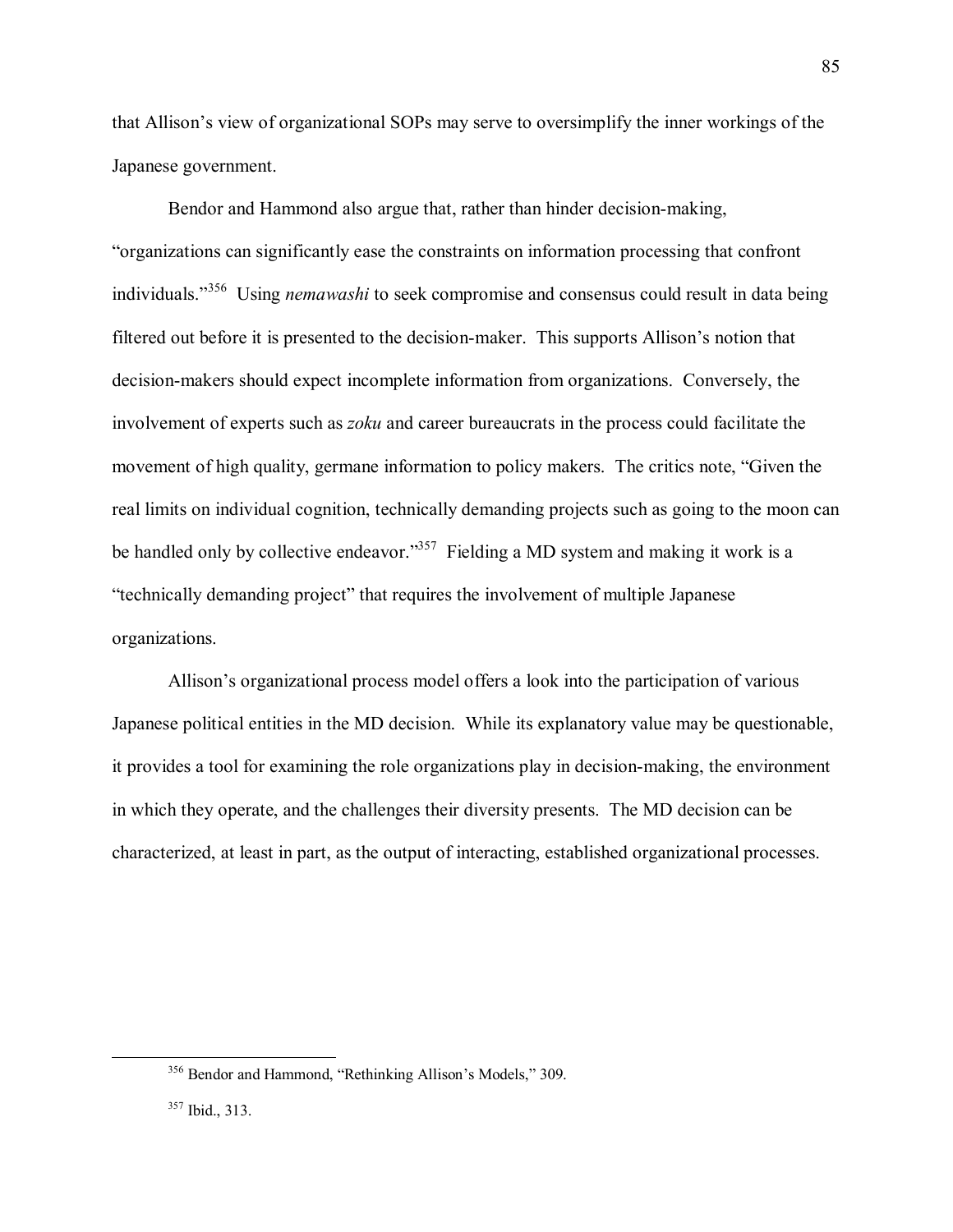#### CHAPTER FIVE

#### BUREAUCRATIC POLITICS AND JAPAN'S MISSILE DEFENSE POLICY

Allison's bureaucratic politics model aims to examine government behavior "not as organizational outputs, but as outcomes of bargaining games." He explains that "what the nation does is sometimes the result of triumph of one group over others. More often, however, different groups pulling in different directions yield a resultant distinct from what anyone intended.<sup>358</sup> Japanese scholar Kyogoku may explain bureaucratic politics in a similar fashion, noting, "in reality, politics... is not subject to unified, centralized control, but rather is featured by competition among sovereignlike agencies, which leads to a vertically segmented administration.<sup>359</sup> This model involves political rivalry at all levels of policymaking, not simply the adherence to established procedures or the selection of a best option.

This chapter ventures to explore how bureaucratic actors are defined and how they compete, horizontally and vertically, internally and externally. Application of this model to Japanís MD decision should offer insight into the degree bureaucratic politics figured into the government's policy. Allison claims that with this model, the "explanatory power is achieved by revealing the pulling and hauling of various players, with different perceptions and priorities, focusing on separate problems, which yielded the outcomes that constitute the action in question."<sup>360</sup>

## *A Little Less Talk and a Lot More Action*

Allison argues that "the context of shared power but separate judgments concerning important choices, determines that politics is the mechanism of choice" for government decisions

<sup>&</sup>lt;sup>358</sup> Allison, "Conceptual Models" 707.

<sup>359</sup> Kyogoku, *Dynamics* 116.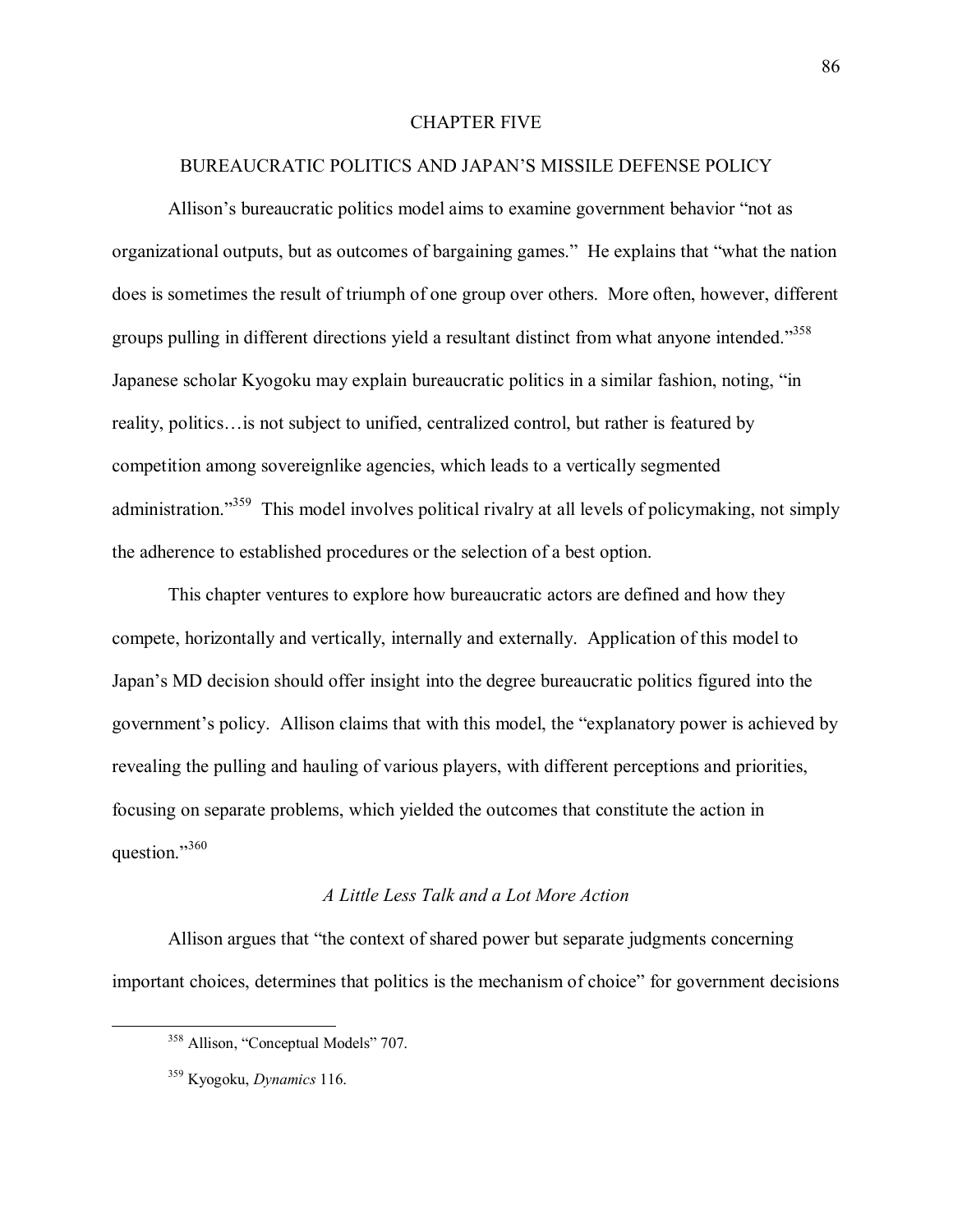and actions.<sup>361</sup> Masato Kamikubo contends that major policy changes in Japan are a result of "the consequences of conflicts between politicians" which influence "the transition of power relations between government agencies.<sup>362</sup> Charles Bingman makes similar observations of behavior in Japanese policymaking. He notes, "a constant pattern of internal alliances and networks...who debate policies, seeking reinforcement from factions of like-minded people in the party or the Diet." The "results of the maneuvering" often "determine policy, even against official Cabinet positions.<sup> $363$ </sup> A leader's best alternative, according to this assertion, does not always drive policy. As Allison points out, "The sum of behavior of representatives of a government relevant to an issue was rarely intended by any individual or group.<sup>364</sup> These alliances and networks also indicate that policymaking is not handled exclusively within the confines of standard organizational channels. "Rather," Allison writes, "separate individuals with different intentions contributed pieces which compose an outcome distinct from what anyone would have chosen $^{365}$ 

Some phenomenon in Japanese policymaking, particularly the budget process and the bureaucracy's internal communications, show how political action can lead to government decisions. Allison asserts that since "bargaining games do not proceed randomly," these types of "action-channels" actually "structure the game by pre-selecting the major players, determining

 $360$  Allison, "Conceptual Models," 711.

<sup>361</sup> Ibid. 710.

 $362$  Kamikubo, "Bureaucrats."

<sup>363</sup> Bingman, *Japanese Government* 42-43.

 $364$  Allison, "Conceptual Models" 711.

<sup>365</sup> Ibid.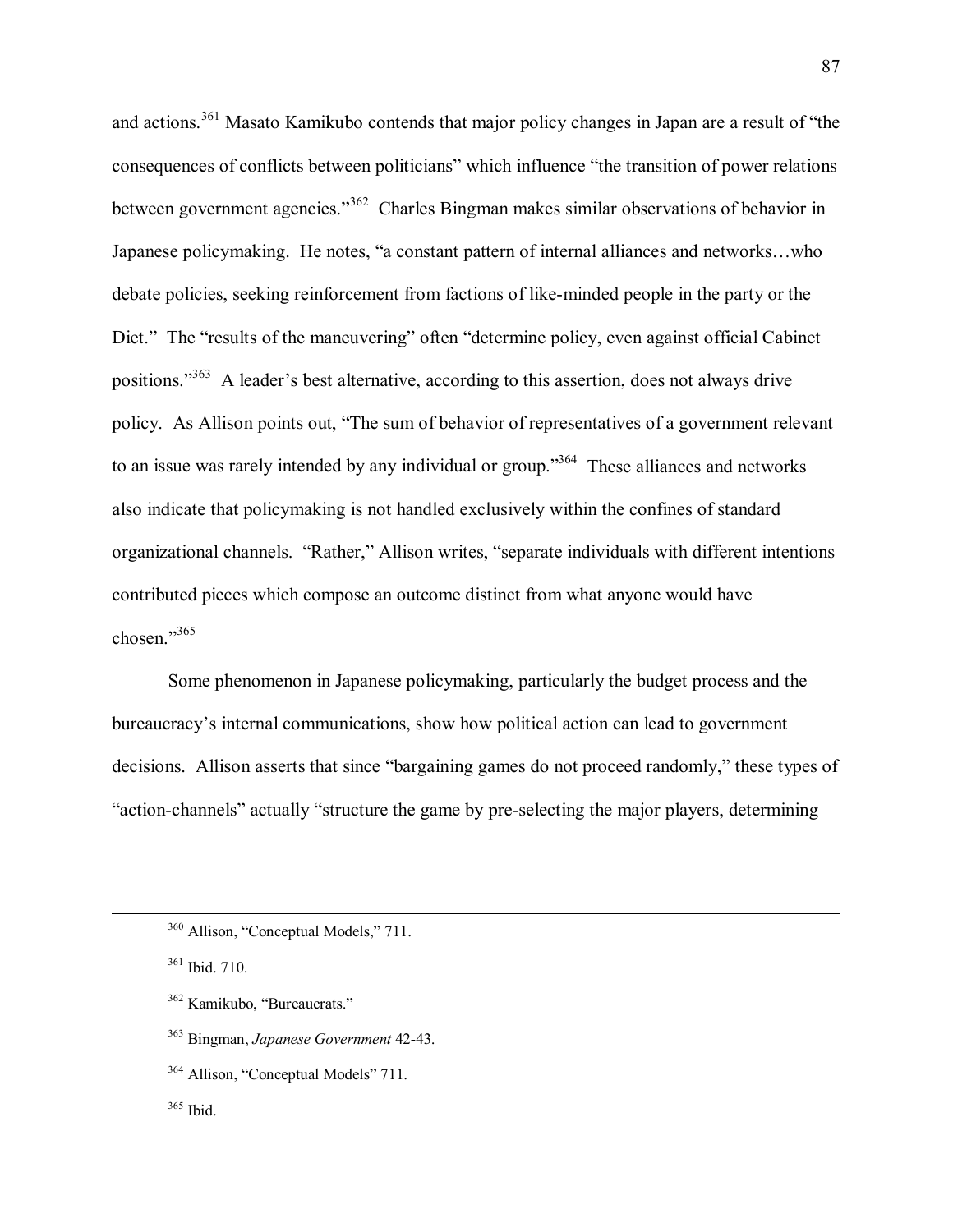their points of entrance into the game, and distributing particular advantages and disadvantages for each game. $1366$ 

Japan's budget process begins during the summer prior to the coming fiscal year. According to Bingman, Cabinet and LDP objectives may not be defined in July, so the Ministry of Finance disseminates its own guidance to the other ministries. At this point, with no "direction from on high," the ministries "are more or less free to advance their own policy views, and let the central political leadership catch up later if they can.<sup>367</sup> In August, the ministries<sup> $\cdot$ </sup> submissions are finalized, cleared by the LDP's Policy Affairs Research Council (PARC), and tendered to MOF's Budget Bureau. For the next few months, the Budget Bureau "grinds it out with the ministries," until the proposed budget is presented at the Minister's Budget Conference.<sup>368</sup> The Cabinet then holds "revival negotiations" for about a week during which Cabinet ministers and the PARC "are permitted to place a few 'hot' political items on the agenda for a final buy-off session." However, according to Bingman, "This is **not** an opportunity to propose any serious change in the budget policy or estimates.<sup>369</sup> By the time the Cabinet and the Diet must approve, political "pulling and hauling" at sub-ministerial levels have significantly colored, if not completely determined, the government's budget. It is unclear how the MD issue was handled during the construction of the FY2004 budget.

Also worth noting is the Japanese bureaucracy's "so-called seal administration" or *ringi* system. In this action-channel, "relevant documents circulate within it, and the appropriate officials indicate approval by stamping them with their seals, thus providing a record of their

<sup>&</sup>lt;sup>366</sup> Allison, "Conceptual Models" 710.

<sup>367</sup> Bingman, *Japanese Government* 42.

<sup>368</sup> Ibid. 43.

<sup>369</sup> Ibid. 44.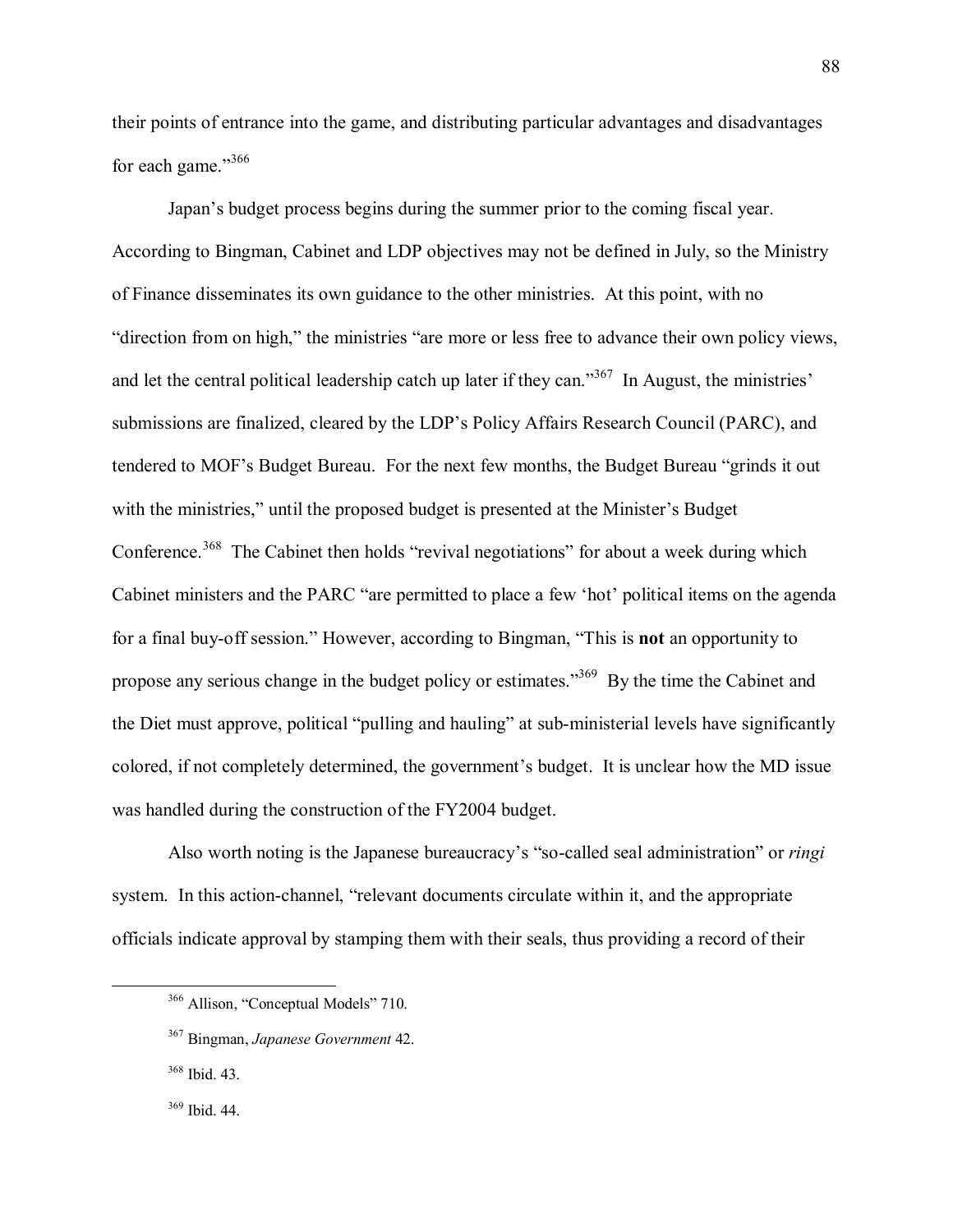actions.<sup>370</sup> The *ringi* document relevant to policy making "is a kind of 'diplomatic document' that confirms the agreement of relevant departments," divisions, bureaus, and eventually ministries for the proposed policy.<sup>371</sup> The cultural elements of consensus, unanimity, and *omote* and *ura* politics apply and seem to support Allison's claim.

More concretely, it is interesting to note that "the larger political establishment in Tokyo remained cautious in its approach" to the MD issue after the North Korean nuclear program and abduction revelations in 2002. At that time, "the Koizumi administration continued to hold the position that it would be much more realistic to persuade North Korea to abandon its... missile development program through negotiations.<sup>372</sup> Roughly one year later, the same administration decided to pursue a MD system. Allison's model would credit political maneuvering with the change of heart.

# *<sup>8</sup>Where You Stand Depends Upon Where You Sit*<sup>"</sup>

A number of actors undoubtedly participated in the pulling and hauling associated with the MD decision. The bureaucratic politics model attributes individual and organizational stances to the professional positions held by the participants. Allison writes, "Positions define" what players both may and must do.<sup>373</sup> Kyogoku recognizes this, stating that "Individuals, through their roles, secure a 'meaningful niche' in the universe." He contends, "If one completely abandons commenting on or criticizing organizational goals, meanings, and norms, and gives his whole heart and soul, he will be well served.<sup>374</sup> Indeed, the "meaning of life" for

374 Kyogoku, *Dynamics* 94.

 <sup>370</sup> Kyogoku, *Dynamics* 216.

<sup>371</sup> Ibid. 216-17.

<sup>&</sup>lt;sup>372</sup> Fouse, "Japan Gets Serious" 2.

<sup>&</sup>lt;sup>373</sup> Allison, "Conceptual Models" 709.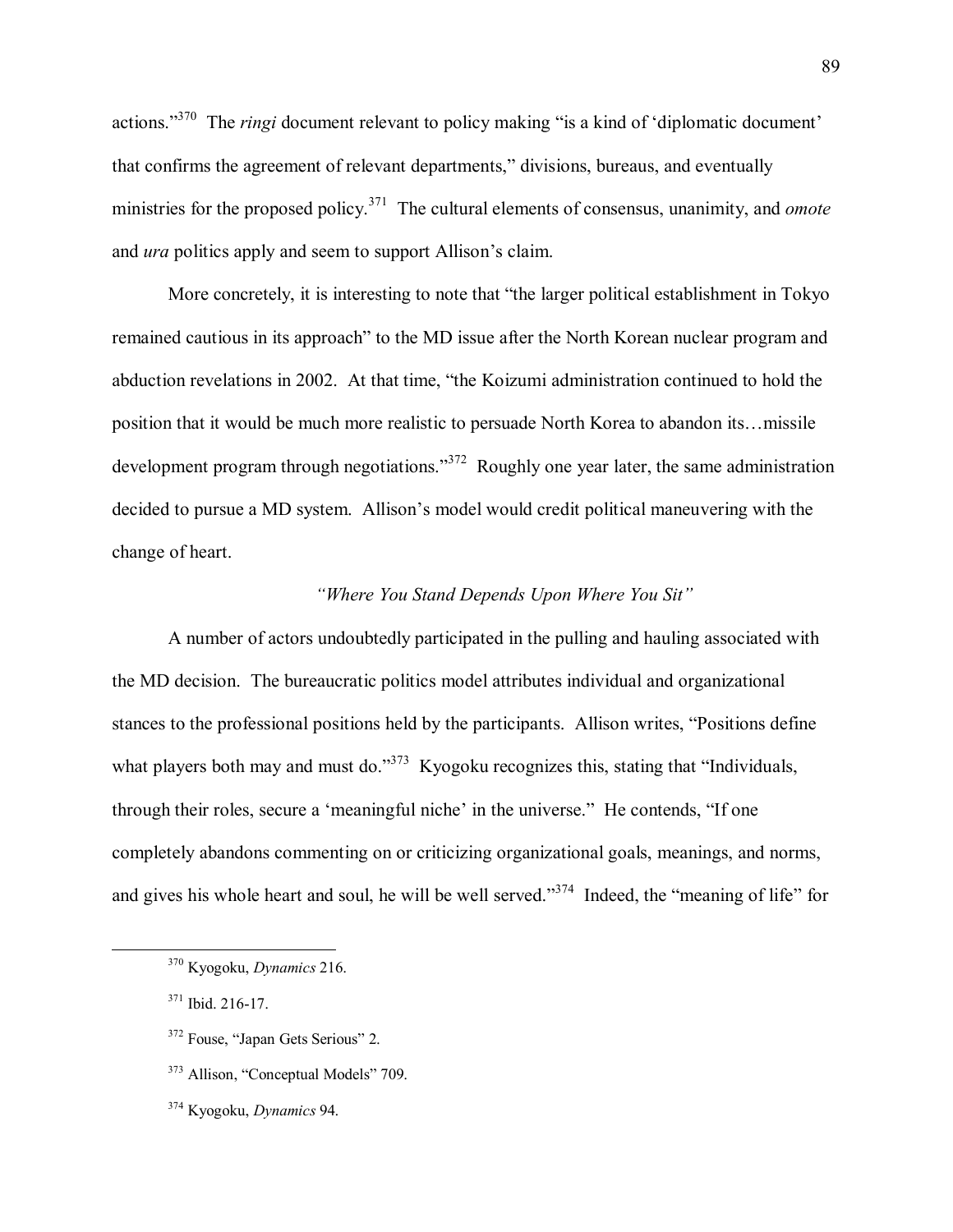bureaucrats according to Kyogoku is "the expansion of functions, competence, personnel and budgets of the various ministries, bureaus, departments, and sections.<sup>375</sup> Kamikubo strikes a similar tone, arguing that "bureaucrats pursue the benefit of whichever government office they belong to. $1376$  And Allison echoes, "the stance of a particular player can be predicted with high reliability from information concerning his seat. $1377$ 

Officials must know what it is they're after. As Allison puts it, "To motivate members of his organization, a player must be sensitive to the organization's orientation.<sup>378</sup> One way this is accomplished in Japanese politics is through appointment as a parliamentary vice minister. Usually within his/her first three terms, a politician serves in this capacity to receive "training for more responsible positions later." The parliamentary vice minister position "carries with it few responsibilities, but it enables the politician to learn about a number of policy issues in some depth and to develop relationships with bureaucrats and with interest groups that form the ministry's public clientele.<sup>379</sup> The loyalty that likely results from this arrangement could benefit both the politician and the ministry in future policy negotiations.

Not surprisingly, there has been some bureaucratic friction surrounding the MD policy on a number of issues. One report notes that the "Ministry of Foreign Affairs (MOFA) and the Japan Defense Agency (JDA) support a robust upper-tier system, whereas the Japanese Air Self-Defense Force has expressed pursuing a PAC-3 lower-tier system to ensure that it has a role in missile defense decisions." Some JDA officials also believe that MD "serves multiple purposes

 <sup>375</sup> Kyogoku, *Dynamics* 216.

 $376$  Kamikubo, "Bureaucrats."

<sup>&</sup>lt;sup>377</sup> Allison, "Conceptual Models" 711.

<sup>378</sup> Ibid. 709.

<sup>379</sup> Curtis, *Japanese Way* 89.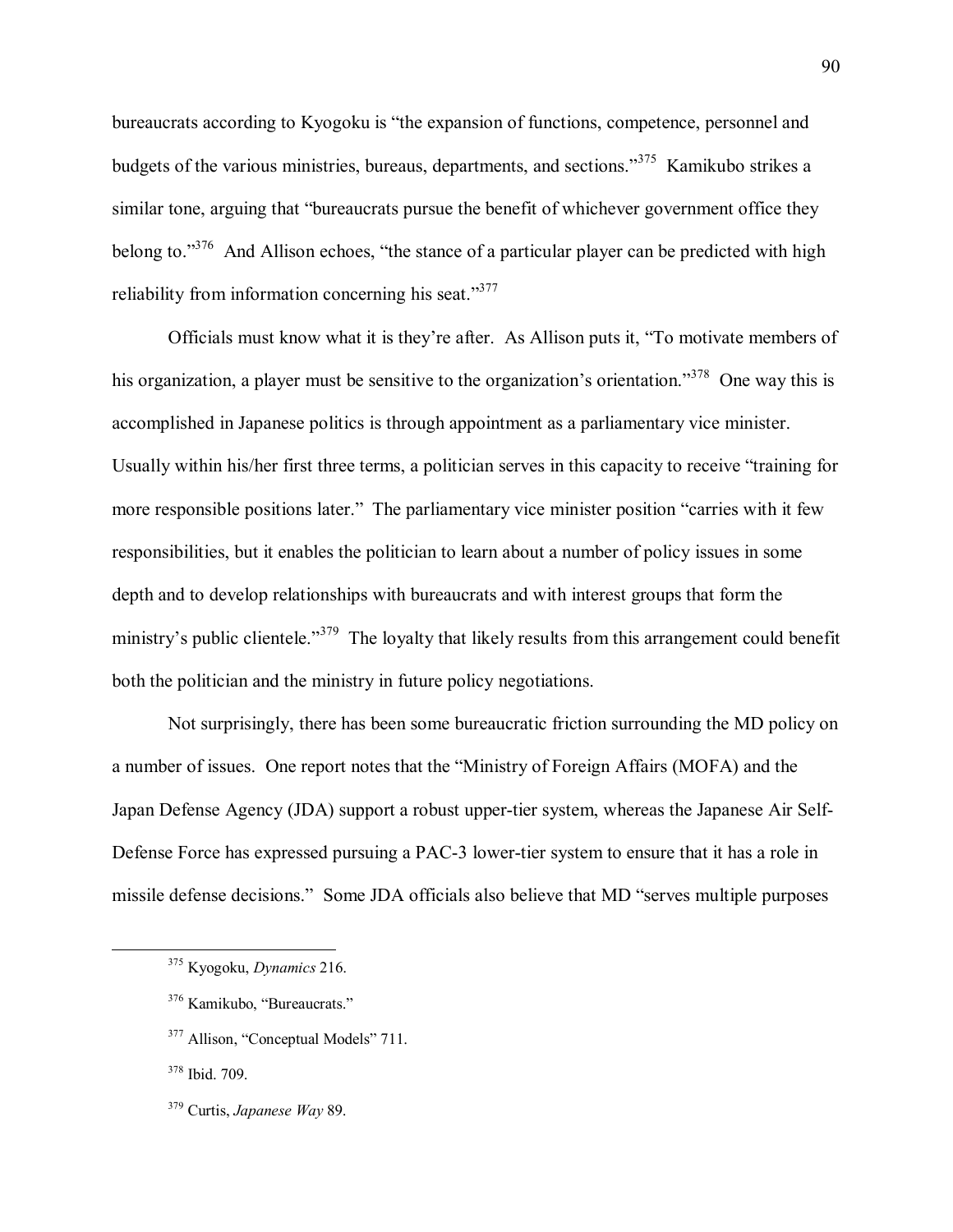for Japan and is consistent with Japan's evolving concept of defense.<sup>7380</sup> JDA could use the MD issue to further broader organizational goals. The agency published a report in 1995 titled "On Research Concerning Ballistic Missile Defense," which "acted as a spur to further studies...on linked technologies and systems including satellite linked sensor systems, and a highly integrated [command, control, communications, and intelligence] system.<sup>381</sup> This report came at a time when the U.S. and Japan were engaged in early negotiations about the future of their alliance. These talks may have yielded a domestic agenda on defense modernization that became more pertinent in the post-9/11 environment.<sup>382</sup> Thus, MD offers greater value to JDA than simply that of effectively engaging an inbound missile.

On the business side of the issue, according to one analyst, "defense industries would have strong interests in continuing work on the mega project that was" MD.<sup>383</sup> However, both MOFA and the Finance Ministry had previously "supported purchasing off-the-shelf defense systems from the United States as a way to enhance alliance strength and lower overall defense costs.<sup>384</sup> This is a case of Allison's assumptions correctly predicting actors' stances. MOFA is concerned with alliance politics, while MOF looks to ease the budget burden. On the other hand, buying off-the-shelf interceptor missiles from the U.S. could lead to "abandoning the joint research project" and "erode support within the Japanese defense industry for participation" in

<sup>&</sup>lt;sup>380</sup> "Ballistic Missile Defense and Northeast Asia Security" 5, 18.

 $381$  Kartha, "Managing the Shift" 45.

<sup>&</sup>lt;sup>382</sup> Dr. Deborah J. Milly, Virginia Tech Department of Political Science, suggested this notion on 10 May 2005.

 $383$  Kartha, "Managing the Shift" 44.

<sup>&</sup>lt;sup>384</sup> Fouse, "Japan Gets Serious" 3.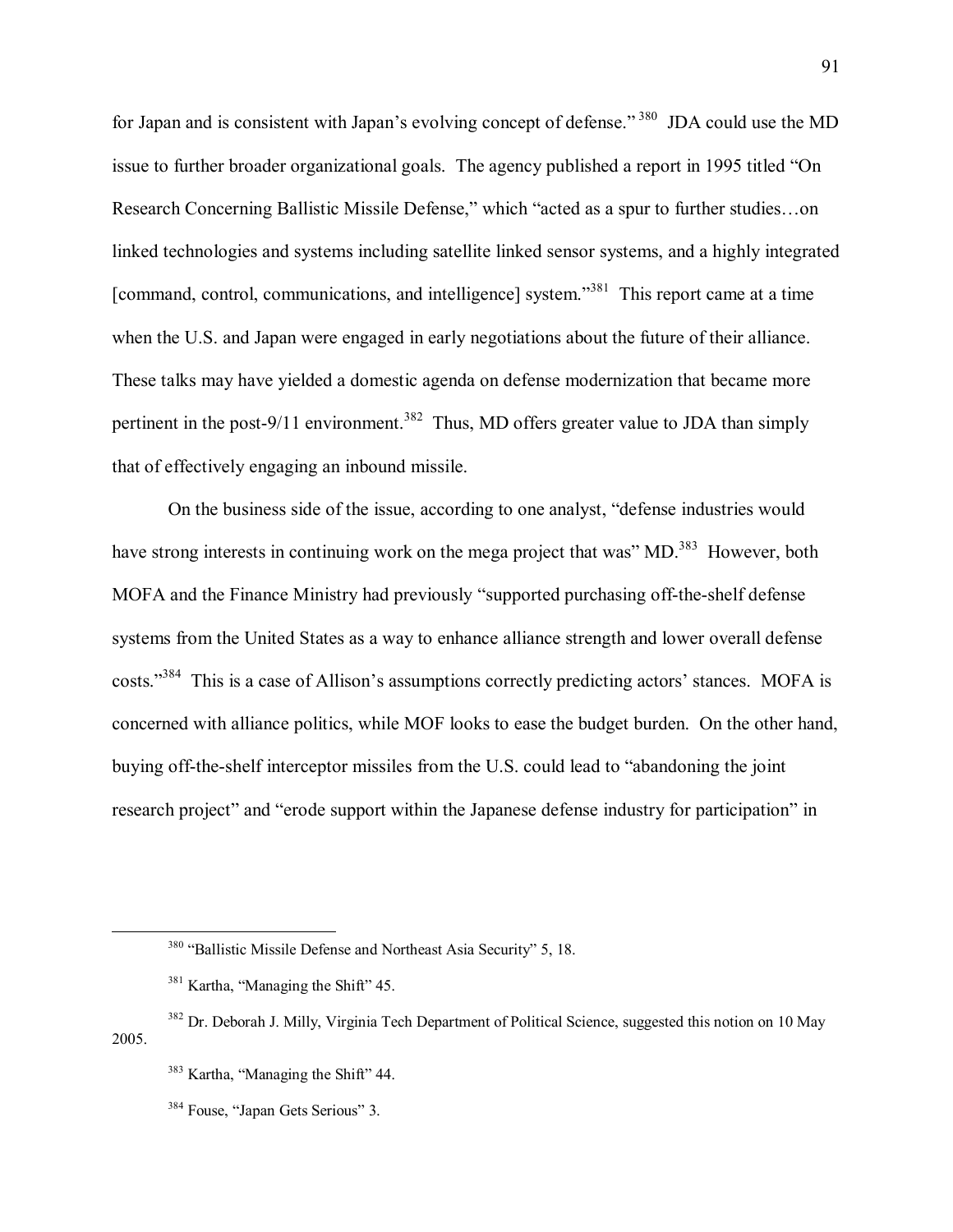the MD program.<sup>385</sup> Clearly, specific, well-defined interests are at work in Japan's MD efforts and have an impact on a final government position.

Successfully advocating one's interests depends on each player's power. Allison explains, "Power, i.e., effective influence on policy outcomes, is an elusive blend of at least three elements: bargaining advantages (drawn from formal authority and obligations, institutional backing, constituents, expertise, and status), skill and will in using bargaining advantages, and other players' perceptions of the first two ingredients.<sup>3386</sup> One example is the former State Minister for Defense Shigeru Ishiba. He had previously served as Senior Vice Minister for Defense and was "known for favoring the use of the Self-Defense Forces to accomplish policy objectives.<sup>387</sup> His ministerial appointment raised his status, ordained him with formal authority, reflected his expertise, and made him head of an organization already favoring MD. He enjoyed bargaining advantages and possessed the skill and will to use them. As the top JDA official, he could speak authoritatively on the subject, claiming that "North Korea had already deployed some 100 ballistic missiles capable of reaching major Japanese cities and stated flatly, 'missile defense is indispensable for Japan's security."<sup>388</sup>

Ishiba's case demonstrates the power an individual can wield in the decision making process. Additionally, the LDP retains power as an organization. Bingman writes, "the internal conflicts between factions in or between ministries... has been a force for the consideration of alternative policies," but, he continues, "it has certainly not produced any substantial departures

<sup>&</sup>lt;sup>385</sup> Fouse, "Japan Gets Serious" 3.

 $386$  Allison, "Conceptual Models" 710.

<sup>&</sup>lt;sup>387</sup> Fouse, "Japan Gets Serious" 2.

<sup>388</sup> Ibid.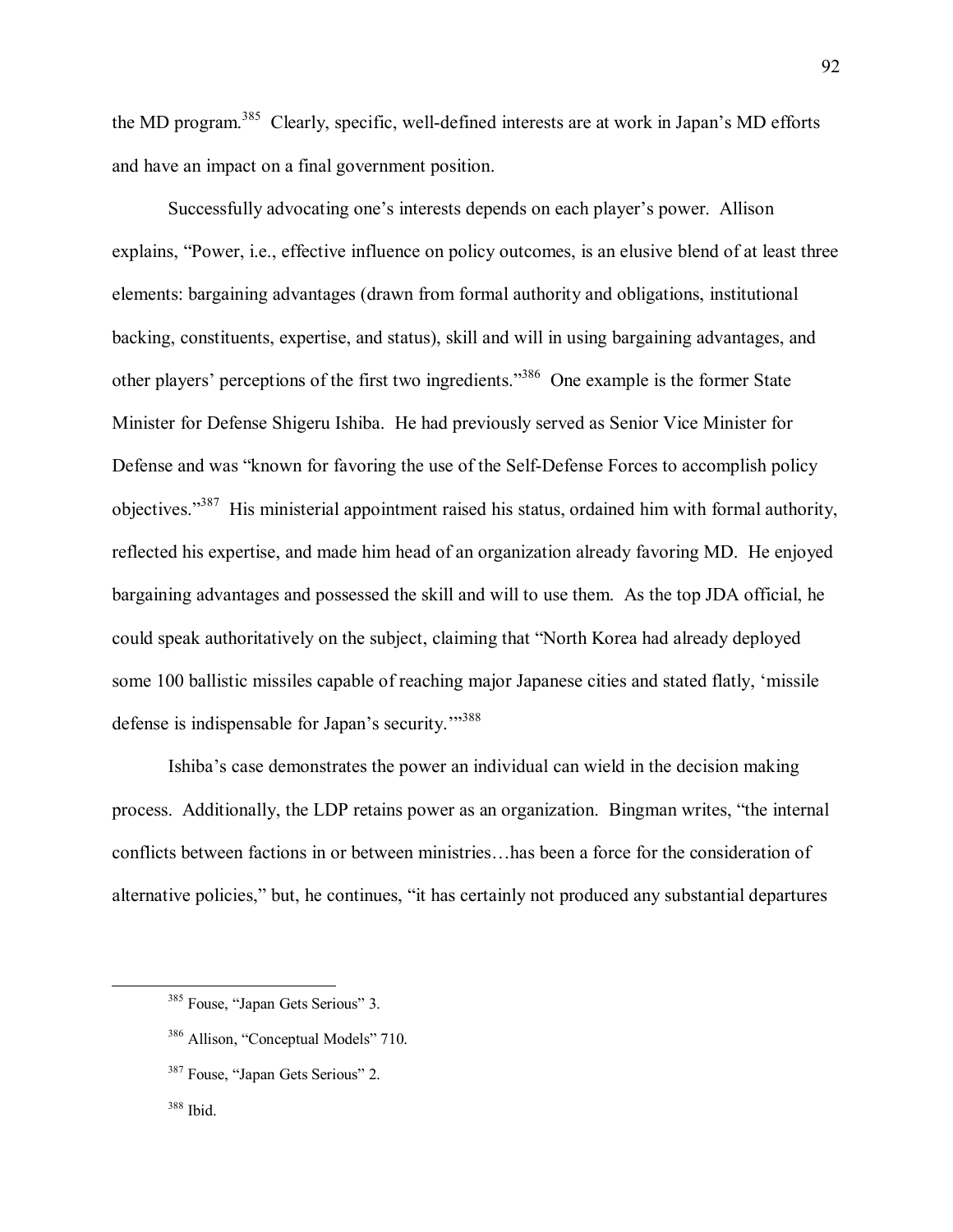from the broad national policy mainstreams laid down by the LDP and successive LDPdominated Diets and Cabinets."389

Japan's MD issue shows that bureaucratic interests largely determine individual and organizational positions on the topic. And the power of officials to affect decisions relies on a number of factors intertwined with those political interests.

# *Too Many Indians and Not Enough Chiefs*

Allison states that "Individuals become players in the national security policy game by occupying a critical position in an administration. These positions range from "Chiefs" at the highest level to "Staffers" to "Indians" to "*Ad Hoc* Players.<sup>"390</sup> Lower-level Japanese bureaucrats can be considered "Indians," while those in Cabinet, Diet, and LDP leadership constitute the "Chiefs."

Japan's policymaking environment reflects Allison's assertion that "Most problems are framed, alternatives specified and proposals pushed...by Indians.<sup>391</sup> When dealing with those outside the bureaucracy, these Indians sometimes "take advantage of the prior approval system by accepting the demands of LDP politicians in return for having bills and budgets pass through the PARC (and subsequently the Diet) without major modification.<sup>3392</sup> In the aforementioned *ringi* system within the bureaucracy, the "divisions and bureaus involved have the power of veto." Kyogoku further explains, "the approval must be obtained politically from those individuals who happen to be chiefs of divisions and bureaus at that time.<sup>7393</sup> These officials

 <sup>389</sup> Bingman, *Japanese Government* 77.

<sup>&</sup>lt;sup>390</sup> Allison, "Conceptual Models" 709.

<sup>391</sup> Ibid. 711.

 $392$  Mulgan, "Japan's 'Un-Westminster' System<sup>"</sup> 83.

<sup>393</sup> Kyogoku, *Dynamics* 217.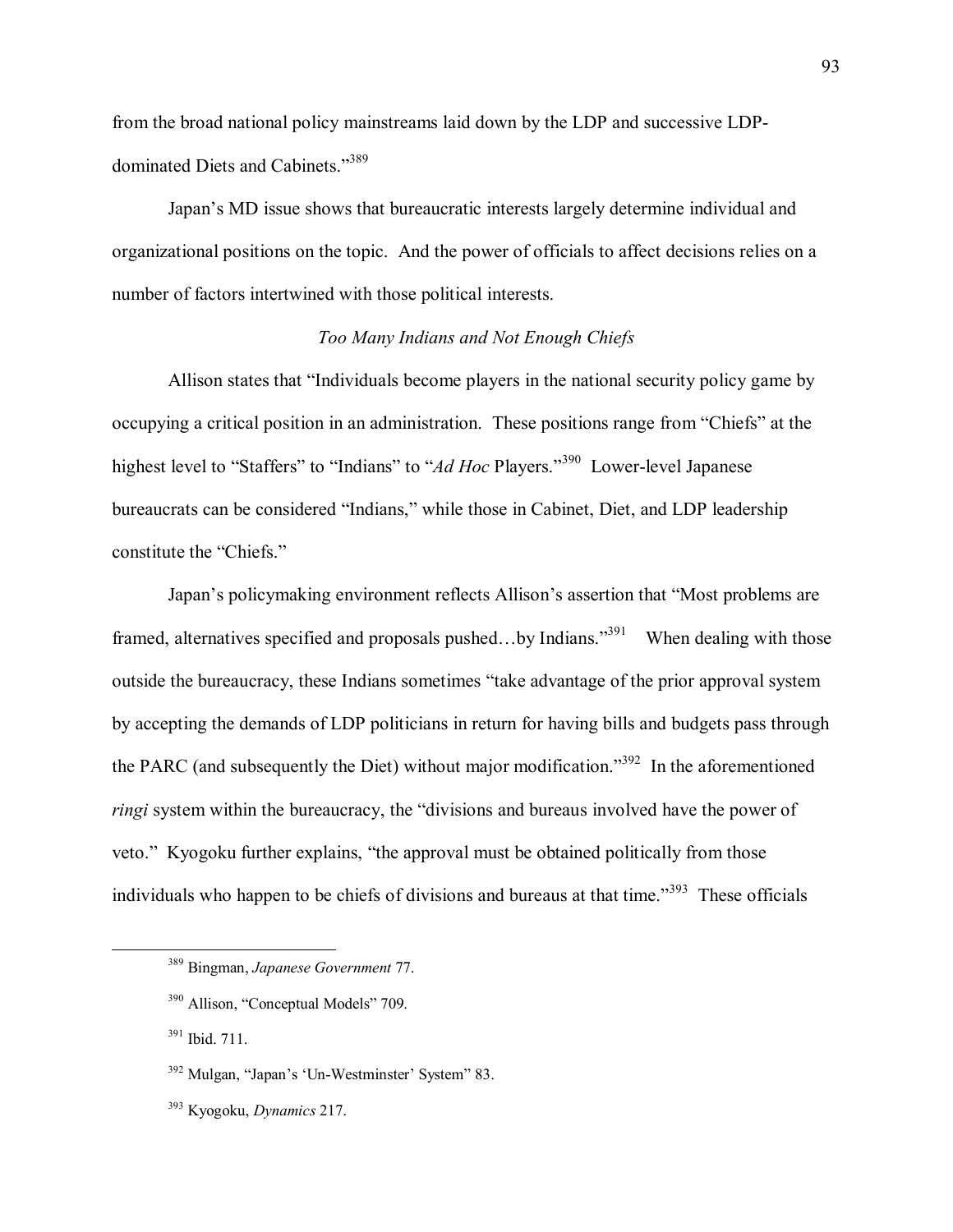remain "Indians" in the context of this research; political pulling and hauling occurs even at the lower levels of government, prior to proposals reaching the "Chiefs."

Allison also observes that "Indians fight with Indians in other departments.<sup>394</sup> One example is the waning influence of MOFA's China and Mongolian Affairs Bureau and the gains made by "those in charge of managing the alliance with the United States.<sup>395</sup> One observer declares, "Although officials in charge of the U.S. alliance have probably always wielded greater power inside MOFA, the fall of the 'China Hands' has certainly influenced the ministry's stance with regard to the pace and extent of [MD] cooperation.<sup>396</sup> China's stated opposition was likely a factor, allowing those responsible for U.S. affairs to capitalize and advance their interests.

The primary problem faced by "Indians," as Allison notes, "is how to get the *attention* of Chiefs, how to get an issue decided, how to get the government to 'do what is right.<sup> $1397$ </sup> One observer argues that "given the ossification of the bureaucracy, where the system of promotion by seniority prevails...there is no other way but to kick the older people upstairs, and let those with ability do the work.<sup>398</sup> Policy initiative, thus, is deferred to lower levels, and the power that should accompany formal authority is transferred, increasing the political role of lowerranking officials. Japanese reformer Ozawa voices his frustration, asking, "If ministry and agency views have already been completely coordinated before the cabinet meeting takes place, what is the purpose of the meeting?" $399$ 

- $394$  Allison, "Conceptual Models" 711.
- <sup>395</sup> Fouse, "Japan Gets Serious" 4.
- 396 Ibid.
- $397$  Allison, "Conceptual Models" 711.
- 398 Kyogoku, *Dynamics* 218.

94

399 Ozawa, *Blueprint* 60.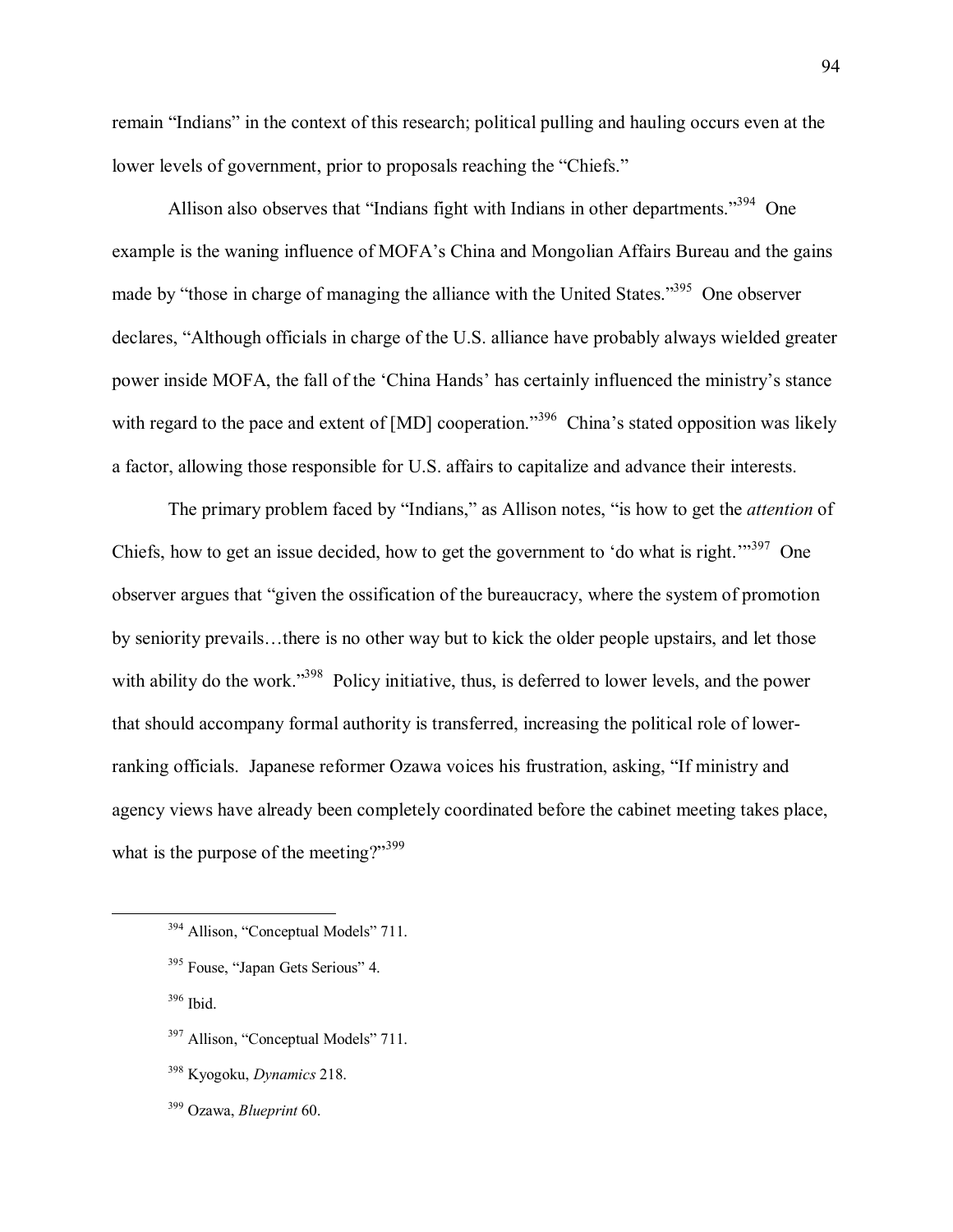While "Indians" are developing policy proposals, "Chiefs" focus their efforts on "the hottest issue *de jour*" due to their busy schedules and broad responsibilities. Ozawa remarks that *iministers not only represent... ministries, but are also cabinet ministers and generalists who take* responsibility for national issues." He goes on to declare, "they fall back into their roles as representatives of particular ministries, pleading on behalf of the bureaucrats.<sup>7400</sup> For the most part, as evidence in the Ishiba example, ministers advocate the positions presented by their respective "Indians." However, there are times when their interests may conflict. Ministers in a parliamentary system such as Japan's are nearly exclusively elected legislators. As professional politicians, they continually seek "vote maximization." As Chalmers Johnson points out, "it is only when the recommendations of the bureaucracy present an *obvious* possibility of damaging vote positions that they will be rigorously checked by government.<sup> $3401$ </sup> Politics—the art of reconciling competing interests—plays an important role in all levels of the Japanese government and impacts policy outcomes.

## *Conclusion: Assessing the Bureaucratic Politics Model*

While politics is central to Japanese decision making, the country's form of government and culture could, in the end, pose a challenge to the application of the bureaucratic politics model. Bendor and Hammond see four weaknesses in Allison's model. They claim that Allison: misconstrues the nature of executive branch policymaking, overlooks hierarchy, imprecisely formulates his model, and presents a model that it too complex.<sup> $402$ </sup> A brief look at these assertions against the Japanese case fosters greater understanding of the model and the decision making process.

 <sup>400</sup> Ozawa, *Blueprint* 55.

<sup>401</sup> Johnson, *Who Governs* 139.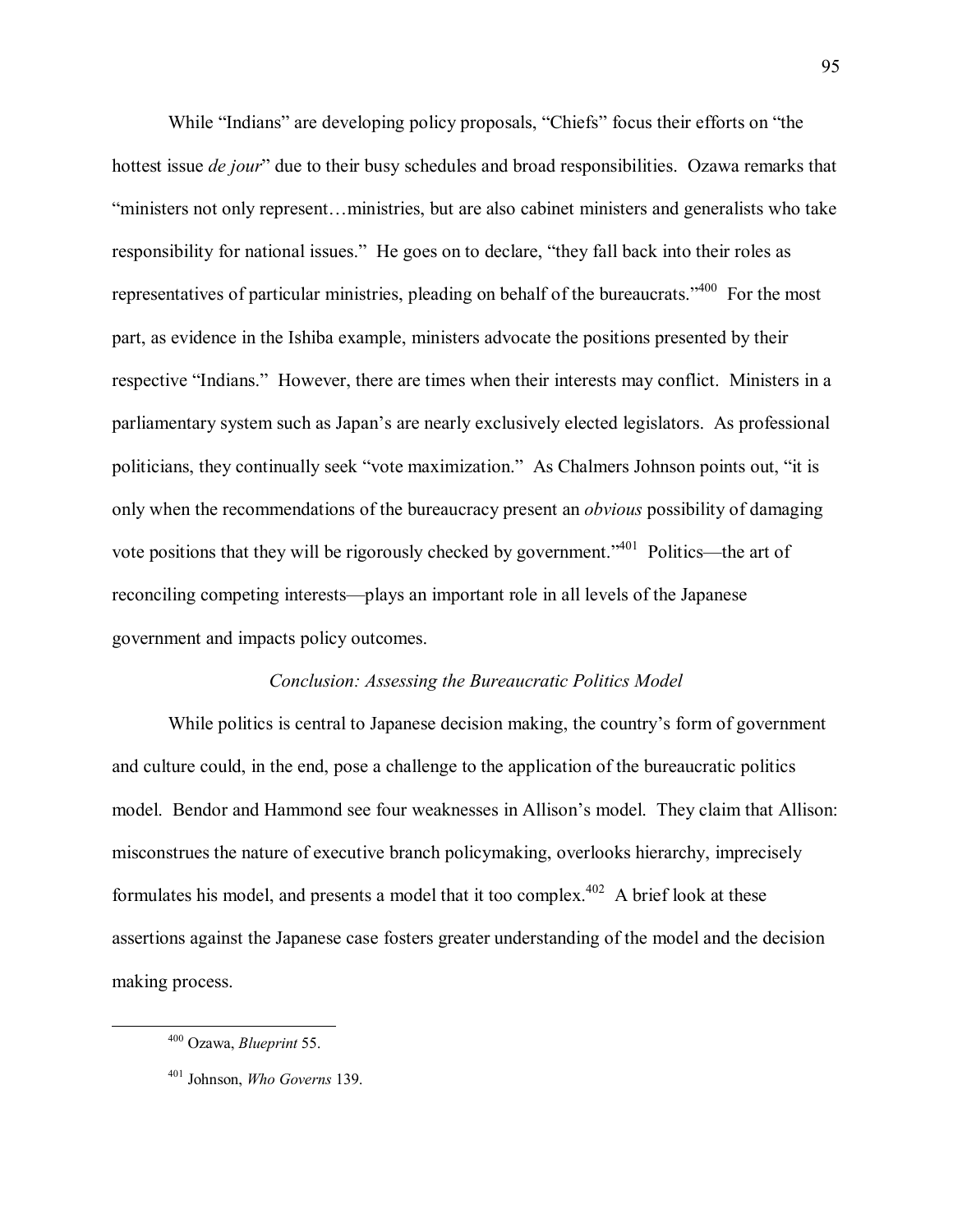Allison's contention that policy results as an outcome from bargaining implies that bureaucratic goals are always conflicting. Conversely, Bendor and Hammond point out that "considerable similarity in policymakers' views should be expected," since, in the U.S., the President appoints key Cabinet officials.<sup>403</sup> This would seem to be the case in Japan as well. The Prime Minister is responsible for forming his Cabinet and is likely to choose parliamentarians who share his views and goals (and who happen to share his LDP affiliation). In the Japanese system, though, political appointment is based largely on seniority in the party. This, combined with the factional competition within the LDP, means that shared goals are not always a given. On the other hand, neither are conflicting ones. The drive for unanimity and the use of *ura* politics in Japan can cloud policymakers' true goals.

Shared goals also do not guarantee absence of conflict; instances of *tamamushi-iro* do arise. Bendor and Hammond cite the need to "distinguish between differences over goals and differences over beliefs about how to achieve the goals." When "there is agreement on goals but disagreement on beliefs," decision-makers tend to use a "collegial" approach to resolve the issue.<sup>404</sup> The authors offer the following explanation:

Collegial problem solving involves efforts to ascertain the justification for differing beliefs and to change the beliefs of other actors. If agreement on beliefs remains elusive, more overtly political activities might occur, though it seems likely that actors would try these only as a last resort.<sup>405</sup>

 $404$  Ibid.

405 Ibid.

 $402$  Bendor and Hammond, "Rethinking Allison's Models" 314.

<sup>403</sup> Ibid.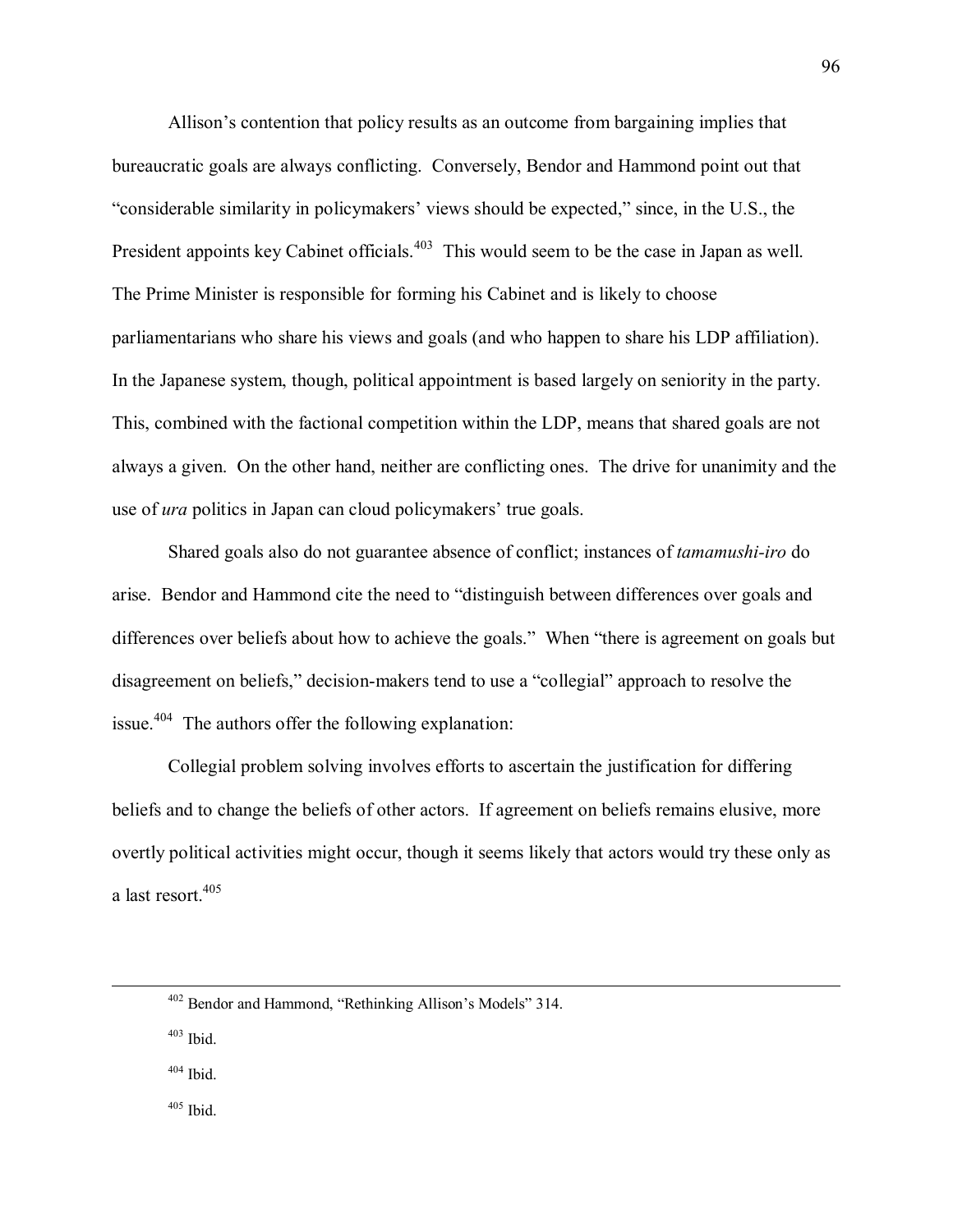This description bears an uncanny resemblance to the Japanese technique of *nemawashi*. In their attempts to maintain harmony, Japanese employ this tactic regardless of whether goals or beliefs are in contention.

 On the questions of whether the chief executive must bargain with subordinates and whether those subordinates enjoy support outside the executive branch, one must recognize the differences between the U.S. system and the Japanese parliamentary government.<sup>406</sup> Unlike the U.S. President, the Japanese Prime Minister could face a vote of no confidence in the legislature; therefore, it behooves him to maintain good relations with members of his Cabinet, at least half of who must be Diet members. The other ministers may also be associated with other factions within the LDP, waiting to make a power grab should the opportunity present itself. As previously mentioned, another difference between the U.S. and Japanese executive branches is that the Prime Minister, like the rest of his Cabinet, is entitled to one vote in the decision making process, whereas in the U.S., the buck often stops with the President. Allison may not have crafted a "one-size-fits-all" conception of executive or bureaucratic decision-making, but he offers a useful tool for investigating below government's surface level.

Bendor and Hammond argue that Allison's model "says almost nothing about how the hierarchy affects the politics." They note that "policymaking involves making comparisons... and that an organization's structure affects who compares what with what, so that different structures can produce different policy outcomes.<sup> $3407$ </sup> The remarkably hierarchical arrangement of the Japanese bureaucracy undoubtedly plays an important role in making those comparisons. The *ringi* system accounts for interactions within and between ministries, but exactly who sees

<sup>&</sup>lt;sup>406</sup> Bendor and Hammond, "Rethinking Allison's Models," 315.

<sup>407</sup> Ibid. 317.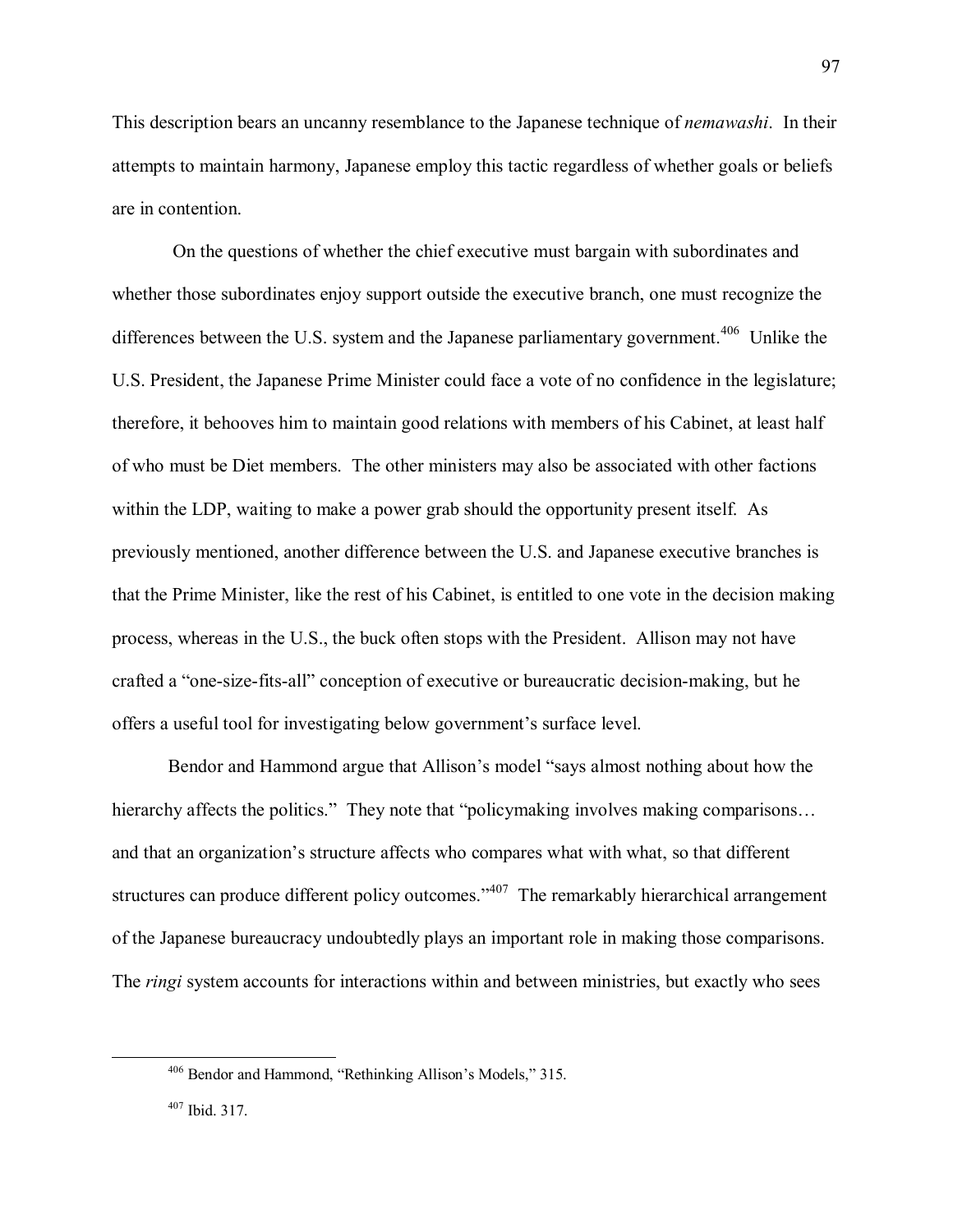what documents is not entirely clear. Hierarchy is an important aspect of Japanese politics, yet Hammond and Bendor contend that Allison's model does little to explore this phenomenon.

The claims that Allison's model lacks conceptual development and is too complex are technical arguments unaffected by the national origin of the decision-makers under examination. Some argue that "it is difficult to determine from Allison's discussion when bargaining will characterize policymaking and who will have to bargain with whom about what.<sup> $408$ </sup> The intertwining of legislators, ministers, and political party members in key personalities adds to the ambiguity of the model.

 Cultural norms and governmental structure characterize the unique Japanese policymaking system. Under these conditions, Japanese political actors behave differently than their U.S. counterparts might with respect to Allison's and his critics' assertions. One can safely say, though, that political pulling and hauling likely occurs at many levels and that one's stance may be colored by his position in the government. The idea that Japan's MD policy resulted as the outcome of political bargaining cannot be discounted.

<sup>&</sup>lt;sup>408</sup> Bendor and Hammond, "Rethinking Allison's Models," 317.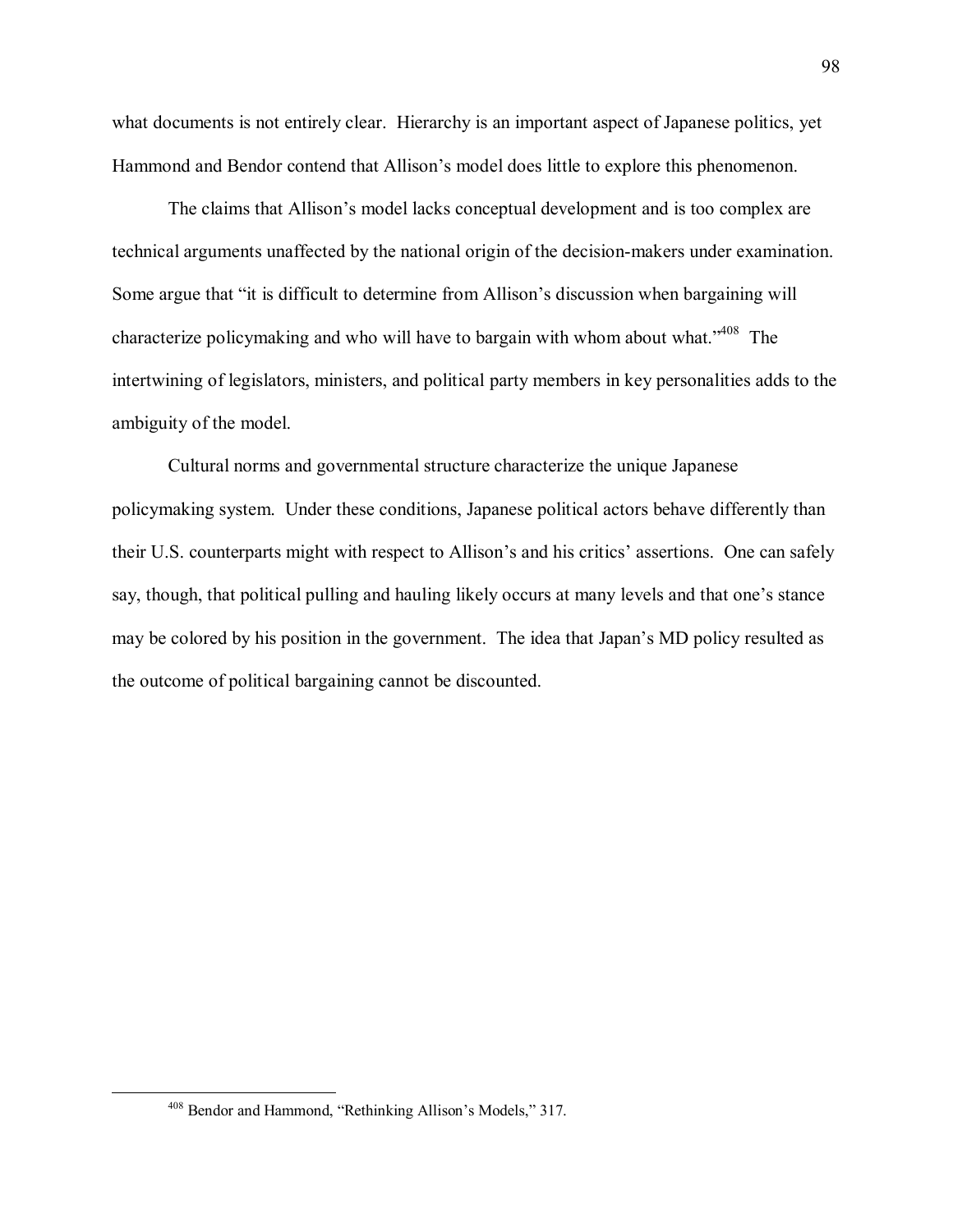#### **CONCLUSION**

Japanese policymaking is a complex process involving cultural forces, numerous formal and informal actors playing multiple roles, and intense behind-the-scenes negotiations. It provides complicated political grist for the mill of Allison's rational actor, organizational process, and bureaucratic politics models. Some of Allison's concepts and propositions appear less than well suited to deal with these additional cultural considerations and blurred institutional lines. For instance, it is difficult to determine precisely the motivations of a Cabinet member who must bear in mind the desires of his legislative constituency, his intra-party factional leadership, the prime minister, and the ministry over which he presides. How can one determine where he stands if it is unclear exactly where he sits?

Application of these models also provides insight into the Japanese political phenomenon to foster a better understanding of how Japan's government arrives at major decisions. At a minimum, foreign officials who engage Japan on matters of policy should understand the multifaceted positions held by Japan's leaders, the roles played by formal and informal processes in organizational decision-making, and the political power wielded by those in the lower levels of the bureaucracy and ruling party. As Japan's global status matures, this understanding will increase in value, giving future scholars a starting point for further research.

The themes of Japanese culture and social dynamics run throughout the study, enabling use of Allison's models outside the American political landscape and exposing their vulnerabilities. Subordination of the individual and the quest for unanimity and harmony are unique to the Japanese system; they also color the decision-making process by framing options, procedures, and political bargaining. An option expected never to gain consensus in Japan may be discarded early in the process, limiting the alternatives for rational consideration. Procedures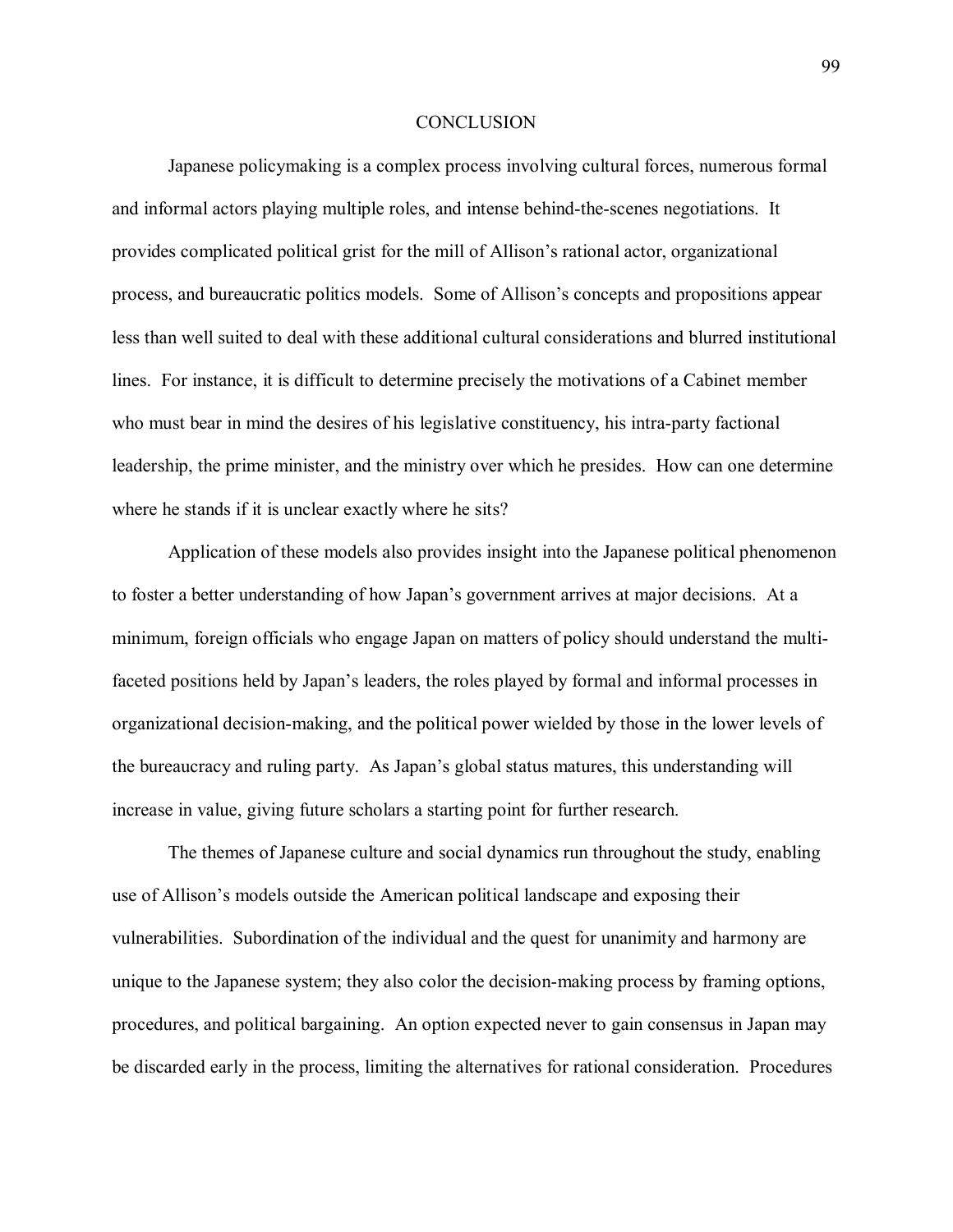are established to foster maximum participation of officials within organizations and rarely change as a result of internal initiatives. And the maintenance of visible harmony provides motivation at even the lowest levels of government to engage constantly in pulling and hauling. Each of the formal and informal institutions of government face, to some degree, the discrepancy between authority and power prevalent in the particularly Japanese system that seamlessly assimilates foreign ideas.

Further affecting the Japanese system is the encroachment of the international strategic environment. There is less distinction today between global, regional, and domestic issues, a notion that motivates Japan to examine its self-defense capability in light of emerging threats that appear closer as time goes by. External pressures certainly must be considered when making rational decisions between policy alternatives; their influence on organizational processes and politics, though, are not as strong. Shocks to the system, such as North Korea's 1998 missile launch, may force organizations to rethink how they conduct business, but existing institutions must react to crises with fixed procedures. And bargaining can be used to publicize a policy issue in the wider political realm, but as the adage goes, all politics is local. Nevertheless, it is within this strategic context that Japan's decision-makers considered the impact a missile defense policy might have on the U.S.-Japan alliance, regional security, the Peace Constitution, and the national budget.

Qualitative analysis of the rational actor model shows that Japanese decision-makers weigh costs and benefits associated with fielding a missile defense system and would likely choose the best option available given the current circumstances. However, it neither definitively supports nor fails to support the assertion that Japan's decision results more from a selection of the best alternative than from an organizational output or a political outcome. It was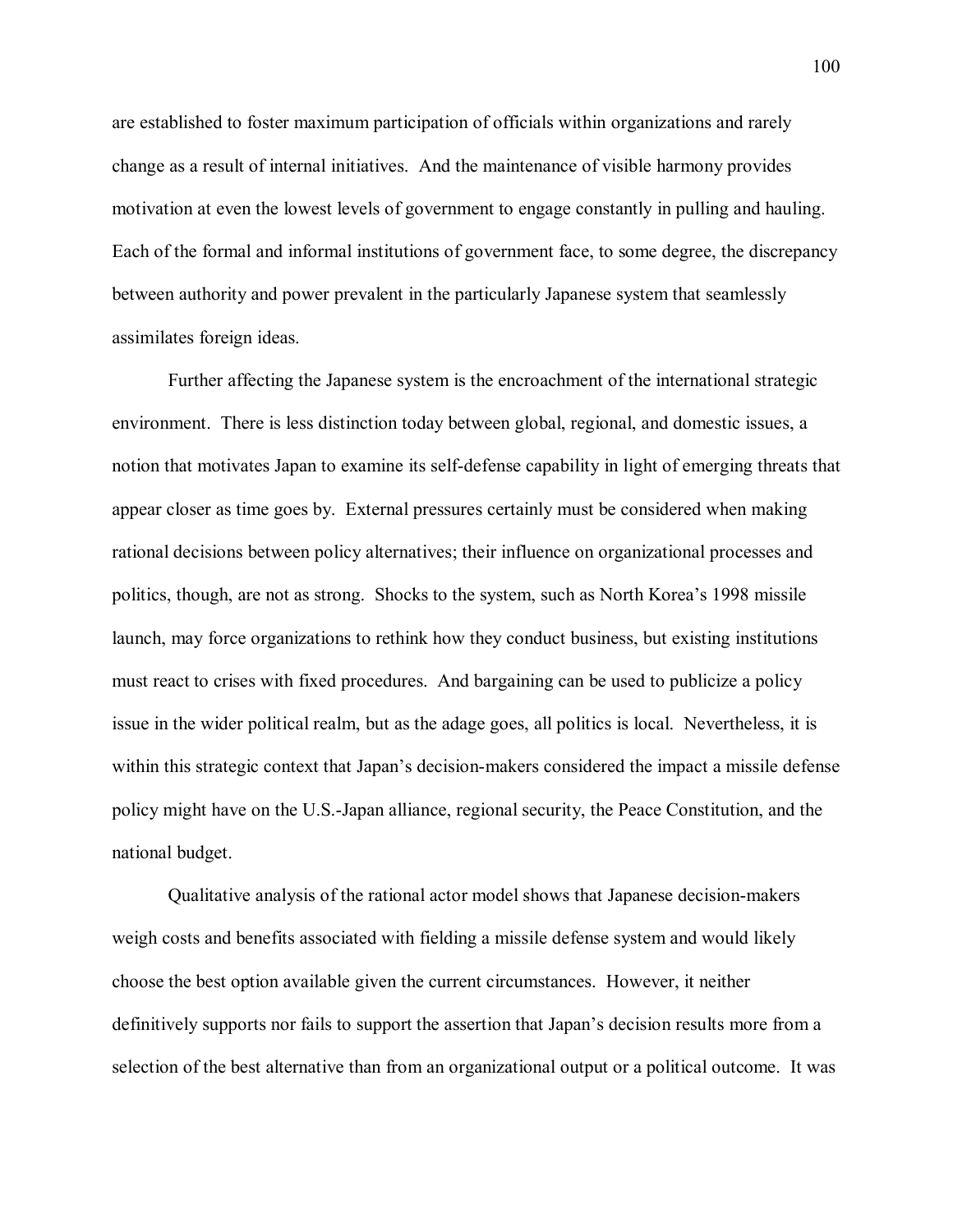the least difficult model to apply since it required less insight into the actual procedures and politics of the Japanese system. Options available to decision makers proved more visible and accessible than Japanese organizational outputs or political outcome; although, the alternatives are not all inclusive and had to be derived, or simply inferred, from secondary sources. Bendor and Hammond state, "a close examination of these models show that they are much less rigorously formulated than is generally recognized...and that the meaning of the empirical tests is often quite ambiguous.<sup> $1409$ </sup>

The opacity and ambiguity of Japanese policymaking itself presented challenges to Allison's models by obscuring exactly who was making the decision—who was reviewing the available alternatives; the Cabinet, however, seemed to play a prominent role. Given the swelling mood for reform in the 1990s and 2000s, it is possible that the Cabinet did levy the final decision, yet there is no discernable trail of the policy origins. What is unclear is whether the Cabinet officials acted as such or as Diet members or LDP supporters or top-level bureaucrats. Also not clear is where the informal actors and influences—policy tribes, mass media, public opinion, and foreign pressure—fit into any of Allison's models.

Future researchers interested in this topic could gain even more by focusing further on a specific policy issue related to the missile defense decision. For instance, an examination exclusively into the budgeting process that supported the decision may yield greater insight into Japanese decision-making. It may aid in defining more clearly the actors involved and would present a quantifiable, measurable indication of the actors' intent. Other approaches could include examining Japanese public opinion polls or analyzing the content of news coverage, official speeches, or legislative proceedings. Japanese language skills and access to a major research center would also serve subsequent researchers very well.

<sup>&</sup>lt;sup>409</sup> Bendor and Hammond, "Rethinking Allison's Models" 318.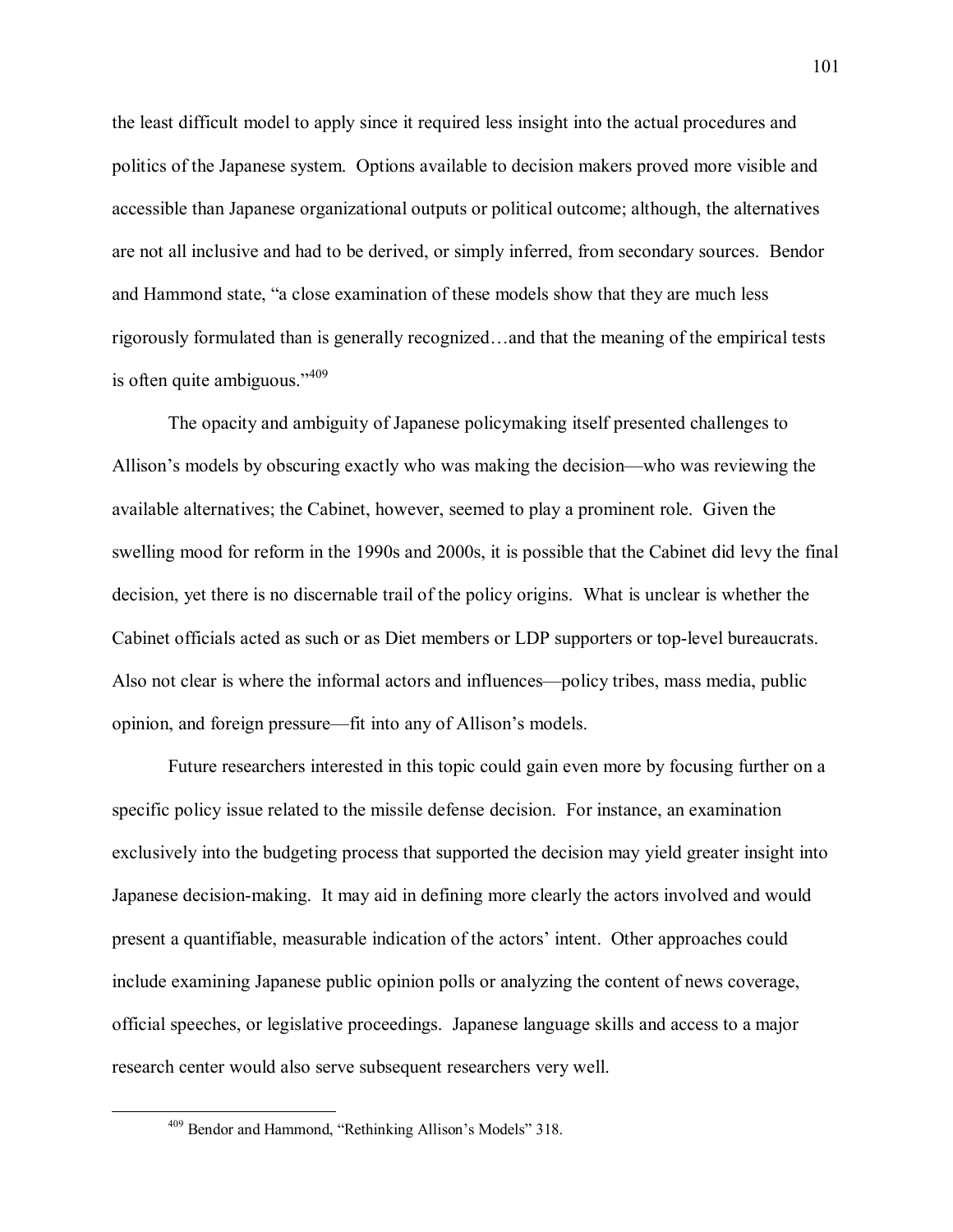Regarding this project, the missile defense decision appears to reflect a synergy of all three of the models. Analysis inferred that the outputs and outcomes of the organizational process and bureaucratic politics models could have been included as inputs to the rational actor model. They could have provided, from organizational and political perspectives, information and options policymakers could have used in their search for the best alternative. Some scholars claim that "the key to the insightfulness necessary for both the policy maker's and the student's success lies in using different models, reflecting different premises and guides to reasoning, to illuminate different aspects of the policy in question.<sup> $3410$ </sup> Kyogoku observes, "Since the formal political institutions are fairly similar, if not the same, these differences are often attributed, quite rightly, to variations in cultural traditions.<sup> $1411$ </sup> It is the nexus of these two notions—the analyst<sup>'</sup>s self-consciousness and cultural awareness—wherein the significance of this research lies. It demonstrates that Allison's venerated models, though imperfect, continue to provide valuable tools with which to explore complex policy problems. The outcome of their application may not yield a complete explanation of policymaking processes; their value lies in approaching the problems from various perspectives, fostering a more comprehensive understanding of the policy as well as the models. In this case, the analysis offers a fresh look at an ongoing policy discussion while further revealing Japanese politics and bridging Japan's recent past with its ever-changing future.

 <sup>410</sup> Asa A. Clark IV, Thomas F. Lynch III, and Rick Waddell, eds., *Understanding International Relations: The Value of Alternative Lenses* (New York: McGraw-Hill, Inc., 1993) 393.

<sup>411</sup> Kyogoku, *Dynamics* 38.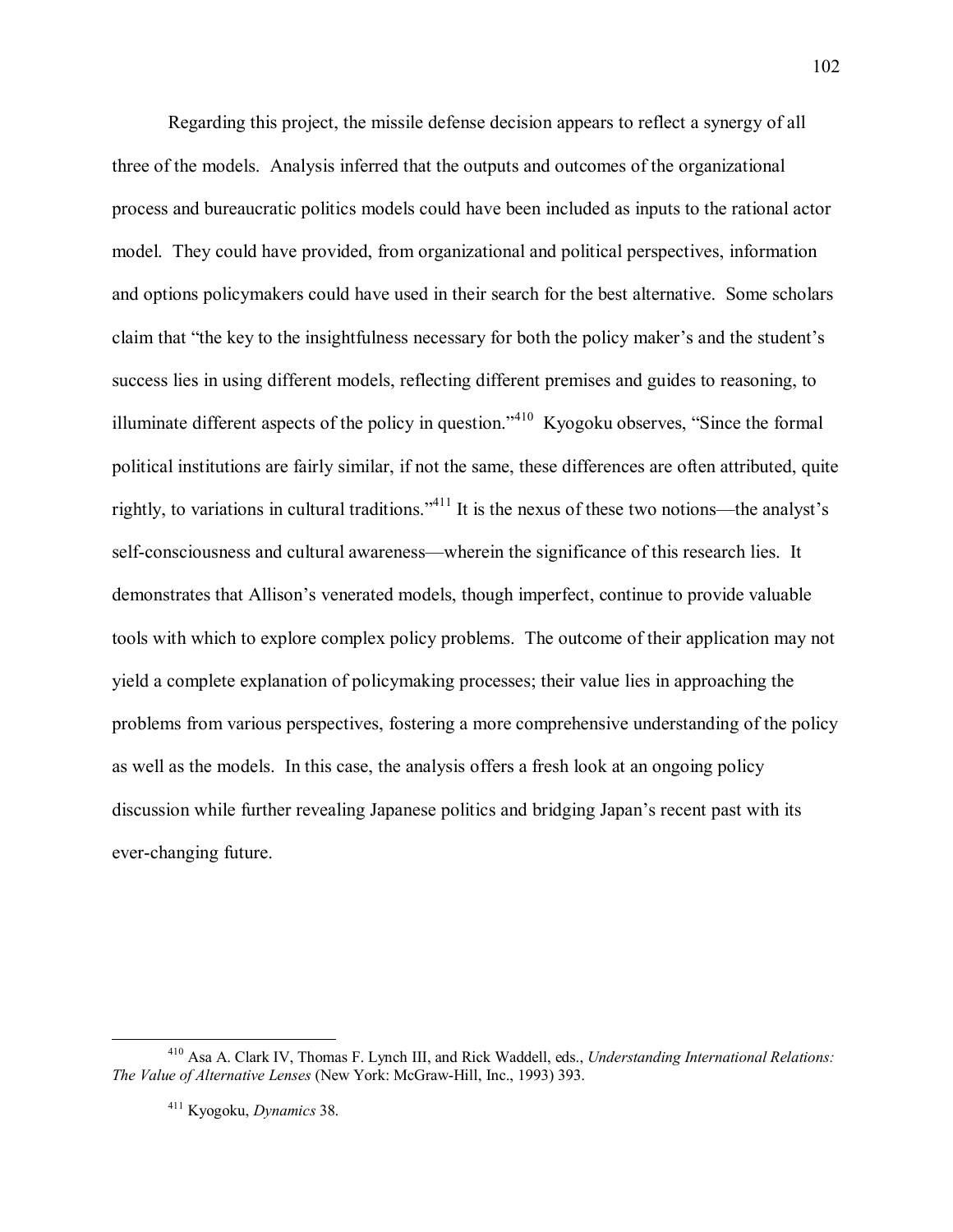# WORKS CITED

- Allison, Graham T. "Conceptual Models and the Cuban Missile Crisis." *The American Political Science Review* 63.3 (September 1969): 689-718.
- ìBallistic Missile Defense and Northeast Asian Security: Views from Washington, Beijing, and Tokyo," Evan S. Medeiros, rapporteur (The Stanley Foundation and Center for Nonproliferation Studies, Monterey Institute of International Studies, April 2001), <http://cns.miis.edu/pubs/eanp/bmdrep/bmd\_web.pdf>.
- Bendor, Jonathan, and Thomas H. Hammond. "Rethinking Allison's Models." *The American Political Science Review* 86.2 (June 1992): 301-322.
- Bingman, Charles F. *Japanese Government Leadership and Management*. New York: St. Martin's Press, Inc., 1989.
- The Claremont Institute. "Missiles of the World: No-dong 1." <http://www.missilethreat.com/missiles/no-dong-1\_north\_korea.html>.
- Clark IV, Asa A., Thomas F. Lynch III, and Rick Waddell, eds. *Understanding International Relations: The Value of Alternative Lenses*. New York: McGraw-Hill, Inc., 1993.
- Curtis, Gerald L. *The Japanese Way of Politics*. New York: Columbia University Press, 1988.
- Defense Science Board Task Force on Patriot System Performance, Report Summary, January 2005
- East Asia Nonproliferation Program, Center for Nonproliferation Studies, *Ballistic Missile Defense (BMD) in Northeast Asia: An Annotated Chronology, 1990-Present* (Monterey Institute of International Studies, 13 March 2003), <http://cns.miis.edu/research/neasia/bmdchron.pdf>.
- Fouse, David. "Japan Gets Serious about Missile Defense: North Korean Crisis Pushes Debate," *Asia-Pacific Security Studies*, 2.4 (Asia-Pacific Center for Security Studies, June 2003), <http://www.apcss.org/Publications/APSSS/Japan%20Gets%20Serious%20About%20Mi ssile%20Defense.pdf>.
- Fukuda, Yasuo, Statement by the Chief Cabinet Secretary, Tokyo, <http://www.kantei.go.jp/foreign/tyokan/2003/1219danwa\_e.html>, 19 December 2003.
- Fukuyama, Francis. "Re-Envisioning Asia." *Foreign Affairs* 84.1 (Jan/Feb 05): 75-87.
- Fukuyama, Francis, and Kongran Oh. *The U.S.-Japan Security Relationship after the Cold War*. Santa Monica, CA: RAND, 1993.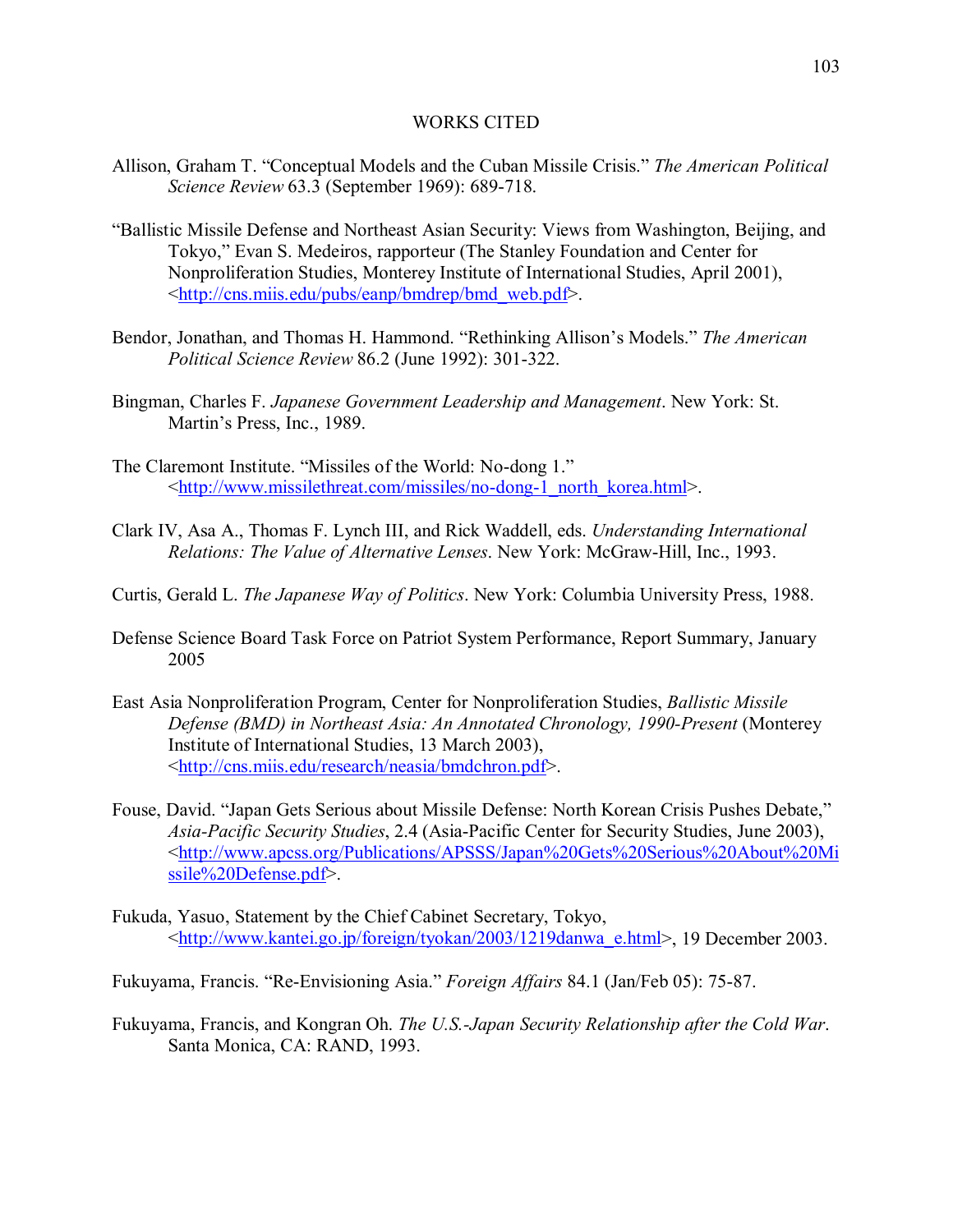- George, Alexander L. "Adapting to Constraints on Rational Decisionmaking," in *Understanding International Relations: The Value of Alternative Lenses*, eds. Asa A. Clark IV, Thomas F. Lynch III, and Rick Waddell, New York: McGraw-Hill, Inc., 1993: 430-441.
- Government of Japan, Basic Policy for National Defense (Decided by the National Defense Council and by the Cabinet on May 20, 1957), <http://www.jda.go.jp/e/policy/f\_work/frame21\_.htm>.
- --. "Government View on Purport of Article 9 of Constitution: Self-Defense Capability Permitted to be Possessed,"  $\frac{\text{http://www.jda.gov.jp/e/policy/f}}{\text{wo.k/framel2}}$ .htm#a>.
- --. *National Defense Program Guideline for FY 2005 and After,* 10 December 2004, <http://www.jda.go.jp/e/policy/f\_work/taikou05/e17taiko.pdf>.
- --. "Security of Japan and Roles of Self Defense Forces," *The National Defense Program Outline in and after FY1996*, 28 Nov 95 <http://www.jda.go.jp/e/policy/f\_work/taikou96/3\_e.htm>.
- --. Cabinet Legislation Bureau, "About the Cabinet Legislation Bureau" <http://www.clb.go.jp/english/2/2.htm>.
- --. Cabinet Legislation Bureau, "About the lawmaking Process" <http://www.clb.go.jp/english/11/11a.htm>.
- --. Ministry of Finance, "The Mission and Policy Goals of the Ministry of Finance," (FY2003), http://www.mof.go.jp/english/hyouka/15nendo/hyouka4.htm.
- --. Ministry of Finance, "Understanding the Japanese Budget 2004," <http://www.mof.go.jp/english/budget/brief/2004/2004e\_03.htm#5>.
- --. Ministry of Finance, Budget Bureau, "Understanding the Japanese Budget 2004: Budget Process," <http://www.mof.go.jp/english/budget/brief/2004/2004b\_02.htm#7>
- --. Ministry of Finance, Budget Bureau, "Understanding the Japanese Budget 2004: National Defense," <http://www.mof.go.jp/english/budget/brief/2004/2004e\_03.htm#5>.
- Guehenno, Jean-Marie. "The Impact of Globalization on Strategy," in *Turbulent Peace: The Challenges of Managing International Conflict*, eds. Chester A. Crocker, Fen Osler Hampson, and Pamela Aall. Washington, D.C.: United States Institute of Peace Press, 2001: 83-95.
- Holmes, Kim R. "US-Japan Cooperation and Ballistic Missile Defense." 28 Aug 2001. <http://www.heritage.org/Press/Commentary/ed082801.cfm>.
- Ike, Nobutaka. *Japanese Politics: An Introductory Survey.* New York: Alfred A. Knopf, Inc., 1957.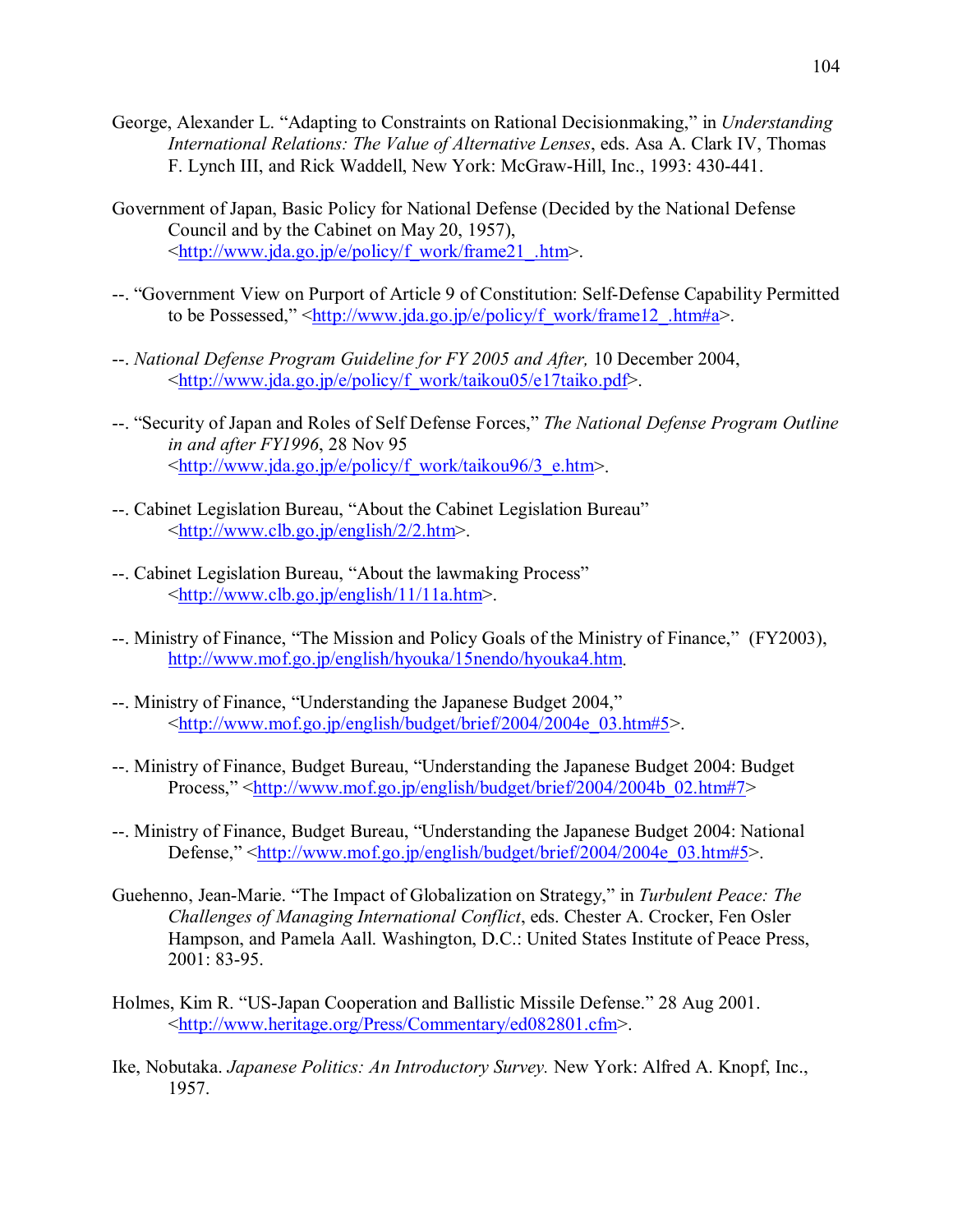- Janis, Irving L. "The Problem of Groupthink," in *Understanding International Relations: The Value of Alternative Lenses*, eds. Asa A. Clark IV, Thomas F. Lynch III, and Rick Waddell. New York: McGraw-Hill, Inc., 1993: 473-484.
- Jervis, Robert. "Hypotheses on Misperception," in *Understanding International Relations: The Value of Alternative Lenses*, eds. Asa A. Clark IV, Thomas F. Lynch III, and Rick Waddell. New York: McGraw-Hill, Inc., 1993: 462-472.
- Johnson, Chalmers. *Japan, Who Governs?: The Rise of the Developmental State*. New York: W.W. Norton & Co., Inc., 1995.
- --. Rev. of *Blueprint of a New Japan: The Rethinking of a Nation*, by Ichiro Ozawa. *Monumenta Nipponica* 49.3 (Autumn 1994): 379-81.
- Kamikubo, Masato, "Bureaucrats, Politicians, and Policy Change in Japan," Discussion Paper 7, *Electronic Journal of Contemporary Japanese Studies*, 4 November 2003 <http://www.japanesestudies.org.uk/discussionpapers/Kamikubo.html>.
- Kartha, Tara. "Managing the Shift: Missile Defense and Japan's Options." The Japan Institute for International Affairs: Tokyo, March 2003 <http://www.jiia.or.jp/pdf/fellow/tara.pdf>
- Koizumi, Junichiro. General Policy Speech to the 151st Session of the Diet, 7 May 2001, <http://www.kantei.go.jp/foreign/koizumispeech/2001/0507policyspeech\_e.html>.
- --. General Policy Speech to the 162nd Session of the Diet, 21 January 2005, <http://www.kantei.go.jp/foreign/koizumispeech/2005/01/21sisei\_e.html>.
- Kotani, Rui. "Japan's Recent Step-up in Missile Defense." Center for Defense Information, 10 Oct 03, <http://www.cdi.org/friendlyversion/printversion.cfm?documentID=1725>.
- Kyogoku, Jun-ichi. *The Political Dynamics of Japan*, trans. Nobutaka Ike. Tokyo: University of Tokyo Press, 1987.
- Liberal Democratic Party of Japan, "LDP Policy Groups (Factions)," <http://www.jimin.jp/jimin/english/overview/10.html>.
- --, "The Liberal Democratic Party's Platform," <http://www.jimin.jp/jimin/english/overview/02.html>.
- --, "The Organizational Components of the Liberal Democratic Party and its Policymaking Processes," <http://www.jimin.jp/jimin/english/overview/07.html>.
- Matsuda, Noritada, "Exceptionalism in Political Science: Japanese Politics, US Politics, and Supposed International Norms," Discussion Paper 4, *Electronic Journal of Contemporary*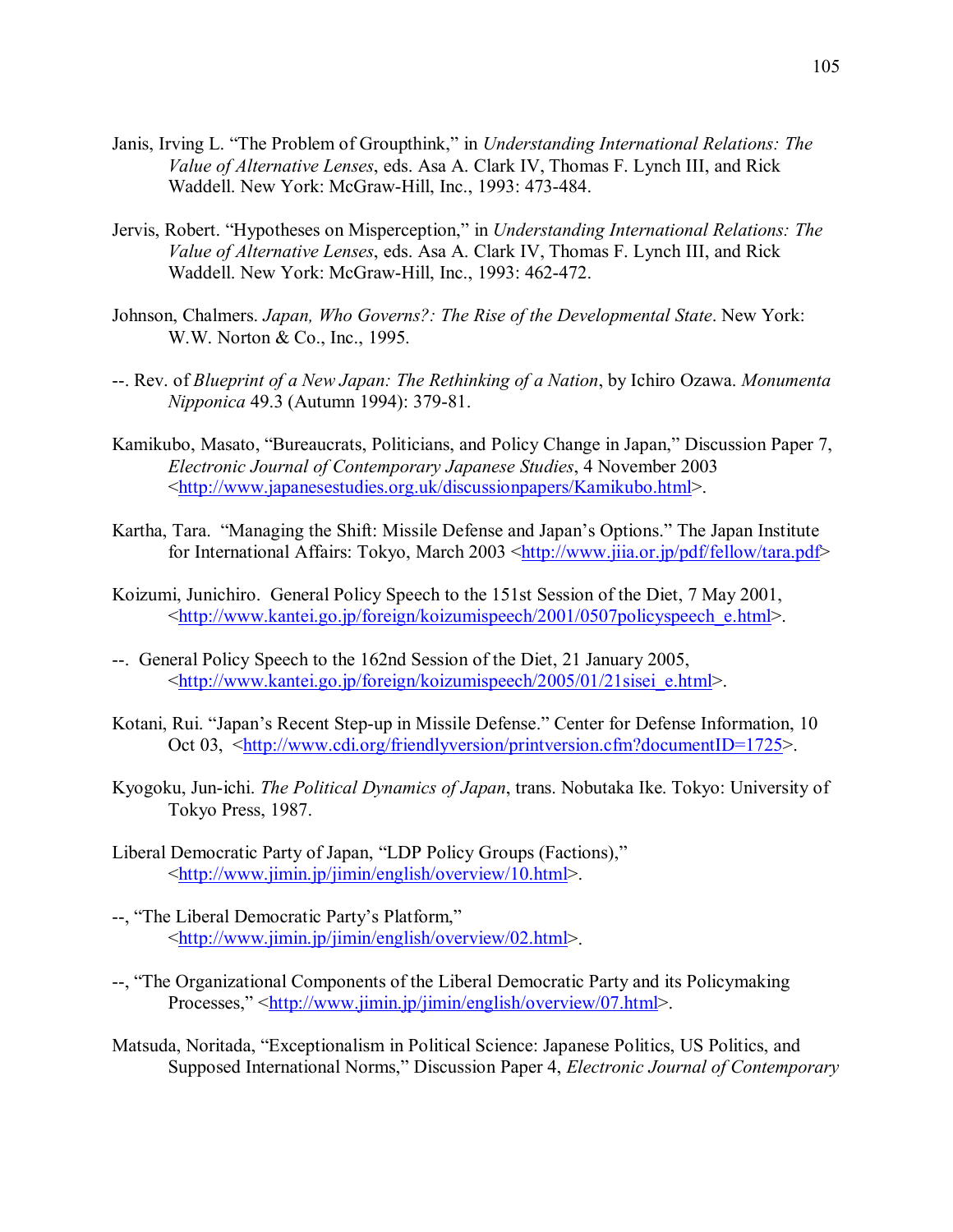*Japanese Studies*, 13 Aug 03 <http://www.japanesestudies.org.uk/discussionpapers/Matsuda.html>.

Miller, John H. "Changing Japanese Attitudes Toward Security," *Domestic Determinants and Security Policy-Making in East Asia*, eds. Satu P. Limaye and Yasuhiro Matsuda. National Institute for Defense Studies and Asia-Pacific Center for Security Studies, 2000.

- --. "The Glacier Moves: Japan's Response to U.S. Security Policies," *Asian Affairs: An American Review* 30.2 (Summer 2003).
- Mulgan, Aurelia George, "Japan's 'Un-Westminster' System: Impediments to Reform in a Crisis Economy," *Government and Opposition*, 2003.
- Ozawa, Ichiro. *Blueprint for a New Japan: The Rethinking of a Nation*. Tokyo: Kodansha International, Ltd., 1994.
- Ozawa, Toshiro. "Regional Perspectives: Northeast Asia," *Occasional Paper No. 5: International Perspectives on Missile Proliferation and Defenses* (Center for Nonproliferation Studies, Monterey Institute for International Studies, March 2001) <http://cns.miis/edu/pubs/opapers/op5/op5.pdf>.
- Rumsfeld, Donald, Barry M. Blechman, William R. Graham, and Thomas Moore, "The Growing Ballistic Missile Threat: How Much, How Soon, and How Dangerous?" *Heritage Lectures* No. 632 (1 Feb 99).
- Shapiro, Ian, "Can the Rational Choice Framework Cope with Culture?" *PS: Political Science and Politics* 31.1 (March 1998),
- Shinoda, Tomohito, "Koizumi's Top-Down Leadership in the Anti-Terrorism Legislation: The Impact of Political Institutional Changes," *SAIS Review* 23.1 (Winter-Spring 2003).
- Swaine, Michael, Rachel Swanger, and Takashi Kawakami, *Japan and Ballistic Missile Defense*  $(Rand, 2001) \leq \frac{http://www.random.org/publications/MR/MR1374>}{http://www.random.org/publications/MR/MR1374>}.$
- Tatsumi, Yuki. "The Future of the U.S.-Japan Alliance," *Japan Watch*, 23 February 2005, <http://www.csis.org/japan/japanwatch/jw050223.pdf>.
- Tetsuya, Umemoto. "Japan-U.S. Cooperation in Ballistic Missile Defense," U.S.-Japan Track II Meeting on Arms Control, Disarmament, Nonproliferation, and Verification Washington, D.C., 27-28 March 2002, <http://cns.miis.edu/pubs/dc/track2/2nd/tet.pdf)>.
- Umebayashi, Hiromichi. "Does Japan Need Missile Defense or Missile Control?", *Bulletin 19 Missile Defense and North-East Asia*, International Network of Engineers and Scientists Against Proliferation. <http://www.inesap.org/bulletin19/bul19art18.htm>.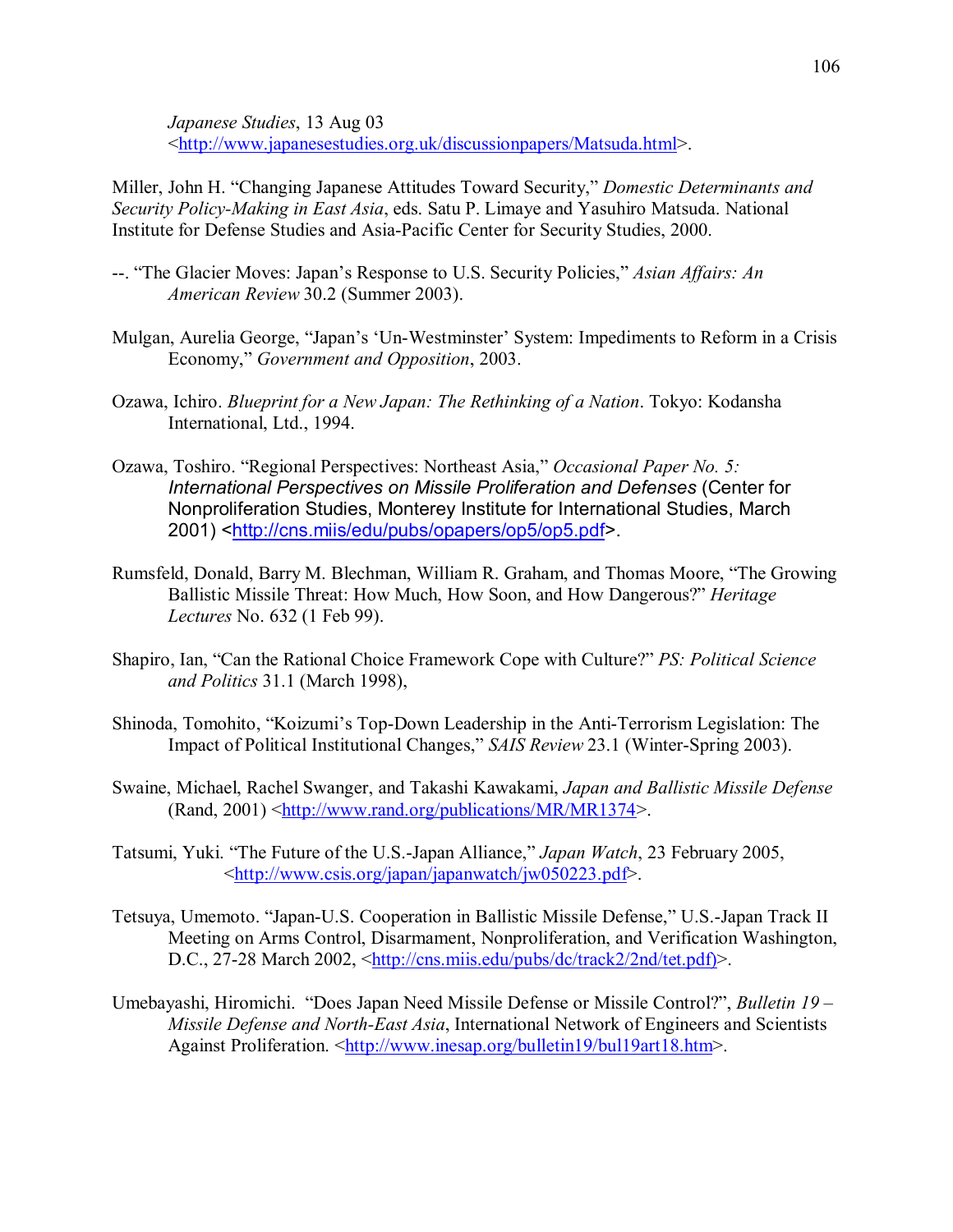- United States. Department of Defense, "Report on Allied Contributions to the Common Defense: A Report to the United States Congress by the Secretary of Defense," July 2003.
- U.S.-Japan Security Consultative Committee, "Joint Statement," Washington D.C., 19 February  $2005 \leq \frac{\text{http://www.jda.gov.jp/e/pab/joint/20050219.htm}}{10005 \leq \frac{\text{http://www.jda.gov.jp/e/pab/joint/20050219.htm}}{10000 \leq \frac{\text{http://www.jda.gov.jp/e/pab/joint/20050219.htm}}{10000 \leq \frac{\text{http://www.jda.gov.jp/e/pab/joint/20050219.htm}}{10000 \leq \frac{\text{http://www.jda.gov.jp/e/pab/joint/20050219.htm}}{10000 \leq \frac{\text{http://www.jda.gov.jp/e/pab/joint/20050219.htm}}$
- Wilson, Thomas R. "Global Threats and Challenges," Statement for the Record, Senate Armed Services Committee. Washington, DC, 19 March 2002.